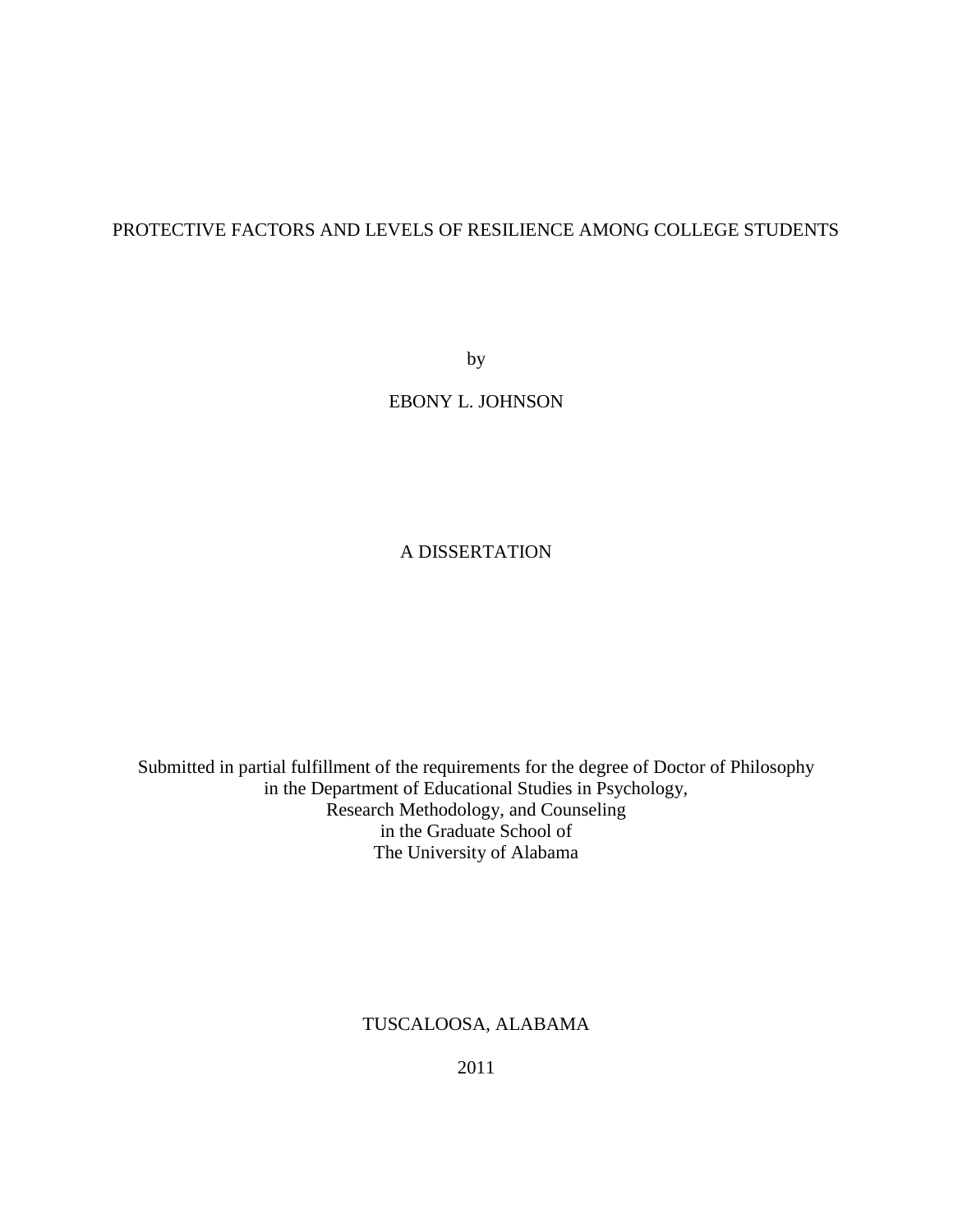Copyright Ebony L. Johnson 2011 ALL RIGHTS RESERVED

 $\hat{\mathbf{v}}$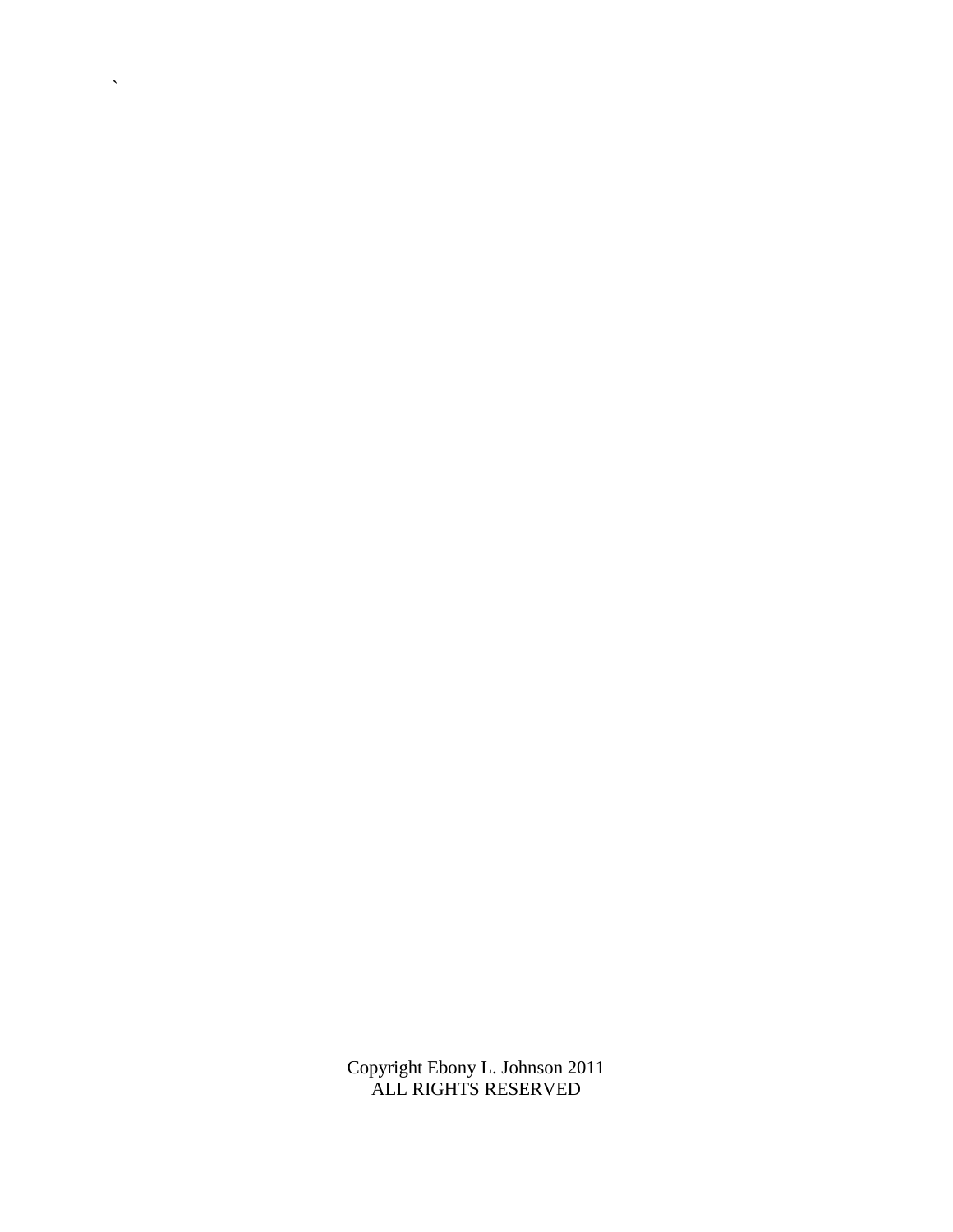### ABSTRACT

This study's main goal was to examine the impact of internal and external protective factors on resilience among college students. While much of the literature on resilience focuses on children and younger adolescents, there are relatively few studies that examine resilience levels among college students and the adult population in general. Specifically, this study examined the internal protective factors of optimism, self-efficacy, and dimensions of psychological well-being and the ways in which they predict resilience levels among college students. The effects of optimism, self-efficacy, and psychological well-being on college students' resilience levels were also hypothesized to be different between different genders and between different races. Data were collected in the spring and fall at a large southeastern university. A survey design was employed in this study to analyze resilience levels among a sample of college students. Multiple regression techniques were used to analyze the data. The results confirmed the protective effects of self-efficacy, external protective factors, and two dimensions of psychological well-being. Empirical evidence shows that some of the internal protective factors operate differently in explaining resilience among different racial and gender groups. Implications are discussed.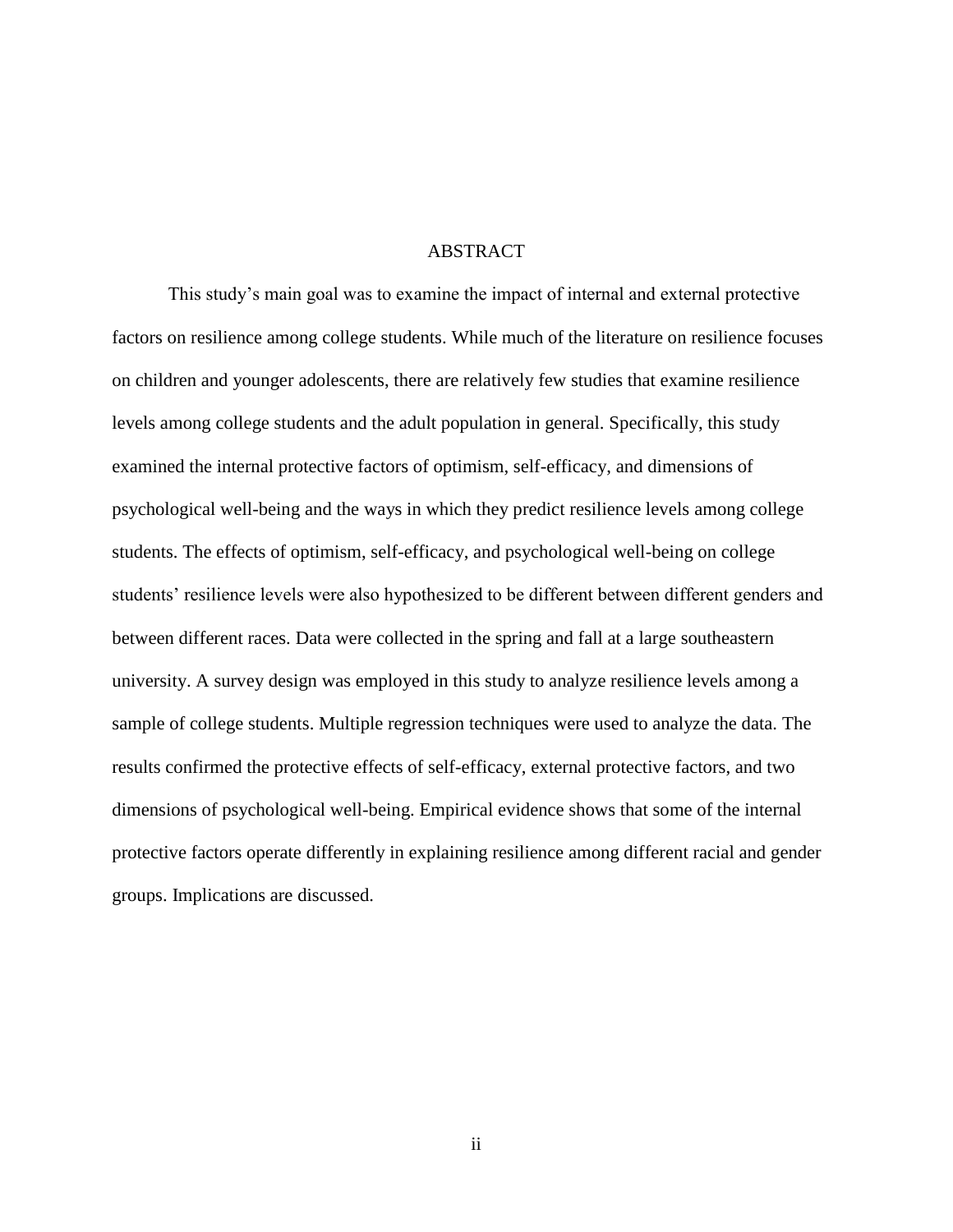# DEDICATION

 $\overline{\phantom{a}}$ 

Always know that where you come from shouldn't be a barrier to success. You should face life's challenges with faith, courage, patience, a tenacity of spirit, and a sense of community. This dissertation is dedicated to YOU… those who are finding hope, resilience, and happiness in seemingly hopeless situations. Through Christ, all things are possible.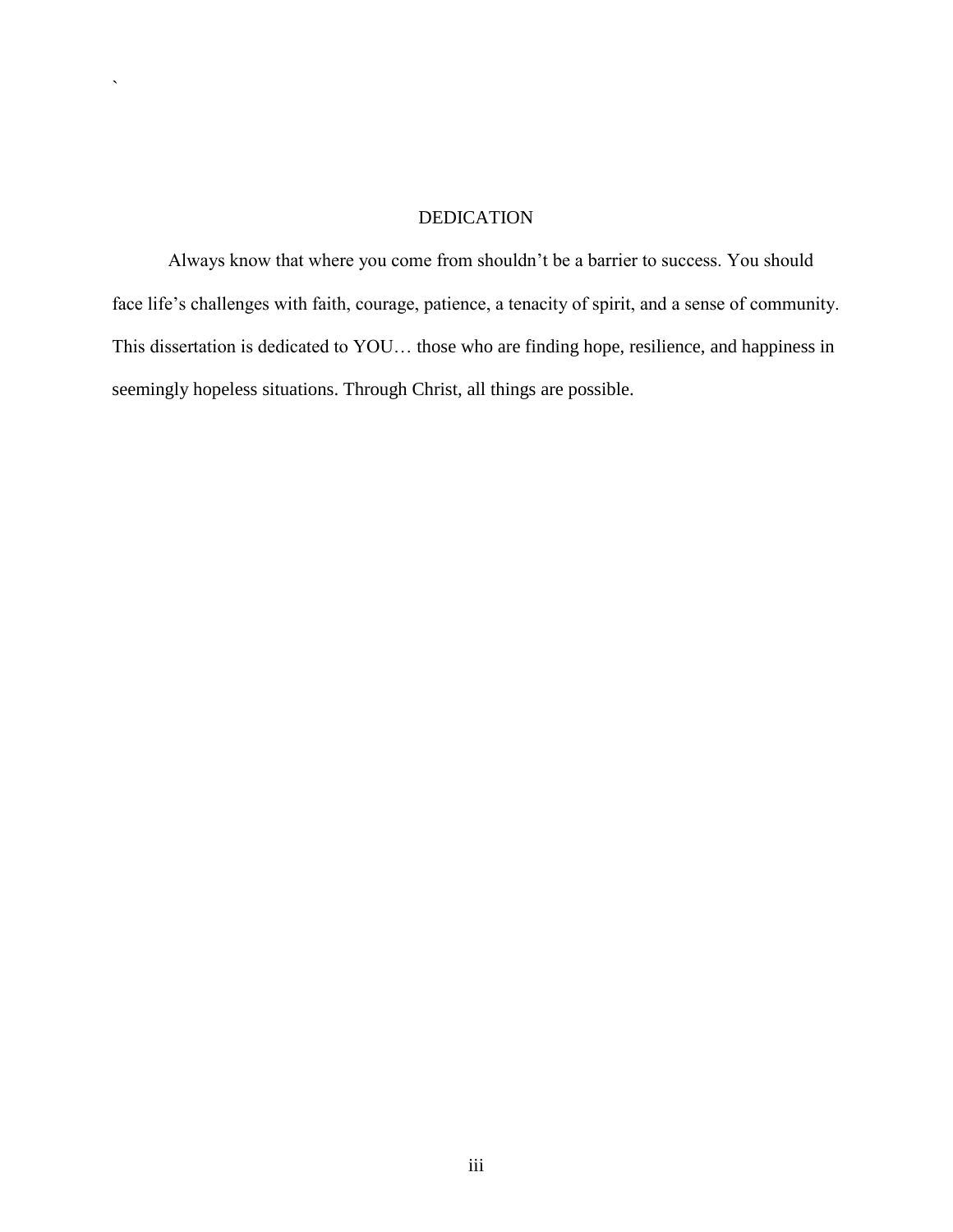## ACKNOWLEDGMENTS

`

I am forever indebted to the many people who contributed to the completion of this dissertation. First, and most importantly, I would like to thank God for being my co-pilot and companion during this entire process. Thank you for giving me strength, wisdom, and motivation to fulfill this dream. Through you all things are possible.

To my best friend, Kar'rie Tyshun Nevith. It was because of you that I decided to embark on this journey. I've learned so much from you and I am grateful for having you in my life. Thank you for your unconditional love, patience, and faith in me during this entire process. Also thanks for the conversations, laughter, and encouragement to keep me going. I love you and I hope that I have inspired you as much as you have inspired me.

I would like to thank my loving parents, Janice Johnson and Timothy Clark. Mom, I love you. Thank you for always supporting me and loving me unconditionally. You have intricately helped shape me into the young lady I am today. To my brother, Andrew, and my niece, Kyla, and my other extended family members in Oklahoma, Savannah, and Atlanta, I thank you all for the love, support, encouragement, prayers, and all things in between. For the last few years, I have not been there much physically, but you have always been in my heart. To the Thomas and Nevith family, thank you for supporting me and making me a part of your family, and for being my home away from home. I am thankful for having you all in my life.

To my Committee chair, Dr. Celia Lo, words can't explain how thankful I am for your immense support, patience, encouragement, attentiveness, valuable feedback, and understanding throughout this process. You truly went above and beyond your role to ensure my success.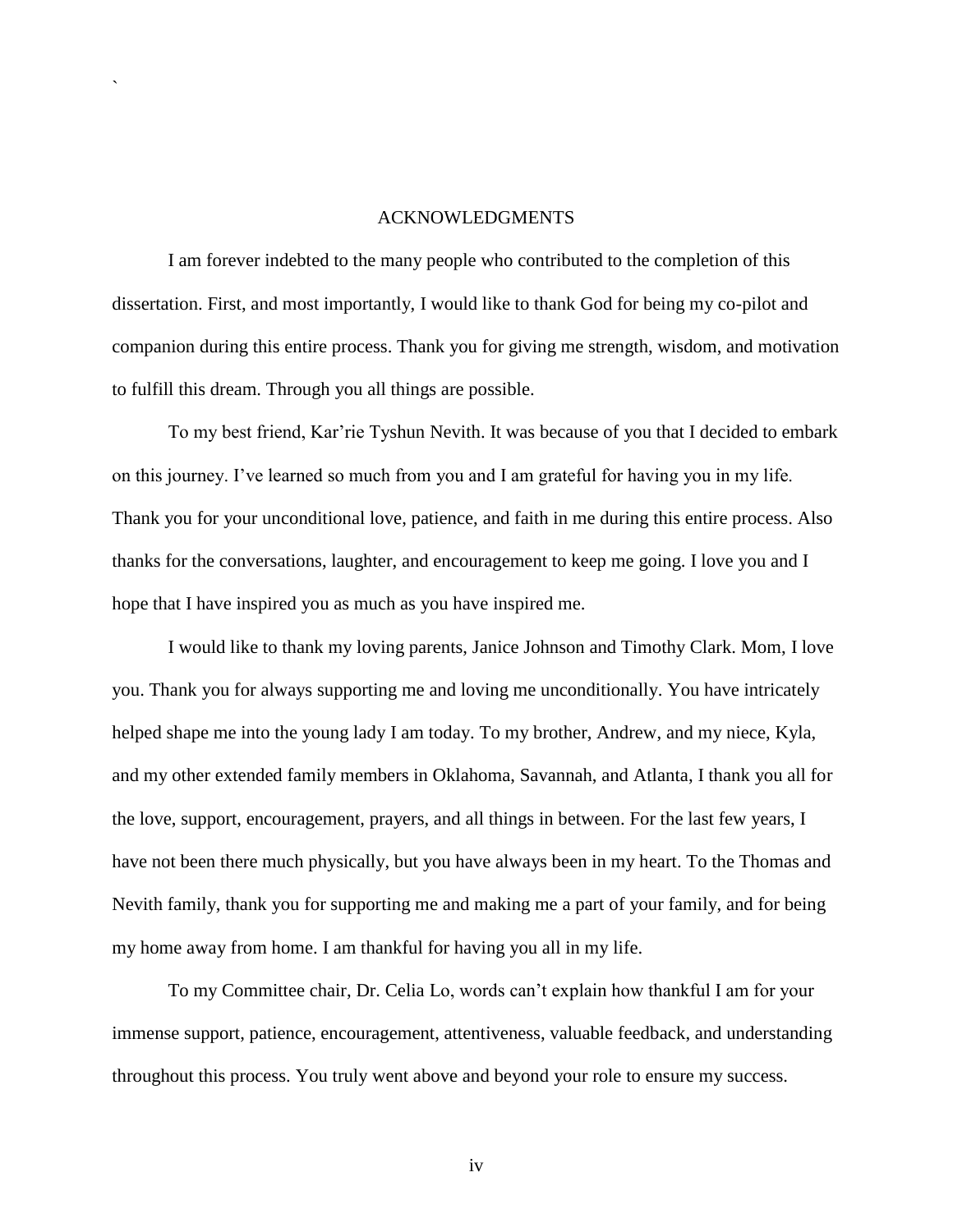To my dissertation committee and other esteemed scholars, Dr. Steve Thoma, Dr. Cecil Robinson, Dr. Mary Elizabeth Curtner-Smith, and Dr. Nick Stinnett—this journey would not have been possible without you and I thank you for all of your guidance, insightful critiques, and expertise.

`

To my other best friends, Shanica Milton, Dr. Priscilla Bowens, and Nina Johnson, you three have been an example of love, faith, strength, and humility and your encouragement and support have been endless. I am grateful to have each of you in my life.

Thanks to my friends, Erica, Nadia, Melissa, Kenya, and the many people that I've met during my matriculation at The University of Alabama. It has been a wonderful journey with all of you. We have had wonderful times and we've had challenging times. As we go from being classmates to colleagues, I look forward to the good times ahead! The best is yet to come! Thanks to the members of AAGSA for providing me with social support during the process. On many occasions the support and encouragement helped to sustain me and maintain my sanity.

To the four best co-workers a person could ask for, Patti, Terry, Janie, and Sharon thanks for all of your support. You have been amazing coworkers and wonderful friends. You have supported me professionally, academically and personally, and for that, I thank you. I would also like to thank my colleagues in the College of Education and Department of Criminal Justice for your support and encouragement.

I would like to thank my alma mater, Tuskegee University. The faculty and staff provided me with the essentials early on and their guidance and encouragement played a vital role in both my professional and personal development.

It would have been next to impossible to write this dissertation without the participants . . . for you all, I am thankful.

v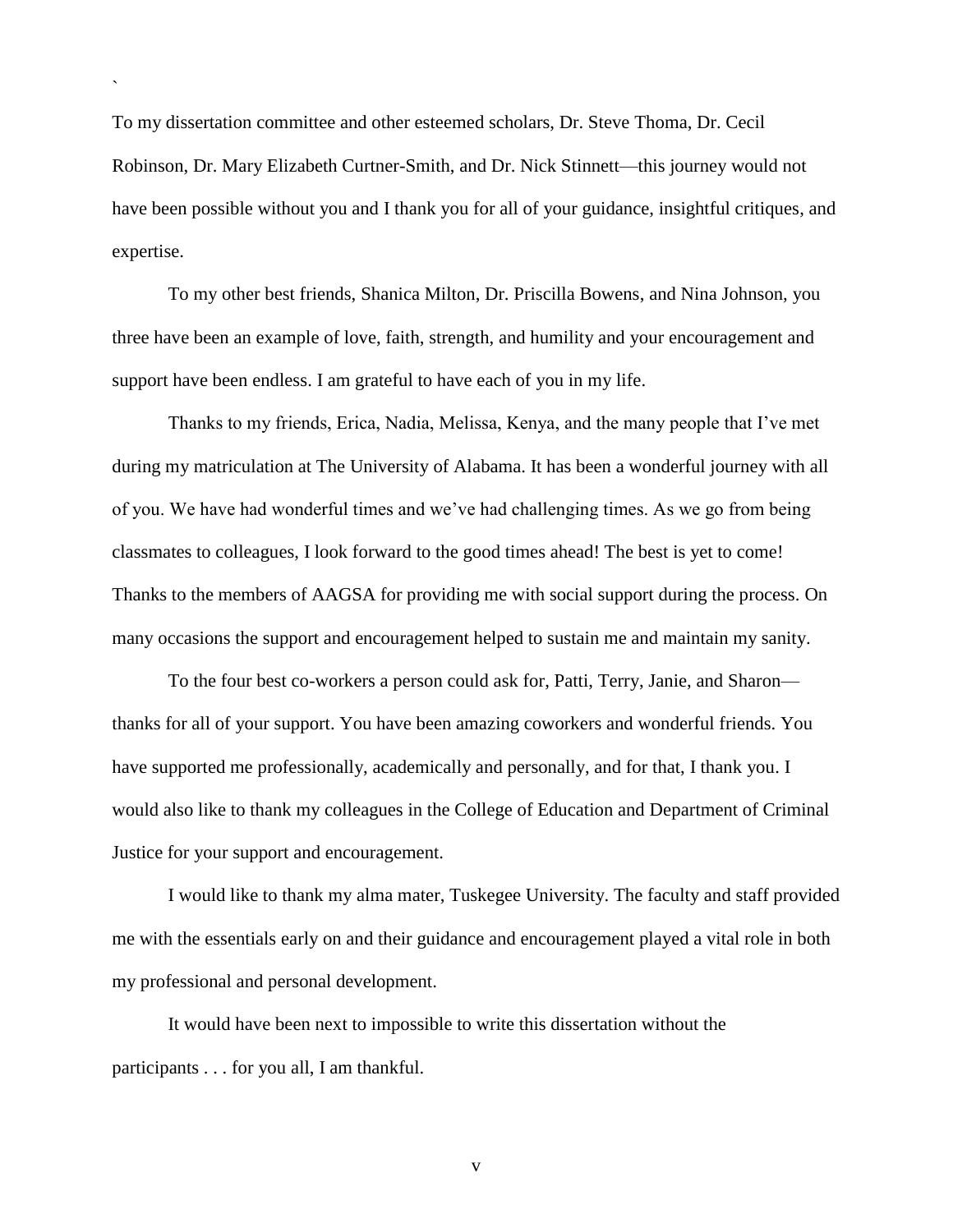Finally, I extend my regards and blessings to all of you who supported me in any respect during the completion of the project. Thank you all from the bottom of my heart.

 $\bar{\mathbf{v}}$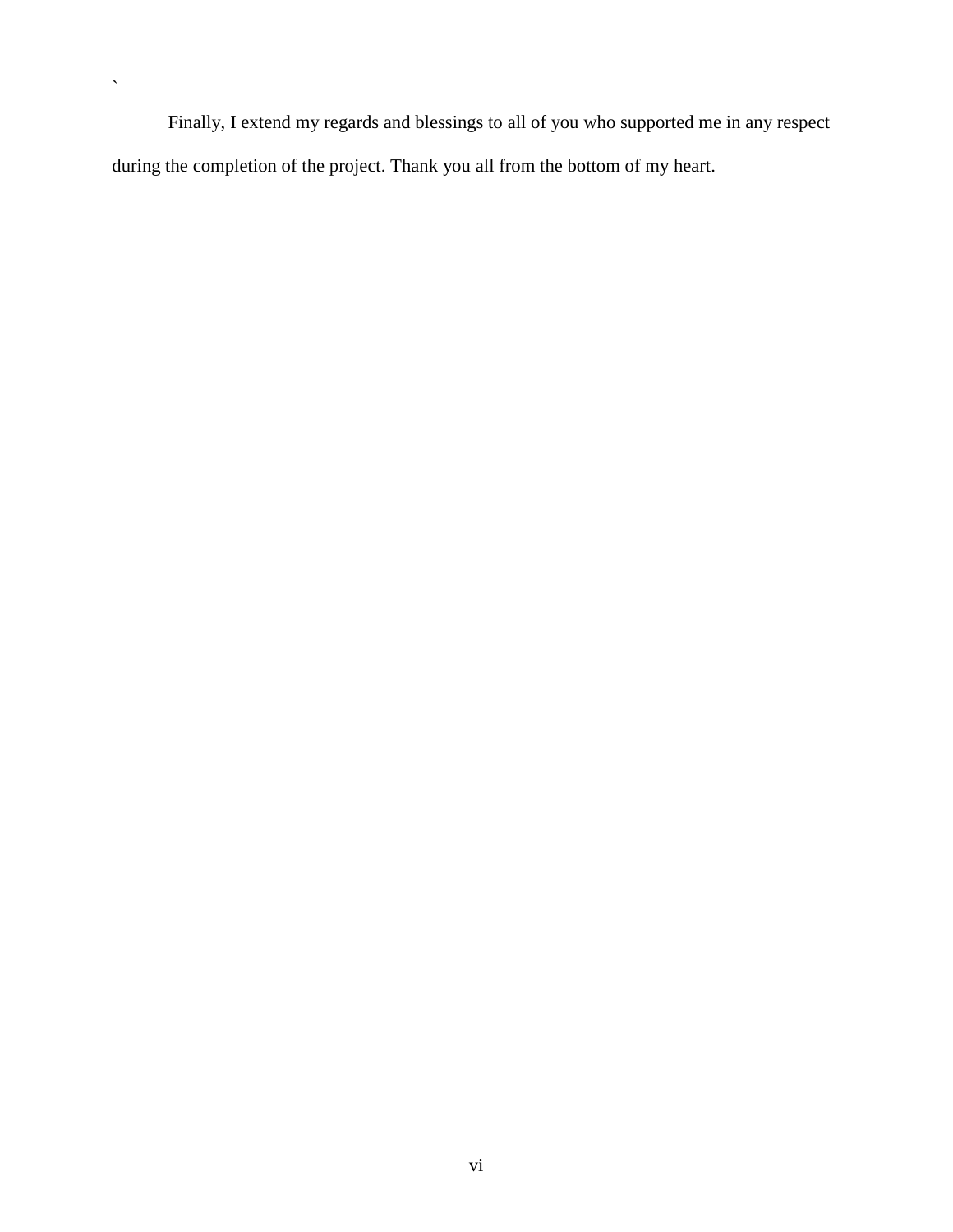# TABLE OF CONTENTS

 $\hat{\mathcal{S}}$ 

|                | $\mathbf{ii}$  |
|----------------|----------------|
|                | iii            |
|                | iv             |
| $\mathbf{I}$ . | $\mathbf{1}$   |
|                | $\mathbf{1}$   |
|                | 3              |
|                | 5              |
|                | $\overline{7}$ |
| $\Pi$          | 9              |
|                | 9              |
|                | 13             |
|                | 23             |
|                | 24             |
|                |                |
|                | 36             |
| III.           | 37             |
|                | 37             |
|                | 40             |
| $IV_{-}$       | 46             |
| V.             | 67             |
|                | 79             |
|                | 94             |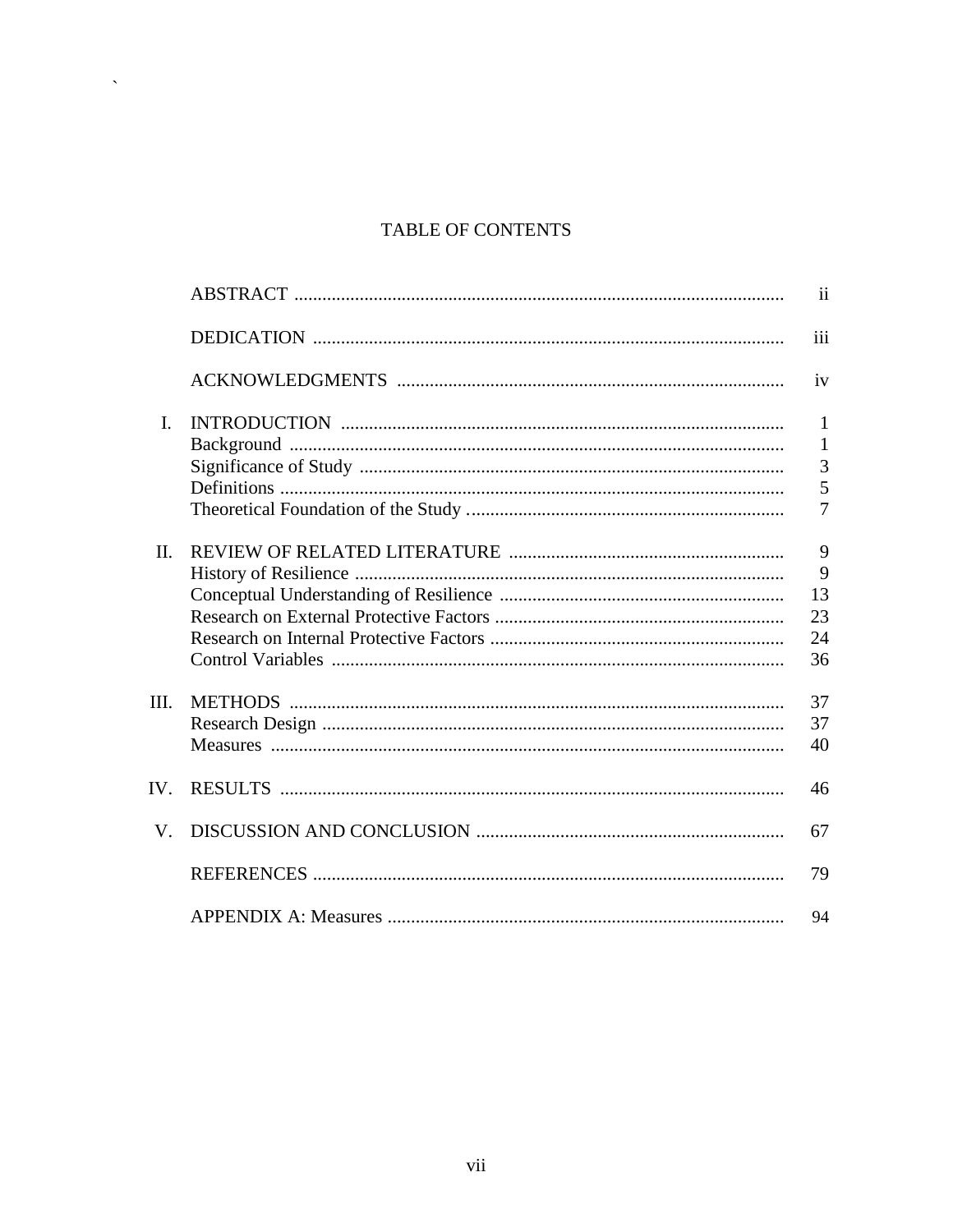# LIST OF TABLES

 $\hat{\mathbf{v}}$ 

|                                                                                   | 48 |
|-----------------------------------------------------------------------------------|----|
|                                                                                   |    |
|                                                                                   | 56 |
| 4. Multiple Regression of Resilience on all Independent Variables and Interaction | 60 |
|                                                                                   |    |
|                                                                                   |    |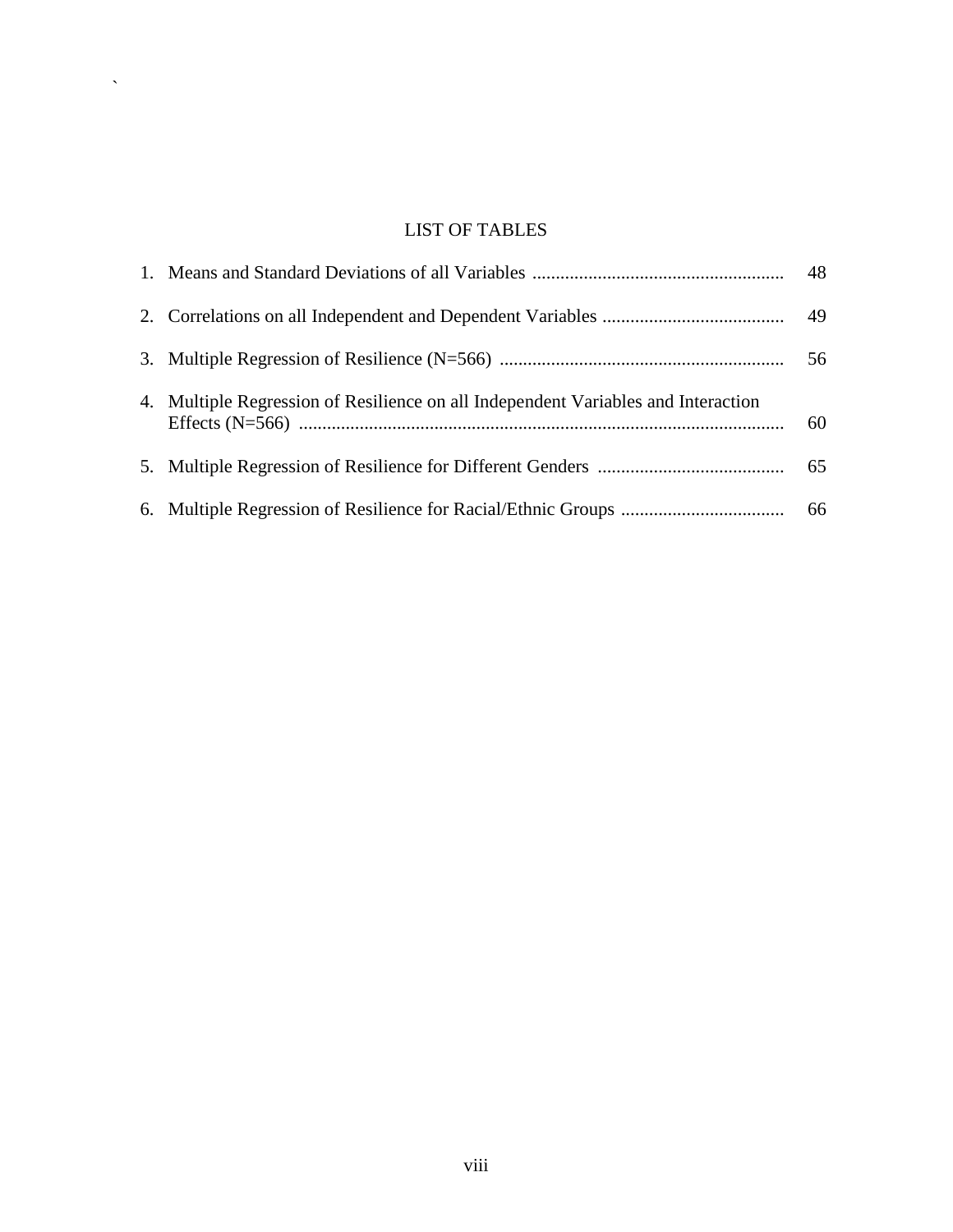## CHAPTER I

### INTRODUCTION TO THE STUDY

## **Background**

Psychological distress among the college population is steadily increasing and it is the result of stressors such as changes in sleeping and eating habits, increased workload, changes in social activities, new responsibilities, technology problems, etc. (Steinhardt & Dolbier, 2008). Not dealing with these stressors effectively can lead to depression, anxiety, and increased risk for dropping out (McCarthy, Fouladi, Juncker, & Matheny, 2006). In fact, anxiety and depression are two of the leading problems among college students; first and third, respectively (McCarthy et al.).

Psychological distress among college students may also be the result of factors that some college students may have dealt with (or may not have dealt with effectively) during childhood or adolescence. These factors include poverty, divorce, abuse, neglect, parental illness or drug abuse, violence, etc. It is estimated that one out of every five children under the age of 18 lives in poverty (U.S. Bureau of the Census, 2007). More than 800,000 American children spend some time in foster care each year, mainly because they have been victims of child abuse or neglect. Furthermore, it has been estimated that the juvenile justice system has contact with nearly 200,000 young people every night for non-criminal behaviors like running away from home and skipping school and for criminal behaviors such as underage drinking. In fact, studies have found that a vast majority of college students have experienced a traumatic or stressful life event at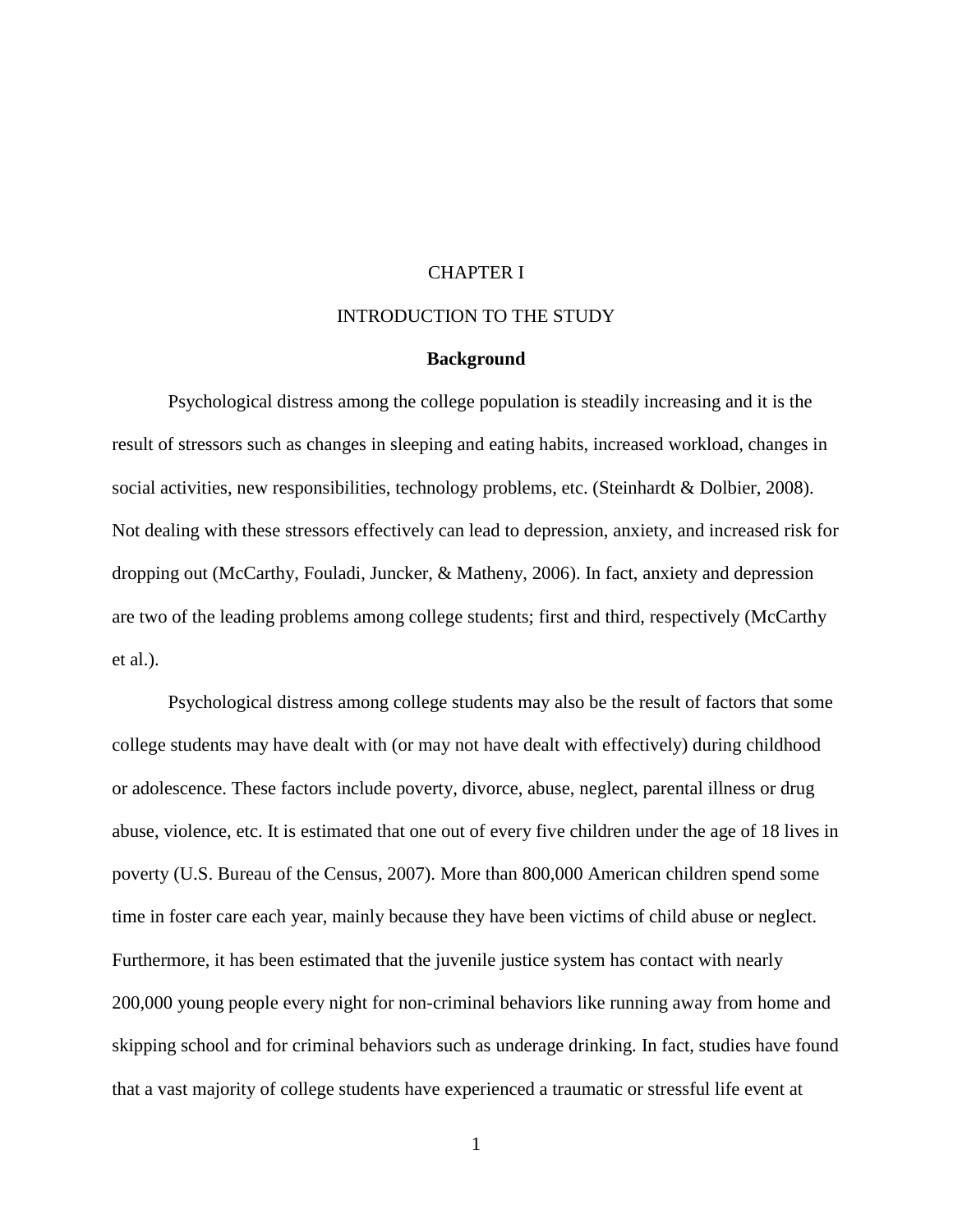some point in their lifetime. In two of those studies, college students reported high trauma prevalence rates from 84% to 94% and two other studies, which focused specifically on witnessing and experiencing violence, reported prevalence rates from 76% to 96% (Scarpa et al., 2002; Vrana & Lauterbach, 1994; Watson & Haynes, 2007). Other studies found low trauma prevalence rates from 52 to 72% (Goodman, Corcoran, Turner, Yuan, & Green, 1998; Kirk & Dollar, 2002; Owens & Chard, 2006). The latter studies did not measure common traumatic events such as unexpected death of a loved one.

`

McCarthy et al. (2006) asserted that enhancing internal protective factors such as selfefficacy and some dimensions of psychological well-being can, hopefully, buffer the effects of stressors experienced by college students, specifically in the collegiate environment. The problem lies in that college students may not be knowledgeable of the resources that may assist in dealing with anxiety, depression, and other factors they may have faced in their lives.

This study's main goal was to examine the impact of internal and external protective factors on resilience among college students. Within that framework, the study's main objectives were to examine the internal protective factors of optimism, self-efficacy, and psychological well-being as well as the caring and supportive relationships in the school, home, peers, and the community, and the ways in which they predict resilience levels. Another objective is to explore whether race and gender moderate the effects of optimism, self-efficacy, and psychological wellbeing on resilience levels among college students.

This study focused on college students for several reasons. First, there is paucity in the research on resilience among college students. Second, the transition to college constitutes changes or challenges for many college students. These changes and challenges can sometimes be stressful for students, hence affecting academic performance (Baldwin, Chambliss, & Towler,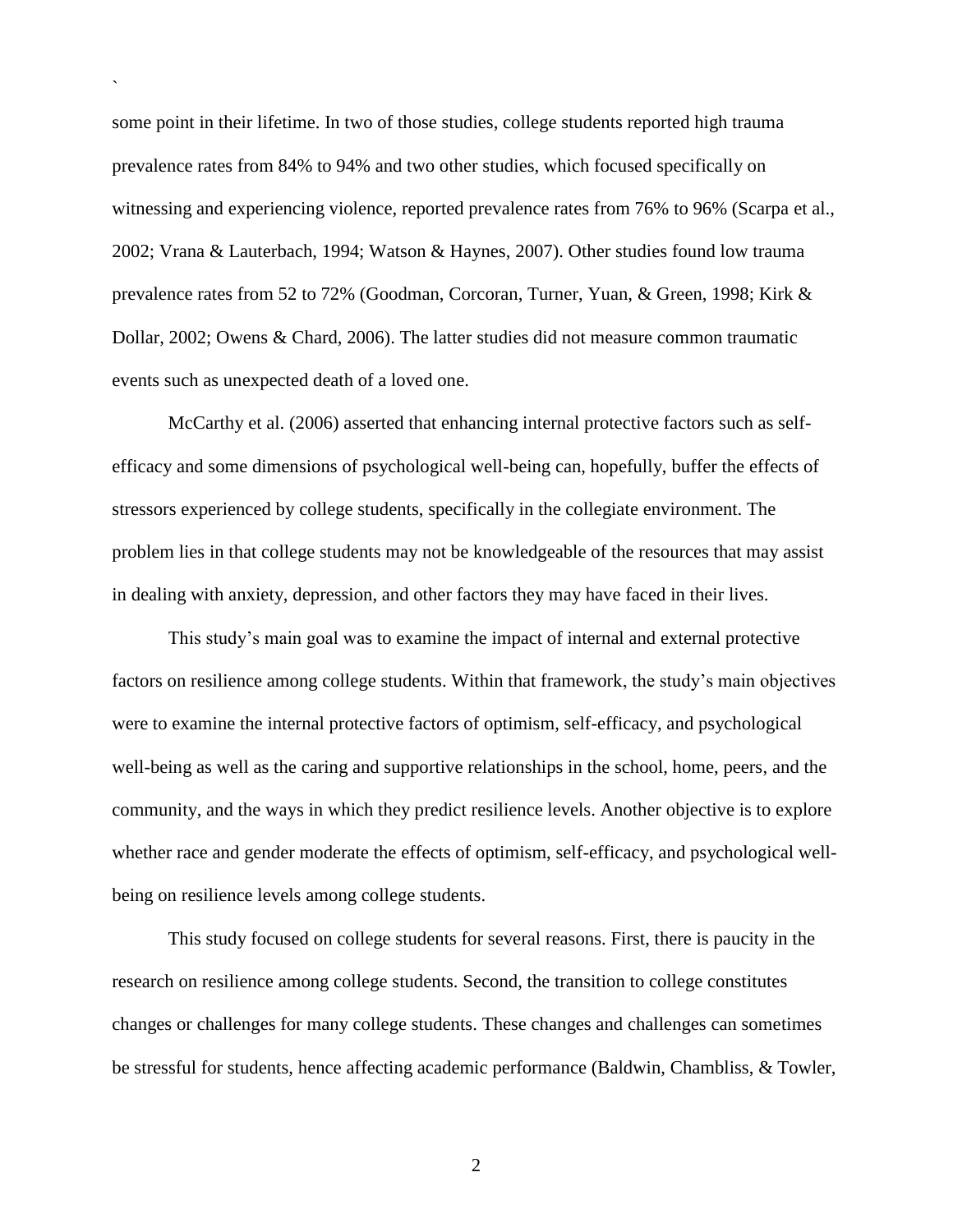2003; Misra, West, Russo, & McKean, 2000; Ross, Niebling, & Heckert, 1999). Third, focusing on resilience among college students gives much insight to professionals working with high school students who are about to make the transition to college. It also gives much insight to professionals within the college setting who work with students who are having problems adjusting and surviving in the collegiate environment. Lastly, focusing on college students and enhancing their optimism, self-efficacy, and psychological well-being may be important to encouraging academic success in the collegiate environment.

`

#### **Significance of Study**

Research on the general construct of resilience has been around for the last 3 decades. A significant contribution of the present study is that it examines the construct of resilience among college students, a population that is scare in research on resilience. Luthar and Zelazo (2003) asserted that one of the potential weaknesses in the research on risk and resilience is the idea that there has been an almost exclusive focus on youth. This study attempted to overcome this weakness. Luthar, Cicchetti, and Becker (2000) contended that more application is needed in the development of theory. Researchers have examined resilience factors in different contexts and settings that include urban and rural contexts, school environments, mental health issues, substance abuse, teenage pregnancy, development, divorce, and family dysfunction (Alvord & Grados, 2005; Corcoran & Nichols-Casebolt, 2004; Reis, Colbert, & Herbert, 2005; Wasonga, Christman, & Kilmer, 2003; Waxman, Gray, & Padron, 2003; Zins, Elias, Greenberg, & Weissberg, 2000). Many studies on risk and resilience have focused on a younger population; this study attempted to apply the resiliency theory to that of a college student population. This study utilized the principles of resiliency theory in a new social context and setting: college students attending a large university.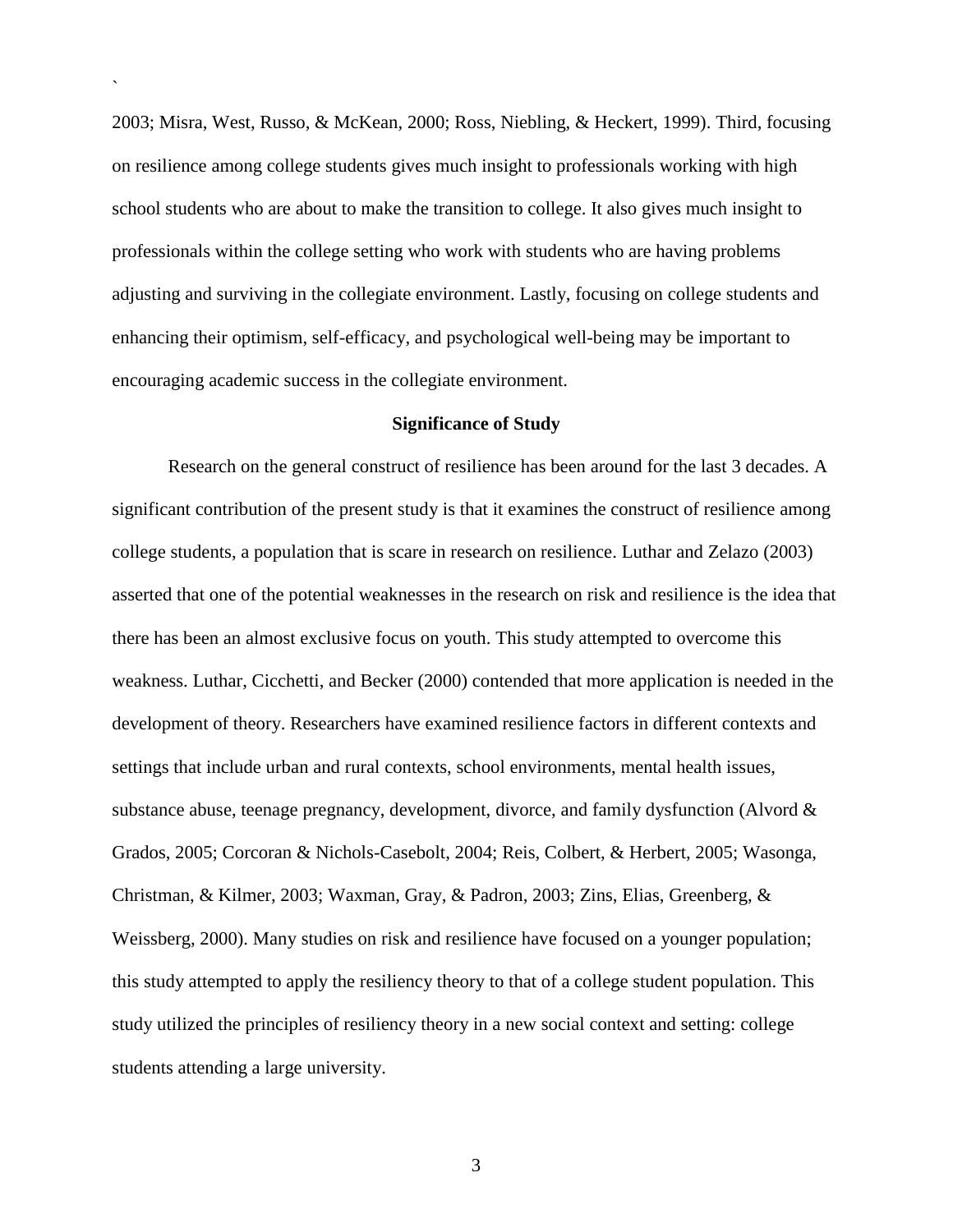Making the transition to college signifies moving from late adolescence to young adulthood. It is during this time that some gain independence from parents by moving away from home, some develop aspirations about the future, and some are ready to assume adult responsibilities. This period, according to Arnett (2000) can be identified as "emerging adulthood‖ (p. 469). Obradovič, Burt, and Masten (2006) examined the pathways of adaptation from adolescence to young adulthood using the participants from a 20-year study on competence and resilience. They found that the most intense changes in pathways of adaptation occurred during emerging adulthood (ages 17-23 years). In his seminal work on emerging adulthood, Arnett suggested future research on risk assessments during emerging adulthood. This study examined the adaption of risk behaviors during emerging adulthood by focusing on college students.

`

Optimism, self-efficacy, and dimensions of psychological well-being and their relationship to resilience levels in college students are important to the research on resilience in that they contribute to the research on individual resilience and the growing literature on positive psychology. Positive psychology is the scientific study of strengths-based character and virtues and has emphasis on positive individual traits in people (Seligman & Cxikszentmihalyi, 2000). This emerging field focuses on the strength-based approach to working with at-risk individuals. Research with a strength-based approach is important in that the application of risk-factorfocused prevention often leads to the labeling and stigmatizing of youth (Benard, 1997). Furthermore, locating risk factors seems to have rather passive and reactive implications while research on protective and positive factors instill a proactive tone that actively infuses factors that will lead to social adjustments. There is a plethora of research on risk factors and resilience, this study builds on protective factors and resilience research. Dent and Cameron (2003)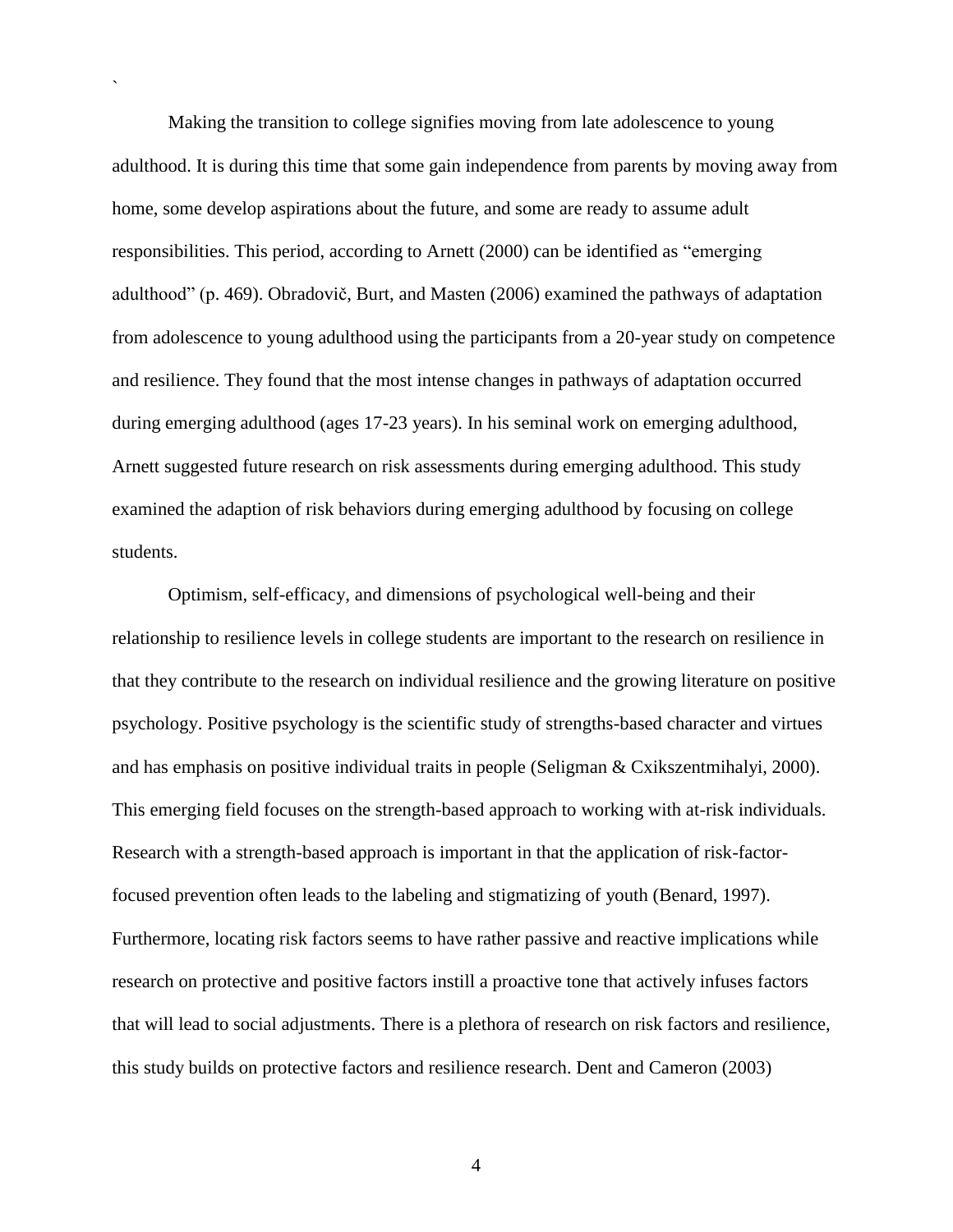contended that educational psychologists have a critical role assisting teachers and other professionals in identifying and enhancing resilience factors in students. This role includes making vulnerable children the priority group, improving curriculum access, making classrooms more supportive, incorporating psychology into individual education plans, and recognizing potential for positive change. Overall, identifying positive psychological characteristics of individuals who do well despite challenge and adversity provide direction for preventive intervention.

One objective of this study was to explore how protective factors work differently in different racial and gender groups in terms of affecting resilience levels. Interaction effects incorporate the joint effect of two variables on a dependent variable. According to Luthar  $\&$ Cicchetti (2000a) "interaction effects are important: they sensitize researchers to the fact that many so-called protective or vulnerability processes can be highly potent in the context of particular risk conditions, even though their effects are trivial in the absence of adversity" (p. 575). This study will examine possible protective factors that foster resilience among racial and gender groups. The inclusion of interaction effects involving protective factors as well as race and gender are vital to provide implications as to how protective factors may impact social adjustment differently for different racial and gender groups (Wasonga et al., 2003). Race and gender represent two important social statuses often associated with differential access to material resources, culture, experiences, etc.

## **Definitions**

#### **Defining Resilience**

`

Children who are exposed to adversity, change, or misfortune may be at risk developmentally. Resilient individuals can be described as those who adapt well despite being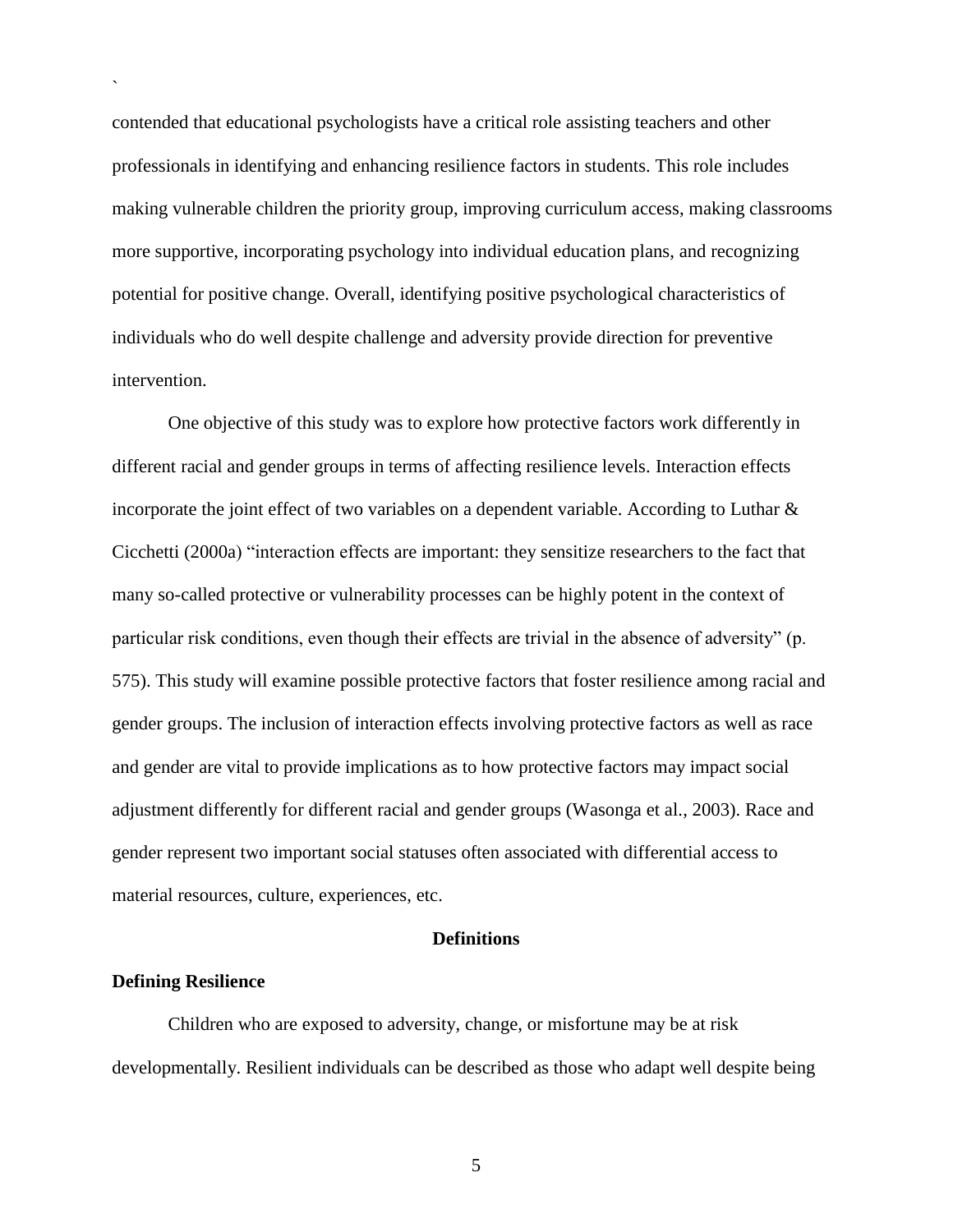exposed to adversity, change, or misfortune (Masten, 1994). Thus, resilience can be identified as a state of mind that manifests itself in certain behaviors. These behaviors include the ability to bounce back, adapt well, adapt successfully, regain balance, find meaning, or readjust despite being exposed to adversity, change, or misfortune (Bernard, 1997; Garmezy & Masten, 1994; Garmezy, Masten, & Tellegen, 1984; Gordon, 1995; Masten; Rutter, 1985; Werner & Smith, 1982). In this study, resilience is defined as the ability to successfully cope with change or misfortune, specifically among college students.

#### **Defining External Protective Factors**

`

External protective factors are environmental supports that are available in the home, peer group, school, and other aspects of the community. Within these environmental supports, factors that are extremely important include caring relationships, high expectations and opportunities for meaningful contributions (Benard, 2004; Brown, D'Emidjo-Caston, & Benard, 2001; Constantine, Benard, & Diaz, 1999). In this study, external protective factors include professors who may provide support to an individual, an adult who cares about an individual, a friend who allows one to talk about their problems, a parent who believes one will succeed, etc.

# **Defining Optimism, Self-Efficacy, and Psychological Well-Being**

Internal protective factors are individual qualities or characteristics specific to the individual. The internal protective factors that were examined in the study are optimism, selfefficacy, and psychological well-being. Optimism has been described as the dispositional belief or attitude that positive things can happen in an individual's life (Scheier & Carver, 1985). It is the tendency to expect favorable outcomes in the future. Optimism is the opposite of pessimism in that pessimists prepare for negative things to happen in the future (Scheier & Carver, 1992). Self-efficacy is the belief that one can perform well at a certain task (Bandura, 1986, 1997).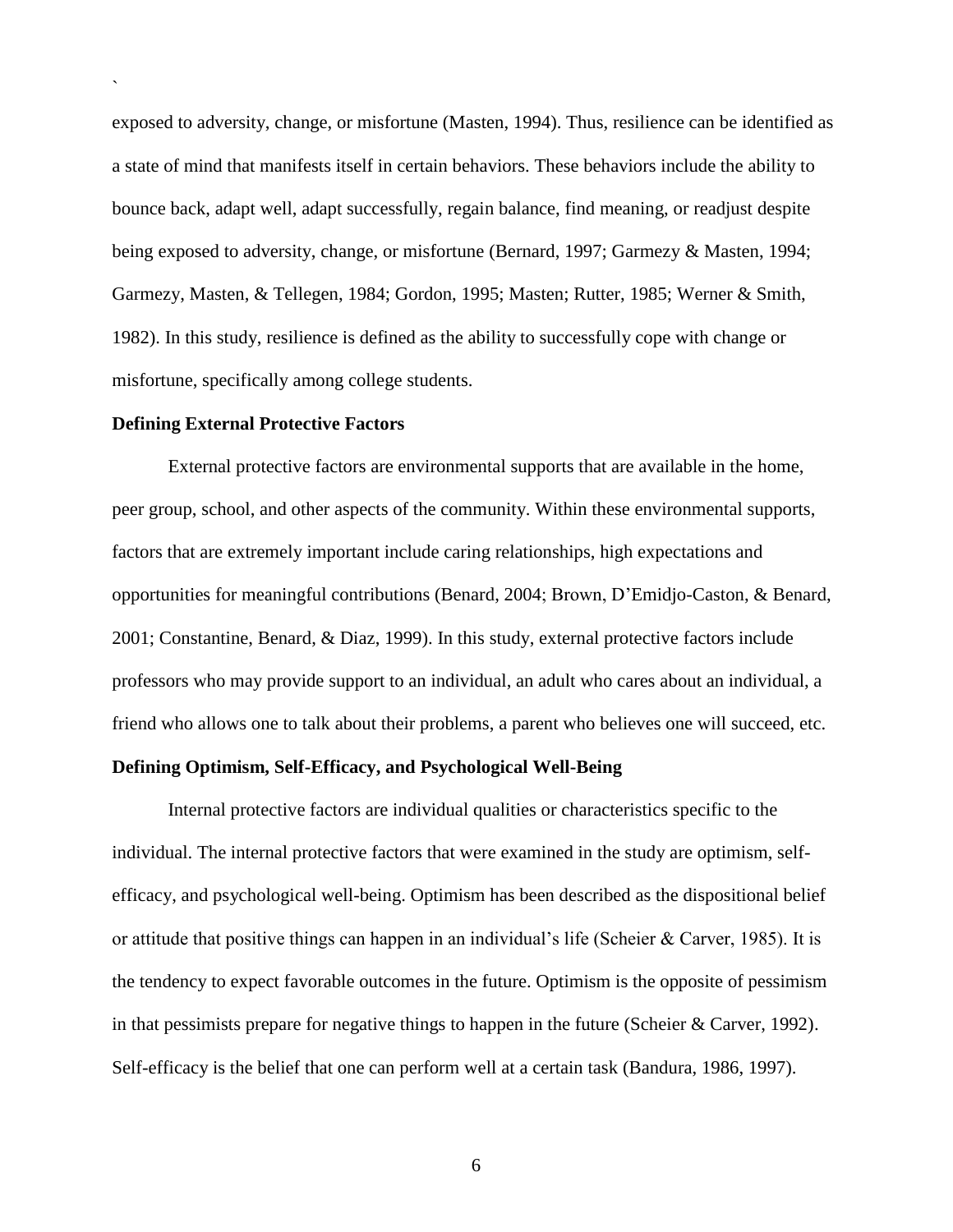Furthermore, it is the expectation that one can perform competently across varying ranges of situations and contexts. This includes contexts that are threatening and challenging as well as those that require persistence, effort, and perseverance (Tipton & Worthington, 1984). Psychological well-being includes a wide range of positive aspects of functioning. For this study, psychological well-being consists of six dimensions derived from other fields of psychology. These six dimensions include autonomy, environmental mastery, personal growth, positive relationships with others, purpose in life, and self-acceptance.

`

#### **Theoretical Foundation of This Study**

The theoretical framework used to drive this study was that of Resilience theory as well as Brofenbrenner's Ecological Theory. Resiliency theory is a theoretical perspective that has developed within several frameworks-developmental psychopathology, ecosystems perspectives, and, more recently, life-span development. The work on resiliency theory has also been applied to research on stress, competence, and coping theories. According to Smith-Osborne (2007), the resiliency theoretical framework addresses development of high-risk populations so that they may overcome stress and adversity to achieve functional outcomes either during a phase in life, a developmental trajectory, or throughout the life span. According to Benard (1997), resiliency theory proposes that resilient individuals are competent; have effective problem-solving skills, independence, and autonomy; and have a sense of purpose about the future. Whether these individuals utilize these characteristics depends on protective factors such as social support and caring relationships in the school, family setting, and other aspects of the community.

Kumpfer (1999) developed an organizational framework based on social ecology models and outlined major constructs that provide a framework for resilience research. This framework thoroughly examines factors and processes that contribute to later adaptation or resilient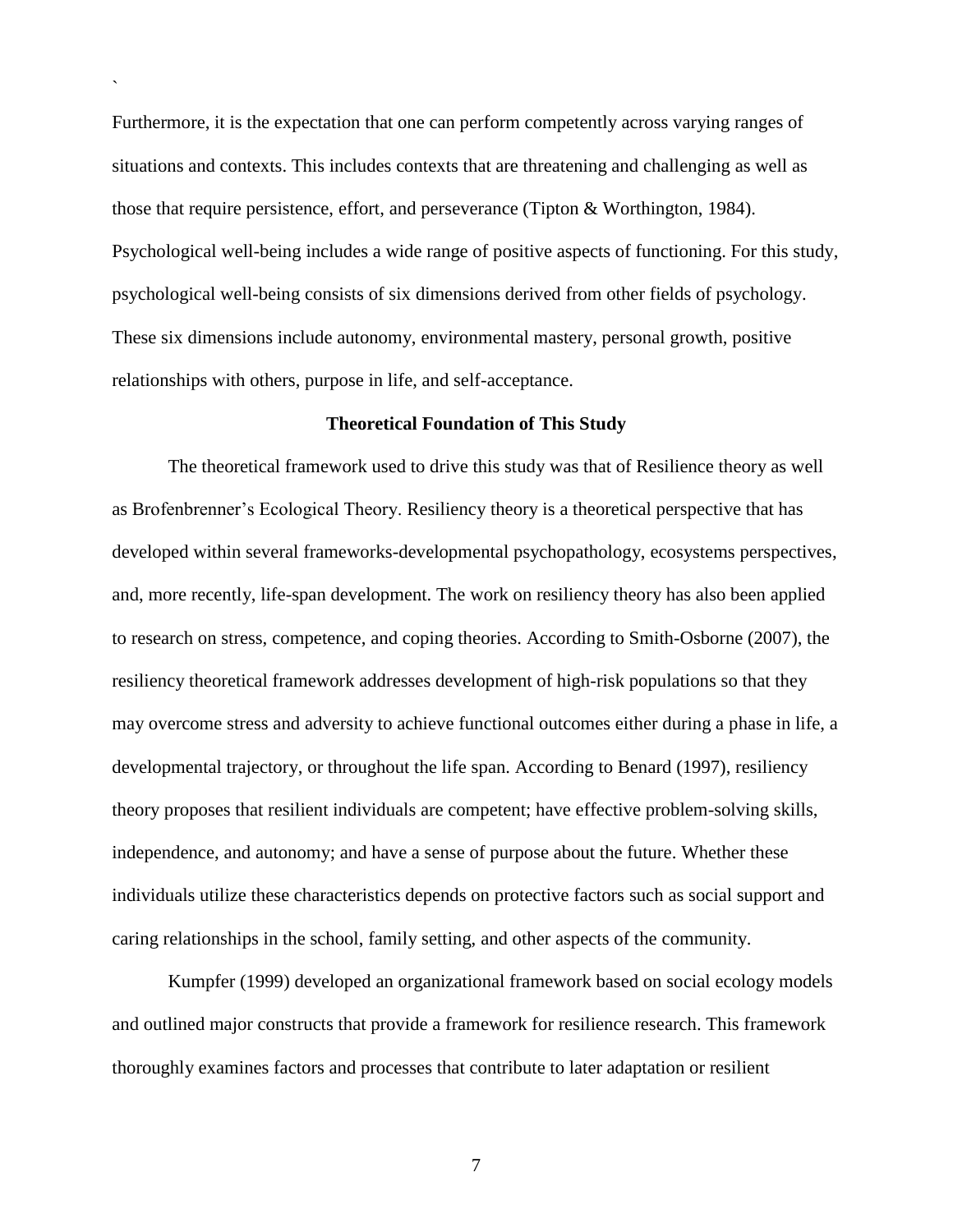integration. More specifically, the framework examines processes between stressors and challenges, environmental contexts (i.e., family, community, school, etc.), that can moderate or mediate those stressors and challenges, the transactions between those environmental contexts, internal factors (i.e., behavioral, spiritual, emotional, etc.), and later adaptation or resilient integration.

`

In the past, several studies have documented ecological factors that are critical to the research on resilience (Anthony, 1987; Glantz & Johnson, 1999; Hauser, 1999). Brofenbrenner's (1979, 1986) ecological systems theory explains the many factors in a child's development and the ways in which these influences (or systems) affect development throughout the lifespan. In terms of resilience, Bronfenbrenner's framework explains how risk factors interact with protective factors to influence how individuals adapt (or do not adapt) successfully despite being exposed to stressful life conditions. The theory illustrates the idea that becoming resilient is the result of a number of bi-directional influences throughout the lifecourse. This theory encompasses developmental trajectories, from childhood to adulthood.

This paper is organized as follows: This chapter details the background and introduction explaining the importance of research on resilience and optimism, self-efficacy, and dimensions of psychological well-being; statement of the problem; and theories associated with resilience. Chapter II includes a thorough review of the literature. Chapter III describes the methods and procedures used to analyze collected data. Chapter IV includes a thorough review of the results of the study. Finally, Chapter V is the discussion section which includes implications of the study results and limitations.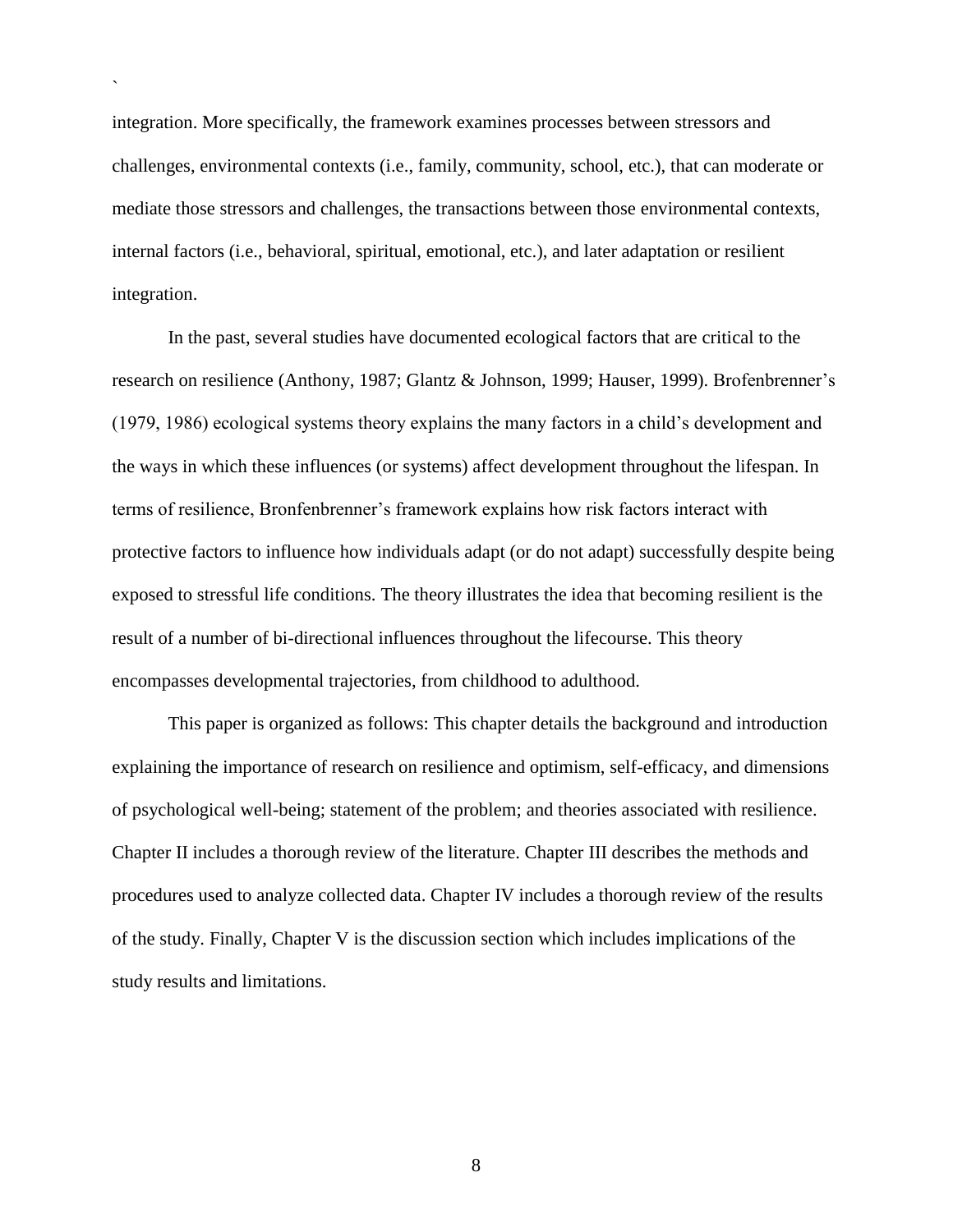# CHAPTER II

`

## REVIEW OF RELATED LITERATURE

#### **History of Resilience**

Research on resilience as a scientific study has been around for the last 30 years. Pioneering researchers studied positive adaptation among groups of children who were considered to be at-risk for later psychopathology (Masten, 2001). According to Wright and Masten (2005) the study of resilience has advanced in research in three major waves and we are now entering into the fourth wave of resilience investigation. The first wave yielded descriptions of research phenomenon, identified basic concepts and methodologies, and focused on personal traits and characteristics among "invulnerable" groups. Pioneering researchers during this wave included Michael Rutter, E. James Anthony, Norman Garmezy, and Emmy Werner. During this time, there was also debate about the ambiguity among definitions of resilience (Luthar et al., 2000).

In the early 1960s, Michael Rutter conducted one of the first epidemiological studies on resilience among children living on the Isle of Wight, a large island in England. Over a 10-year period, Rutter (1989) studied children whose parents had been diagnosed with a mental illness. The risk factors prevalent in the youth's lives included discord in the family, low socioeconomic status, large families crowed in small dwellings, disorder with the mother or father, and intervention by a government agency (that led to removal of children from the home or placement in foster care). The study found that even under these adverse circumstances many of the children did not become mentally ill themselves and many did not display maladaptive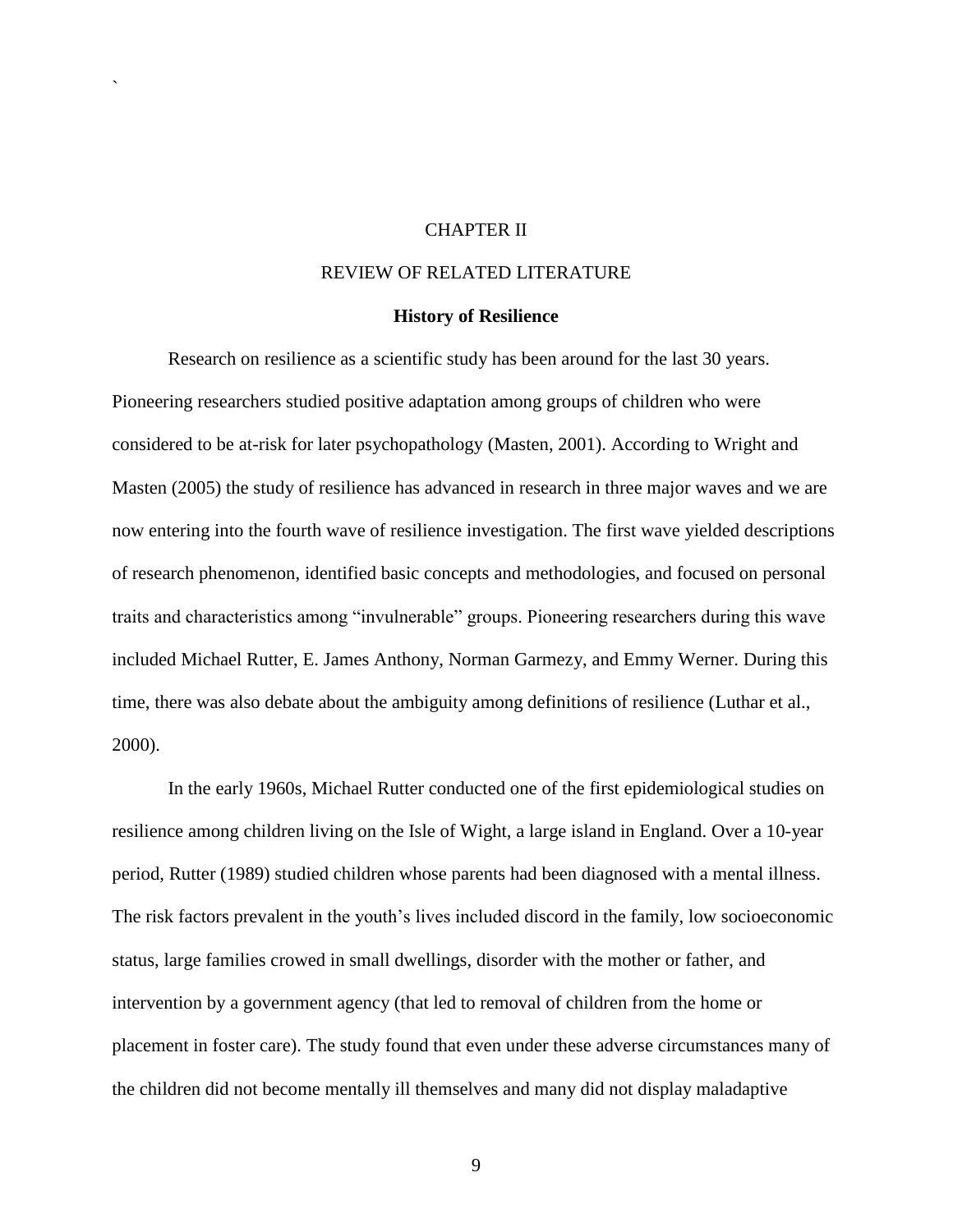behaviors. Factors that seemed to distinguish those who were resilient from these adversities included a positive personality, a supportive family, and support from at least one community agency (i.e., school or church group). Furthermore, Rutter found that factors in the school environment such as fostering a sense of achievement and motivation in the students, enhancing personal growth, and increasing social contacts among peers were essential for promoting resilience in these children. Thus, this landmark study was one of the first studies to examine individual differences and chronic trauma with which children cope and are able to become resilient.

`

During the 1970s, Norman Garmezy (1991) began studying adult patients with mental illnesses, particularly schizophrenic patients, and their children. It was during this time that Garmezy also began examining protective factors involved in fostering resilience, not only in mentally ill patients and their children, but also in urban ghettos. Garmezy's study yielded some of the same protective factors found in Rutter's epidemiological study; however, his studies also found a deeper understanding of processes underlying resilience. These processes included competence, dispositional attributes of the child, family cohesiveness, warmth, and supportive members of the community. Also during this time, Emmy Werner (1993) studied the lives of approximately 700 individuals who were living on an island in Hawaii. The families in this study were physically isolated on the island of Hawaii, exposed to poverty, and lacked adequate prenatal care. Due to the risk factors, the children in this study were at-risk for a number of maladaptive behaviors including criminal activity, teenage pregnancy, substance abuse, and school dropout. Approximately one-third of the children reared on this island developed into competent, mature adults. Their resilience reportedly was due to factors such as self-competence, self-regulation, determination, and effective problem-solving skills. By age 40, approximately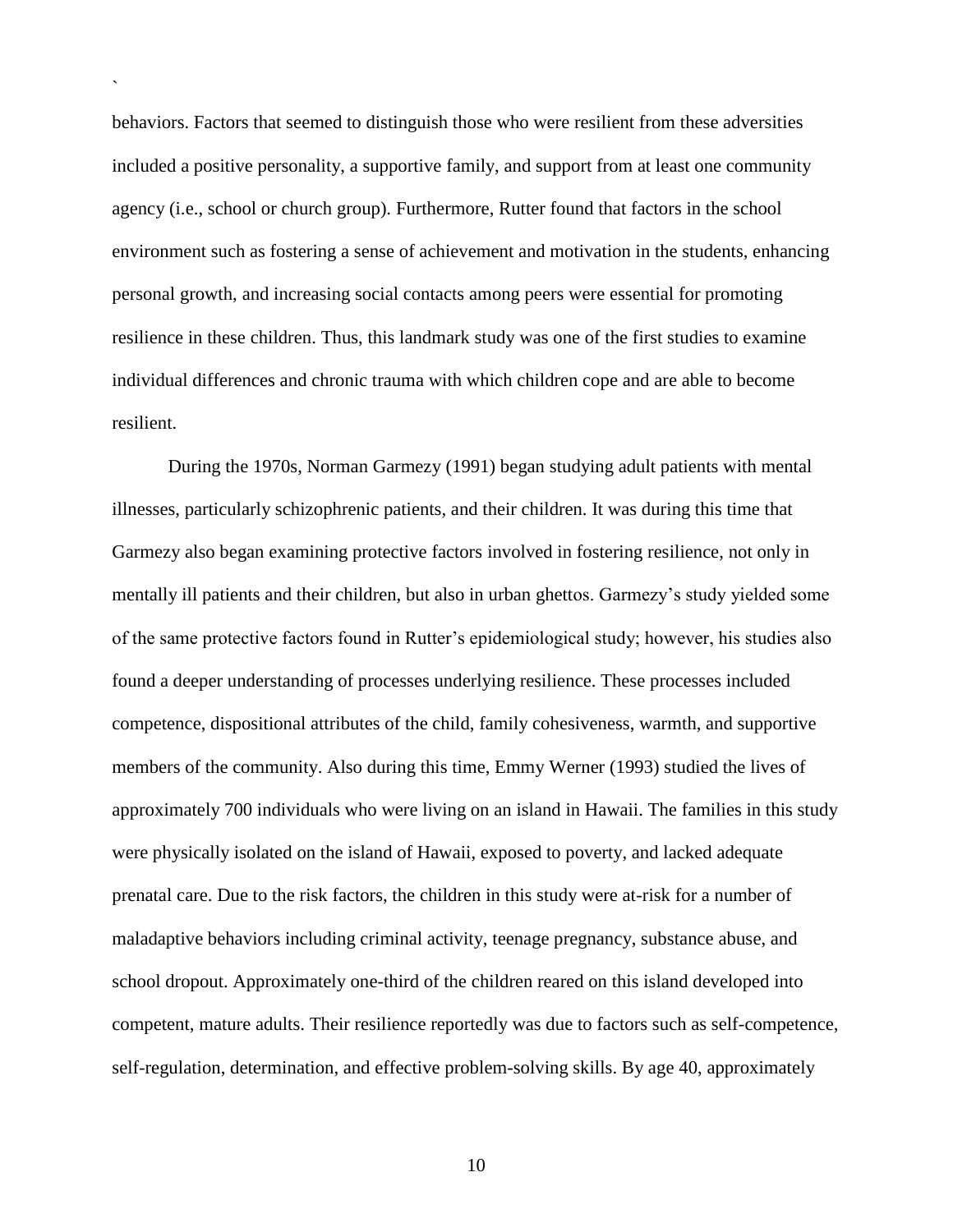one-third of the participants had stable marriages and families, were active in church activities, obtained an education and vocational skills, and many reported learning valuable life skills while being involved in the military. This contribution to resilience was one of the first studies to examine the lives of high-risk youth from birth to adulthood (Masten, Best, & Garmezy, 1990).

`

Another classic study to the contribution on resilience is the Project Competence Study (Garmezy et al., 1984). This 10-year study identified a group of individuals who adapted well, despite being exposed to stressful situations. The participants included 200 children enrolled in grades three through six as well as their parents. The participants in this study had been diagnosed with a major illness and had undergone some type of major surgery. Measures in this study included teacher ratings, peer assessments, and school records. Results found that some of these children with lower IQs, low levels of family functioning, and lower socioeconomic status (SES) levels had low levels of competence. At the same time, researchers found that some of the children in the aforementioned group also had high levels of competence despite stressful situations in their lives. Thus, researchers began to question the ways in which individuals who were exposed to similar stressful life conditions, interpreted those conditions differently.

The second wave of resilience research included the ecological systems model identified by Bronfenbrenner. More importantly, Bronfenbrenner's (1977) seminal work has influenced the ways in which researchers approach the study of development and the ways in which values shape development throughout the lifespan, and it explains the many forces that shape child development. These forces include parents, nonfamilial influences (i.e., peers), and the broader context (i.e., schools and communities). This research examines environmental factors, children's responses to environmental conditions, parent-child interactions, and interactions with other members of the community (i.e., teachers and peers).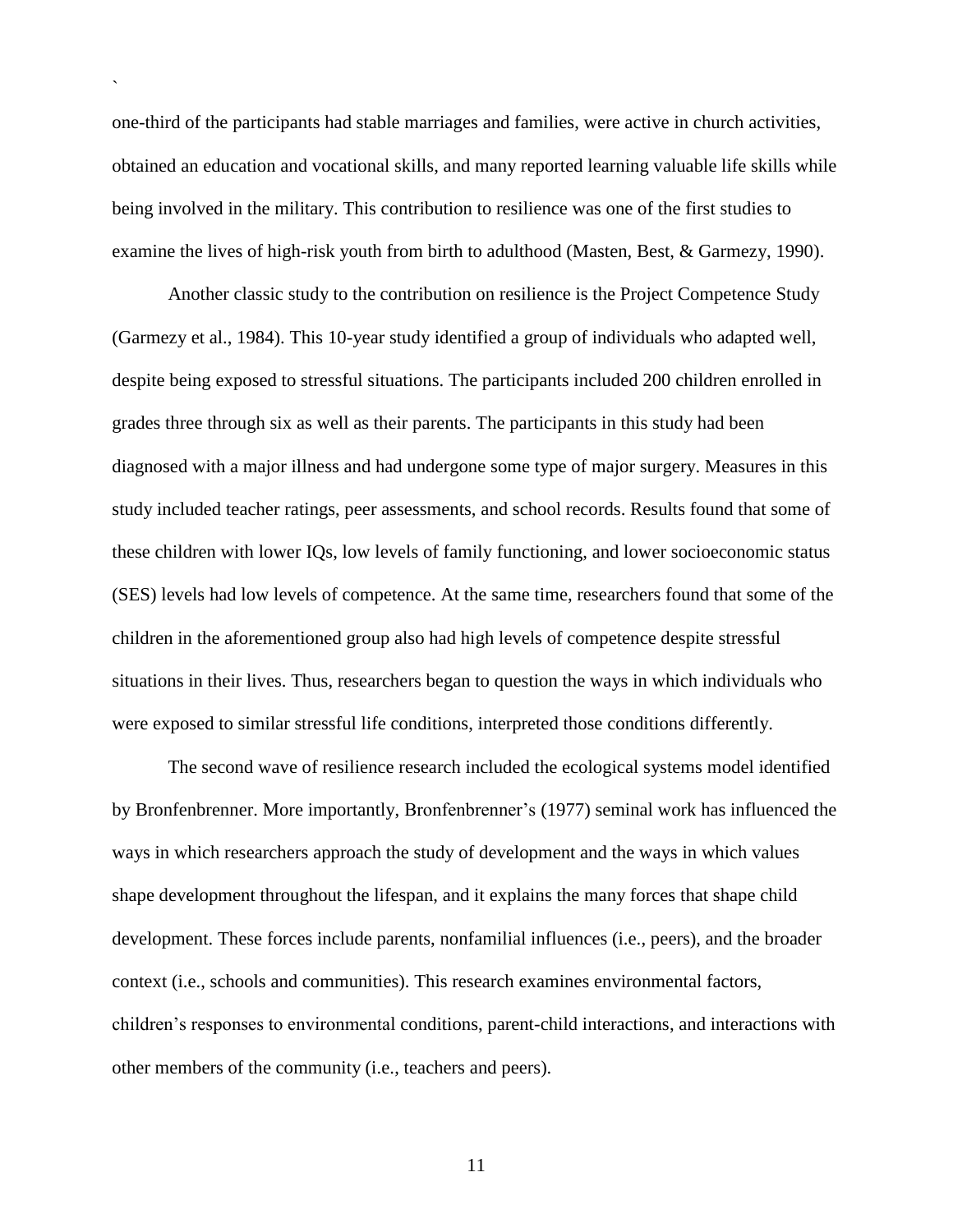The second wave attempted to provide an understanding of the processes leading to resilience in development (Wright & Masten, 2005). This wave adopted a developmentalsystems approach to understanding resilience and focused on positive adaptation in the face of adversity as well as the interactions among individuals and groups. The second wave of research on resilience also included culture influences on resilience. During this time, researchers began examining cultural traditions, religious rituals and community services that were responsible for fostering resilience in youth (Wright & Masten).

`

Findings from the second wave also discovered that resilience can be acquired, and moreso, that it is a learned behavior (Neihart, 2006). Hence, the third wave focused on policy implications, models, and preventative interventions regarding resilience (Luthar & Cicchetti, 2000; Rutter, 2000; Zimmerman, Bingenheimer, & Notaro., 2002). These policy implications have included recommendations for teachers, parents, professionals, and other community members and the ways in which they can foster resilience in youth.

Perspectives from the first three waves have laid the groundwork for the fourth wave of resilience research, which focuses on a systems perspective, cultural differences, and interactions across levels of analysis within development (Masten, 2007). Examples of these multilevel dynamics include processes involving genes and brain functions, gene-environment interactions, social interactions, cultural influences, and media influences.

This current study contributes to the fourth wave in two ways. A major focus of the fourth wave is the examination of larger, contextual factors, and, more specifically, cultural influences (Boyden & Mann, 2005). This includes identifying cultural differences and similarities among groups and an examination of cultural influences involved in resilience (Clauss-Ehlers, 2004). In exploring whether and how internal factors including optimism, self-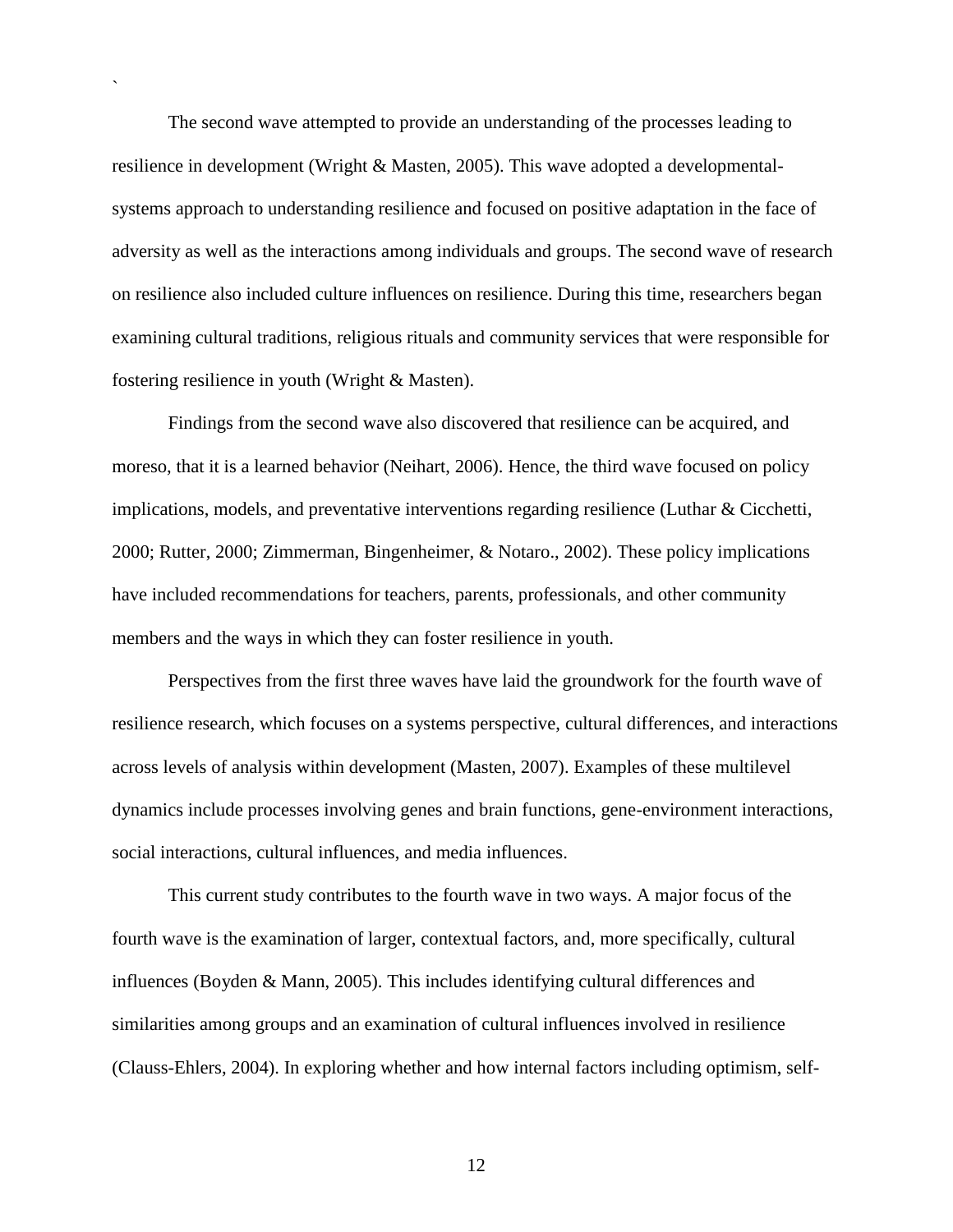efficacy, and psychological well-being are different between racial and gender groups, the current study took the first step in understanding development of resilience for difference racial and gender groups. Second, the study examines individual level protective factors in addition to external protective factors that are responsible for promoting resilience among college students. Putting the important psychological factors in the context of stress and social supportive relationships, the study results shed light on the dynamics linking stress and external factors to resilience among college students. The next section of the paper provides a conceptual understanding of resilience, a literature review on resilience, and outlines the framework for the current study.

`

## **Conceptual Understanding of Resilience**

Researchers investigating resilience are interested in the ways in which some children considered "at-risk" (or "high risk") do so well, while others flounder. Bernard (1997) reviewed an extensive amount of literature on resilience. Within his research, he found that 50%, and usually closer to 70%, of "high-risk" children grow up to be not only successful and resilient but confident, competent, and caring adults.

In the beginning, researchers began using a deficit-based approach to study the mechanisms involved in the adaptation to adversity. Instead, researchers found that youth often identified individual and environmental strengths that contributed to their adaptation (Masten, 2001). Thus, the concept of resilience emerged in the literature on psychopathology. In the early 1970s, the term resilience was conceptualized as a stable personality characteristic; however, as research has developed over time, it has been conceptualized as a dynamic, ongoing process between an individual and the environment (Luthar & Cicchetti, 2000; Luthar, Sawyer, & Brown, 2006; Luthar & Zelazo, 2003; Vanderbilt-Adriance & Shaw, 2008). Before the conceptualization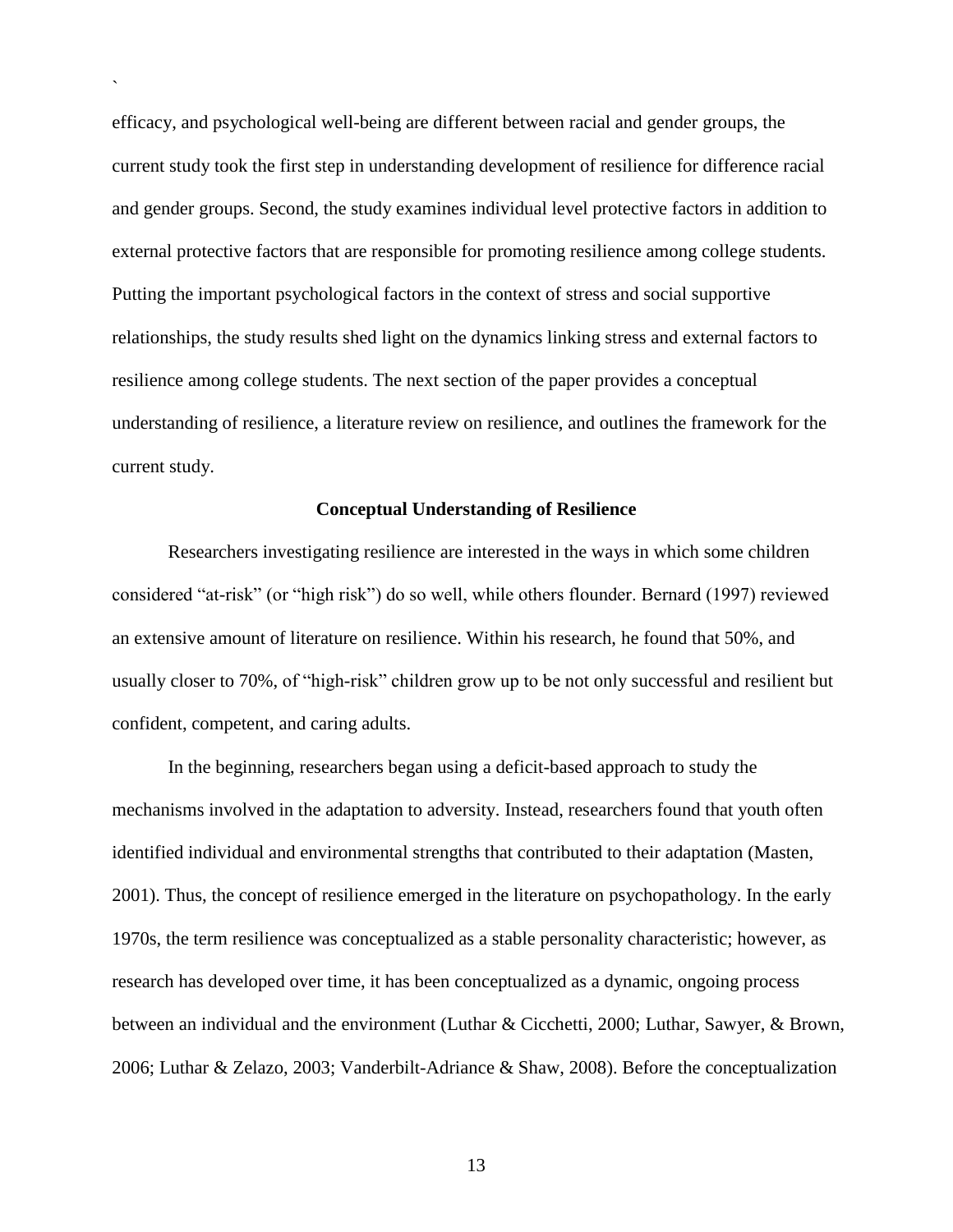of resilience, terms such as invulnerability and invincibility were used to describe the adaptation process following adversity (Anthony, 1974; Earlvolino-Ramirez, 2007). The concept of invulnerability implied that that developmental course was deterministic and that maladaptive behaviors were the results for individuals being exposed to adverse conditions (Luthar et al., 2000). Researchers also believed that the term invulnerability was "absolute and unchanging" (Luthar et al., 2000). Thus, the term resilience took precedence. Researchers investigating resilience wanted to unfold why it is that some children at risk did not develop psychopathology.

`

Since the pioneering studies (Anthony, 1974; Garmezy et al., 1984; Rutter, 1979), several definitions of resilience have been identified in the research. A general definition of resilience has been described as the ability to adapt successfully despite adversity (Garmezy & Masten, 1991). Weiner (2000, p. 16 as cited in Masten, 2000), defines resilience as "the absence of significant developmental delays or serious learning and behavioral problems and the mastery of developmental tasks that are appropriate for a given age and culture." According to Masten (2001), resilience is a concept based on the idea that an individual is doing well even though adversity and disadvantage has been present at some point in that individual's life. Some researchers have described resilience as a process, rather than a trait. What that implies is that resilience is a process that includes a number of social and contextual exchanges that presumably promotes positive development (Ungar, 2003).

Overall, empirical studies have advanced our understanding on the conceptualization on resilience; however, some significant challenges still remain. These challenges include the need for broader perspective on individuals "at-risk" (Kumpfer, 1999; Luthar & Cicchetti, 2000b); need for conceptualization of resilience and positive adjustment (Vanderbilt-Adriance & Shaw, 2008); unbiased definitions of successful outcomes based on race, age and gender (Kumpfer,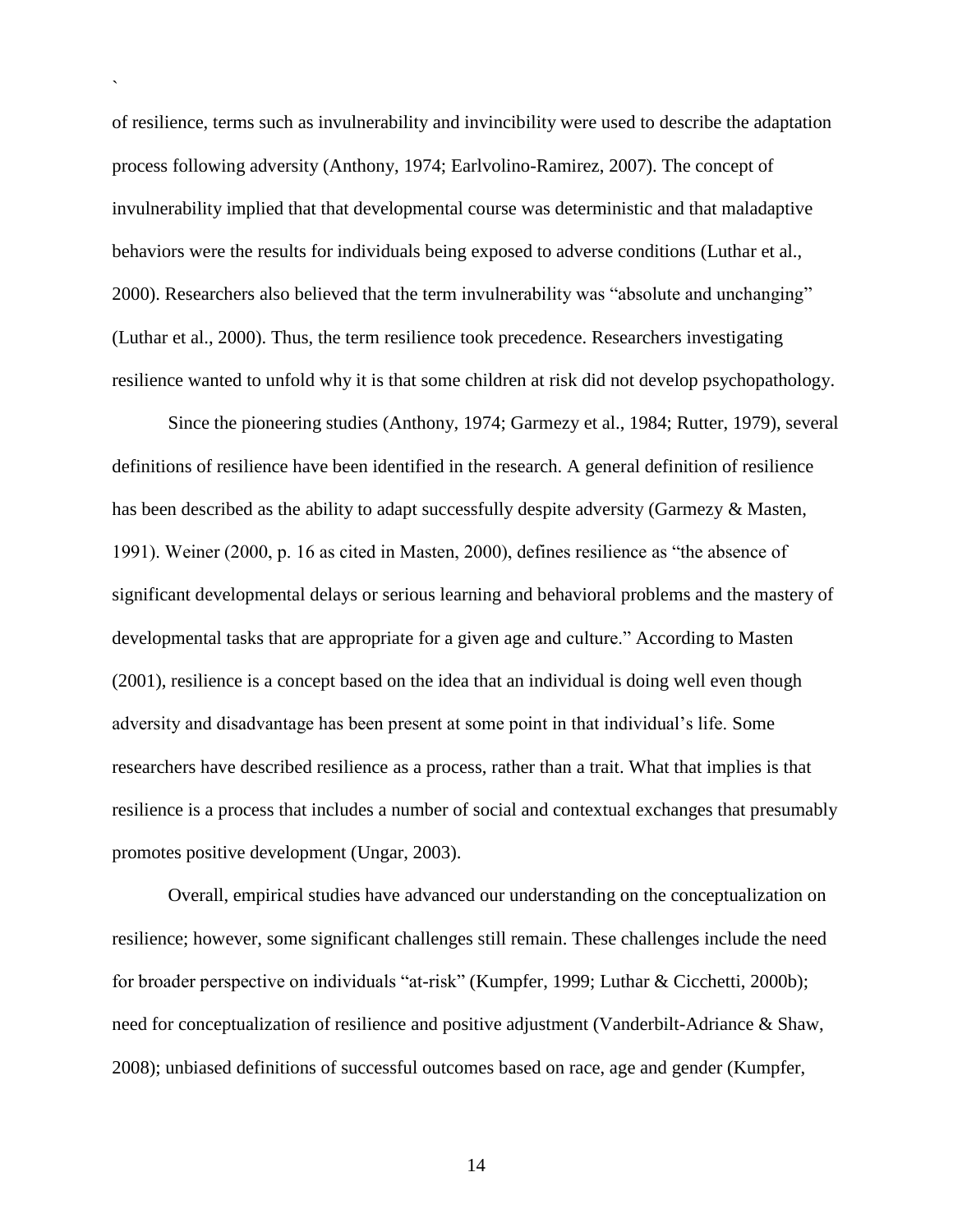1999); need to distinguish between adverse factors, protective factors, and vulnerability factors (Luthar et al., 2006); and awareness of preconceived notions and bias regarding what constitutes high risk or low risk (Luthar, 2003).

`

Gordon and Song (1994) contend that defining resilience can be difficult "because" resilience may not be a single construct, but, a complex of related processes that deserve to be identified and studied as discrete constructs" (p. 30). For example, some studies have defined resilience as the ability to succeed academically. This definition does not take into account the students who still manage to excel [i.e., graduating from high school, but not with a high grade point average (GPA)] despite adverse circumstances. Using "academic success" alone has proved to be ambiguous in the research on resilience.

Researchers also contended that it is important to understand that resilience varies across time and domain and that children may show strengths and weaknesses depending on the domain or context in question (Kumpfer, 1999). For example, a child may show strengths in academic settings, but may show signs of weaknesses in other aspects of life, such as home. Luthar (2003) noted that more affluent youth have been identified as "low risk;" however, they report higher rates of depression, anxiety, and substance abuse than their nonaffluent counterparts.

Luthar et al. (2006) posited that adverse factors include those life events or situations that can threaten, challenge, or halt healthy development. Examples of adverse factors include divorce, family violence, child abuse or neglect, or growing up in poverty. Protective factors buffer the adverse experiences. Protective factors include the love and support of someone other than parents, ties to the community, and commitment to schooling (Dent & Cameron, 2003). Terms such as protective factors and protective mechanisms have been used interchangeably. Rutter (1990) described a protective factor as something that is given in an individual's life while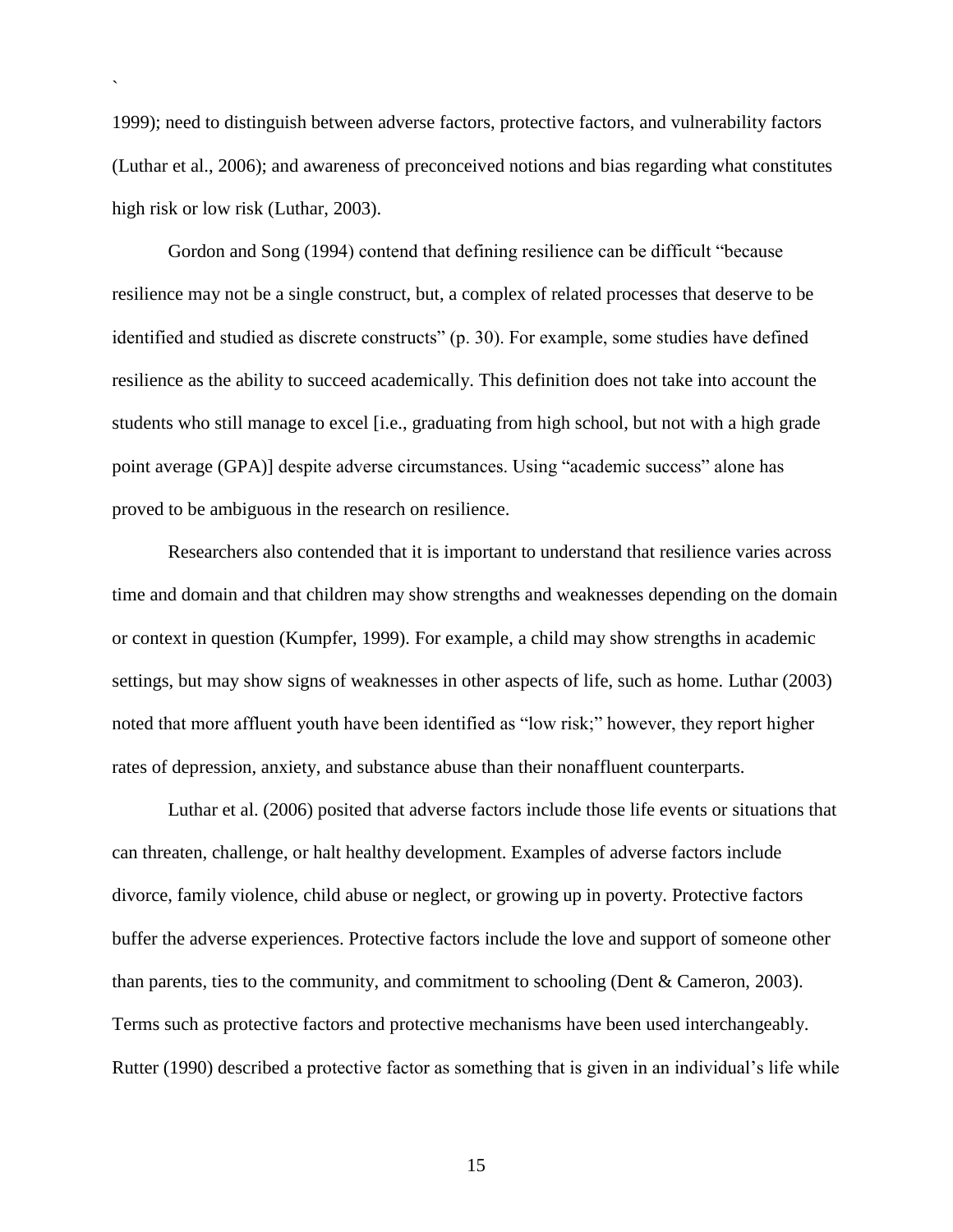a protective mechanism is something that can be developed over time. A framework for understanding the resilience process includes the presence of stressors and/or risk factors and protective processes, internal and external, which contribute to an individual being resilient or overcoming adversity. The next few sections describe these factors and processes in detail.

# **Stress**

`

Stress and stressful life events are important factors that have been associated with research on resilience. Stress is the interaction between the person and the environment, whereindividuals appraise environmental tasks as outweighing their abilities to meet those tasks (Lazarus & Folkman, 1984). Stressful life events have been described as unfortunate or unexpected life events that cause stress and/or hardship (Trussell, 2008). How is resilience research connected to stress research? The premise is that in order for an individual to become resilient, stress or adversity must have been present at some point in that individual's life. It is also based on the premise that stress can have detrimental effects on both physical and mental health; thus, impacting one's ability to become resilient. The notion is that risk factors, identified as important constructs in resilience research, are defined in an attempt to measure stress, life changes, and life challenges.

Mutimer, Reece, and Matthews (2007) investigated the relationships between stress, adaptation, and family functioning among elementary school students. The results indicated a significant main effect of exposure level to stress on adaptation of family functioning. Participants who indicated high exposure to stress also tend to have lower scores on family functioning variables. Researchers have also discussed the idea of a steeling effect in resilience research. Rutter (2006) contended that, in some circumstances, adversity strengthens resistance to later stress. Some key factors in the steeling effect could include characteristics such as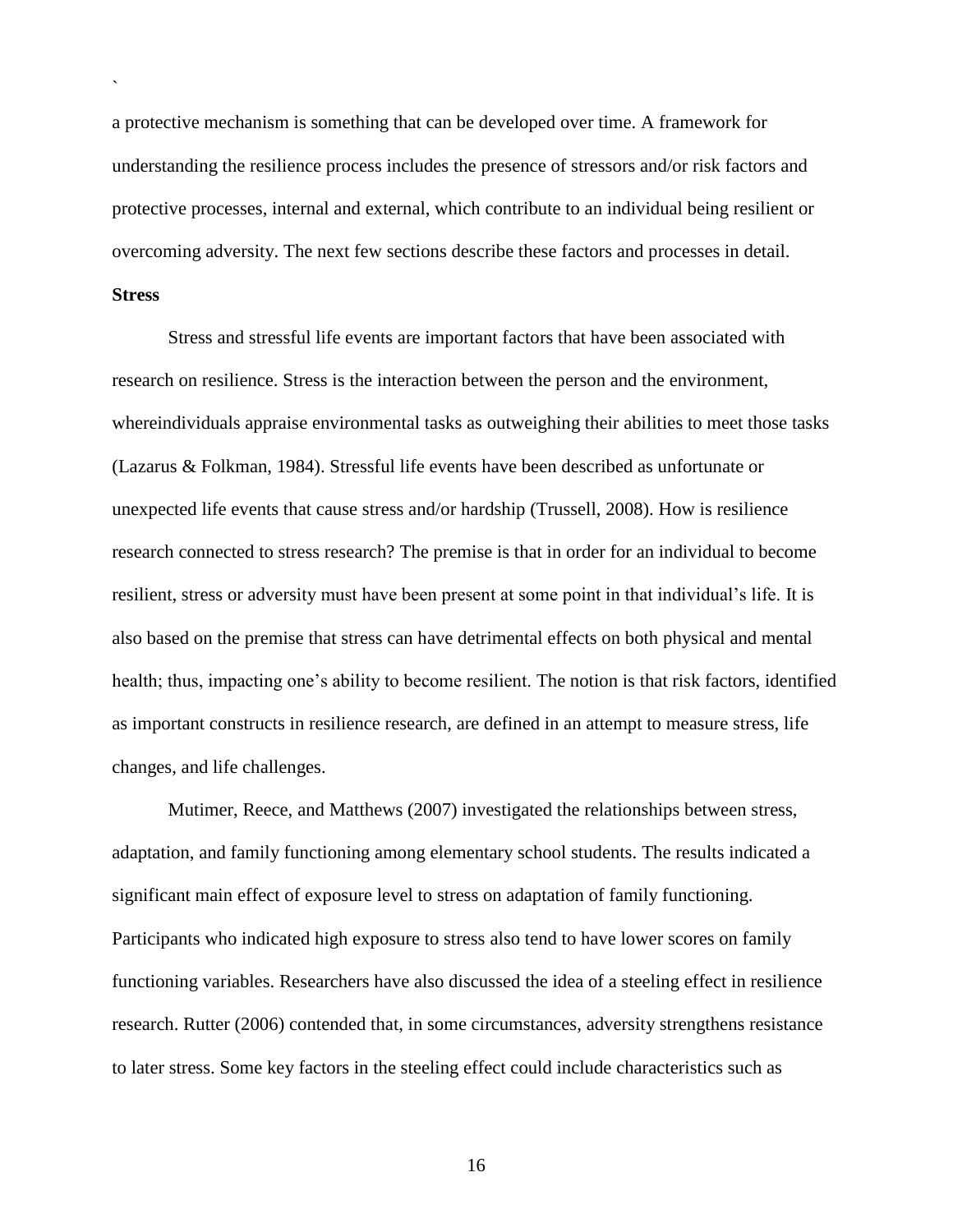successful coping strategies, physiological adaptation, and a sense of self-efficacy. The findings from these studies make noteworthy contributions to the stress and resilience literature.

Research has supported gender differences in the stress literature. One consistent finding is that of females experiencing more stress than their male counterparts (Somchit & Sriyaporn, 2004; Tusaie & Patterson, 2006). This does not mean that they were less resilient, however. Women experiencing higher stress levels than males could be due to the way females are socialized within society. Almeida and Kessler (1998) contended that women are introduced and socialized into roles that allow them to be more nurturing, roles that allow them to provide more support to others, and roles that allow them to be more empathetic. This, in turn, leads to more stress. In their study on relationships among trait, situational, and comparative optimism, Tusaie and Patterson found that females reported experiencing more stress, more depression, and being less resilient than their male counterparts. Hetherington (1989) examined gender differences in families of divorce and marital discord. They found that females, when compared to their male counterparts, reported more stress, but were hardly affected by family stress. Somchit and Sriyaporn examined resilience, adversity, and academic achievement in elementary school students. They found that even though females reported higher levels of stress, they were more resilient than their male counterparts.

#### **Race and Gender Socialization Differences**

`

Surprising, little is known about race and gender differences and promoting resilience. And, according to Ungar, Lee, Callaghan, and Boothroyd (2005), cultural differences in resilience research have been understudied and there is still the need to understand culturally determined indicators of resilience. In the past, empirical research has treated race and gender as nuisance variables to be controlled (Ungar et al.).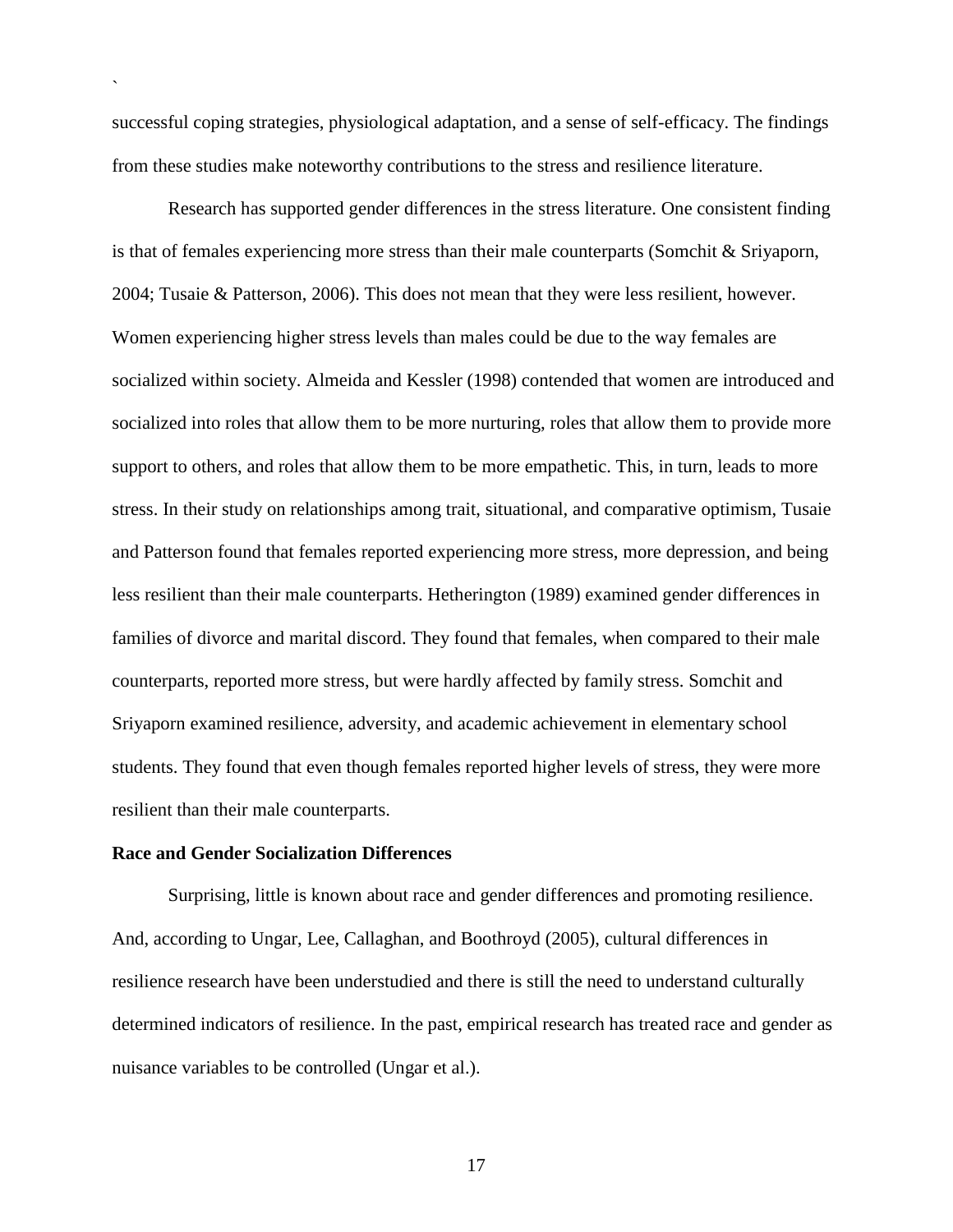This current study examined whether resilience processes (internal and external) were the same for Whites and Blacks, and male and female college students. Studies on race and gender differences in resilience research are important in that socialization processes between the groups are different, and these different experiences could lead to different processes responsible for fostering resilience. Socialization includes the transmission of values, beliefs, attitudes, and behaviors that help to promote resilience and positive development (Miller, 1999). These socialization processes could include cultural differences, structural differences, family processes, identity formation, access to material resources, and experiences with racism, discrimination, etc. Socialization differences may predict interactions and adjustments within the collegiate environment as well.

`

Cultural and structural socialization differences between race and gender groups have been well documented (Nettles & Johnson, 1987). In an early study on college student socialization, Nettles and Johnson found that Black men and women were similar on three socialization measures: peer group relations, student satisfaction, and academic integration. However, White men and women differed on the on the same three measures of socialization. Overall, White students ranked higher on student satisfaction and academic integration than their Black counterparts. The gender gap in educational achievement between Blacks and Whites has been noted. Women have higher high school and college completion rates than men. Black males lag behind in high school and college completion (McDaniel, DiPrete, Buchmann, & Shwed, 2009). Rodriguez (2010) found that minority youth are overrepresented at nearly every point of contact in the juvenile justice system and that Black, Latino, and American Indian youth were treated more severely in the juvenile justice system than their White counterparts.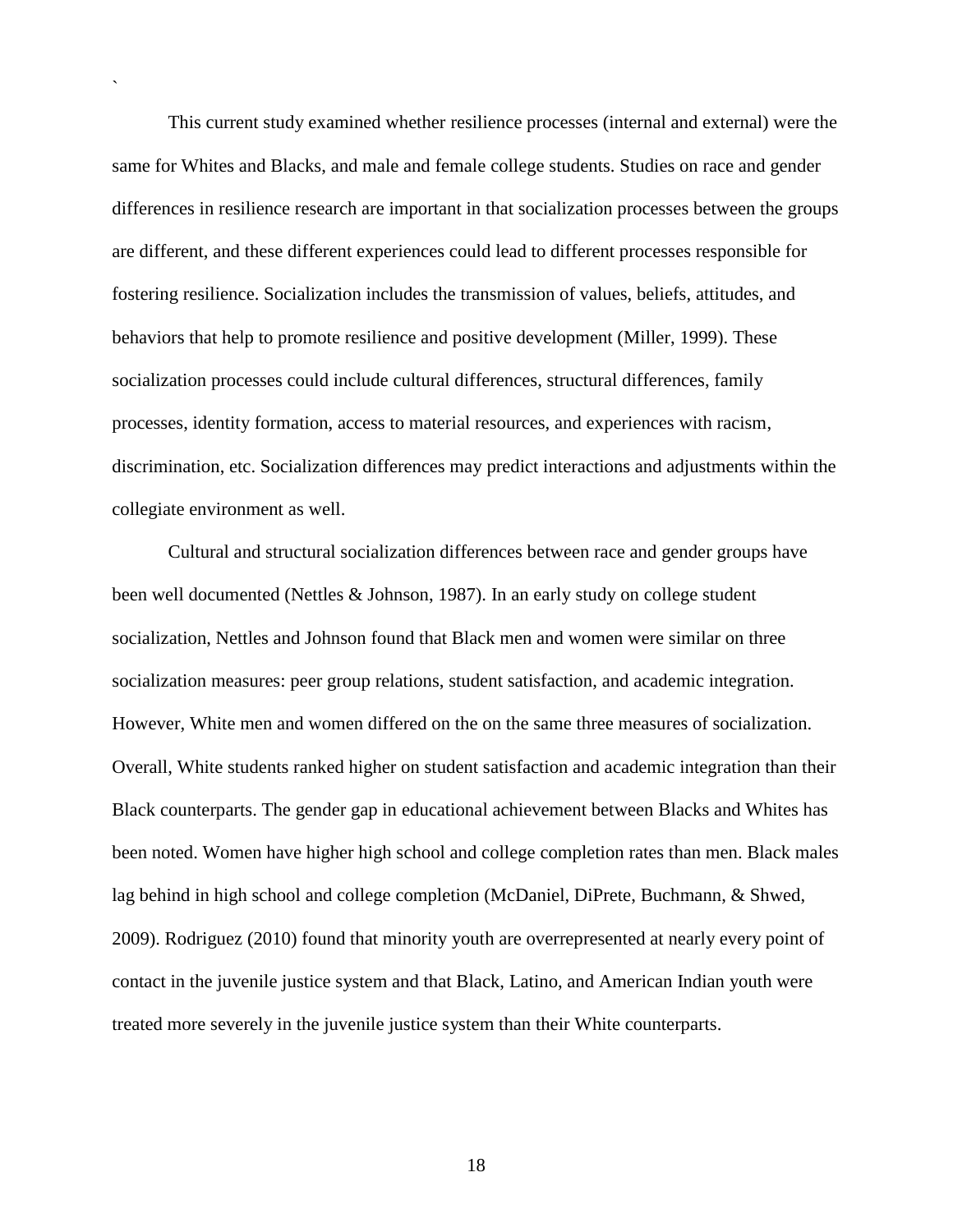Other socialization differences include family, environmental, and structural differences. According to the U.S. Census Bureau (2009), approximately 40 million people (including 13 million children) lived below the poverty line. Within these poverty rates, African Americans and Hispanics experienced the highest rates of poverty. In 2007, there were approximately 13.7 million single parents in the United States, of which 84% of those custodial parents were women (U.S. Census Bureau). In 2008, almost 10% of all children under the age of 17 were without health insurance (Centers for Disease Control and Prevention, 2008). The historical trends that lead up to these numbers must also be considered. These trends include racism, discrimination, oppression, etc. (Miller, 1999). Hence, socialization differences may be prevalent among racial and gender groups and, therefore, are important to implications on resilience research.

`

From a theoretical standpoint, Brofenbrenner's theory (1986) contends that socialization is influenced by multiple levels of the environment. And parents' interactions in the environment have an effect as to how and when they socialize their own children. Parents' interactions are based on individual experiences, relationships with others, and relationships within the workplace. Examples of parents' experiences could include their own upbringing; interactions with spouse, significant other, co-worker, or other family members; and parent's place of employment and other aspects of the community. In turn, parents' interactions and experiences have an impact on children. And children's interactions are transpired, transformed, and developed in the school, among peer groups, and other aspects of the community. The next section outlines risk and protective factors that could influence interactions throughout the lifecourse.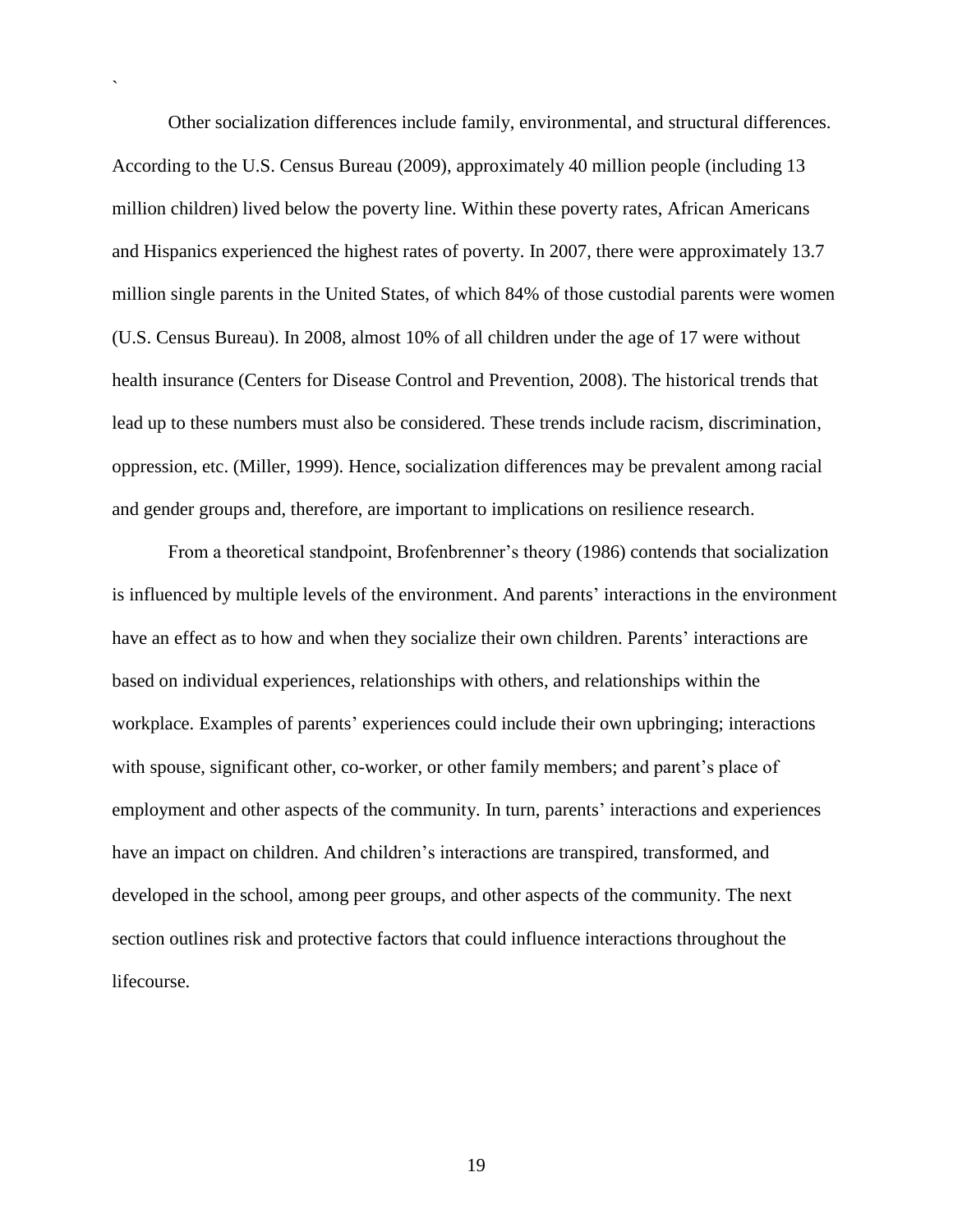### **Risk and Protective Factors**

`

Resilience has also become known as the outcome between risk and protective factors. Risk factors are situations that may increase a youth's likelihood of engaging in risky behaviors. Risk factors include stress, poverty, divorce, parental neglect, and stressors associated with the transition to college. For the purposes of this study on college students, risk factors could include the transition to college, traumatic or stressful life experiences, the demands of college environments, etc. The constructs of vulnerability factors and risk factors are sometimes used interchangeably in the literature. Vulnerability factors are traits such as genetic predispositions, or environmental and biological deficits (such as cognitive impairments) for which there is empirical evidence of heightened response, sensitivity, or reaction to stressors or risk factors (Smith-Osborne, 2007, p. 157).

Protective factors commonly found in resilient youth are situations that moderate whether an individual will engage in risky behaviors. Protective factors, which can be internal or external, are situations that mitigate risks, are more global, and pertain to positive experiences associated with adaptation despite adversity. These include relationships to significant others (i.e., teachers), community settings, and school contexts (Waxman et al., 2003). It should also be noted that an environment can serve as a risk factor as well as a protective factor. For example, a child who resides in an inner-city, poverty stricken environment is faced with a number of risk factors. However, a child may have a supportive mother and friends within that same environment who serve as protective factors.

While risk factors are important, it is also important to focus on factors and processes that are responsible for protecting children, hence making them resilient. As previously stated, early studies examined the individual personality factors (such as internal factors) that were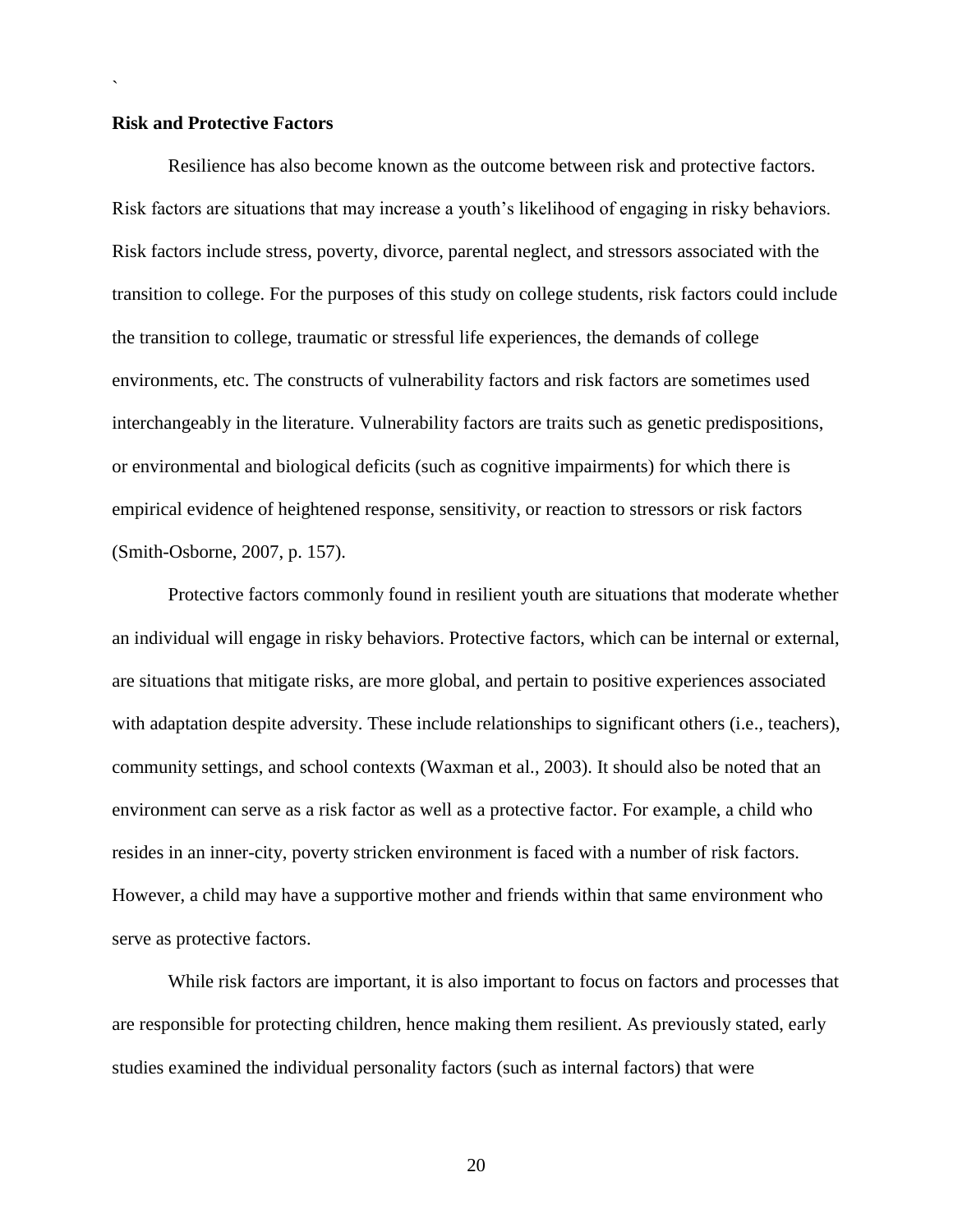responsible for fostering resilience in children. It was not until later on that focus was given to external factors, which included positive and supportive structures in the home, school, and community (Masten, 2000). Fonagy, Steele, Steele, Higgitt, and Target (1994) assert that there are three general categories of resilience: within-child factors, within-home factors, and outside home factors. Within-child factors include high levels of competence, internal locus of control, and positive sense of self. According to Dent and Cameron (2003), the within-child factors can be fostered through the process of attachment early in life. The within-in home factors include parenting style, socioeconomic status of parents, education and motivation level of parents, and parental responsibility. Finally, outside home factors can include neighborhood influence, school influence, and peer influence. According to Benard (2004), literature on resilience tends to fall into one of two categories: individual-focused characteristics and protective factors. What this divide in research implies, even though individual-focused factors are identified as protective factors, is that some studies will focus specifically on modifying internal characteristics such as self-worth, self-esteem, problem-solving strategies, competence, etc., while other studies focus on the interactions among internal and external protective factors. The interactions among internal and external protective factors include focusing on coping mechanisms and modifying external sources of support.

`

Identifying risk and protective factors during specific developmental periods are vital to studies on resilience. As previously stated, one of the weaknesses of research on resilience has been the exclusive focus on youth and adolescents (Luthar & Zelazo, 2003). More recently, research on resilience has been extended to individuals within the college setting (Bui, 2005; Steinhardt & Dolbier, 2008). Steinhardt and Dolbier examined coping strategies, protective factors, and symptomatology among college students during a period of increased academic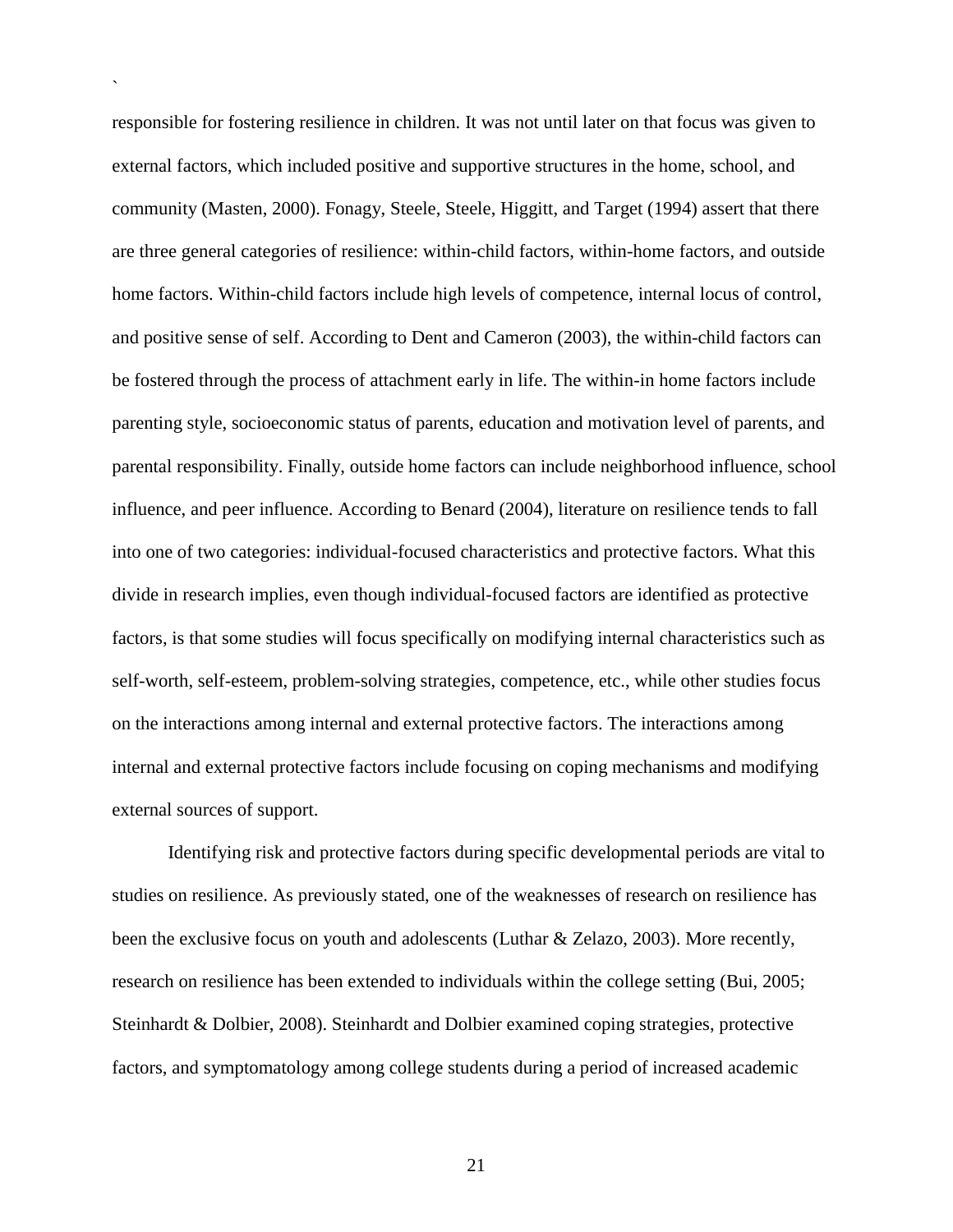stress. Students were randomly assigned to an experimental group, in which they received resilience intervention or a control group, in which there was no intervention. The results indicated that the experimental group had significantly higher resilience scores, more effective coping strategies, higher scores on protective factors, and lower scores on symptomatology. The results from this study indicated that resilience intervention programs may be useful for college students.

`

Given that college students face a set of problems different from that of other groups, it is important to delineate risk factors (i.e., stressors and impediments) and protective factors related to resilience. Several studies have indicated that stress in college may affect academic performance (de Carvalho, Gadzella, Henley, & Ball, 2009; Baldwin et al., 2003; Misra et al., 2000; Ross et al., 1999). In turn, the stress caused by low academic performance may influence long-term goals and perceptions about the future (Weiner, 1990). This often leads to depression and anxiety among college students (McCarthy et al., 2006). Gratz, Conrad, and Roemer (2002) examined risk factors for deliberate self-harm among a group of college students. Of the 133 participants, Gratz and colleagues found that 38% reported a history of deliberate self-harm, 18% reported having harmed themselves more than 10 times in the past, and 10% reported having harmed themselves more than 100 times in the past. Risk factors for self-harm reported by students in this study included disassociation, insecure parental attachment, childhood sexual abuse, parental neglect, and childhood separation. Contrary to many studies on gender differences and self-harm, this study found that men participated in self-harm behaviors at the same rate as women. Given that college students face a unique set of problems, it is also important to foster resilience in college students. The following sections outline empirical studies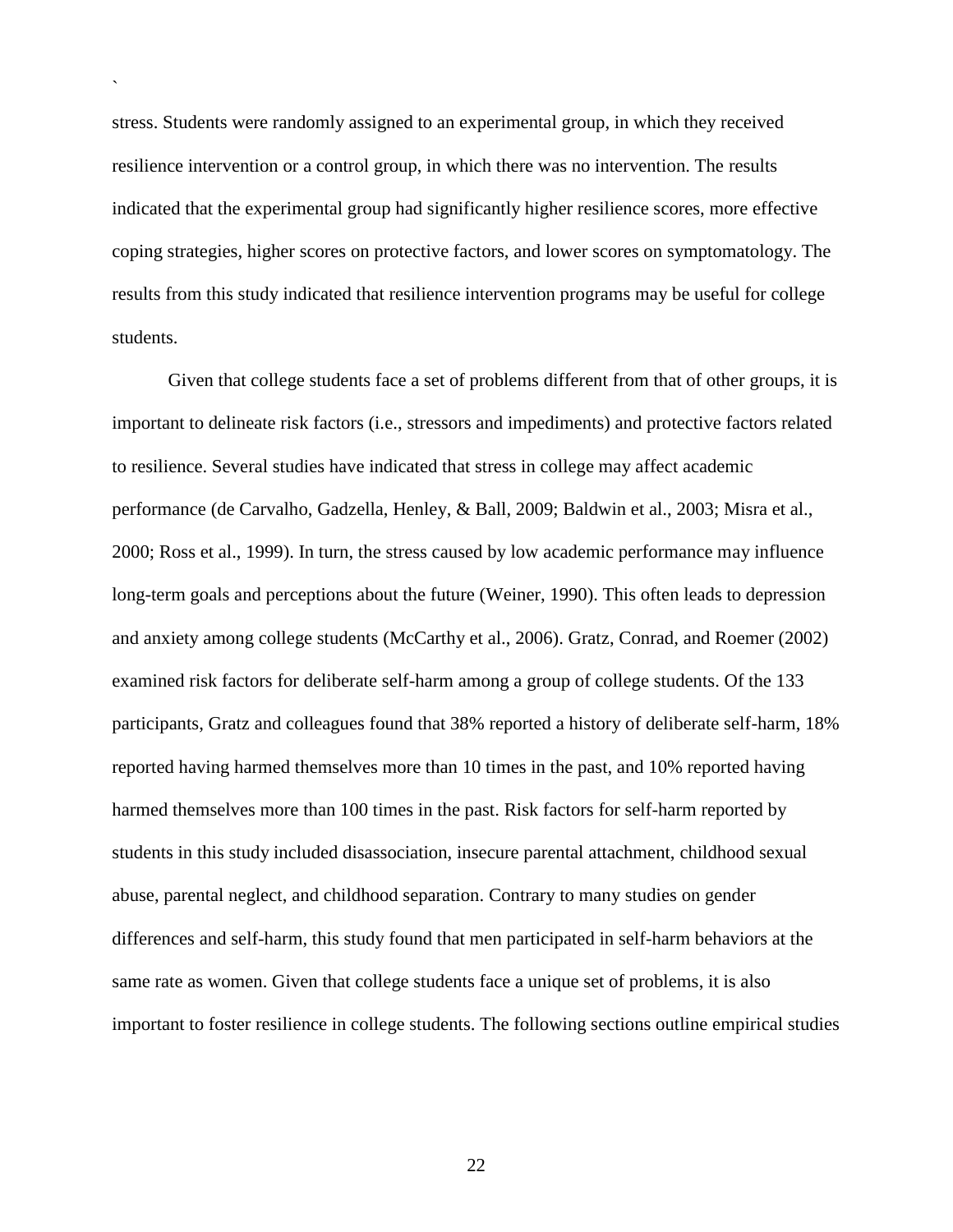on internal and external protective factors that were examined in this study as well as the hypotheses.

`

# **Research on External Protective Factors**

Many studies on resilience have examined the internal and external protective factors that are responsible for fostering resilience in children. The most consistent external protective factors include things such as supportive family members and teachers, peers, and other members of the community (Merdinger, Hines, Lemon Osterling, & Wyatt, 2005; Wasonga et al., 2003; Wolkow & Ferguson, 2001). Longitudinal studies on resilience have found that children (and parents) who reported secure attachment in infancy, when compared to their counterparts with less-supportive histories, also reported a greater capacity to rebound from poor adaptation at difference points throughout the lifespan (Werner & Smith, 1992; Yates, Egeland, & Sroufe, 2003). Zimmerman et al. (2002) found that having a natural mentor has a direct effect on all adolescent outcomes, including problem behaviors and drug use. Natural mentors are individuals involved in a person's life without being assigned by a formal mentoring program. These natural mentors included individuals such as teachers, coaches, counselors, or ministers; however, the most commonly reported mentor was an extended family member. Nonparental relationships outside of the home may be influential in fostering resilience in children. Likewise, Crosnoe and Elder (2004) found that emotional relationships in the home were significantly correlated with academic problems in the school. Thus, a supportive relationship with a teacher, other family members, and peers was directly related to higher levels of educational resilience. These findings held true for all of the groups that were studied. Dent and Cameron (2003) found that resilient youths expressed a sense of belongingness and connectedness to individuals, groups, and institutions more often than their non-resilient counterparts. Resilient youths also demonstrated a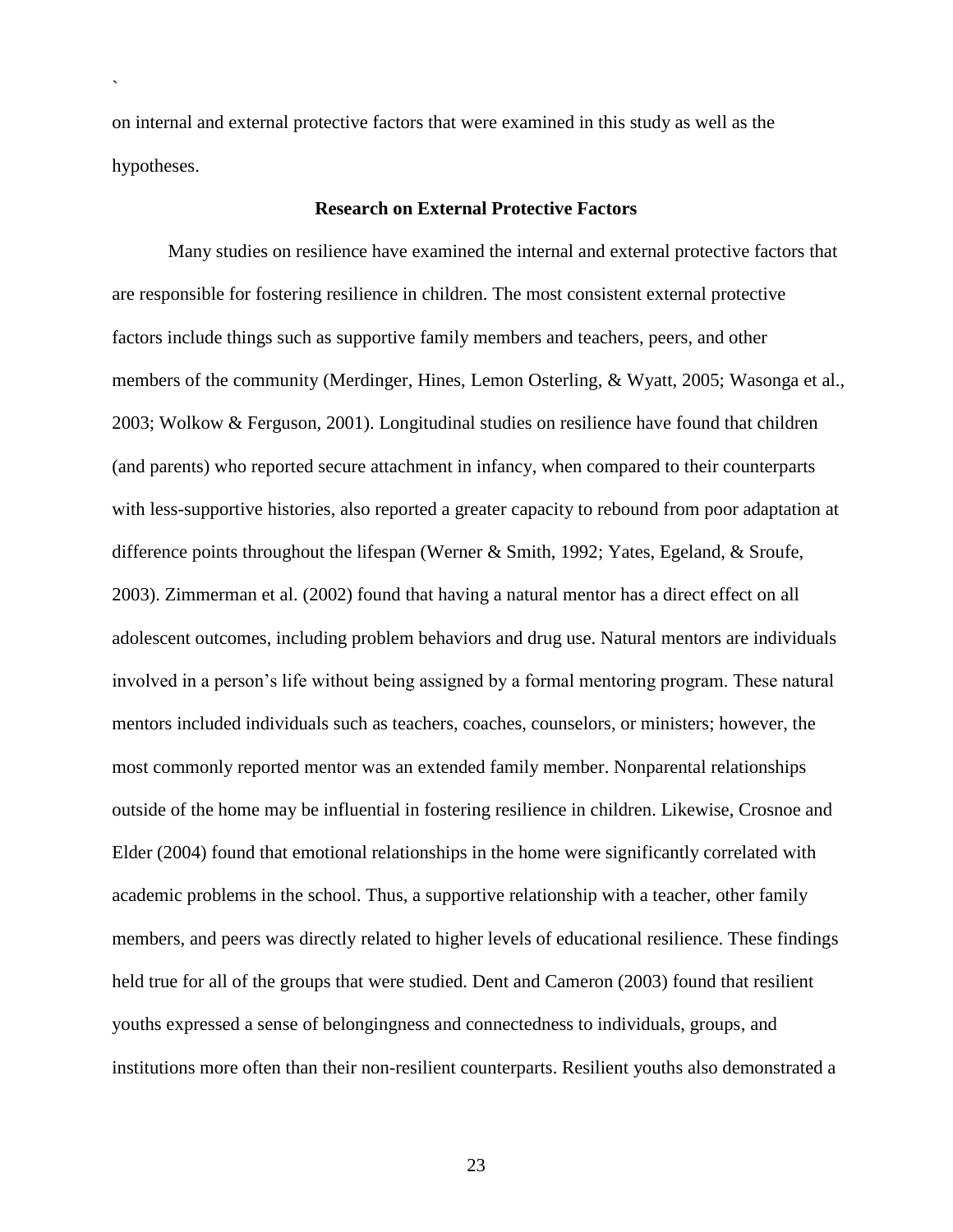sense of autonomy and personal agency when they talked about their lives, and had definite plans and positive views about the future when compared to their non-resilient counterparts. The theoretical foundation for this study incorporates an ecosystems or developmental perspective; thus, external protective factors such as professors who may provide support to an individual, an adult who cares about an individual, a friend who allows one to talk about his/her problems, a parent who believes one will succeed, etc. were measured.

*H1: The higher the level of external protective factors, the higher the level of resilience.* 

`

#### **Research on Internal Protective Factors**

The most consistent internal protective factors include things such as competence, motivation, self-regulation, and locus of control (Alvord & Grados, 2005; Hines, Merdinger, & Wyatt, 2005; Reis et al., 2005; Smokowski, Reynolds, & Bezucko, 1999; Wasonga et al., 2003). Kobasa (1979) examined highly stressful groups. One group identified as being high stress and low illness and the other group identified as being high stress and high illness. She described the high stress and low illness group as being "cognitively hardy." These individuals reported having more control over their lives, a stronger sense of self, were more committed to activities and interpersonal relationships, and viewed change as a challenge rather than a threat. The findings from this study suggest that internal protective factors are important in overcoming illness. Davey, Eaker, and Walters (2003) examined resilience among high school students using personality profiles. The resilient youth reported higher levels of self-worth, coping extroversion, agreeableness, and openness to new experiences. Thus, they contended that resilience is not a single variable, but rather a set of variables that allows people to cope with stress and adversity.

A paradigm shift focusing on positive factors (i.e., optimism) is vital to resilience research. While many internal factors (i.e., problem-solving skills, competence, internal locus of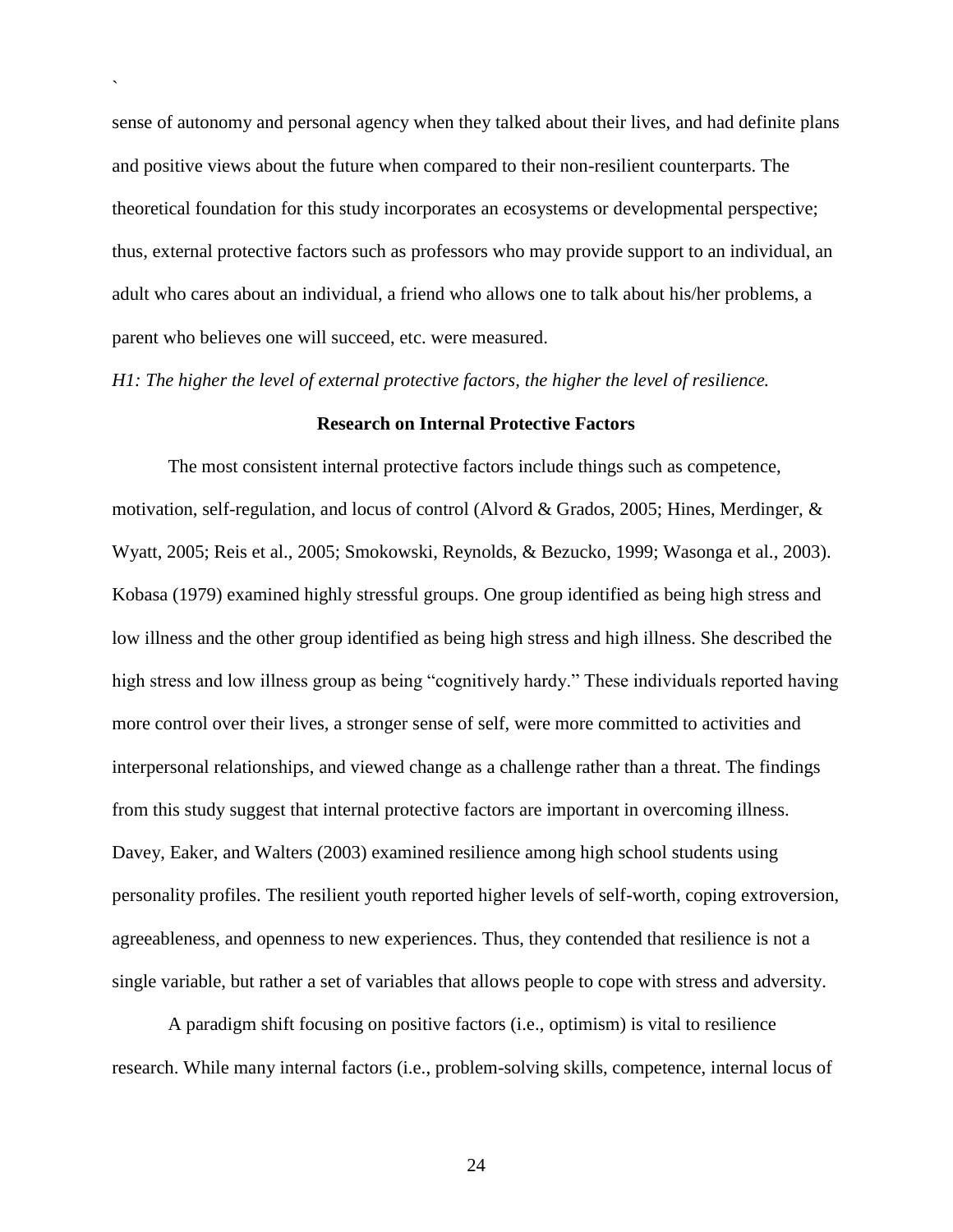control, etc.) have been responsible for fostering resilience in youth, this study focused on optimism, self-efficacy, and dimensions of psychological well-being. These three factors have received little attention in the research on resilience (Hamill, 2003; Hirsch, Wolford, LaLonde, Brunk, & Morris, 2007; Karademas, Kafetsios, & Sideridis, 2007; Ryff, 1989), specifically when focusing on college students.

`

Because optimism, self-efficacy, and psychological well-being have received little attention in the research on resilience, specifically among college students, it is important to examine the origins of these concepts to gain a better understanding of their foundation. Some contend that the origins of optimism are a combination of genetic and environmental factors that influence one to become optimistic (Gillham & Reivich, 2004). Parents who provide safe, secure, warm, and nurturing environments are likely to promote optimism in their children (Bowlby, 1988). Also, the way that parents handle adversity in their own lives may have an effect on development of optimism in children. Studies have consistently found that supportive, structured, and emotionally stimulating environments in early childhood contribute significantly to selfefficacy, positive expression, and competence (Englund, Levy, Hyson, & Sroufe, 2000).

There is also research to support the idea that warm, trusting, and supportive relationships with others are essential to well-being (Ryan & Deci, 2001) and, furthermore, are an indicator of well-being (Simpson 1990). Ryan and Deci further contended that secure attachments effectively foster well-being in that they satisfy the need for autonomy, competence, and relatedness. Building on the works of Bowlby (1958) and Bowlby and Ainsworth (1991), Sroufe, Carlson, Levy, and Egeland (1999) contended that early relationships and attachment with caregivers provide the foundation for significant attachment to others throughout the lifespan. Attachment theory is based on the works of Bowlby and Ainsworth. The theory draws its concepts from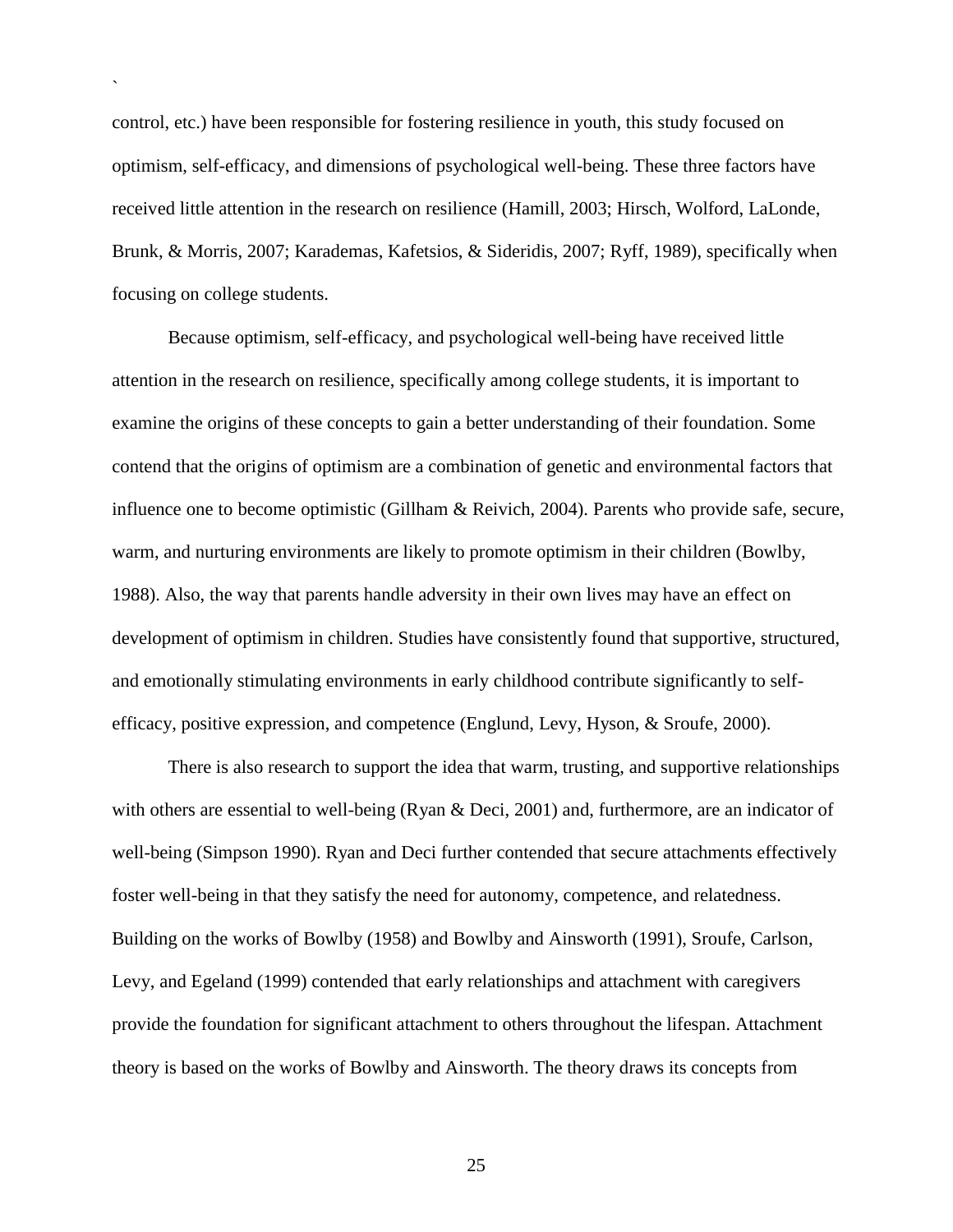ecology, information processing, and developmental psychology (Bretherton, 1992). Attachment theory asserts that early, secure relationships with caregivers serve as a foundation for relationships throughout the lifespan (Ainsworth & Bowlby, 1991).

`

Skolnick (1980) found that external support and significant relationships with others lessened the impact of a traumatic event. These relationships included close relationship with a member of the extended family, a sibling, a grandparent, or a teacher. Resnick, Harris, and Blum (1993) indicated that the most powerful predictor of significant relationships to others is connectedness, sense of belonging, and closeness. This research leads to the assumption that secure attachments early in life may be one of the most important factors in developing optimism, self-efficacy, and psychological well-being.

Origins are important to optimism, self-efficacy, and psychological well-being; however, it is also important to examine the relationships between the three concepts. Optimism and selfefficacy have been described as future-oriented expectations and include assessments of the environment (Carver & Scheier, 1998; Karademas et al., 2007); however, Bandura (1997) contended that self-efficacy tends to be an antecedent of optimism. Furthemore, Karademas et al. argued that optimism and self-efficacy are two expectations that are seminal to psychological well-being. In fact, several studies have found that optimism and general self-efficacy are related to well-being outcomes, as well as adaptation (Scheier, Carver, & Bridges, 2001).

People with a future-oriented perspective want to believe that they are in control of their future or that they can "make things happen" (Snyder  $& Lopez, 2007$ ); thus, it is important to examine factors such as optimism, self-efficacy, and psychological well-being when examining resilience. Snyder and Lopez (2007) further contended that people with a future-oriented expectation are "likely to engage in preventive behaviors to lessen the likelihood of bad things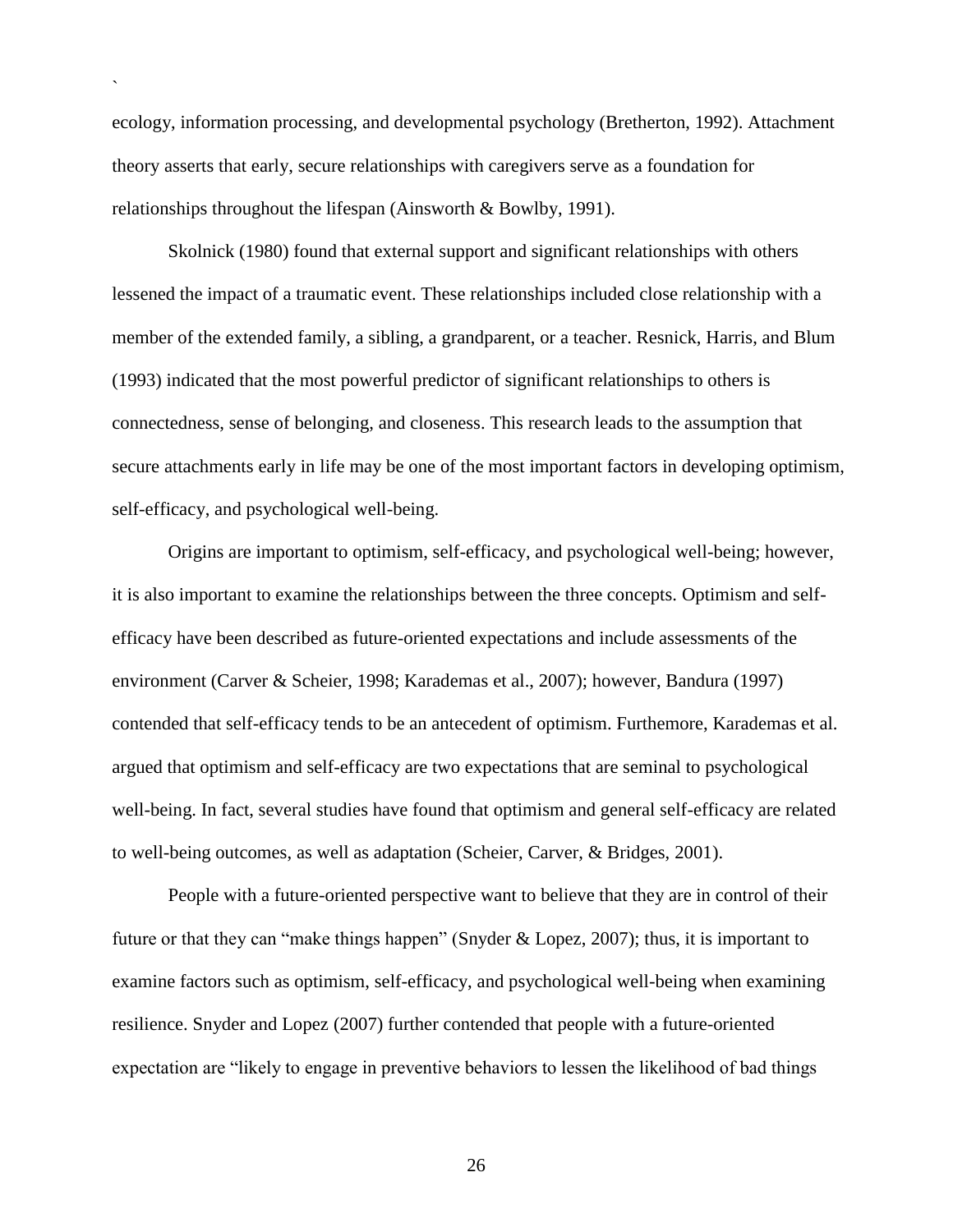happening in the future and they form clear goals and conjure the requisite paths to reach those goals" (p. 197). They also carry positive expectations and attitudes regarding the future, regardless of the negative life events that may be present in their lives (Hirsch et al., 2007).

`

Reivich and Shatté (2002) contended that optimism and self-efficacy are closely related and that both are important elements in explaining resilience. They further contended that people who score high on self-efficacy also tend to score high on optimism because they believe they can solve problems, overcome adversity, and take control of events that happen in their life. Studies have examined the associations of optimism, self-efficacy, and aspects of well-being (Karademas et al., 2007). Luszczynska, Gutierrez-Dona, and Schwarzer (2005) examined selfefficacy and a variety of other psychological constructs across several countries. Their crosscultural study revealed that self-efficacy was positively associated with optimism. Studies have also shown that optimism is related to aspects of well-being. Eid and Diener (2004) examined subjective well-being and quality of life in college students. Their study found that optimism was positively related to subjective well-being and positive affective states. Optimism, self-efficacy, and psychological well-being have all been found to be related to resilience, but they are different concepts. One major difference with resilience is the idea that resilience is operative in the face of adversity, change, or misfortune. Furthermore, optimism, self-efficacy, and psychological well-being have been identified as factors (more specifically, internal) that promote or facilitate resilience and have been labeled as protective factors. For example, an optimistic child who has faced adversity may be more resilient than a pessimistic child who has faced adversity. While the origins on optimism, self-efficacy, and psychological well-being are vital to this study, the next section of this literature review examines empirical research on these factors and resilience.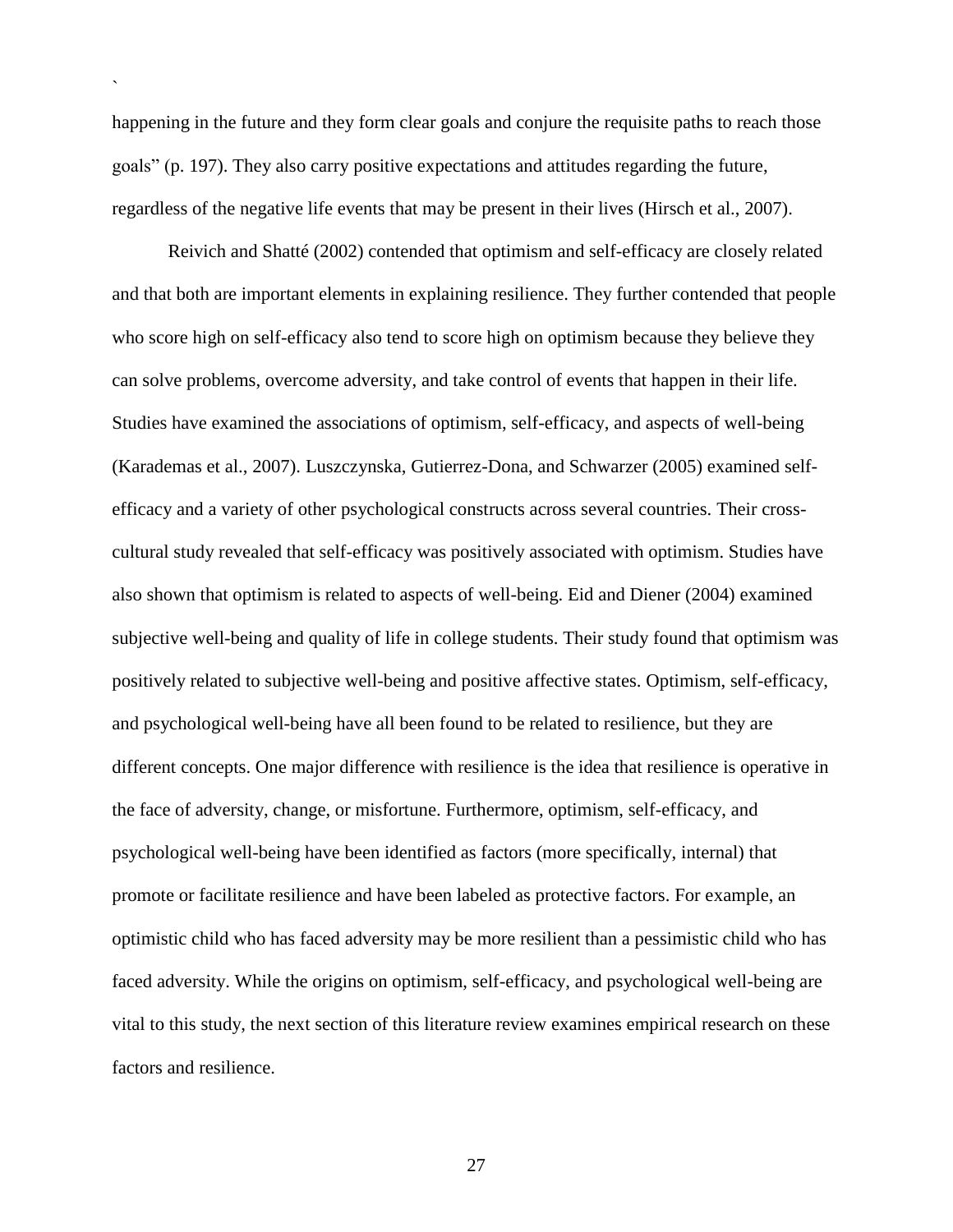The research is limited among college students; however, there is a plethora of research that has been conducted on children and high school students (Conchas & Clark, 2002; Jerusalem & Mittag, 1995; Masten et al., 1999; Tusaie, 2001; Tusaie, Puskar, & Sereika, 2007; Werner & Smith, 1992). The next section also outlines the literature on race/ethnicity, gender, and the internal protective factors on resilience.

#### **Optimism**

`

Optimism is defined as the dispositional belief that desirable outcomes are attainable (Scheier & Carver, 1985). It is the tendency to expect favorable outcomes in the future. Pessimism has been identified as a negative expectation about the future (Scheier & Carver). Optimists utilize increased efforts and energy to attain goals, while pessimists give up easily (Peterson, 2000). Optimism is a construct that has been discussed in the positive psychology research; thus, we investigate it as a protective factor leading to resilience.

Research studies strongly support optimism as a trait contributing to resilience (Werner & Smith, 1992). Tusaie and Patterson (2006) examined three different types of optimism as part of the process of understanding concepts responsible for maximizing resilience. They found trait optimism to be one of the most important cognitive factors in moderating or reducing stress. Trait optimism was defined as a stable generalized expectation that good things will happen (Scheier et al., 1994). Tusaie et al. (2007) examined psychosocial resilience in adolescents and found that optimism was the strongest influence on psychosocial resilience, followed by social support from family members. In this study, optimism significantly decreased the effects of bad life events.

One internal factor that has been consistently demonstrated by the research on resilience is that of having a positive outlook on life (Conchas & Clark, 2002; Tusaie, 2001; Tusaie et al.,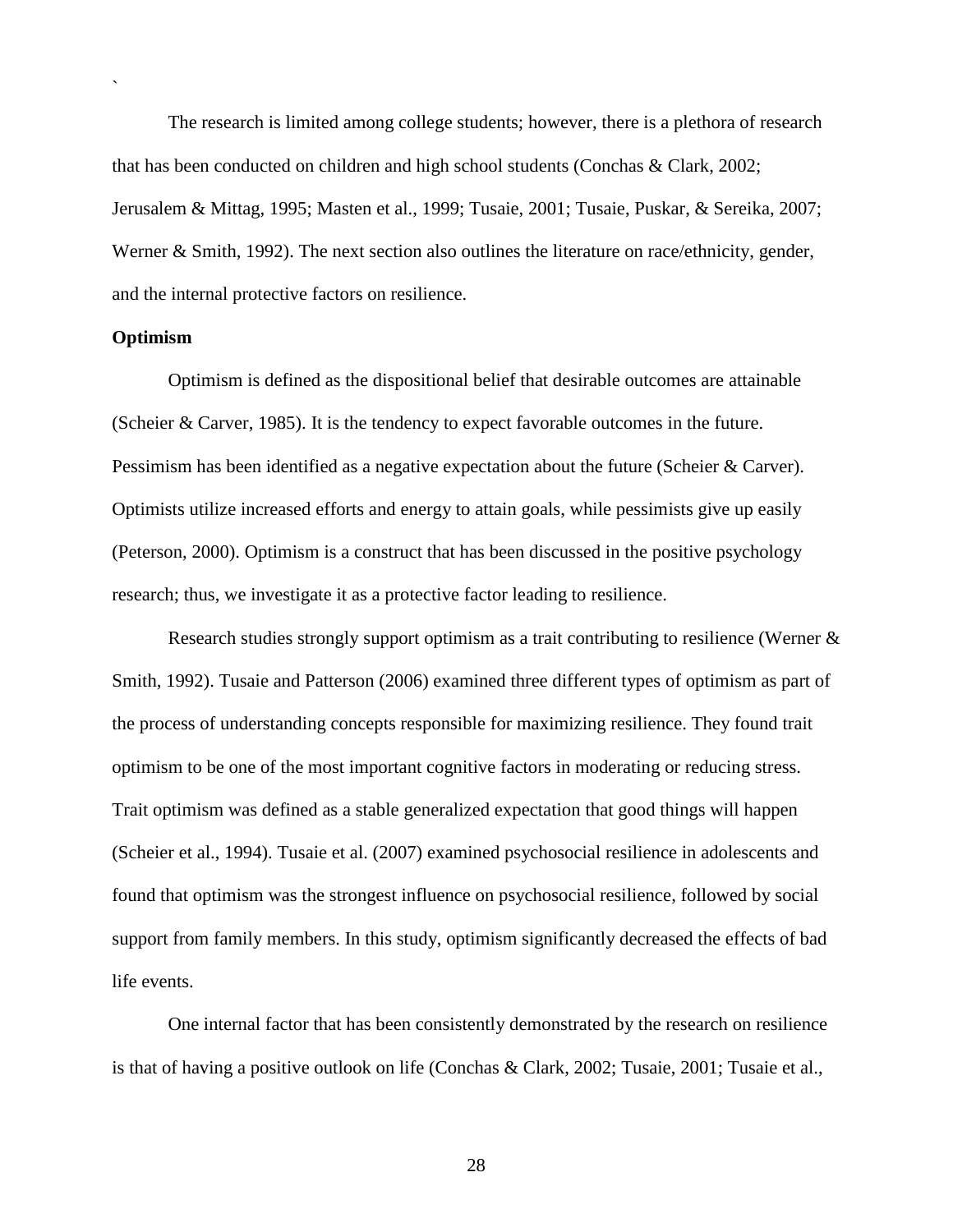2007). It has been a determining factor between those who adapt successfully and those who do not adapt successfully when exposed to adversity. This positive outlook on life has included factors such as hope, belief that life has meaning, optimism, and faith (Conchas & Clark). A study on urban minorities with limited opportunities found that optimism was a characteristic of resilience among a group of high school students enrolled in a college preparation career academy (Conchas & Clark). Because of this current focus, many counselors and social services providers are moving toward shifting the developmental course in more positive directions by attempting to focus solely on the positive aspects in an individual's life (Corcoran & Nichols-Casebolt, 2004). This study lends support to the idea optimism is a powerful predictor in resilience.

*H2: The higher the level of optimism, the higher the level of resilience.* 

#### **Self-Efficacy**

`

Constructs examined in the research on resilience focus on an individual's sense of personal efficacy. According to Bandura (1995), self-efficacy is "the belief in one's capabilities to organize and execute the courses of action required to manage prospective situations"  $(p.2)$ . It is the expectation that one can perform competently across varying ranges of situations and contexts. This includes contexts that are threatening and challenging as well as those that require persistence, effort, and perseverance (Tipton & Worthington, 1984).

Self-efficacy has its basis in social cognitive theory, which holds that individuals are active participants in seeking meaning in their lives rather than passive recipients of environmental factors (Bandura, 1986). Self-efficacy influences an individual's choice of activities, how much effort one will exert toward a task, and how persistent an individual will be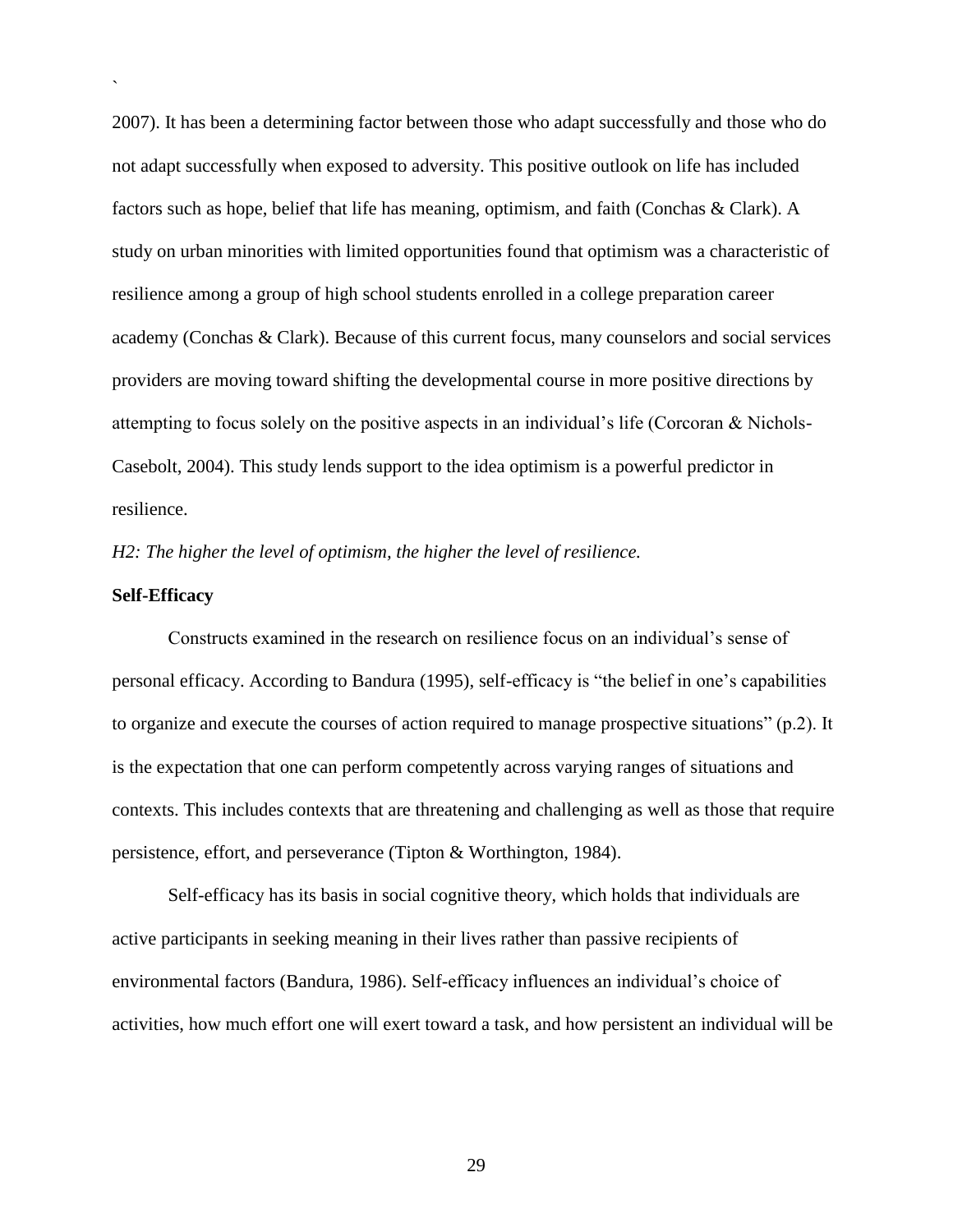(Bandura & Schunk, 1981). In return, this effort and perseverance will determine how resilient an individual can be in the face of adversity. According to Jerusalem and Mittag (1995),

people with a high sense of self efficacy trust their own capabilities to master different types of environmental demands. They tend to interpret demands and problems more as challenges than as threats and or subjectively uncontrolled events. High perceived efficacy enables individuals to face stressful demands with confidence, feel motivated by psychological arousal, and judge positive events as caused by effort and negative events as due primarily to external circumstances. (p. 178)

When exposed to adversity, individuals with a high sense of self-efficacy tend to believe that they can exert control and have influence over their thoughts and may be more likely to persevere in their efforts (Hamill, 2003). Jerusalem and Mittag (1995) examined stressful life transitions among German youths. They found perceived self-efficacy to be the strongest personal resource on all aspects of adaptation that were assessed. Garmezy (1991) contended that personality variables are important protective factors for resilience. These personality features include factors such as cognitive abilities, competence, self-efficacy, self-esteem, temperament, self-regulation skills, and having a positive outlook on life. Research on studies of self-efficacy as a function of race and ethnicity has specifically examined domain-specific aspects of selfefficacy (Luszczynska et al., 2005; Pajares & Johnson, 1994; Pajares & Kranzler, 1995). Domain-specific aspects of self-efficacy, common in educational research, refer to the ability to perform a specific task in a particular context or domain (Zimmerman, Bandura, & Martinez-Pons, 1992). The present study used a general self-efficacy measure to examine self-efficacy as a general personality trait rather than it being domain- (or content-) specific.

*H3: The higher the level of self-efficacy, the higher the level of resilience.* 

### **Psychological Well-Being**

`

Another important focus in the research on resilience is the idea of psychological wellbeing. It is based on the notion that resilient individuals maintain higher levels of psychological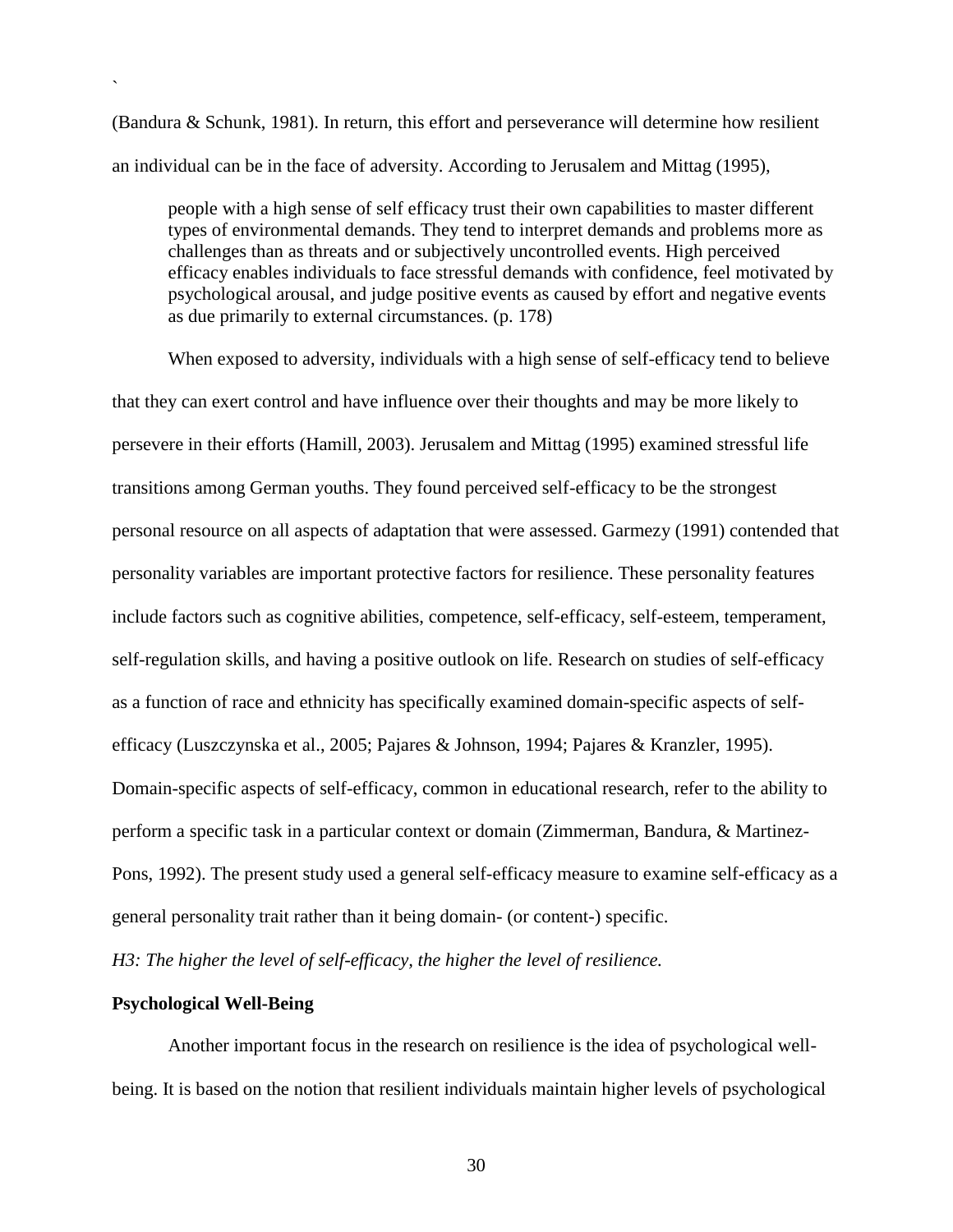well-being than their nonresilient counterparts. Cowen (1991) defined well-being as a wide range of positive aspects of functioning. These positive aspects include strong and secure relationships with others, interpersonal skills, coping skills, and empowering environments. Psychological well-being consists of six facets derived from research on life span development, clinical accounts of positive functioning, and positive mental health (Ryff & Essex, 1992). The six facets are autonomy, environmental mastery, personal growth, positive relations with others, purpose in life, and self-acceptance. *Autonomy* is defined as the ability to be self-determined and independent, ability to resist social pressures and to think and act in certain ways, ability to regulate behavior from within, and the ability to evaluate self by personal standards (Ryff, 1989). *Environmental mastery* is defined as the sense of mastery and competence in managing the environment, the ability to control a complex array of external activities, the ability to make effective use of surrounding opportunities, and the ability to choose or create contexts suitable to personal needs and values (Ryff). *Personal growth* is defined as the feeling of continued development, the ability to see self as growing and expanding, the ability to be open to new experiences, the ability of one to realize his/her potential, the ability to see improvement in self and behavior over time, and the ability to change in ways that reflect more self-knowledge and effectiveness (Ryff). *Positive relations with others* are defined as having warm, satisfying, and trusting relationships with others. It is also defined as the ability to be concerned about the welfare of others; the ability to be strong, empathetic, affectionate, and intimate; and the ability to understand give and take of human relationships (Ryff). *Purpose in life* is defined as the ability to have goals in life and a sense of direction, the ability to give meaning to present and past life, and the ability to have aims and objectives for living (Ryff). Finally, *self-acceptance* is defined as possessing a positive attitude toward self, acknowledging and accepting multiple

`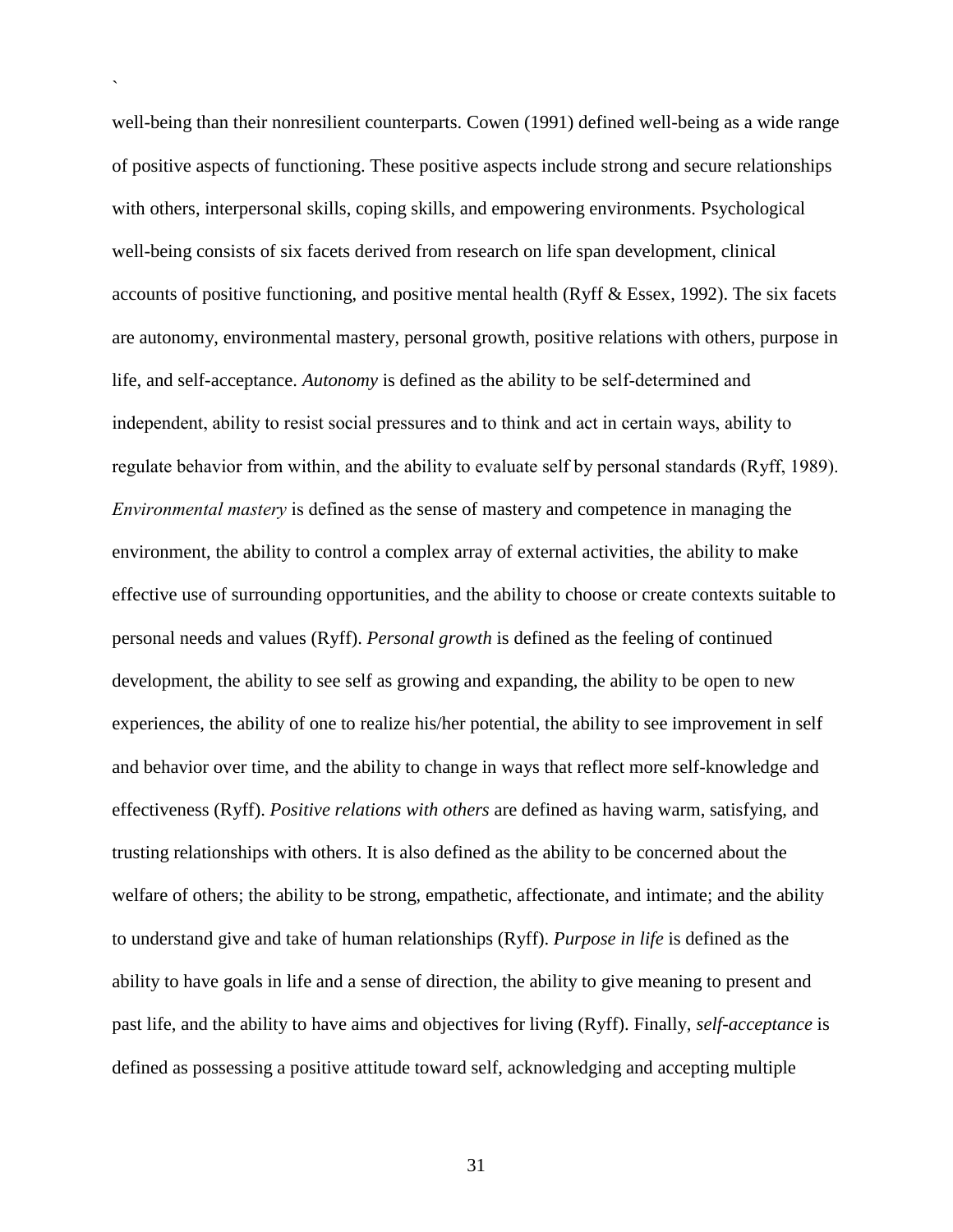aspects of self, and feeling positive about past life (Ryff). Ryff and Keyes (1995) contended that six independent, though correlated, favorable outcomes (listed above) described by positive psychologists integrate to create a model of well-being.

Masten et al. (1999) investigated competence outcomes in 205 adolescents. The findings from the study indicated that resilient adolescents had higher IQs, more parenting resources, and higher psychological well-being than their non-resilient counterparts. Ryff (1989) contended that research on psychological well-being is an essential tool in the college setting. It will aid professionals in the college setting in determining whether students are pursuing meaningful goals, have attachment to others, are independent in their thoughts and actions, as well as how much students are self-accepting.

*H4: The higher the level of psychological well-being, the higher the level of resilience. Race, Gender, and Resilience*

### **Gender Differences**

`

Fergusson and Horwood (2003) conducted a 21-year longitudinal study on resilient individuals exposed to childhood adversity. They found that females were more resilient to externalizing responses, while males were more resilient to internalizing responses. The externalizing behaviors included alcohol dependence, antisocial personality disorder, and involvement in crime while the internalizing behaviors included depression, anxiety, suicide attempt, and ideation. In their study on psychosocial resilience among adolescents, males reported being more resilient than their female counterparts (Tusaie et al., 2007). DuMont, Widom, and Czaja (2007) examined predictors of resilience in abused and neglected children. They found females to be more resilient in adolescence and in early adulthood. Hence, studies on resilience among different gender groups consistently show mixed results. Findings from some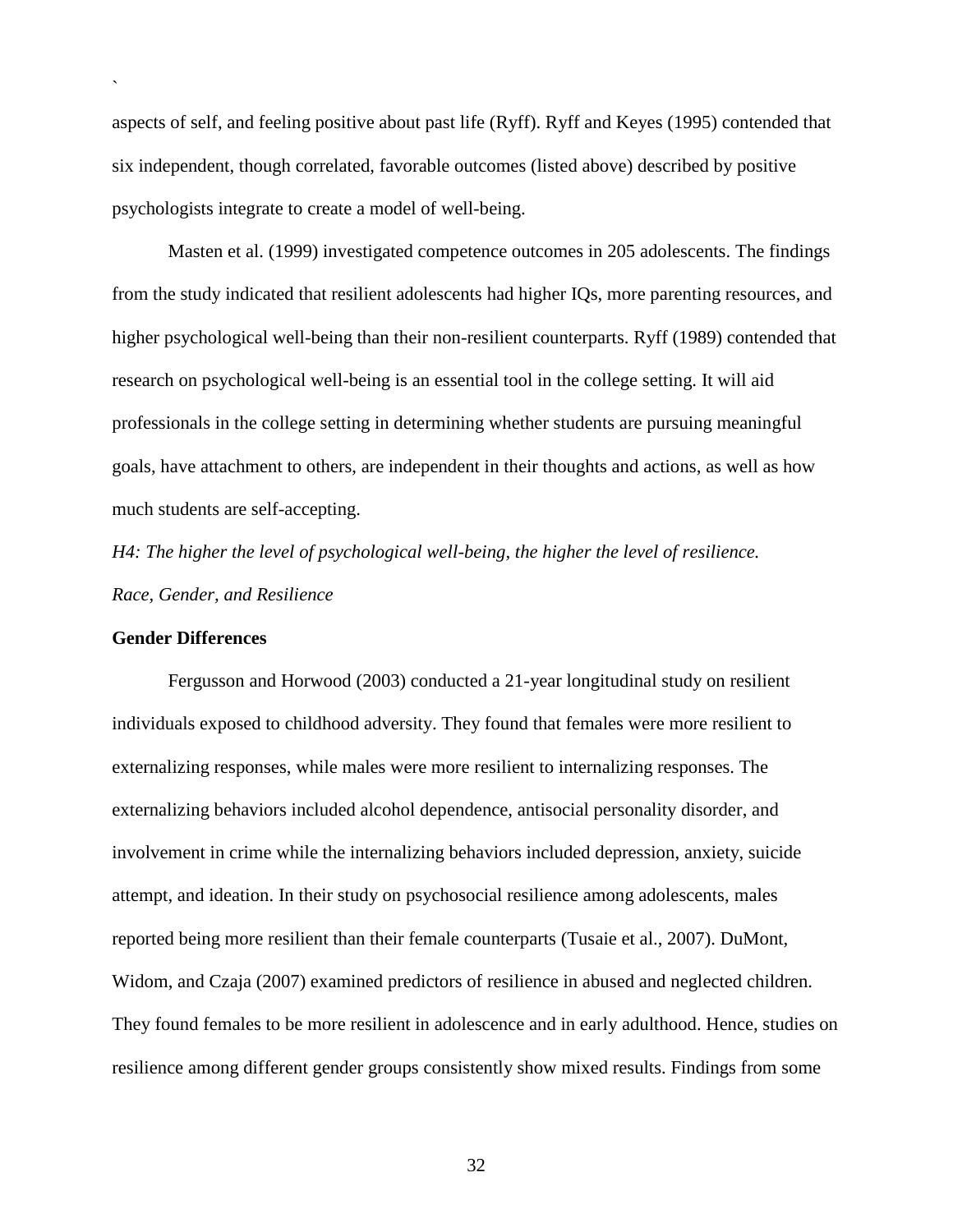studies indicated that females are more resilient (DuMont et al.) and findings from other studies indicated that males are more resilient (Tusaie et al.). The differences could be due to a number of factors including race, age, risk or adversity, or protective factor(s) available, etc.

### *H5: Males and females have different levels of resilience.*

`

There is an indication from the literature that development of the three internal protective factors is different for different gender groups. Hence, this study explored whether gender plays a role in the effects of these factors on resilience. In terms of psychological well-being, Ryff and Keyes (1995) found that women scored significantly higher than their male counterparts in areas such as positive relationships with others as well as personal growth. In their study on relationships among different types of optimism, Tusaie and Patterson (2006) found that males were more optimistic than females.

In their classic Kauai longitudinal study, Werner and Smith (1982) found gender differences in resilience outcomes, with females reporting the importance of emotional support from extended family members and males reporting the importance of family structure. More specifically, Werner and Smith examined gender differences and the interconnections of protective mechanisms over time. For both boys and girls, they found that the number of sources of emotional support during adolescence was positively linked to higher self-efficacy and ability to make realistic plans at age 18 (Werner & Smith). They also found that those who were more realistic and resourceful at age 18 also reported higher levels of psychological well-being at age 14. However, factors such as an engaged temperament, competence, and self-efficacy made a greater contribution to adult adaptation for females rather than males. Specifically, the impact of self-efficacy on resilience was significantly stronger for females than for males. Morales (2008) contended that gender has been an important aspect of resilience studies, but rarely have gender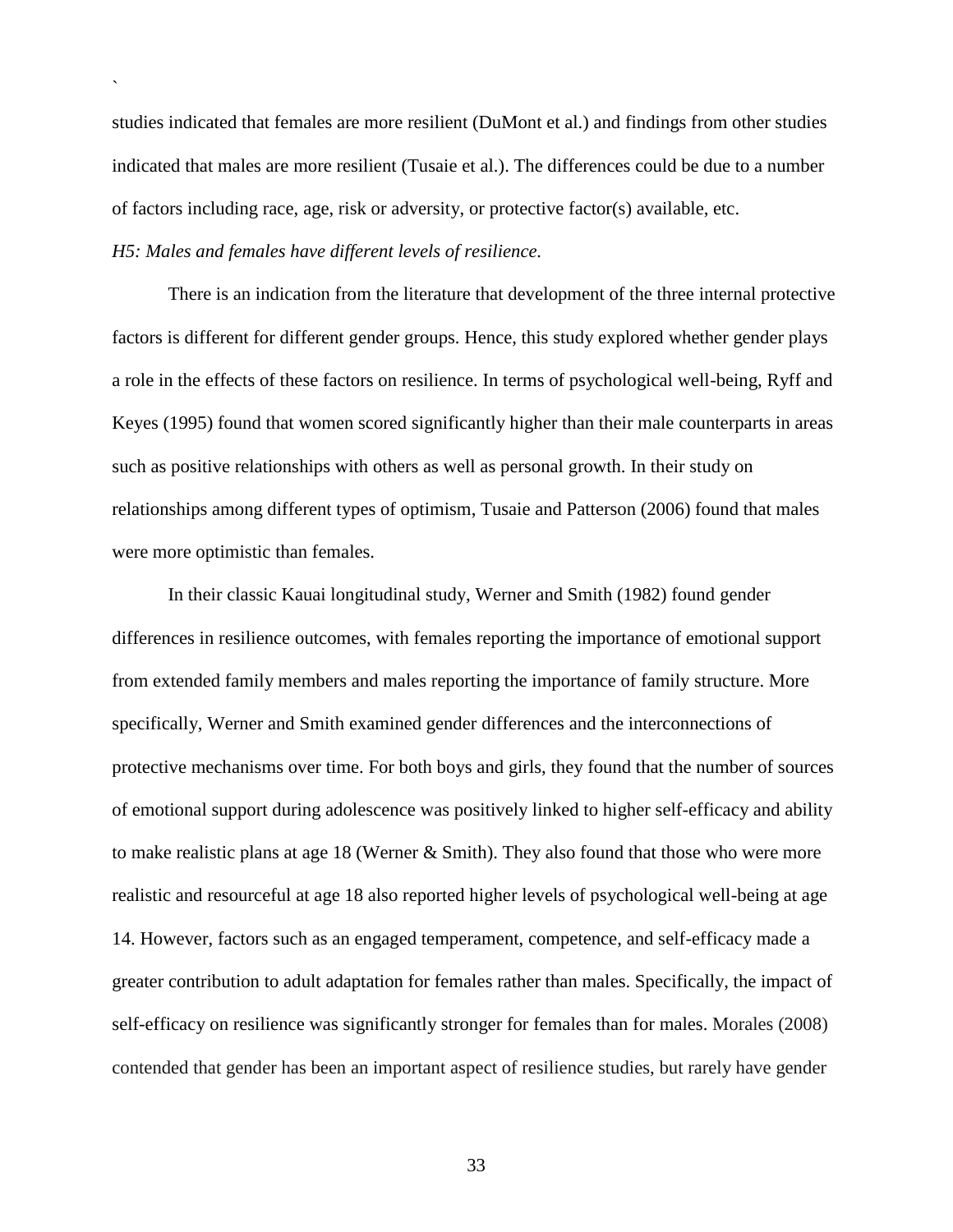differences been the focus of studies on resilience. Thus, it is justifiable to examine possible differences between gender groups and to consider how male and female college students are affected differently by resilience, optimism, self-efficacy, and dimensions of psychological wellbeing.

*H6: The effects of optimism on college students' resilience levels will be different between males and females.*

*H7: The effects of self-efficacy on college students' resilience levels will be different between males and females.*

*H8: The effects of psychological well-being on college students' resilience levels will be different between different males and females.*

### **Racial and Ethnic Differences**

`

DuMont et al. (2007), in their study on abused and neglected children, found African Americans to be more resilient than their White counterparts during adolescence. Wilson, Hurtt, Shaw, Dishion, and Gardner (2009) conducted an 8-year longitudinal study on African Americans, Whites, and Hispanics in three regions of the United States. Within the study, Wilson and colleagues found that African Americans were at the highest exposure to risk, but did not engage in behavioral problems any more than the other two groups. Hence, the findings from this study lead to the assumption that African Americans demonstrate more resilience than their White and Hispanic counterparts when exposed to risks such as frequent mobility, low-income, dangerous neighbors, substance abuse by parents, absence of a father, etc.

Studies have examined gender differences in risk and resilience factors; however, studies on race and ethnic differences are sparse (Wright & Masten, 2005). This is due to the fact that studies examining predictors of resilience have focused within racial and ethnic groups rather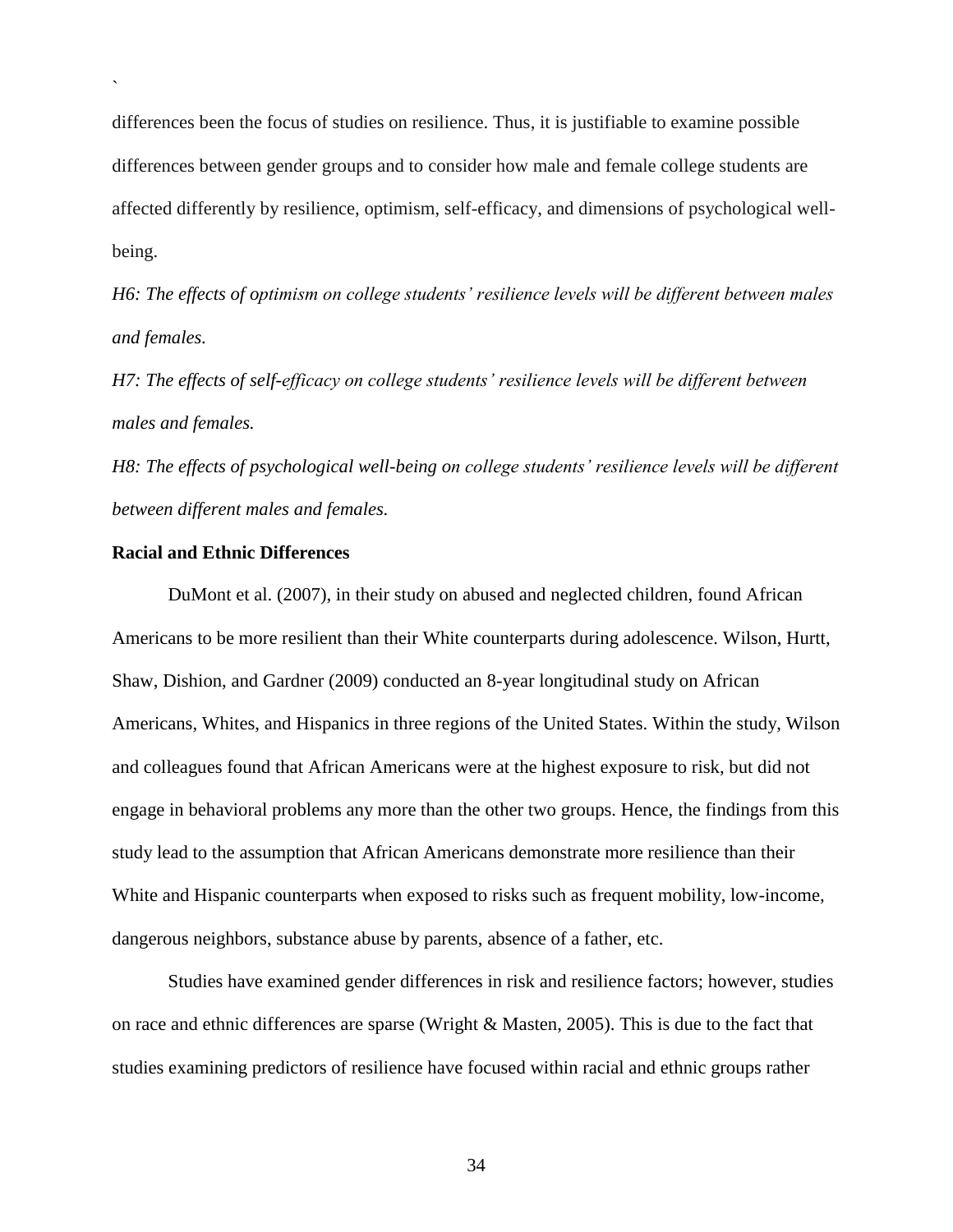than across groups (DuMont et al., 2007). Wright and Masten contended that "there is little research on culturally based protective factors and that future research on resilience should examine the extent to which factors found in one group can be replicated across cultural groups" (p. 30). While the literature alludes to the importance of race differences among resilient youth, to my knowledge, research on the differences are limited.

### *H9: White and Blackss have different levels of resilience.*

`

There is an indication from the literature that development of the three internal protective factors is different for different racial/ethnic groups. Hence, this study explored whether race/ethnicity played a role in the effects of these factors on resilience. Burke, Joyner, Czech, and Wilson (2000) investigated the concurrent validity of optimism measures, specifically the Life Orientation Test-Revised (LOT-R) and the Optimism/Pessimism Scale (OPS). Within their study, in which they administered each scale to the same group of participants, the data were analyzed by gender and race. The results from the Life Orientation Test revealed that Blacks scored significantly higher than Whites on levels of optimism. Researchers also suggested that future researchers examine racial differences on constructs measuring optimism and pessimism. The literature establishes a relationship between gender and protective factors related to resilience. However, while the literature alludes to the importance of examining race and ethnic differences among protective factors related to resilience, to my knowledge research on differences across groups are limited. This study was employed to explore whether and how race plays a role in the relationships between optimism, self-efficacy, and psychological well-being and resilience among college students.

*H10: The effects of optimism on college students' resilience levels will be different between Whites and Blacks.*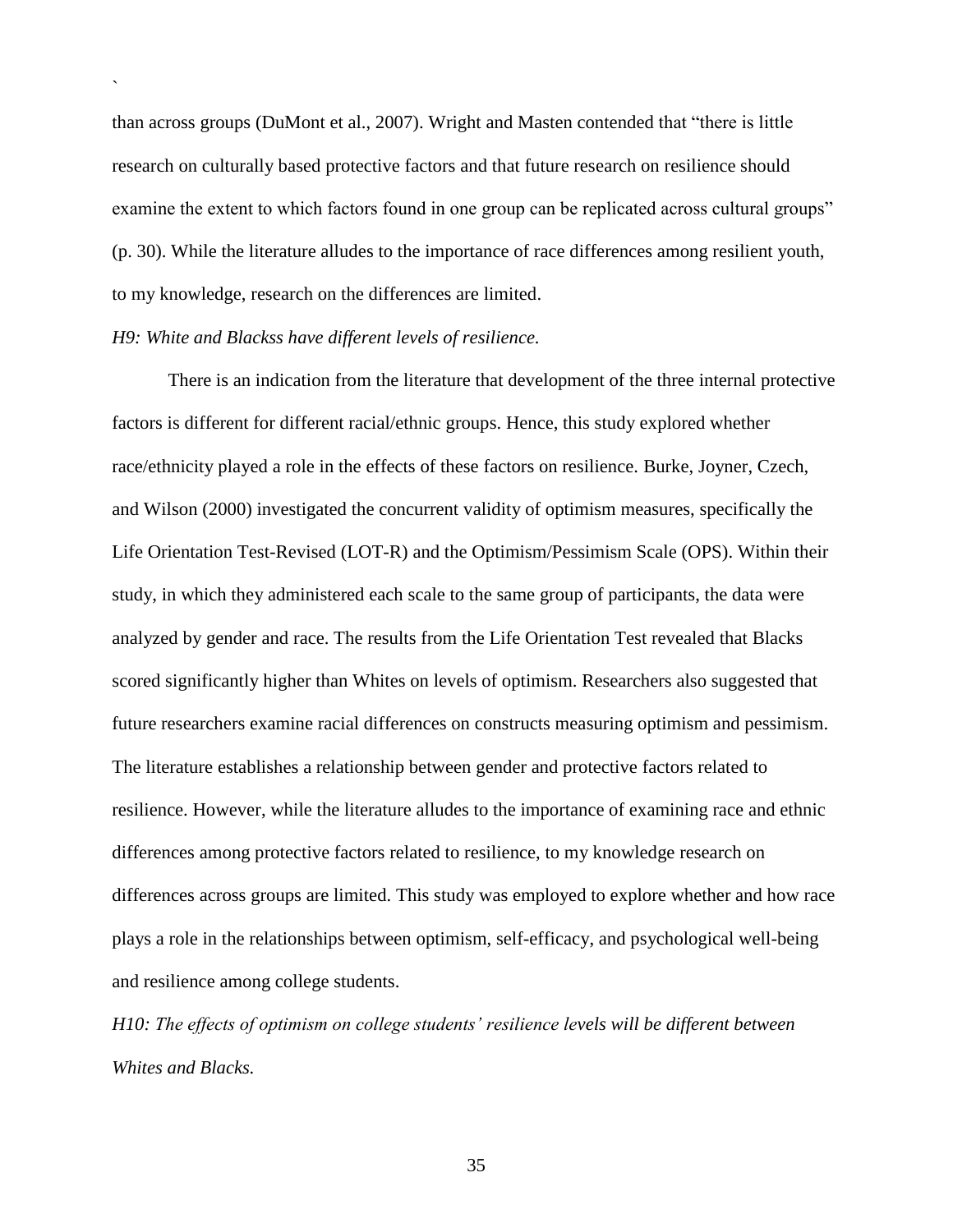*H11: The effects of self-efficacy on college students' resilience levels will be different between Whites and Blacks.* 

*H12: The effects of psychological well-being on college students' resilience levels will be different between Whites and Blacks.* 

`

## **Control Variables**

In this study, stress levels, college or high school GPA, and age were measured as control variables. Stress was measured as a control variable given that some researchers describe resilience as the ability to overcome stress (Rutter, 2006; Trussell, 2008). The literature also indicates that during the transition to college, students may experience high levels of stress (Baldwin et al., 2003). College or high school GPA was used as control variable in this study because the literature indicates that year of study and GPA influence resilience among students. Specifically, older, more mature students and higher GPA indicate higher levels of resilience (Gonzalez & Padilla, 1997; Gordon, Padilla, Ford, Thoresen, 1994; Keith, Byerly, Floerchinger, Pence, & Thornberg, 2006; Resnick, Ireland, & Borowsky, 2004; Rouse, 2001).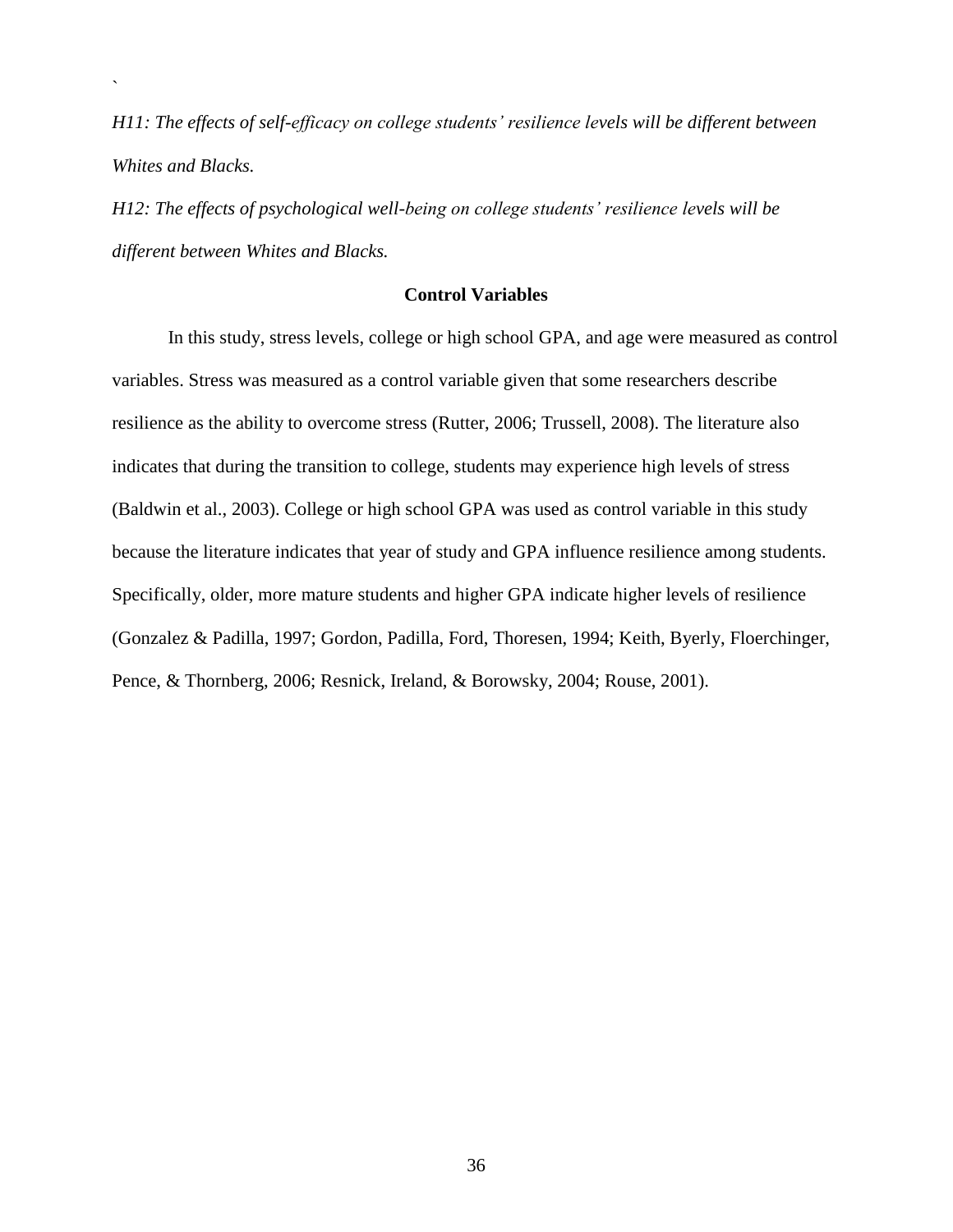### CHAPTER III

`

### **METHODS**

### **Research Design**

This study's main goal was to examine the impact of internal protective factors on resilience in the presence of external protective factors and stressors among college students. Specifically, the study's main objective was to examine the internal protective factors of optimism, self-efficacy, and psychological well-being and the ways in which they predict resilience levels. Another objective was to examine whether race and gender moderate the effects of optimism, self-efficacy, and psychological well-being on resilience levels among college students.

This study used survey methodology to address the aforementioned goals and objectives. A survey methodology allows researchers to measure optimism, self-efficacy, and psychological well-being, and resilience as well as relevant measures necessary to form the model of resilience. Employing a cross-sectional design, this survey study allowed the data to be collected during the fall and spring semesters from a research university located in the southeastern part of the United States. The survey was considered a small-scale, online survey and 658 students participated in this study. The online survey was used because of its advantageous features, including questionnaire design principles, higher response rates, lower costs, reduced implementation time, greater access to technology across campus, etc. (Evans & Mathur, 2005; Wright, 2005).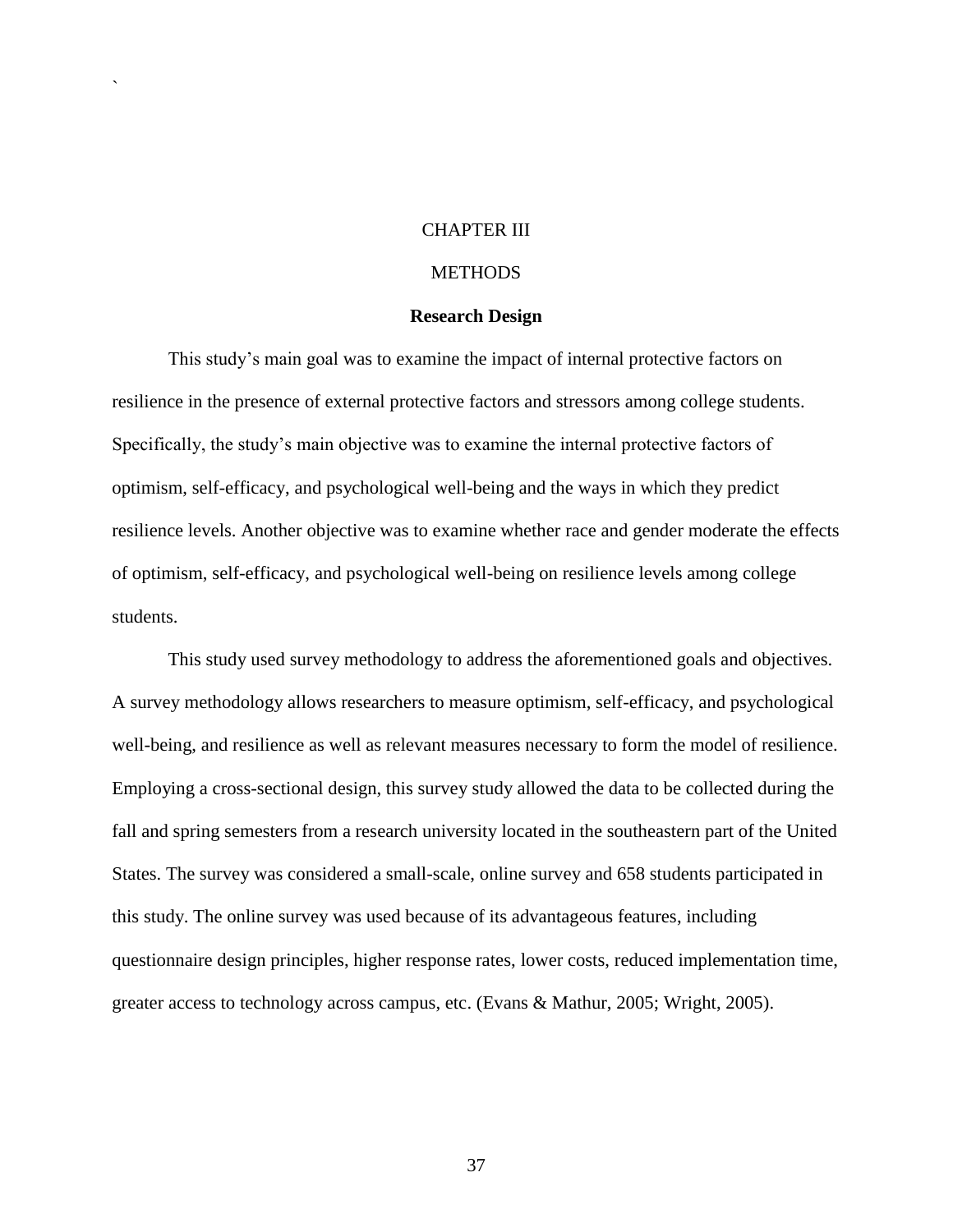#### **Sample**

`

Undergraduate students at a large university were recruited for participation in this study. Nonprobability, convenience sampling was used in this study because college students were readily available to the researcher at the time the research was conducted. Data were collected in the fall 2009 and spring 2010 semesters. Twenty-five instructors representing 50 courses were contacted via email regarding this study. The instructors who were contacted taught courses such as Freshman Compass, Introduction to Sociology, Introduction to Criminal Justice, Criminological Theory, Principles of Microeconomics, Consumer Behavior, Lifespan Human Development, Introduction to Learning Strategies, and Educational Psychology. The courses represented different colleges across the university. These colleges included College of Arts and Sciences, College of Education, College of Human Environmental Sciences, and the College of Commerce and Business Administration.

Once given permission by the instructor, the students were approached during class time by the researcher. While in the classroom, the researcher explained the purpose of the study and asked students to participate. The students as well as the instructor for the individual courses were provided written instructions explaining how to log onto a qualtrics website to complete the survey. The qualtrics link was also posted on the course website, if the individual instructors chose to do so. Students did not have to decide during class if they wanted to participate in the study. The class visit by the researcher served as a debriefing period about the study. Some instructors decided to give extra credit for participation in this study. Students were allowed to log onto the survey at any time; however, they had to decide if they wanted to participate in the study within the month time period that was allotted. If necessary, and approved by the instructor, the researcher visited the class on a second occasion to remind students about participation in the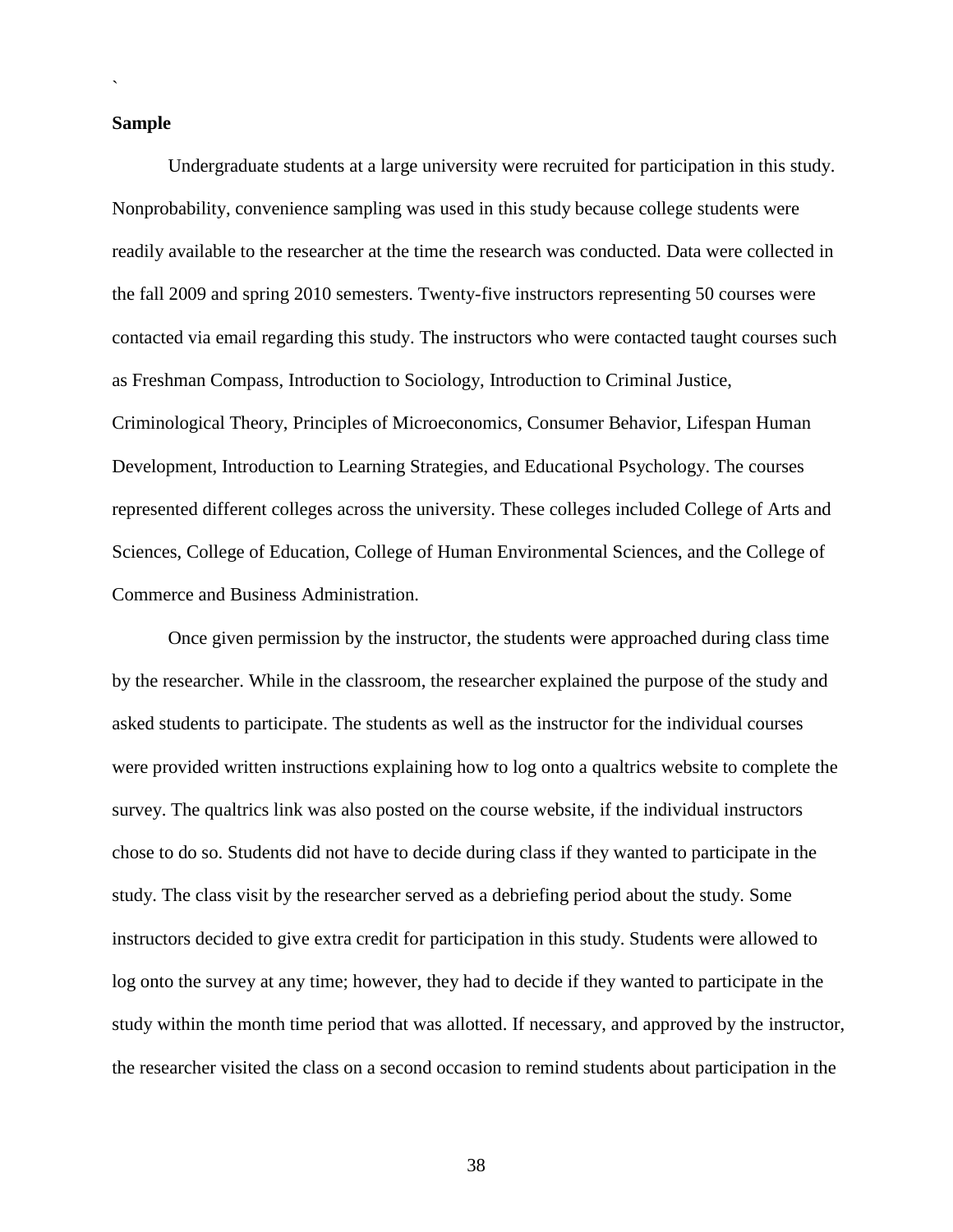study. If the researcher was unable to visit the classroom a second time, the instructor was sent an email to remind the students of the study. If they decided to participate, they were required to log onto the qualtrics link, sign the consent form electronically, and proceed with the study.

`

When explaining the study, the researcher emphasized confidentiality, the fact that students are not required to participate, the fact that they have the right to withdraw at any time and that deciding not to participate would not result in a penalty in the course. The questionnaire took approximately 45 minutes to complete. This study aimed to collect data from at least 500 participants and 658 students participated. Prior to contact with any instructors as well as data collection within the classrooms, the Institutional Review Board at The University of Alabama approved the conducting of this study.

Prior to collecting data in fall 2009 and spring 2010, a pilot study was conducted in the summer 2009. Several of the stress indexes in the resilience literature are related to groups outside of the college aged population, mainly children and younger adolescents. Furthermore, there are relatively few studies that examined resilience levels among college students and the adult population in general. Hence, a pilot study was conducted for two reasons: (a) to increase variation of stressful events already being utilized in the study; and (b) to contribute to the existing resilience literature on stressful life events and, it was hoped, adding to the literature stressful events that may be specific to college students.

The pilot study was completed through convenience sampling. Participants included students enrolled in criminal justice courses attending the same university from which the present study collected data. The sample included 41 students. The pilot study asked the respondents to (a) list any impediments that they had faced as a college student; and (b) list any stressors they had faced as a college student. The data collected from the pilot study were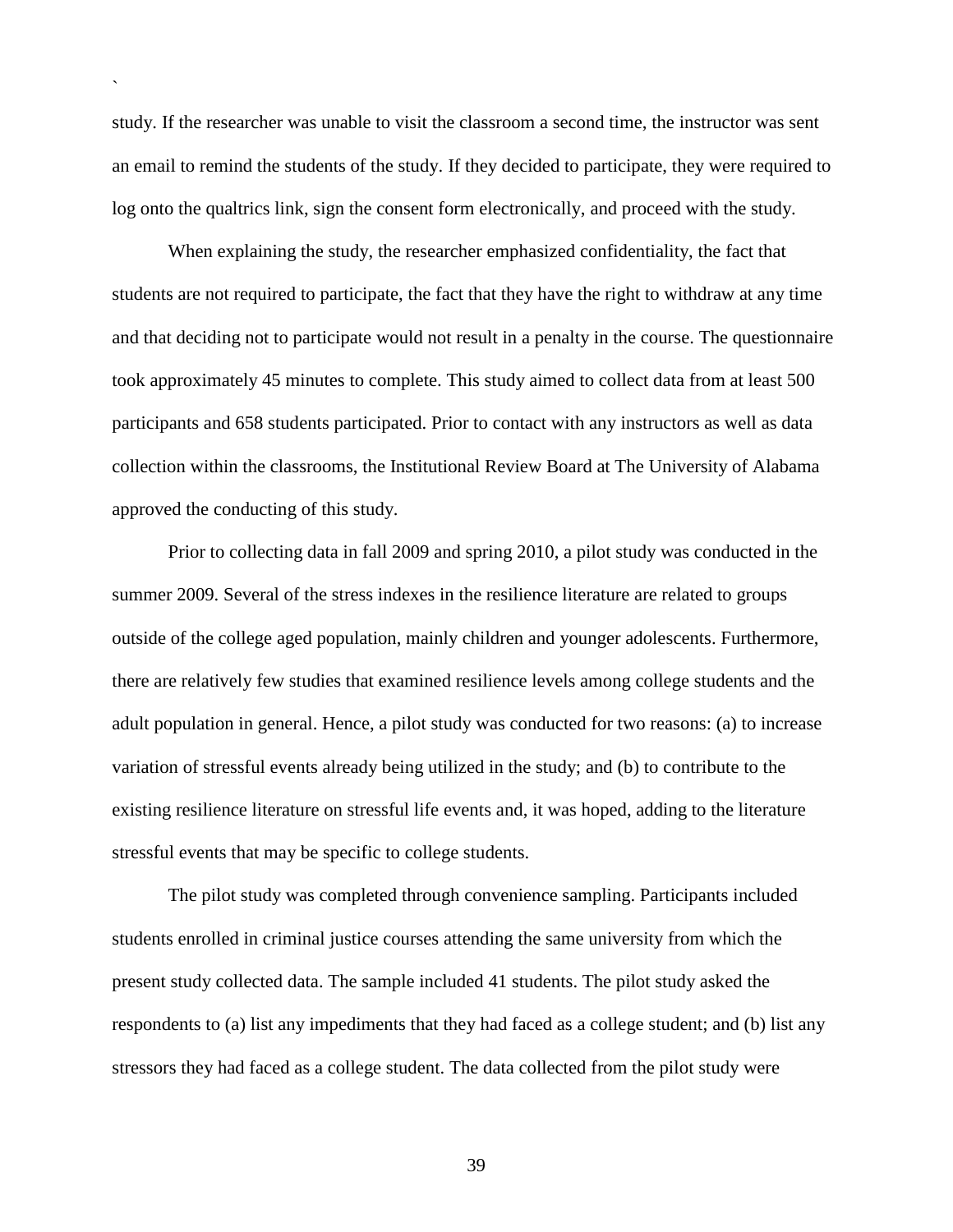included with the Stressful Live Events measure to examine stressors (and impediments). Based on the results of the pilot study, a 10-item index was created to indicate stressors specific to experiences in the college environment. The results of the pilot study indicated that financial troubles, having a family member become sick or die because of a terminal illness, uncertainty about the future, not having enough credits, having to retake a course, belonging to a fraternity or sorority, having a mental illness, underage drinking hangover, partying too much, being arrested, not being able to meet parents' expectations, lack of effective study skills, parking situation on campus, and rumors or information presented on social networking sites are stressors identified by college students.

#### **Measures**

#### **Dependent Variable**

`

Resilience was measured as a continuous variable. The index for resilience came from the Resilience Scale (RS) which is composed of 26 items (Wagnild & Young, 1993) and examines participant's individual levels of resilience. Questions on this index included being able to follow through with plans and getting through hard times and offered responses ranged from (1) *strongly disagree* to (7) *strongly agree*. The average of the sum of the scores of all items was used to indicate the resilience index—the higher the score, the higher the resilience. In their study, Wagnild and Young found the scale to have concurrent validity and internal consistency (*α* ≈.91). The results from the current study yielded a Cronbach's Alpha of .93. Detailed measures of all variables were included in Appendix A.

#### **Internal Protective Factors**

Optimism, self-efficacy, and psychological well-being were all measured as continuous variables. The index measuring optimism was developed through the Life Orientation Test-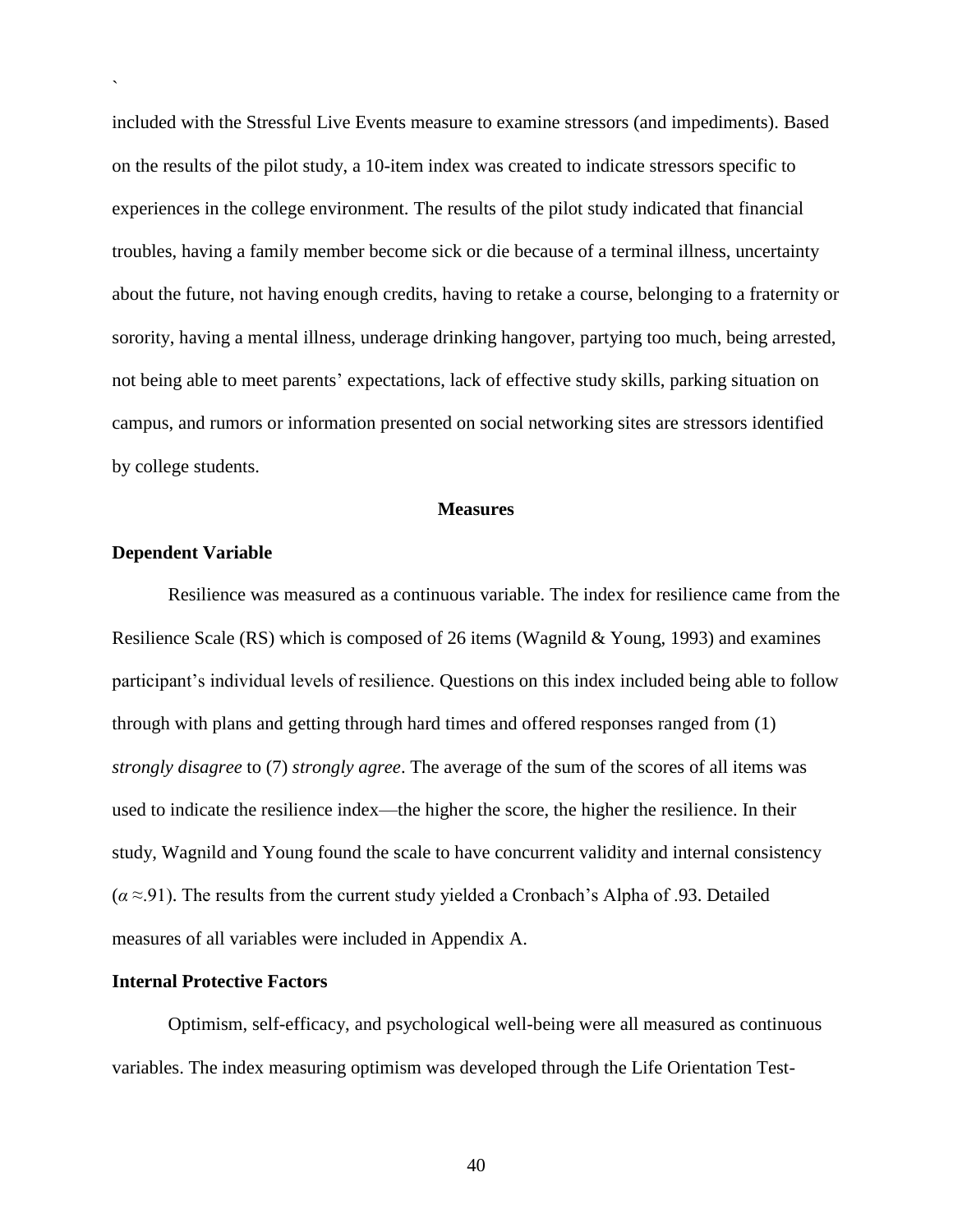Revised (LOT-R). This 10-item index, in which some questions are worded in an optimistic manner and the others are worded in a pessimistic manner, measures one's expectancies that he or she will experience positive outcomes using a series of questions. Questions on this index included enjoying friends, expecting good things to happen, expecting things to go one's way, etc. Offered responses ranged from (1) *strongly disagree* to (5) *strongly agree*. In their study, Scheier and Carver (1985) found the scale to have concurrent validity and internal consistency (*α*  $\approx$ .76). Unfortunately, one of the questions, "overall, I expect more good things to happen to me than bad," was accidentally deleted during one of the collection periods. The results from the current study yielded a Cronbach's Alpha of .70.

`

The index measuring self-efficacy was assessed through the General Self-Efficacy Scale. This 10-item index assessed optimistic self-beliefs and the belief that one can perform difficult tasks or cope with adversity. Questions on this index included solving difficult problems, remaining calm in difficult situations, and handling unforeseen circumstances. The index offered responses ranging from (1) *not at all true* to (4) *exactly true.* An earlier study reported a relatively high internal consistency ( $\alpha \approx 84$ ) of this self-efficacy index (Schwarzer & Jerusalem, 1995). A similar level of reliability was also affirmed by the current study ( $\alpha \approx 78$ ).

The index measuring psychological well-being (PWB) was developed through the Scale of Psychological Well-being. Using the 54-item psychological well-being index developed by Ryff and Heidrich (1997), the current study divided these items into measures of six dimensions: autonomy, environmental mastery, personal growth, positive relationships with others, purpose in life, and self-acceptance (Ryff & Heidrich). Autonomy was described as being self-determined and independent. Environmental mastery was described as having a sense of mastery and competence in managing the environment. Personal growth was described as continued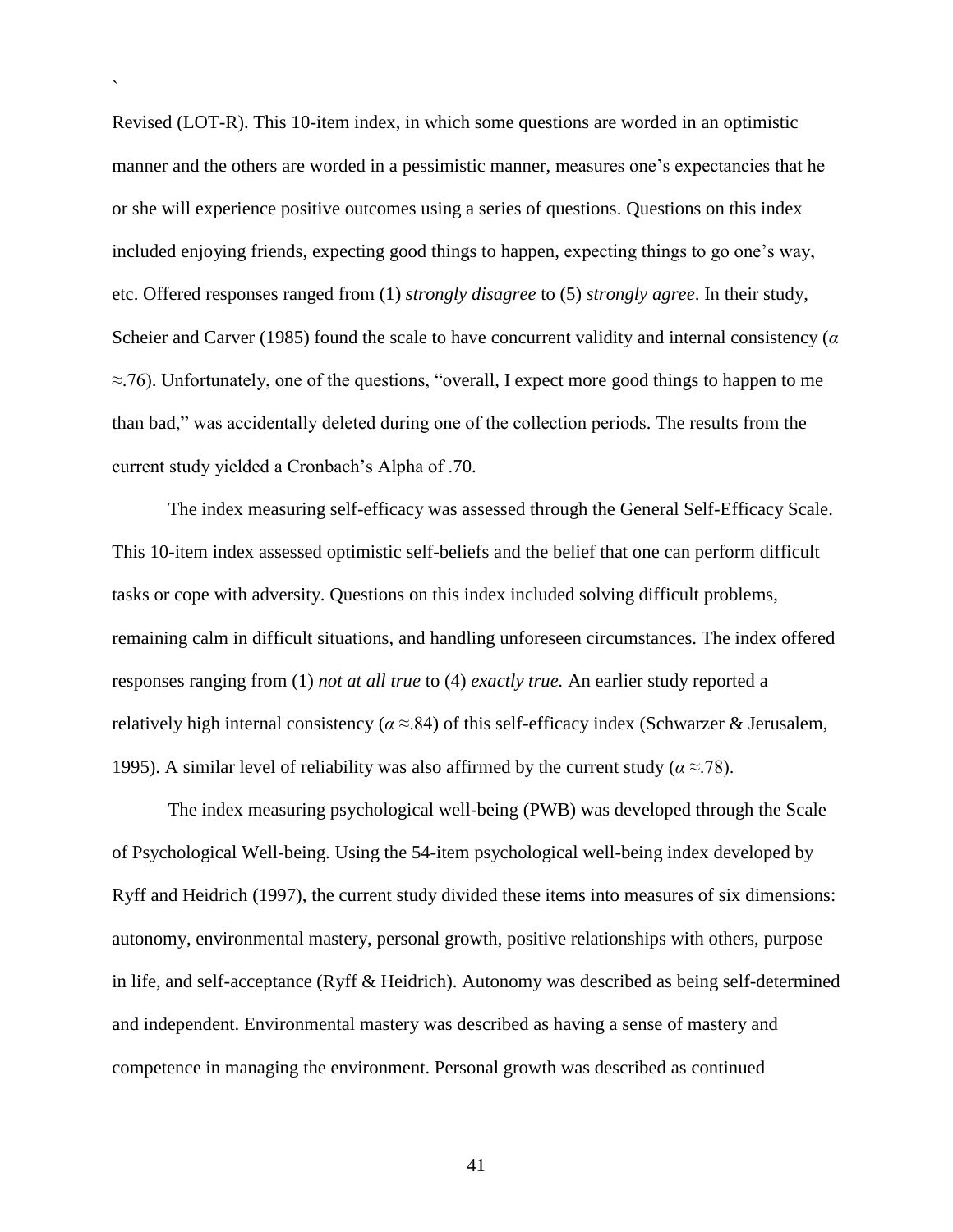development and being open to new experiences. A positive relationship with others was described as having a warm, satisfying, and trusting relationship with others. Purpose in life was described as having goals in life and a sense of direction. Self-acceptance was described as possessing a positive attitude toward oneself. Questions on this index included having confidence in one's opinion, managing responsibilities, encountering new and challenging experiences, maintaining close relationships, living one day at a time, feeling confident and positive, etc. Offered responses ranged from (1) *strongly disagree* to 6 (*strongly agree)*. Other studies (Ryff, 1989) have found the dimensions (or subscales) for the Scale of Psychological Well-Being to be reliable: autonomy  $(a \approx 88)$ , environmental mastery  $(a \approx 81)$ , personal growth *(α* ≈.81), positive relationships with others *(α* ≈.83), purpose in life *(α* ≈.82), and self-acceptance  $(a \approx 85)$ . Like other studies on well-being (Cheng & Chan, 2005; Chrouser & Ryff, 2006; Cui, Li, & Wang, 2009; Edward, Ngcobo, & Pillay, 2004), the current study examined the effects of these six different dimensions of well-being on resilience as well as an overall impact of wellbeing on resilience. All six dimensions demonstrated a moderate to high internal consistency, with Alpha values ranging from .73 to .85. The Cronbach's Alpha results from the current study yielded the following: autonomy  $(a \approx 83)$ , environmental mastery  $(a \approx 85)$ , personal growth  $(a \approx 85)$  $\approx$ .71), positive relationships with others *(α* $\approx$ .84), purpose in life *(α* $\approx$ .85), and self-acceptance *(α* ≈.88). The overall psychological well-being results yielded a Cronbach's Alpha of .93.

#### **External Protective Factors**

`

The index measuring external protective factors was taken from the Resilience & Youth Development Module (RYDM) of the California Healthy Kids Survey (California Department of Education, 2008) and was developed under contract with the California Department of Education. The RYDM assesses internal and external protective factors responsible for fostering resilience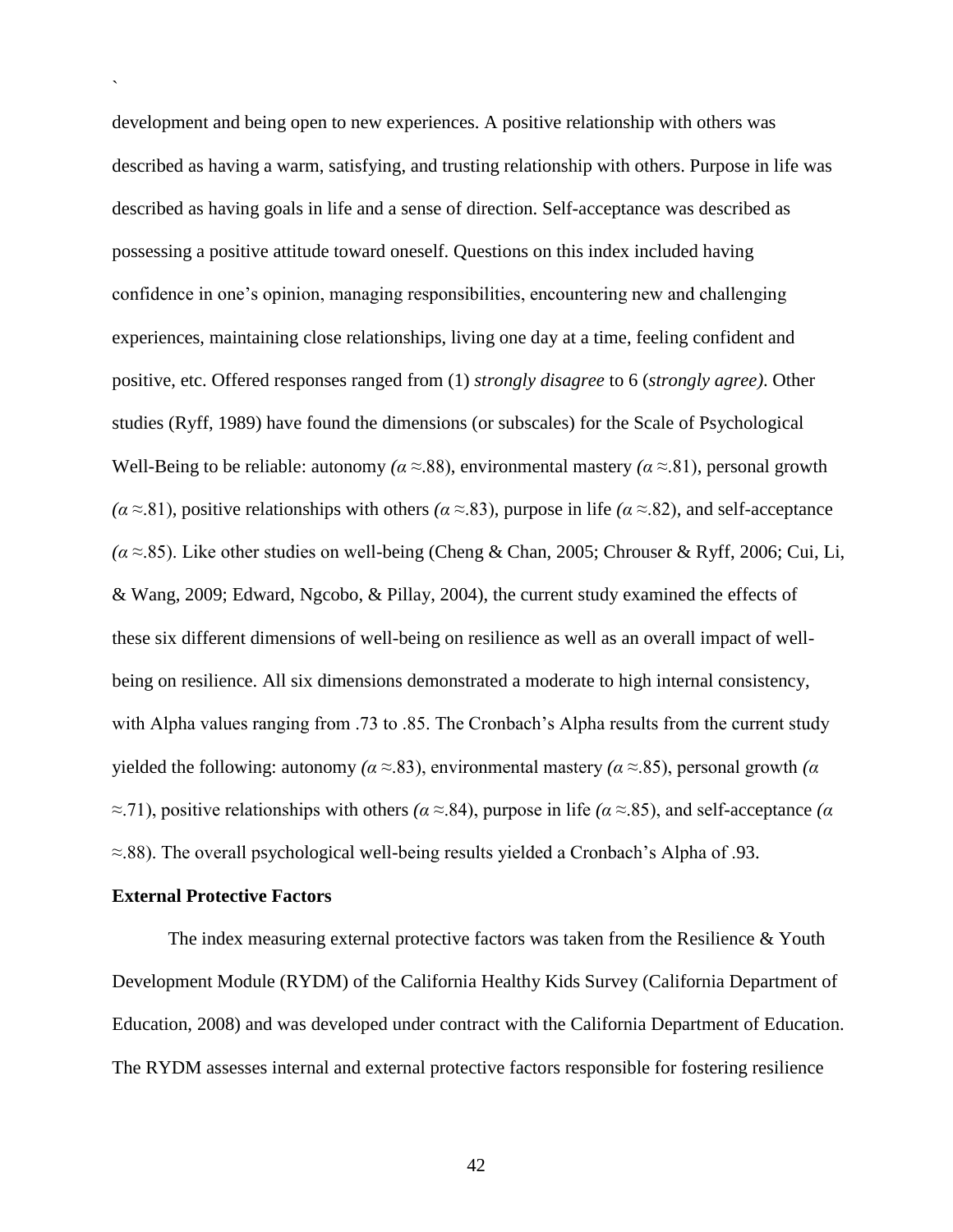in youth. For this study, only items measuring external protective factors were used. The external protective factors assess caring and positive relationships, high expectations, and opportunities for meaningful participation in the home, school (i.e., university in this study), aspects of the community, and peer relationships. Hence, only 20 items from the RYDM were used in this study. Questions on this index included feeling like one is a part of the university environment and having a relationship with a parent or adult in the home. The offered responses range from (1) *strongly disagree* to (5) *strongly agree*. While examining psychometric properties of the Healthy Kids Survey, Hanson and Kim (2007) found that external protective factors had the highest alphas, all exceeding .90. Using the RYDM on Turkish students, Gizir and Aydin (2009) found internal consistency coefficients ranging from .55 to .85. Similar to previous studies, the current study yielded a Cronbach's Alpha of .90.

#### **Control Variables**

`

Race/ethnicity and gender were measured as dichotomous variables. On the original survey, Race/ethnicity was offered with responses with "1" indicating *African American/Black*, ―2‖ indicating *Native American (including Alaskan Native*), ―3‖ indicating *Asian*, ―4‖ indicating *Native Hawaiian or Pacific Islander*, "5" indicating *Caucasian/White, and* "6" indicating *other*. In the current study, race was recoded to become White with "1" indicating *White* and "0" indicating *Black*. Gender was recoded to become Male with "0" indicating *male* and "1" indicating *female*.

Single items were used to assess the following demographic variables: age and GPA. As a continuous variable, reported ages by these college students ranged from 18-47. The current study assessed college GPA, but students who were incoming freshman were expected to report their high school GPA. College GPA (or high school GPA if they indicated being an incoming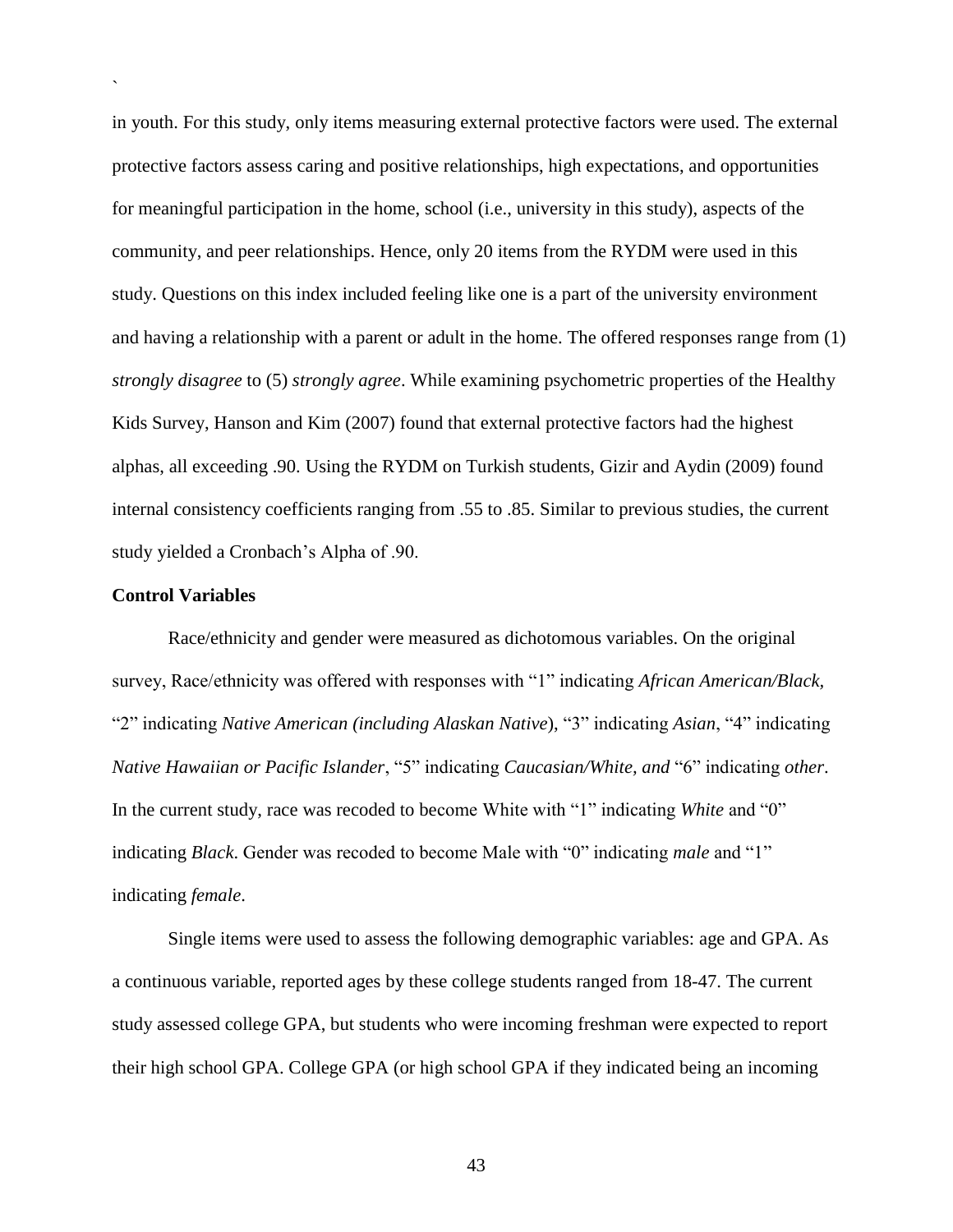freshman) was coded by the variables "5" indicating 3.6-4.0 to "1" indicating *below 2.1*. College GPA was also measured as a continuous variable.

`

Stressful life events were measured as dichotomous variables. The current study used stressful life events and stressful events relevant to college students to measure stress. The index measuring stressful life events was developed through the Stressful Life Events Screening Questionnaire (Goodman et al., 1998). This 13-item index measures an individual's exposure to a variety of stressful life events including life-threatening illnesses, life-threatening accidents, being robbed or mugged, traumatic losses, abuse, physical assault, witnessing violence, interpersonal violence, etc. Two category responses were offered to indicate whether or not these stressful life events have been experienced by the respondents. This 13-item index was found to have moderate reliability with Alpha=.73 (Goodman et al.). Results of the same items collected in the current study indicated a moderate reliability ( $\alpha \approx$ .72).

As previously mentioned, a pilot study was conducted to determine stressors specific to college-aged individuals. Two category responses were offered to indicate whether or not these stressful events had been experienced by students. A moderate level of reliability was found for the 10-item college relevant stress index ( $\alpha \approx 67$ ).

In an attempt to make the resulting data more manageable and to identify reasonable dimensions of stress among college students, an exploratory factor analysis was performed for all 23 questions. Thirteen items were taken from the Stressful Life Events Questionnaire and 10 questions were stressors and impediments specifically related to college students, which were derived during the pilot study. Results of the principal component analysis with varimax rotation produced results that did not indicate that the two sets of items underlie the same construct of stress.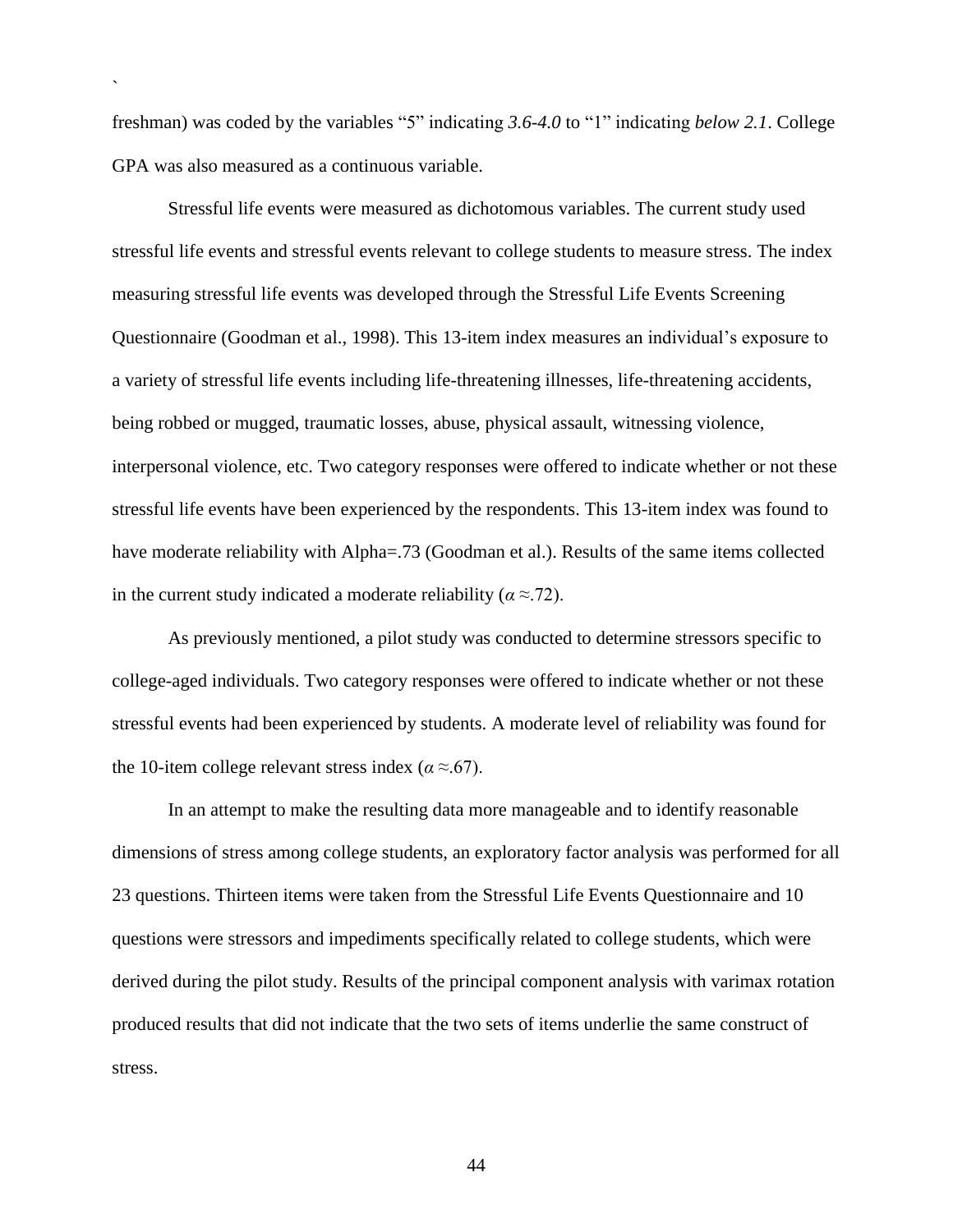Hence, the final analyses consisted of two measures of stress: the 13 items that represented stressful life events (i.e., illness, abuse and witnessing violence during childhood) and the 10 items that represented stress during college (i.e., financial troubles such as paying tuition).

See Appendix A for all measures used in this study.

 $\ddot{\phantom{0}}$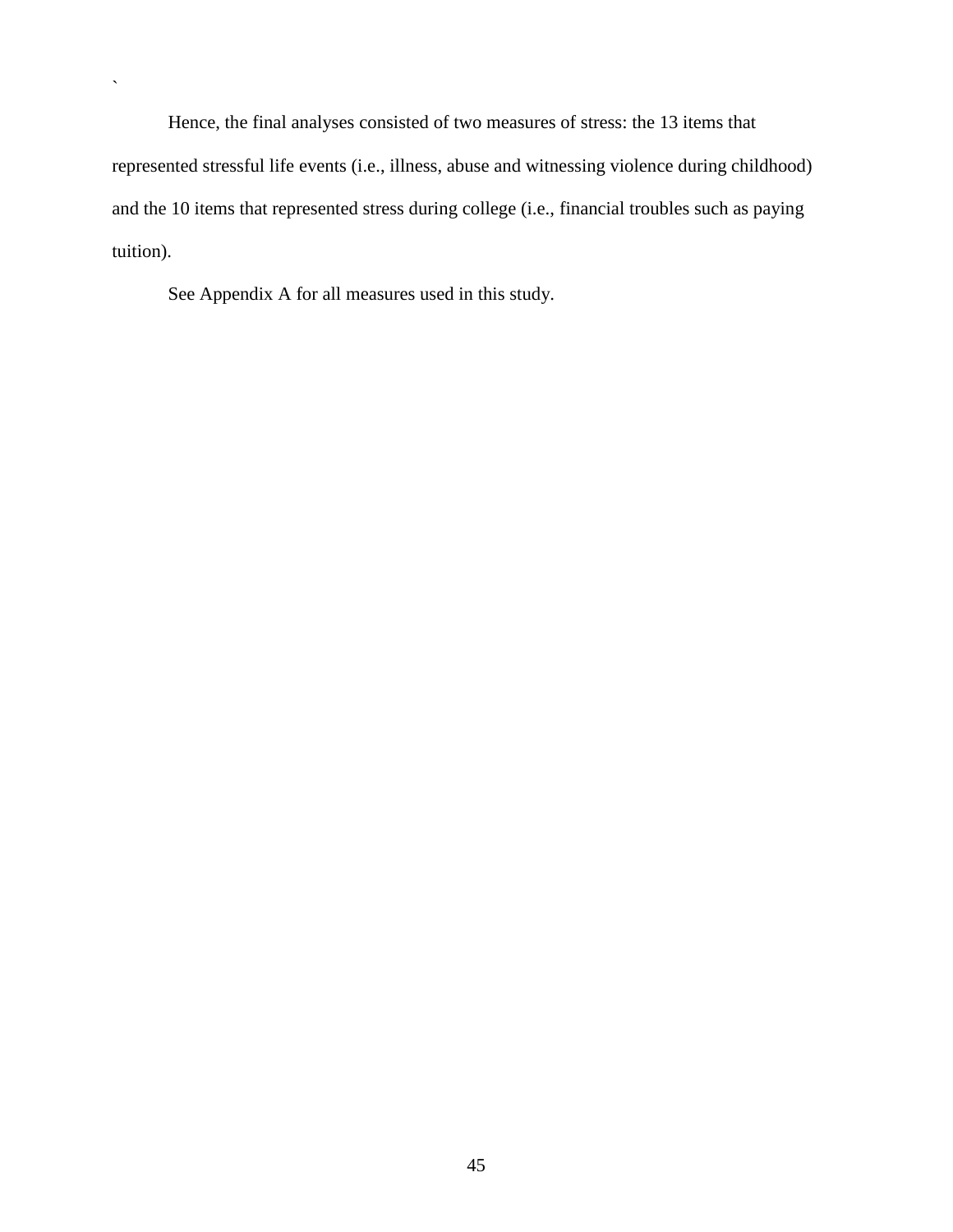#### CHAPTER 4

`

### RESULTS

The goal of the present study was to examine the effects of internal and external protective factors on resilience among college students at a large southeastern university. Data were collected from the fall 2009 to the spring 2010 semester. An online survey was administered to students in seven departments and five colleges. A total of 658 students responded to the request and participated in the survey. To examine resilience among undergraduate students, the final sample excluded all graduate students from the study. The study sought to examine resilience among Whites and Blacks; therefore, all other races/ethnicities were excluded from the study. The final sample, which also excluded 47 students who took less than 5 minutes to complete the survey, consisted of 581 participants. There were 150 questions on the survey. Hence, it was presumed that respondents who took less than 5 minutes to complete the survey did not allow enough time to effectively read and respond to all of the questions in an efficient manner.

In order to gain a better understanding of our sample of college students, the means and standard deviations were computed for all included variables and are shown in Table 1. Mean substitution was used in instances of missing data describing the control variables of stressful life events and stress during college, independent variables, and resilience. Aiken and West (1991) recommended centering variables because uncentered scores can have effects on interaction results. Hence, the values were centered. Males accounted for 22% (n=129) of those surveyed and 84% of the respondents reported their ethnic background as White. The average age of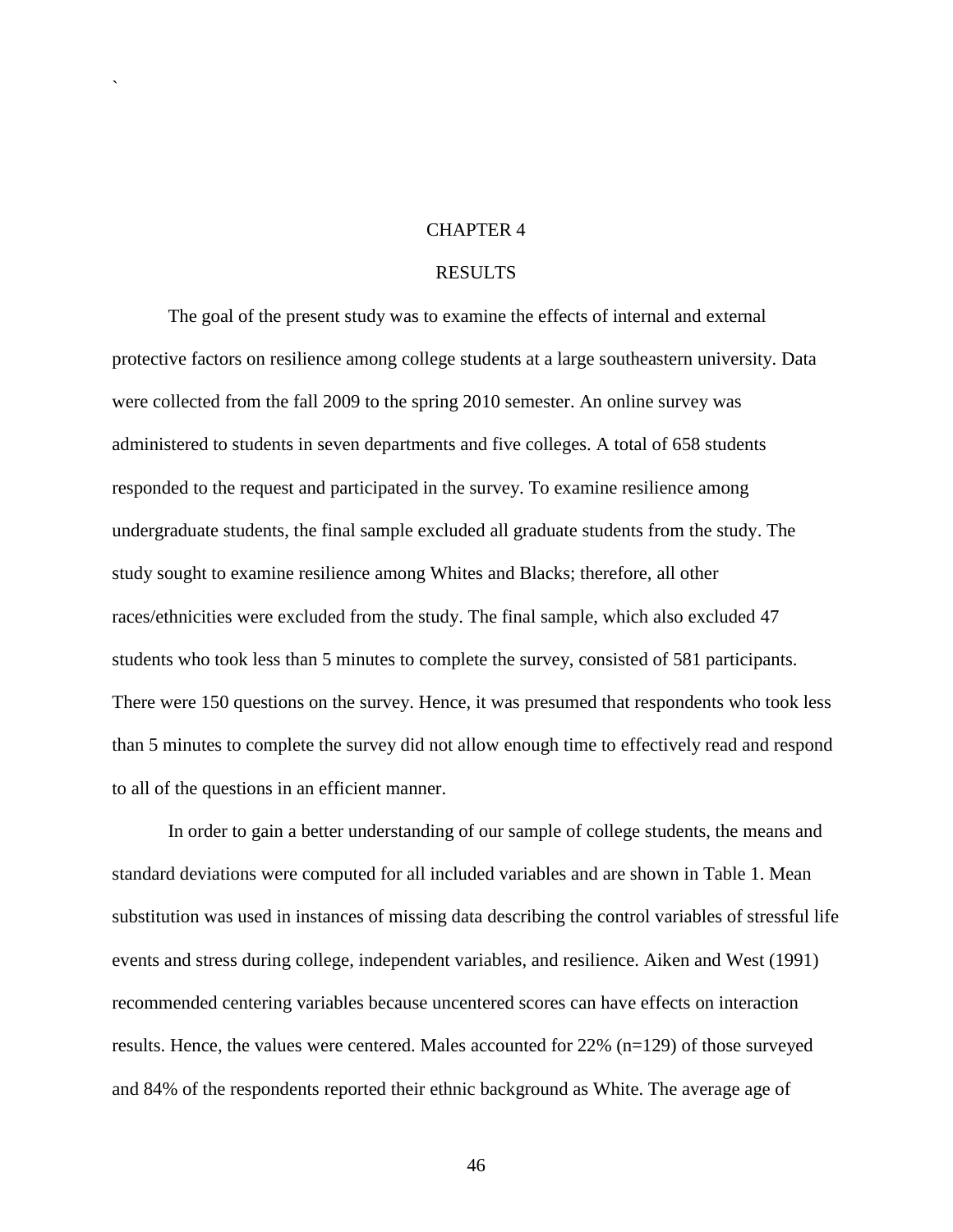college students was 20 years old (s.d.  $=3.40$ ), 40% indicated that they were a junior in college, and 31% indicated that they had 3.1-3.5 GPA. The average GPA for White students was 3.1-3.5, while the average GPA for Black students was 2.6-3.0. Blacks comprised 16% of the respondents and the average age of Blacks was 22 years old (s.d.  $=$  5.58). The mean of 5.62 for resilience indicated that respondents reported somewhat high levels of resilience (range from 1-7, where higher scores indicate higher levels of resilience). The respondents, on average, reported a relatively high level of external factors that were important to them including positive and caring relationships in the home, school, community, and among peers. On average, respondents on the optimism index (M=3.59) indicated that they held neutral beliefs about positive outcomes in the future. Further, the mean of  $3.77$  (s.d. = .97) for Black respondents, as compared to White respondents, on the optimism index indicated that they held somewhat high beliefs about positive outcomes in the future. Interestingly, the self-efficacy index  $(M=3.24)$  indicated that, in general, respondents moderately believed they could cope with difficult tasks or deal with adversity. On the psychological well-being index respondents somewhat agreed on positive relationships with others (M=4.86), environmental mastery (M=4.47), personal growth (M=4.76), autonomy (M=4.31), acceptance (M=4.82), and purpose in life (M=4.87). Overall, respondents reported having moderate to high levels of psychological well-being (M=4.70). Whites (M=4.88) and women (M=4.93), as compared to Blacks and males, reported somewhat high levels of positive relationships with others. Conversely, Blacks ( $M=4.99$ ) and males ( $M=4.61$ ), as compared to Whites and females, reported somewhat high levels of self-acceptance.

`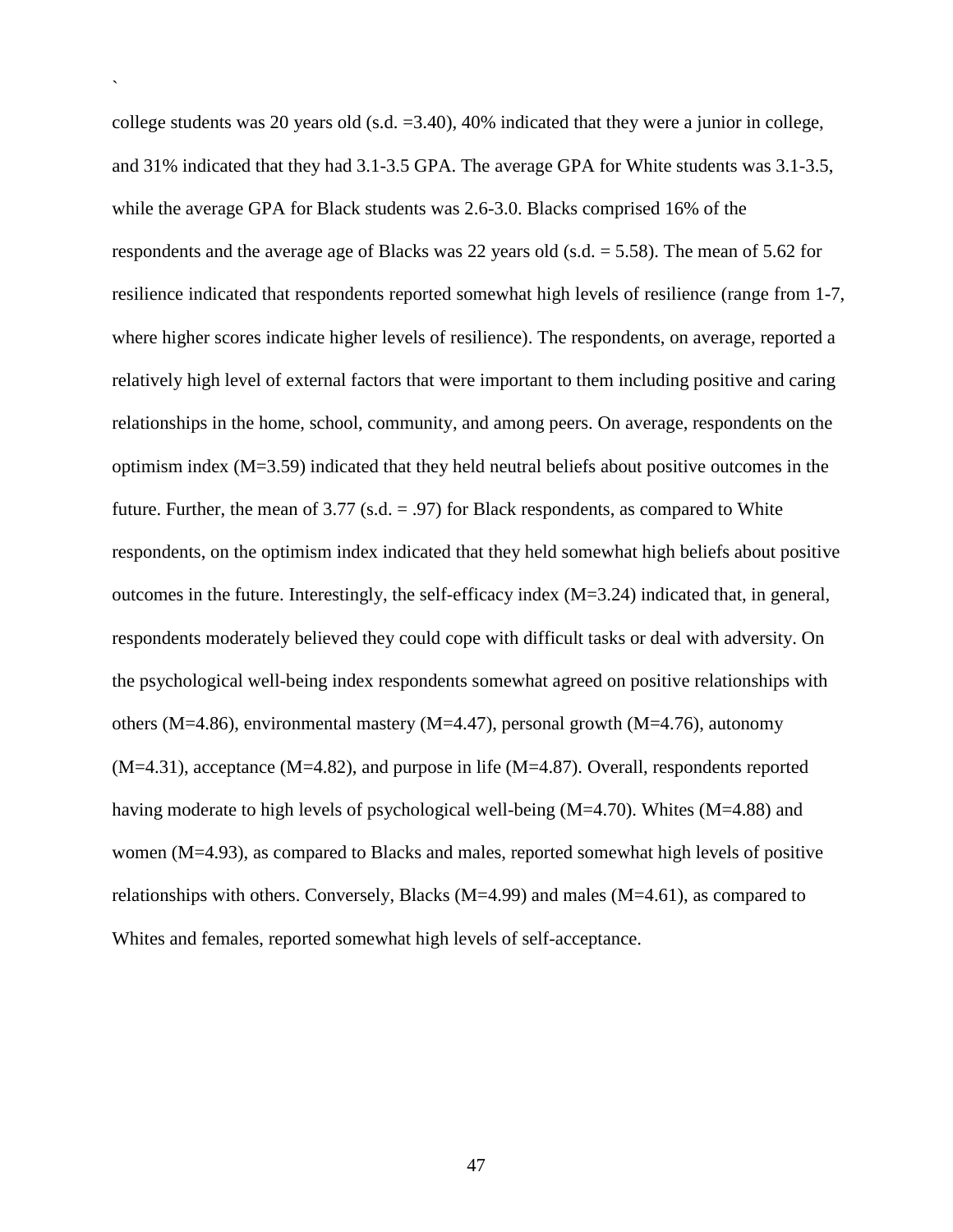| $\ldots$                                | Total |           |     | Racial Groups |            |     |       |      |             | Gender Groups |           |           |       |           |           |
|-----------------------------------------|-------|-----------|-----|---------------|------------|-----|-------|------|-------------|---------------|-----------|-----------|-------|-----------|-----------|
|                                         |       |           |     | <b>Black</b>  |            |     | White |      |             | Men           |           |           | Women |           |           |
|                                         | Mean  | <b>SD</b> | N   | Mean          | ${\rm SD}$ | N   | Mean  | SD   | $\mathbf N$ | Mean          | <b>SD</b> | ${\bf N}$ | Mean  | <b>SD</b> | ${\bf N}$ |
| Male $(1)$                              | 0.22  | 0.42      | 581 | 0.17          | 0.38       | 92  | 0.23  | 0.42 | 489         |               |           |           |       |           |           |
| White $(2)$                             | 0.84  | 0.37      | 581 | ---           |            | --- |       |      |             | 0.88          | 0.33      | 129       | 0.83  | 0.37      | 452       |
| GPA(3)                                  | 3.75  | 0.99      | 575 | 3.17          | 0.97       | 92  | 3.86  | 0.96 | 483         | 3.51          | 1.01      | 128       | 3.82  | 0.98      | 447       |
| Age $(4)$                               | 20.81 | 3.4       | 571 | 22.47         | 5.58       | 89  | 20.51 | 2.71 | 482         | 21.01         | 2.71      | 125       | 20.76 | 3.57      | 446       |
| Stressful Life Events (5)               | 1.62  | 1.84      | 581 | 1.84          | 1.94       | 92  | 1.58  | 1.82 | 489         | 1.79          | 1.84      | 129       | 1.57  | 1.84      | 452       |
| Stress During College (6)               | 3.97  | 2.18      | 581 | 3.71          | 2.10       | 92  | 4.01  | 2.20 | 489         | 4.26          | 2.26      | 129       | 3.88  | 2.16      | 452       |
| External Protective Factors (7)         | 4.38  | 0.49      | 581 | 4.29          | 0.51       | 92  | 4.39  | 0.49 | 489         | 4.31          | 0.48      | 129       | 4.40  | 0.50      | 452       |
| <b>Internal Protective Factors</b>      |       |           |     |               |            |     |       |      |             |               |           |           |       |           |           |
| Optimism (8)                            | 3.59  | 0.72      | 581 | 3.77          | 0.71       | 92  | 3.56  | 0.72 | 489         | 3.48          | 0.83      | 129       | 3.63  | 0.69      | 452       |
| Self-Efficacy (9)                       | 3.24  | 0.37      | 581 | 3.32          | 0.35       | 92  | 3.23  | 0.38 | 489         | 3.32          | 0.39      | 129       | 3.22  | 0.37      | 452       |
| Psychological Well-Being (10)           | 4.7   | 0.58      | 581 | 4.76          | 0.67       | 92  | 4.69  | 0.57 | 489         | 4.56          | 0.68      | 129       | 4.74  | 0.55      | 452       |
| Positive Relationships with Others (11) | 4.86  | 0.84      | 581 | 4.77          | 0.89       | 92  | 4.88  | 0.83 | 489         | 4.60          | 0.94      | 129       | 4.93  | 0.80      | 452       |
| Environmental Mastery (12)              | 4.47  | 0.76      | 581 | 4.57          | 0.83       | 92  | 4.45  | 0.74 | 489         | 4.41          | 0.80      | 129       | 4.48  | 0.75      | 452       |
| Personal Growth (13)                    | 4.76  | 0.69      | 581 | 4.81          | 0.71       | 92  | 4.76  | 0.68 | 489         | 4.60          | 0.77      | 129       | 4.81  | 0.65      | 452       |
| Autonomy (14)                           | 4.31  | 0.8       | 581 | 4.59          | 0.91       | 92  | 4.25  | 0.77 | 489         | 4.35          | 0.75      | 129       | 4.29  | 0.82      | 452       |
| Acceptance (15)                         | 4.82  | 0.8       | 581 | 4.99          | 0.88       | 92  | 4.79  | 0.78 | 489         | 4.61          | 0.86      | 129       | 4.88  | 0.78      | 452       |
| Purpose in Life (16)                    | 4.87  | 0.79      | 581 | 4.95          | 0.85       | 92  | 4.85  | 0.78 | 489         | 4.59          | 0.87      | 129       | 4.95  | 0.74      | 452       |
| Resilience (17)                         | 5.62  | 0.62      | 581 | 5.70          | 0.81       | 92  | 5.60  | 0.58 | 489         | 5.64          | 0.64      | 129       | 5.61  | 0.61      | 452       |

# Table 1 *Means and Standard Deviations of All Variables*

 $\mathbf{x}^{(i)}$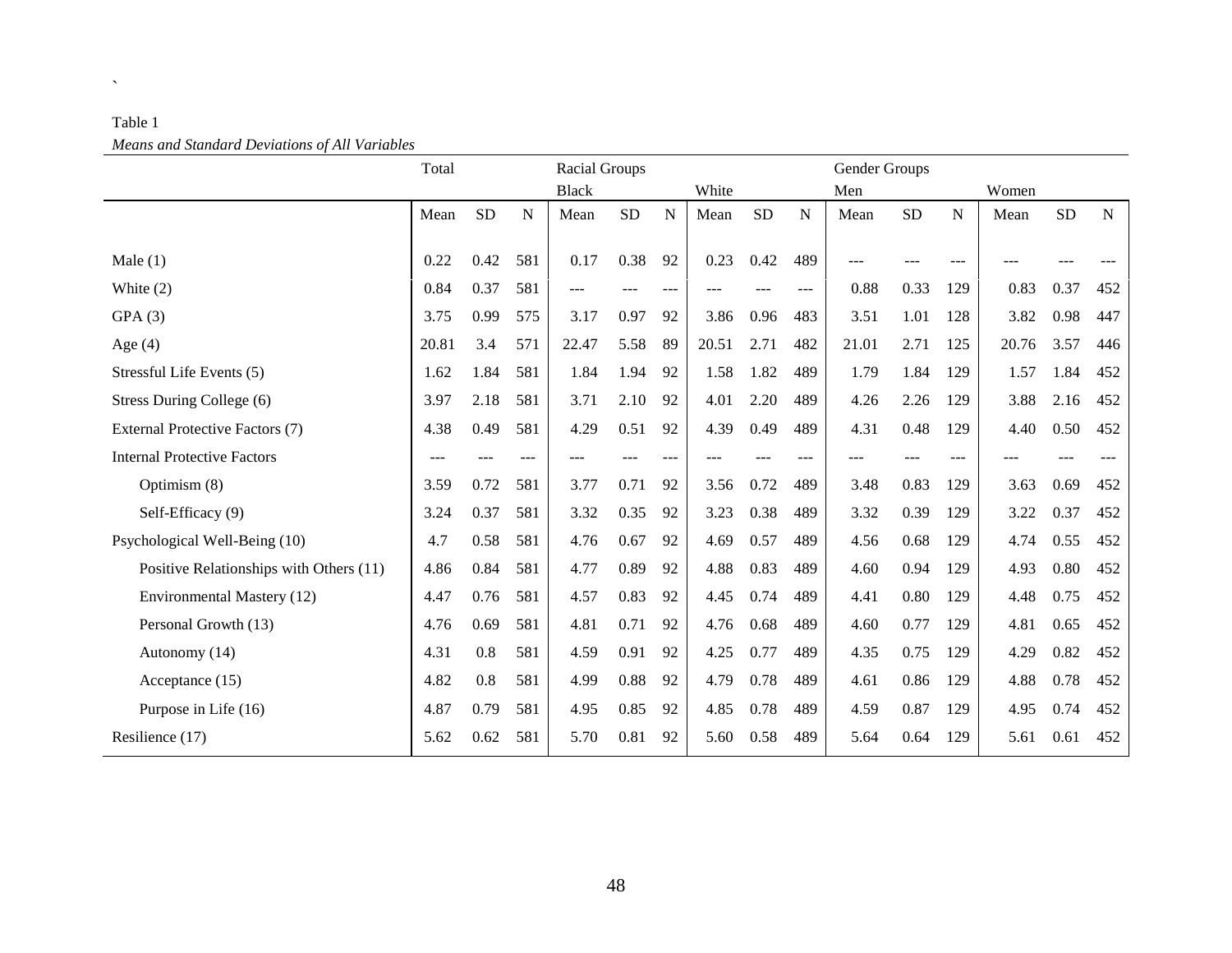## Table 2

 $\mathcal{O}(\mathbb{R}^d)$ 

### *Correlations on all Independent and Dependent Variables*

|                                 | (1)      | (2)      | (3)      | (4)     | (5)      | (6)      | (7)      | (8)      | (9)      | (10)    | (11)     | (12)    | (13)    | (14)     | (15)    | (16)    |
|---------------------------------|----------|----------|----------|---------|----------|----------|----------|----------|----------|---------|----------|---------|---------|----------|---------|---------|
| Male $(1)$                      | 1.00     |          |          |         |          |          |          |          |          |         |          |         |         |          |         |         |
| White $(2)$                     | 0.05     | 1.00     |          |         |          |          |          |          |          |         |          |         |         |          |         |         |
| GPA(3)                          | $-13**$  | $.25**$  | 1.00     |         |          |          |          |          |          |         |          |         |         |          |         |         |
| Age $(4)$                       | 0.03     | $-.21**$ | $-.11**$ | 1.00    |          |          |          |          |          |         |          |         |         |          |         |         |
| External Protective Factors (5) | $-0.07$  | 0.08     | $.16**$  | $-14**$ | 1.00     |          |          |          |          |         |          |         |         |          |         |         |
| Optimism $(6)$                  | $-.083*$ | $-0.11*$ | $.11**$  | $.12**$ | $.34**$  | 1.00     |          |          |          |         |          |         |         |          |         |         |
| Self-Efficacy (7)               | $.11*$   | $-.09*$  | $.11**$  | 0.06    | $.34**$  | $.45**$  | 1.00     |          |          |         |          |         |         |          |         |         |
| Stressful Life Events (8)       | 0.05     | $-0.05$  | $-.13**$ | $.14**$ | $-.22**$ | $-.17**$ | $-0.03$  | 1.00     |          |         |          |         |         |          |         |         |
| Stress During College (9)       | 0.07     | 0.05     | $-.29**$ | $.11**$ | $-.14**$ | $-.21**$ | $-.11**$ | $.34**$  | 1.00     |         |          |         |         |          |         |         |
| Pos. Relat. W/Others (10)       | $-16**$  | 0.05     | $.90*$   | $-0.01$ | $.51**$  | $.50**$  | $.35**$  | $-.19**$ | $-17**$  | 1.00    |          |         |         |          |         |         |
| Environmental Mastery (11)      | $-0.04$  | $-0.06$  | $.14**$  | 0.04    | $.45**$  | $.55***$ | $.52**$  | $-.18**$ | $-31**$  | $.63**$ | 1.00     |         |         |          |         |         |
| Personal Growth (12)            | $-.13**$ | $-0.03$  | $.10*$   | .08     | $.29**$  | $.44**$  | $.39**$  | $-0.03$  | $-0.01$  | $.53**$ | $.48**$  | 1.00    |         |          |         |         |
| Autonomy (13)                   | 0.03     | $-.15**$ | 0.05     | $.15**$ | $.18**$  | $.32**$  | $.44**$  | 0.00     | $-11**$  | $.30**$ | $.45**$  | .39**   | 1.00    |          |         |         |
| Acceptance (14)                 | $-.14**$ | $-0.09*$ | $.16**$  | 0.02    | $.48**$  | $.59**$  | $.52**$  | $-.21**$ | $-.25**$ | $.67**$ | $.74**$  | $.54**$ | $.51**$ | 1.00     |         |         |
| Purpose in Life (15)            | $-.19**$ | $-0.05$  | $.23**$  | $.09*$  | $.36**$  | $.53**$  | $.44**$  | $-.12**$ | $-.20**$ | $.58**$ | $.66***$ | $.66**$ | $.44**$ | $.65***$ | 1.00    |         |
| Psychological WB (16)           | $-13**$  | $-0.05$  | $.17**$  | $.09*$  | $.47**$  | $.59**$  | $.56**$  | $-16**$  | $-.23**$ | $.73**$ | $.81**$  | $.68**$ | $.63**$ | $.85**$  | $.78**$ | 1.00    |
| Resilience (17)                 | 0.02     | $-0.06$  | $.13**$  | 0.01    | $.36**$  | $.42**$  | $.61**$  | $-0.08$  | $-18**$  | $.38**$ | $.55**$  | $.36**$ | $.41**$ | $.52**$  | $.44**$ | $.56**$ |

 $*_{p<.05}$ 

 $*p<.01$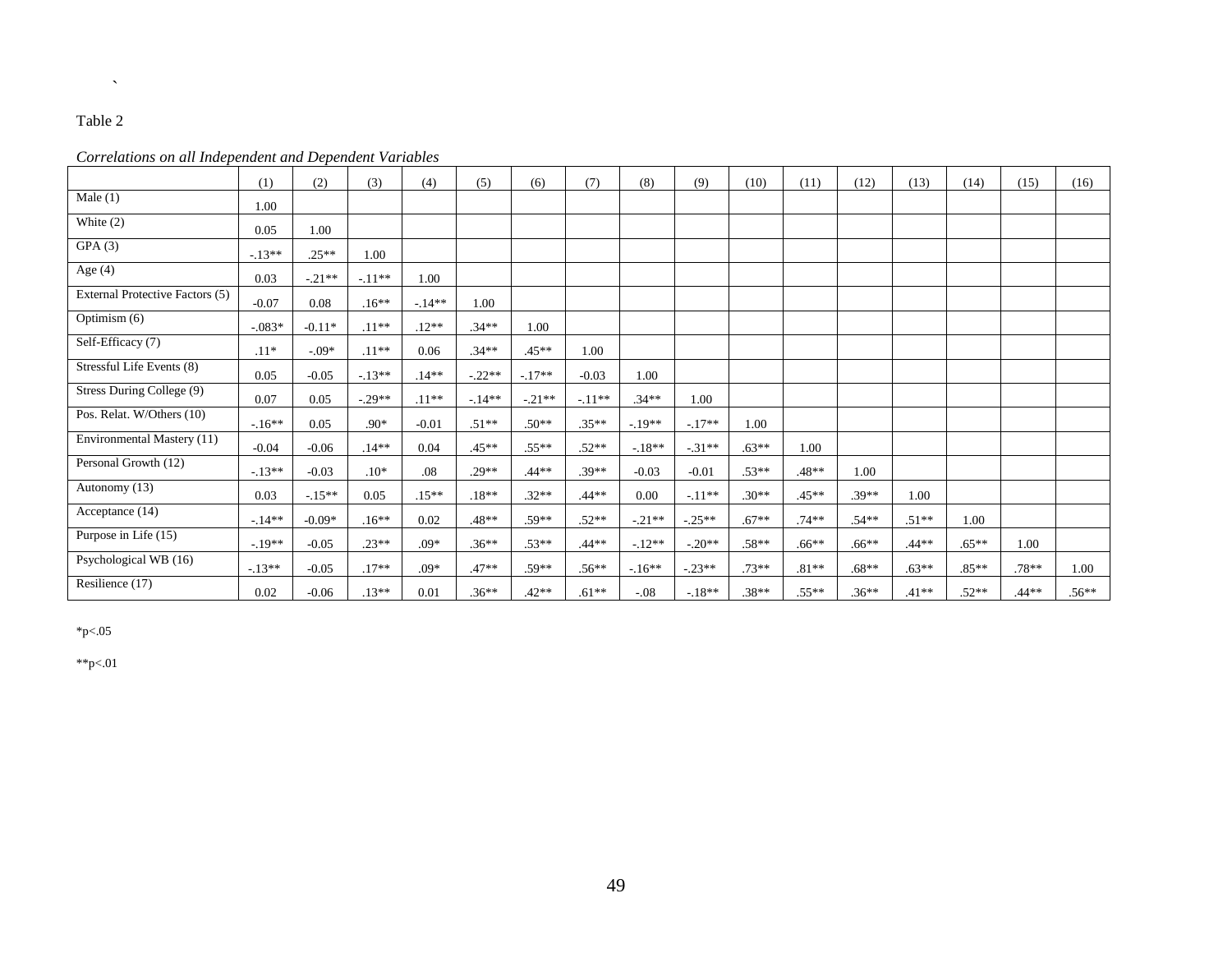The correlation coefficients are shown in Table 2. Positive and significant correlations were found between resilience and GPA  $(.13, p<.01)$ , external protective factors  $(.36, p<.01)$ , and optimism (.42,  $p<01$ ), self-efficacy (.61,  $p<01$ ), and overall psychological well-being index (.56, p<.01). Resilience was also found to be positively related to all six dimensions of psychological well-being (Positive relationships with others, .38,  $p<.01$ ; Environmental Mastery .55,  $p<.01$ ; Personal Growth .36, p<.01; Autonomy .41, p<.01; Self-Acceptance .52, p<.01; and Purpose in Life .44,  $p<.01$ ). These positive correlations suggest that college students who identify as being resilient are also more likely to have higher GPAs, report higher levels of external protective factors, are more optimistic, are more self-efficacious, and have higher overall psychological well-being. As expected, resilience was found to be negatively related to stress during college  $(-.18, p<.01)$ . This correlation suggests that the more stress that is present during college, the less likely they are to be resilient. Race, gender, and age were not found to be linked to resilience in a bivariate context.

Race was significantly related to optimism, self-efficacy, autonomy, and self-acceptance. Blacks, when compared to their White counterparts, were more optimistic, autonomous, selfaccepting, and self-efficacious. The significant result found between gender and self-efficacy indicated that college males were more self-efficacious than college females in this study. Females, in comparison to their male counterparts, reported higher levels of optimism, positive relationships with others, personal growth, self-acceptance, purpose in life, and overall psychological well-being.

As expected optimism was positively correlated to GPA  $(r=11, p<0.01)$ . This correlation suggests that students with higher GPAs were more optimistic than those with lower GPAs. The positive and significant correlation between self-efficacy and GPA  $(r=11, p<0.01)$  suggests that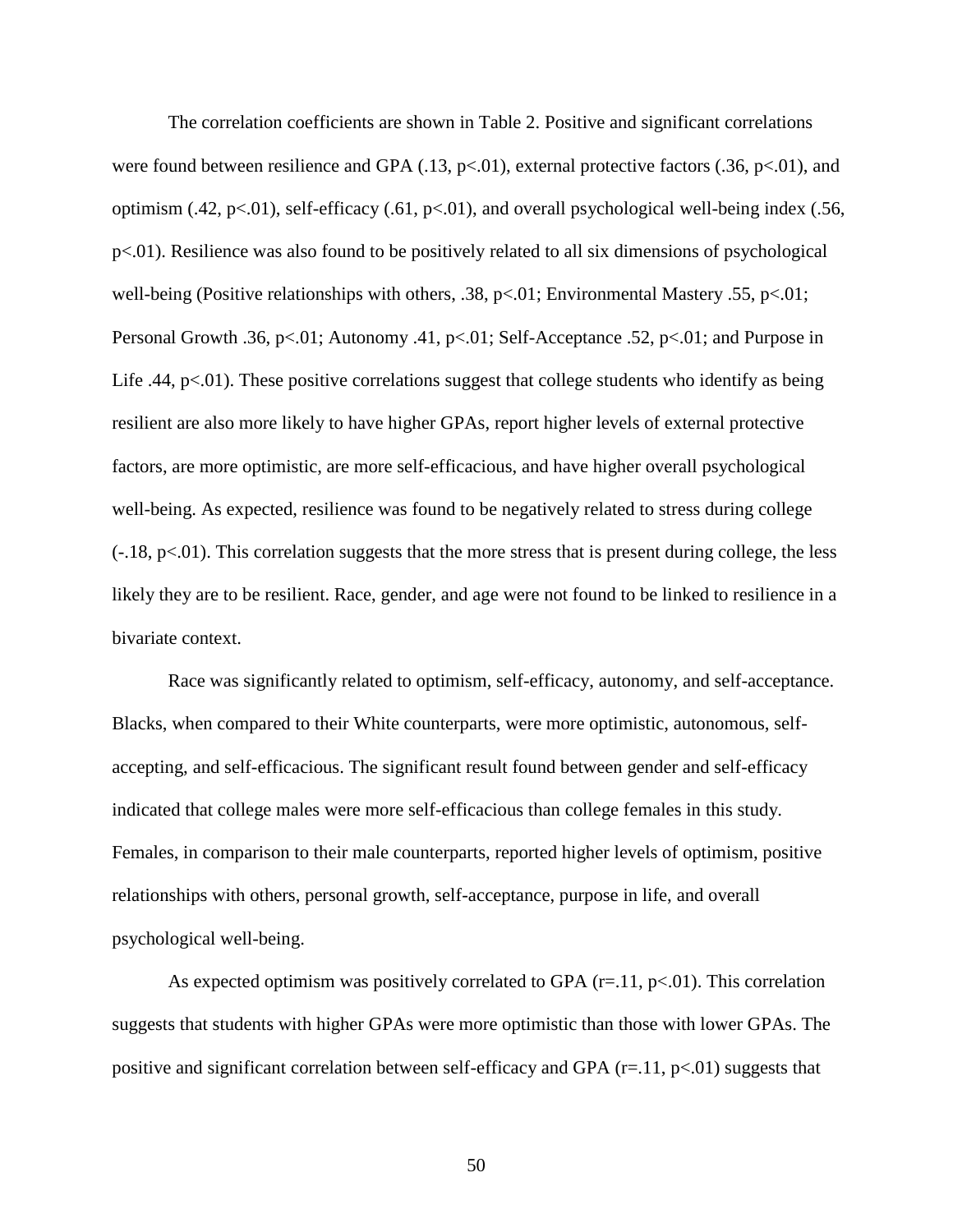as student GPA increases, self-efficacy also increases. A positive and significant relationship was found between GPA and all dimensions of psychological well-being with the exception of autonomy. These correlations suggest that higher GPAs are associated with higher levels of positive relationships with others, environmental mastery, personal growth, acceptance, and purpose in life. In essence, students with higher levels of internal protective factors reported a higher GPA in the last semester.

Correlational analysis revealed a very strong relationship among the six dimensions of psychological well-being. There was also a significant and positive correlation between optimism and self-efficacy  $(r=.45, p<.01)$ . Optimism, self-efficacy, and all aspects of psychological well-being with the exception of personal growth were negatively, yet significantly, related to both stress variables. These results indicate that high levels of stress are associated with low levels of optimism and self-efficacy. Students with high levels of stress were also less likely to report having positive relationships with others, less likely to master the environment, less likely to engage in self-acceptance, and less likely to have a purpose in life. Autonomy was significantly, yet inversely, related to stress during college  $(r=11, p<01)$ . This result indicates that high levels of stress during college are associated with low levels of autonomy.

As expected, external protective factors were positive and significantly correlated with optimism ( $r=.34$ ,  $p<.01$ ), self-efficacy ( $r=.34$ ,  $p<.01$ ), all six dimensions of psychological wellbeing (Positive Relationships with Others, r=.51, p<.01; Environmental Mastery r=.45, p<.01; Personal Growth, r=.29, p<.01; Autonomy, r=.18, p<.01; Self-Acceptance, r=.48, p<.01; & Purpose in Life, r=.36, p<.01), and overall well-being (r=.47, p<.01). The significant correlation between external protective factors and GPA  $(r=16, p<0.01)$  indicates that as GPA increases,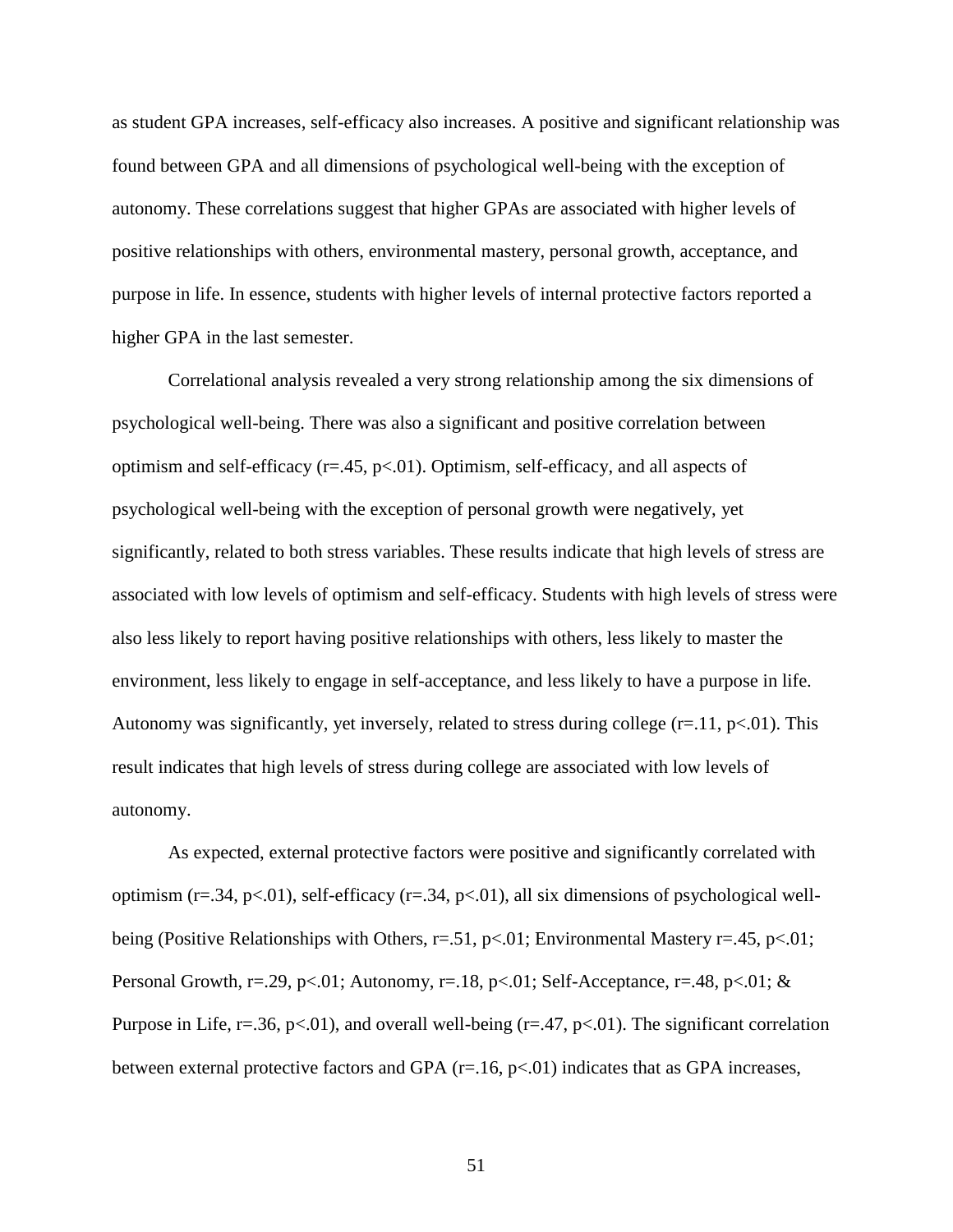levels of external protective factors also increase. Conversely, the correlation between external protective factors and age  $(r=-.14, p<.01)$  indicates that as age increases, levels of external protective factors decrease.

Multiple regression techniques were used to analyze the effects of internal and external protective factors, race, and gender on resilience while controlling for stress levels, age, and GPA. Before any further analyses were conducted, tolerance levels of all variables were examined in order to assess whether multicollinearity was a problem. Evidence of multicollinearity was indicated by having a tolerance level lower than .40. Resilience was first regressed on all control factors, optimism, self-efficacy, and the six different dimensions of psychological well-being. Tolerance levels of all independent variables were higher than .56 with the exception of positive relationships with others, environmental mastery, personal growth, selfacceptance, and purpose in life. The tolerance level associated with positive relationships with other was .42, environmental mastery was .34, personal growth was .49, self-acceptance was .30, and purpose in life was .36. Resilience was then regressed on all control factors, optimism, selfefficacy and the overall psychological well-being index. Tolerance levels of the independent variables were higher than .60 with the exception of overall well-being. The tolerance level associated with the overall well-being index was .46.

In the present study, the regression procedure was employed in several steps and models were developed. To interpret the results, statistical significance of each of the independent variables examined in this study was determined by a *t*-test. Statistical significance of each model was determined by evaluating the F-test. The adjusted  $r^2$  values determined how much of the variance in resilience was explained by these models.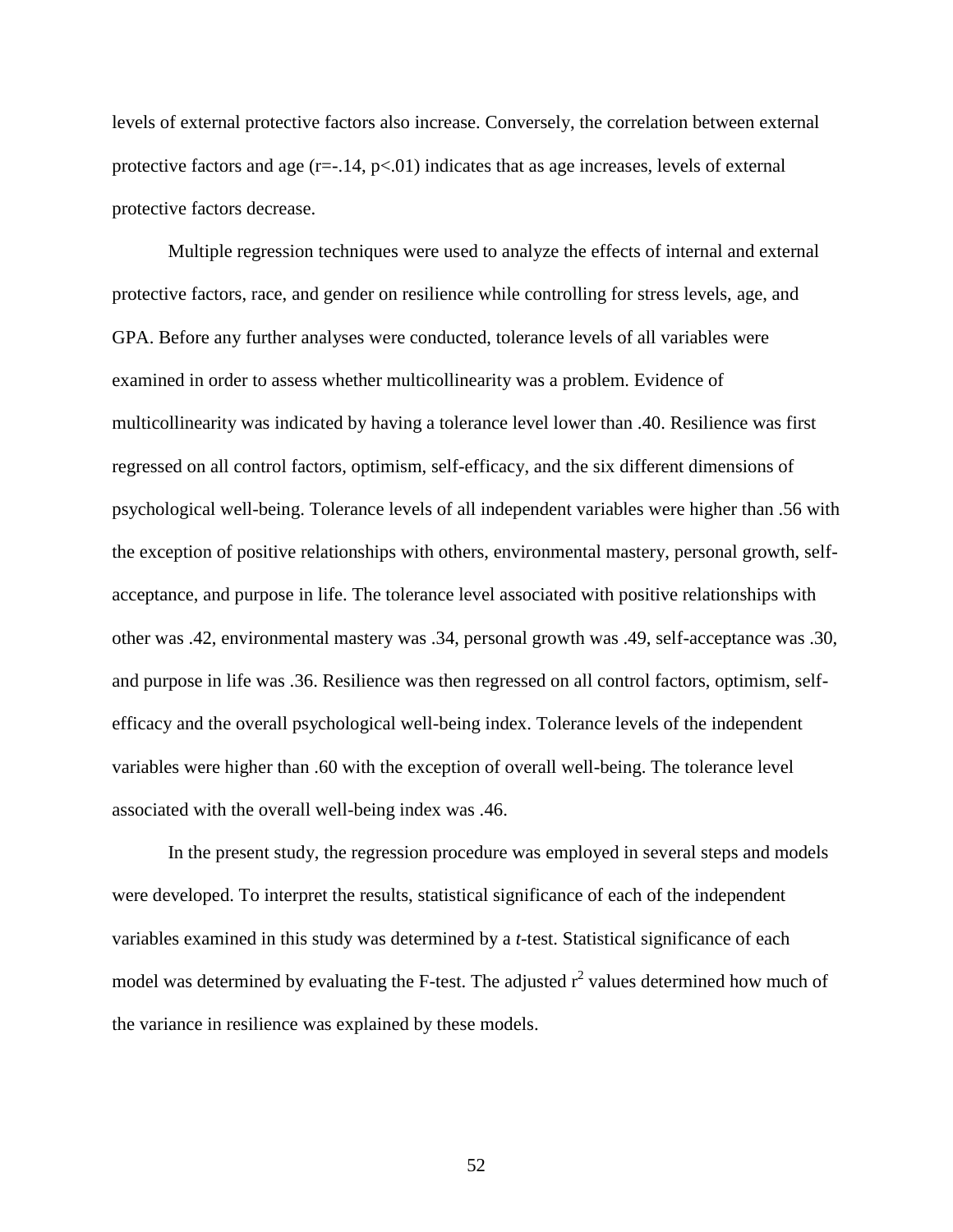In the first step, resilience was regressed on race (White), gender (male), and all control variables (stressful life events, stress during college, GPA, and age) to form Model I. The second step regressed resilience on all variables included in Model I and external protective factors to form Model II. The third step was taken to develop two models, Model IIIa and Model IIIb. Model IIIa included all variables in Model II, plus optimism, self-efficacy, and all six dimensions of psychological well-being including positive relationships with others, environmental mastery, personal growth, autonomy, acceptance, and purpose in life. Model IIIb included all the variables of Model II, plus optimism, self-efficacy, and overall psychological well-being. Models IIIa and IIIb addressed the hypotheses indicating that higher levels of external protective factors, optimism, self-efficacy, and psychological well-being will also indicate higher levels of resilience. These models also addressed the non-directional hypotheses regarding levels of resilience among race and gender groups.

The fourth step was taken to develop two models, Model IVa and Model IVb. Model IVa included all the variables in Model IIIa and the interactions involving gender and optimism, selfefficacy, and all six dimensions of psychological well-being including positive relationships with others, environmental mastery, personal growth, autonomy, acceptance, and purpose in life. Model IVb included all of the variables in Model IIIb and the interactions involving gender and optimism, self-efficacy, and overall psychological well-being. The fifth step was also taken to develop two models, Model Va and Model Vb. Model Va included all variables in Model IIIa and the interactions involving race and optimism, self-efficacy, and all six dimensions of psychological well-being including positive relationships with others, environmental mastery, personal growth, autonomy acceptance, and purpose in life. Model Vb included all of the variables in Model IIb and the interactions involving race and optimism, self-efficacy, and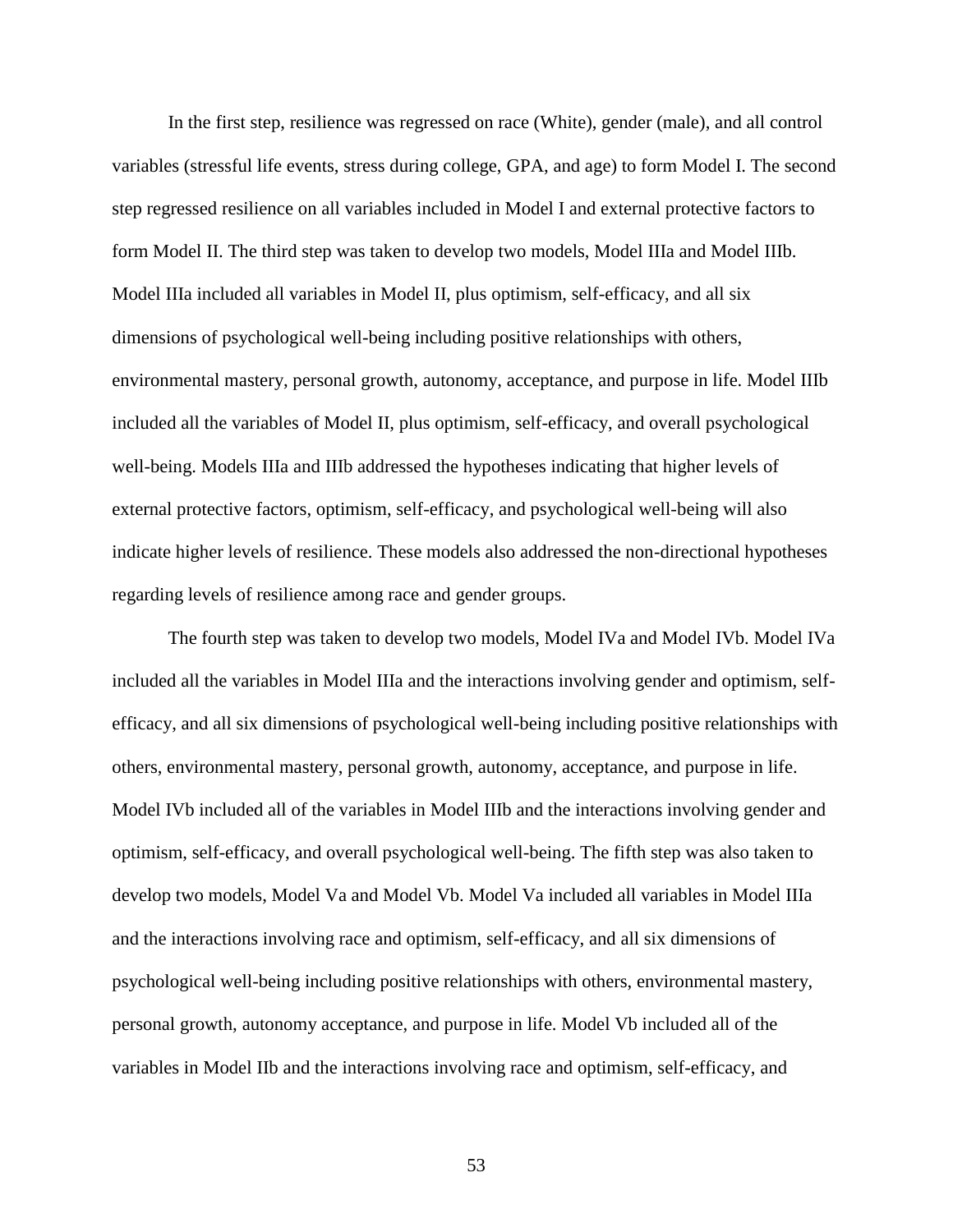overall psychological well-being. Models IVa, IVb, Va, and Vb directly addressed hypotheses regarding interaction effects. More specifically, they addressed the hypotheses regarding whether race and gender moderate the effects of optimism, self-efficacy, and psychological well-being on resilience.

In the first model, race (b = -.16, t = -2.193), GPA (b = .06, t = 2.325), and stress during college (b = -.04, t = -3.024) were all significantly related to resilience, F (6,559) = 4.57, p < .01. As GPA increased, levels of resilience also increased. Also, race and stress during college were inversely, yet significantly, related to resilience. As levels of stress during college decreased, levels of resilience among students increased. Blacks also reported higher levels of resilience than their White counterparts. Gender, age, and stressful life events were not found to be significant in Model I which explained 5% of the variance in resilience.

Included in Model II were race, gender, all control variables and external protective factors. As indicated in Table 3, gender, race, stress during college, and external protective factors were all significantly related to resilience, F  $(7, 558) = 15.90$ , p  $< .01$ . The findings in the second step mirror the findings in step one, with race and stress related to college being significant predictors of resilience. The findings also indicated that as levels of external protective factors increased ( $b = .44$ ,  $t = 8.946$ ), levels of resilience also increased among college students. Males also reported higher levels of resilience than their female counterparts. The model accounted for 17% of the explained variance of resilience.

The third step was taken to develop two models. Model IIIa included race, gender, all control variables, optimism, self-efficacy, and the six dimensions of psychological well-being: positive relationships with others, environmental mastery, personal growth, autonomy, acceptance, and purpose in life as predictors of resilience. Results of Model IIIa indicated that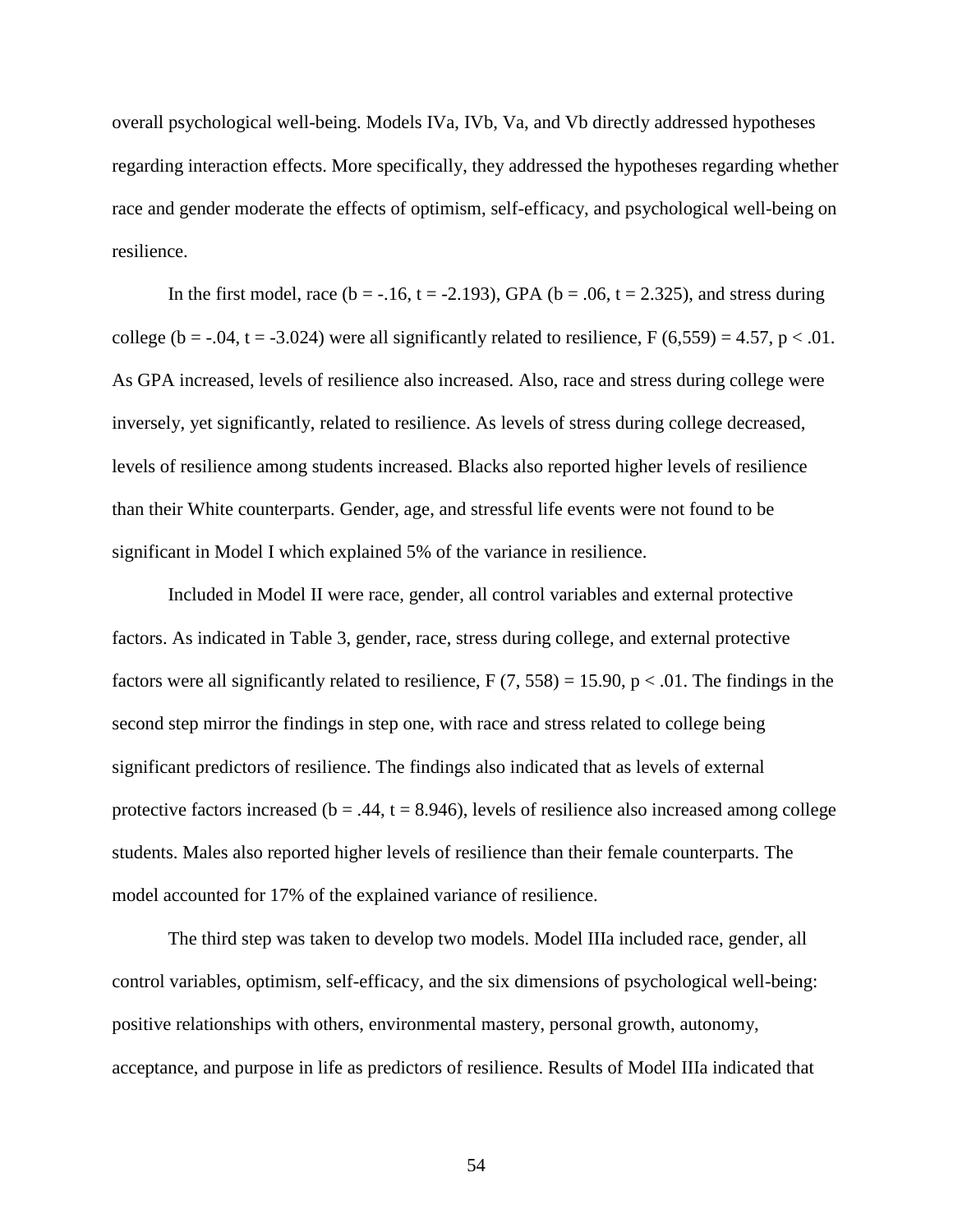external protective factors ( $b = .10$ ,  $t = 2.160$ ), self-efficacy ( $b = .67$ ,  $t = 10.01$ ), environmental mastery ( $b = .14$ ,  $t = 3.111$ ), and autonomy ( $b = .05$ ,  $t = 1.658$ ) were all significantly related to resilience, F (15, 550) = 31.09,  $p < 0.01$ . Higher levels of external protective factors, self-efficacy, environmental mastery, autonomy, and self acceptance were associated with higher levels of resilience among college students. In this step, 46% of the variance of resilience was explained by this model. Self-efficacy made the largest contribution in explaining resilience ( $\beta$ =.42) as compared to the significant dimension of psychological wellbeing, environmental mastery  $(\beta=17)$ . This implies that for every standard deviation (SD) unit increase in self-efficacy, there is a .42 SD unit increase in resilience. After adding optimism, self-efficacy, and the six dimensions of psychological well-being to the model, stress during college and race were no longer statistically significant. The results suggest that internal and external protective factors significantly increased the explained variance of resilience.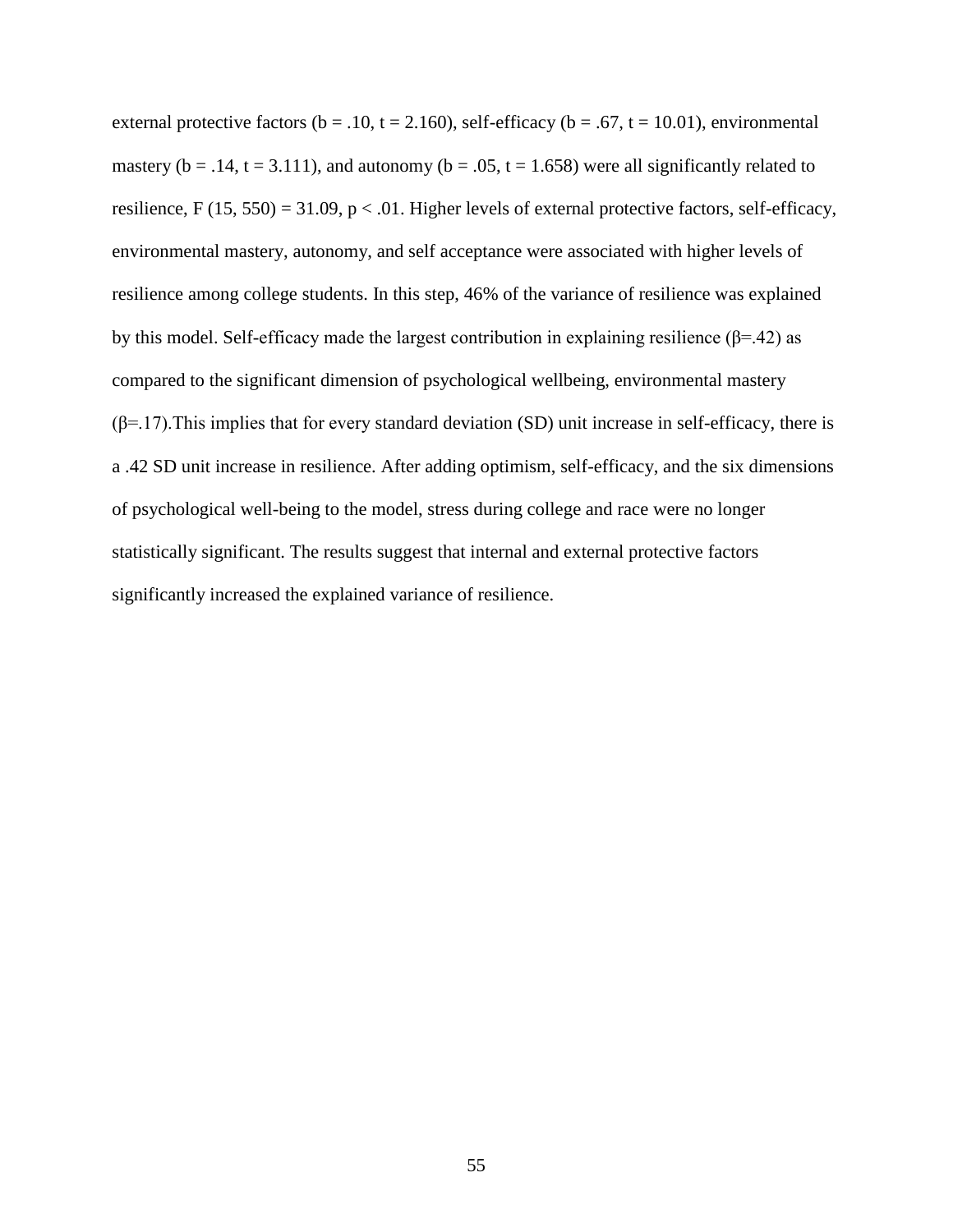## Table 3

### *Multiple Regression of Resilience (N = 566)*

|                                    | <b>Model I</b> |                |             |           | Model II       | Model IIIa  |                  |                  | <b>Model IIIb</b> |          |                |             |
|------------------------------------|----------------|----------------|-------------|-----------|----------------|-------------|------------------|------------------|-------------------|----------|----------------|-------------|
|                                    |                | Step 1         |             |           | Step 2         |             |                  | Step 3           |                   |          |                |             |
| Variables                          | b              | $(95\% CI)$    | <b>Beta</b> | b         | $(95\% CI)$    | <b>Beta</b> | $\boldsymbol{B}$ | $(95\% CI)$      | <b>Beta</b>       | b        | $(95\% CI)$    | <b>Beta</b> |
| Gender (Male)                      | 0.10           | $(-.03 - .22)$ | 0.07        | $0.12*$   | $(.01-.24)$    | 0.08        | 0.02             | $(-.07 - .12)$   | 0.02              | 0.05     | $(-.05 - .14)$ | 0.03        |
| Race/Ethnicity (White)             | $-0.16*$       | $(-.31 - .02)$ | $-0.10$     | $-.18*$   | $(-.31 - .04)$ | $-0.11$     | $-0.03$          | $(-.15 - .08)$   | $-0.02$           | $-.06$   | $(-.17-0.05)$  | $-.03$      |
| <b>GPA</b>                         | $0.06*$        | $(.01-.12)$    | 0.11        | 0.04      | $(-.01 - .10)$ | 0.07        | 0.01             | $(-.03 - .05)$   | 0.02              | $0.01\,$ | $(-.04 - .05)$ | $0.01\,$    |
| Age                                | 0.00           | $(-.01 - .02)$ | 0.01        | 0.01      | $(-.01-.02)$   | 0.04        | $-.01$           | $(-.02 - .01)$   | 0.04              | $-0.01$  | $(-.02-.00)$   | $-.04$      |
| Stressful life events              | $-0.01$        | $(-.03 - .02)$ | $-0.02$     | 0.01      | $(-.01-.04)$   | 0.04        | 0.01             | $(-.01 - .03)$   | $-0.03$           | .01      | $(-.01-.03)$   | .03         |
| Stress during college              | $-.04**$       | $(-.06 - .01)$ | $-0.14$     | $-.04**$  | $(-.06 - .01)$ | $-0.13$     | $-0.01$          | $(-0.03 - 0.01)$ | $-0.04$           | $-.02*$  | $(-.04-.00)$   | $-.06$      |
| <b>External Protective Factors</b> |                |                |             | $0.44**$  | $(.35-.54)$    | 0.36        | $0.10*$          | $(.01-.20)$      | 0.09              | $0.11*$  | $(.02-.20)$    | .09         |
| Optimism                           |                |                |             |           |                |             | 0.04             | $(-.03 - .11)$   | 0.04              | 0.05     | $(-.02 - .11)$ | .05         |
| Self-Efficacy                      |                |                |             |           |                |             | $0.67**$         | $(.54-.80)$      | 0.42              | $0.71**$ | $(.59-.84)$    | .44         |
| Pos. Rel. w/Others                 |                |                |             |           |                |             | $-0.03$          | $(-.10 - .04)$   | $-0.04$           |          |                |             |
| <b>Environmental Mastery</b>       |                |                |             |           |                |             | $0.14**$         | $(.05-.22)$      | 0.17              |          |                |             |
| Personal Growth                    |                |                |             |           |                |             | 0.13             | $(-.07-0.09)$    | 0.02              |          |                |             |
| Autonomy                           |                |                |             |           |                |             | $0.05*$          | $(-.01 - .11)$   | 0.07              |          |                |             |
| Acceptance                         |                |                |             |           |                |             | 0.05             | $(-.04 - .14)$   | 0.07              |          |                |             |
| Purpose in Life                    |                |                |             |           |                |             | 0.01             | $(-.07-.09)$     | $-0.01$           |          |                |             |
| Psychological Well-Being           |                |                |             |           |                |             |                  |                  |                   | $0.21**$ | $(.11-.31)$    | .20         |
|                                    |                |                |             |           |                |             |                  |                  |                   |          |                |             |
| Constant                           | $5.64**$       |                |             | $3.61**$  |                |             | $2.00**$         |                  |                   | $1.93**$ |                |             |
| F-Test                             | $4.57**$       |                |             | $15.90**$ |                |             | $31.09**$        |                  |                   | 45.07**  |                |             |
| <b>Adjusted R Square</b>           | 0.04           |                |             | 0.16      |                |             | 0.44             |                  |                   | .44      |                |             |

 $*_{p<.05}$ 

 $*^*p<.01$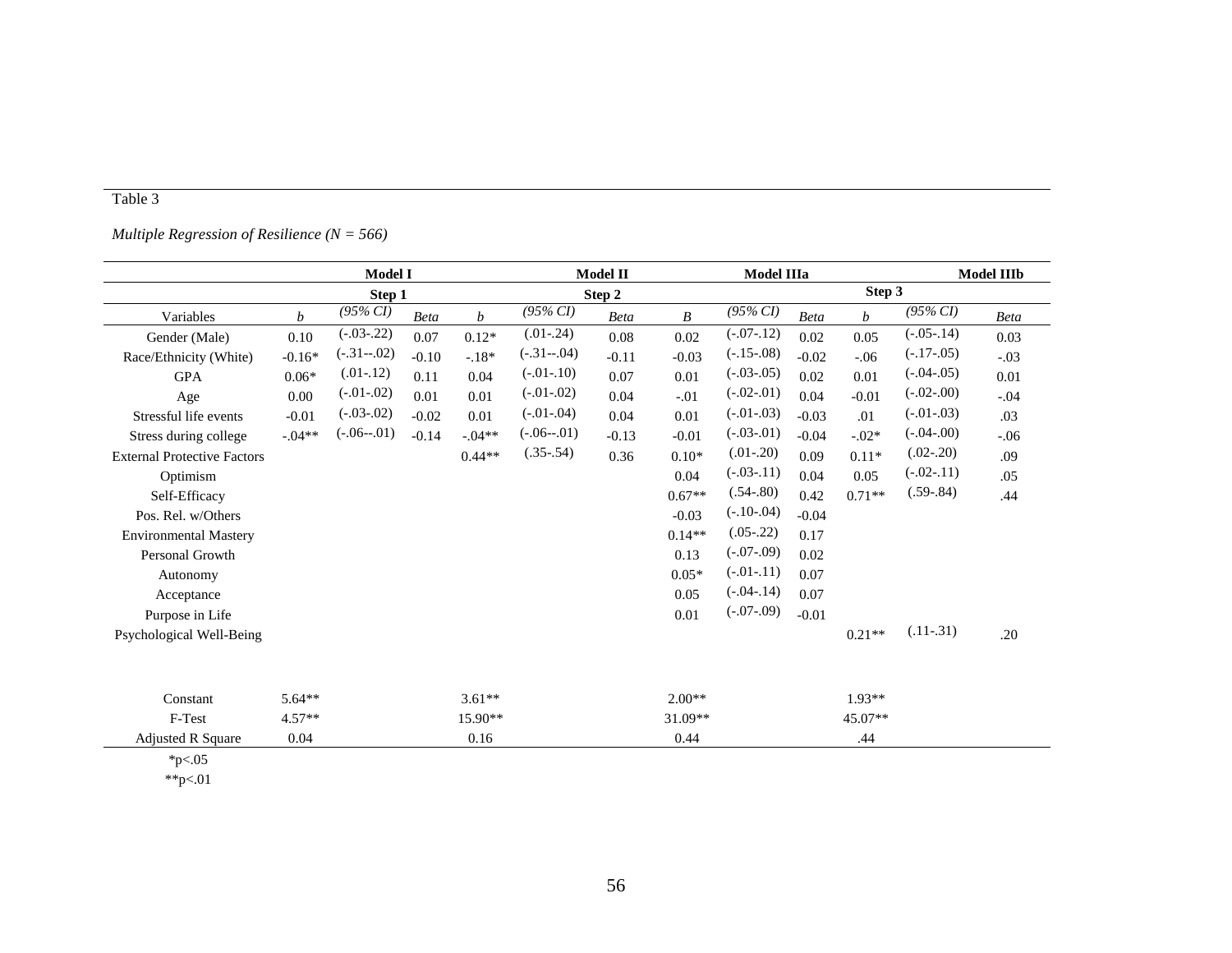In Model IIIa, the six dimensions of psychological well-being were all included in the model in explaining resilience. In Model IIIb (Table 3), overall psychological well-being, rather than the six dimensions, was examined. As indicated in Model IIIb, stress during college ( $b =$  $-18$ , t =  $-1.772$ ), external protective factors (b = .11, t = 2.285), self-efficacy (b = .71, t = 10.933), and overall psychological well-being ( $b = .21$ ,  $t = 4.238$ ) were all significantly related to resilience, F (10, 555) = 45.07, p < .01. In this step, 45% of the variance of resilience was explained by this model.

To explore whether or not protective factors significantly increase the predictive power of resilience, we compared the explained variance of resilience accounted for by only the control factors with the variance of resilience explained by the control factors and additional protective factors. To do this, we used the z-test of proportion. Comparing the explained variance of Model II ( $R^2$ =.17) to the explained variance of Model IIIa ( $R^2$ =.46), we found that the addition of external protective factors and internal protective factors significantly increased the predictive power of resilience  $(Z = 10.285, p < .01)$ . Model IIIa included the control factors, external protective factors, optimism, self-efficacy, and all six dimensions of psychological well-being. We also compared the explained variance of Model II ( $R^2 = 17$ ) to the explained variance of Model IIIb ( $R^2 = .45$ ). The results also revealed that the addition of external protective factors and internal protective factors increased the predictive power of resilience  $(Z = 10.634, p < .01)$ . Model IIIb included the control factors, external protective factors, optimism, self-efficacy, and overall psychological well-being.

To make decisions concerning the relationship between resilience and the internal protective factors as well as external protective factors, hypothesis testing was conducted. The first hypothesis in the present study stated that the higher the levels of external protective factors,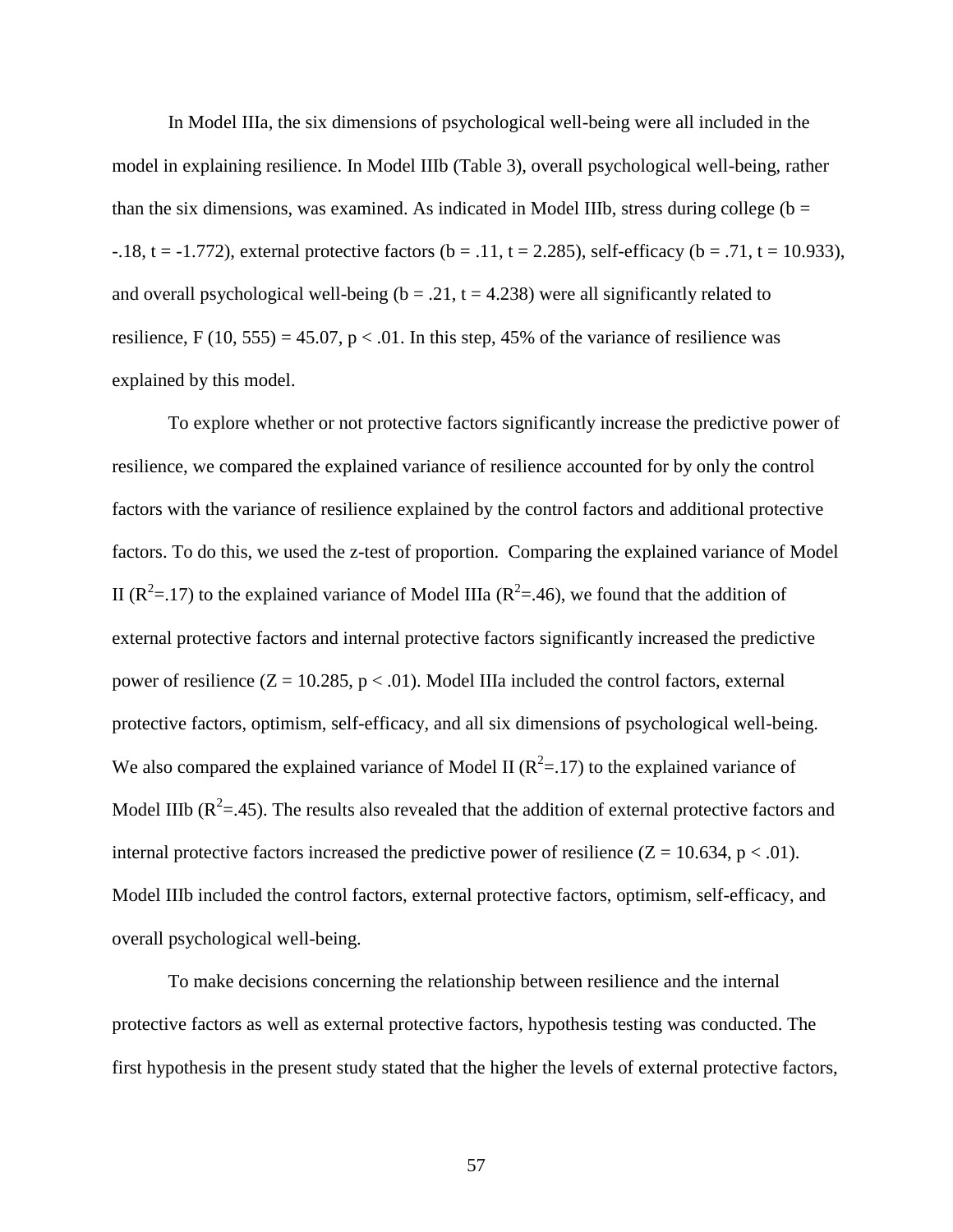the higher the levels of resilience. The significant positive relationships found between resilience and external protective factors in both Models IIIa and IIIb confirmed this hypothesis.

Hypothesis two assumed the higher the level of optimism, the higher the level of resilience. The results of the data analysis yielded no support for this hypothesis in that optimism was not found to significantly affect resilience among college students. The third hypothesis stating that the higher the level of self-efficacy, the higher the level of resilience was confirmed by the study results. To support the fourth hypothesis stating that the higher the level of psychological well-being, the higher the level of resilience, the present study found that the overall psychological well-being index in Model IIIb as well as two of the six dimensions of psychological well-being, environmental mastery, and autonomy, were found to be significant in affecting resilience.

Two models were developed during the fourth step (Table 4). Model IVa included race, gender, all control variables, external protective factors, internal protective factors, and the interactions involving gender and the internal protective factors including optimism, self-efficacy, and the six dimensions of psychological well-being. As indicated in Table 4, external protective factors (b = .11, t = 2.266), self-efficacy (b = .72, t = 9.288), and environmental mastery (b = .15,  $t = 3.156$ ) were significantly related to resilience, F (23, 542) = 20.64, p < .01. The interaction terms involving gender and the internal protective factors were not found to be significant. When the interactions were added to the model, external protective factors remained significant. The model explained 47% of the variance of resilience.

Model IVb included race, gender, all control variables, external protective factors, optimism, self-efficacy, overall psychological well-being, and the interactions involving gender and the internal protective factors including optimism, self-efficacy, and overall psychological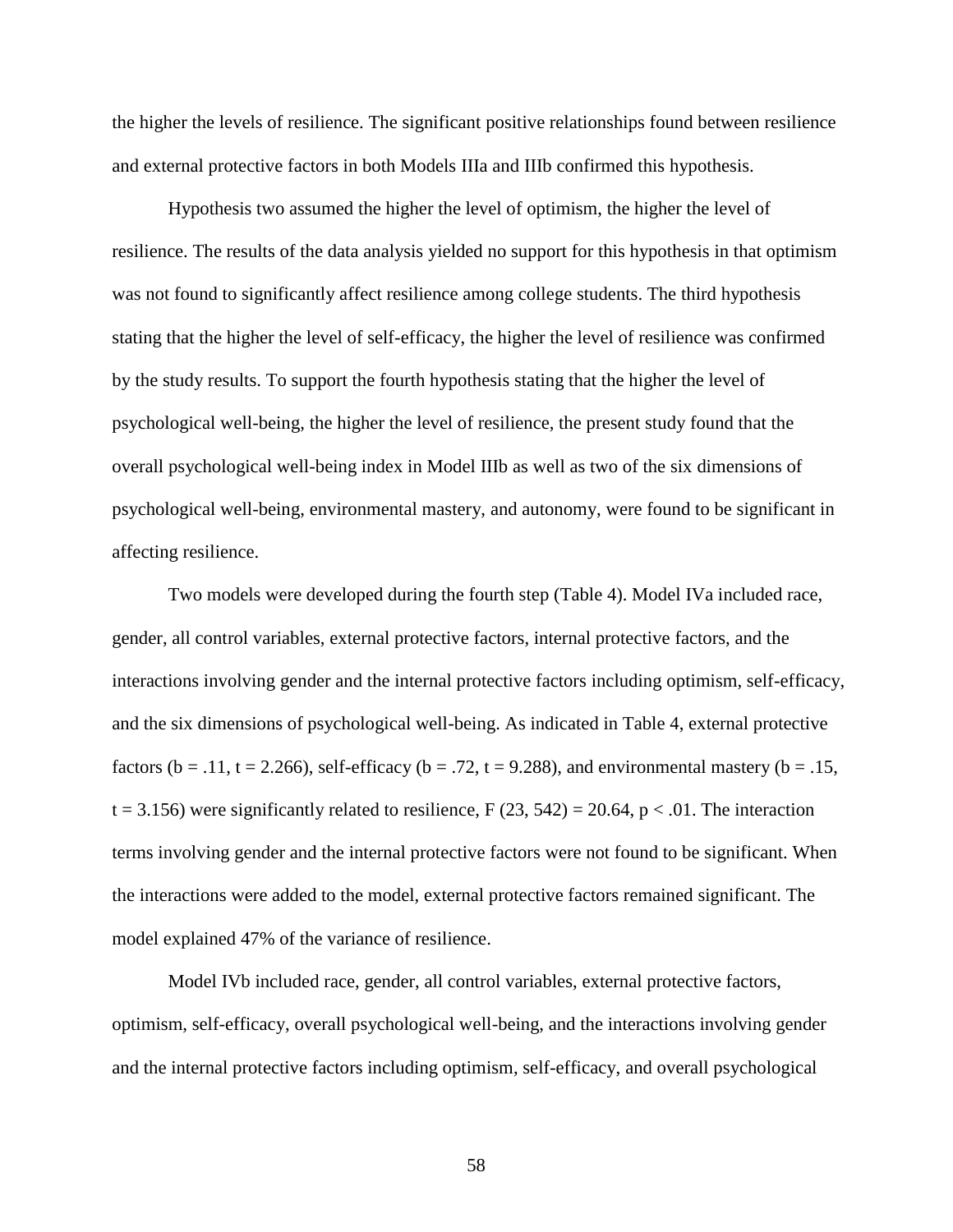well-being. As indicated in Table 4, external protective factors ( $b = .11$ ,  $t = 2.295$ ), self-efficacy  $(b = .71, t = 10.854)$  and overall psychological well-being  $(b = .23, t = 4.137)$  were all significantly and positively related to resilience,  $F(11, 554) = 40.98$ ,  $p < .01$ . Stress during college was significantly, yet inversely, related to resilience  $(b = -.02, t = -1.711)$ . However, none of the interactions were found to be statistically significant in Model IVb. The model explained 45% of the variance of resilience.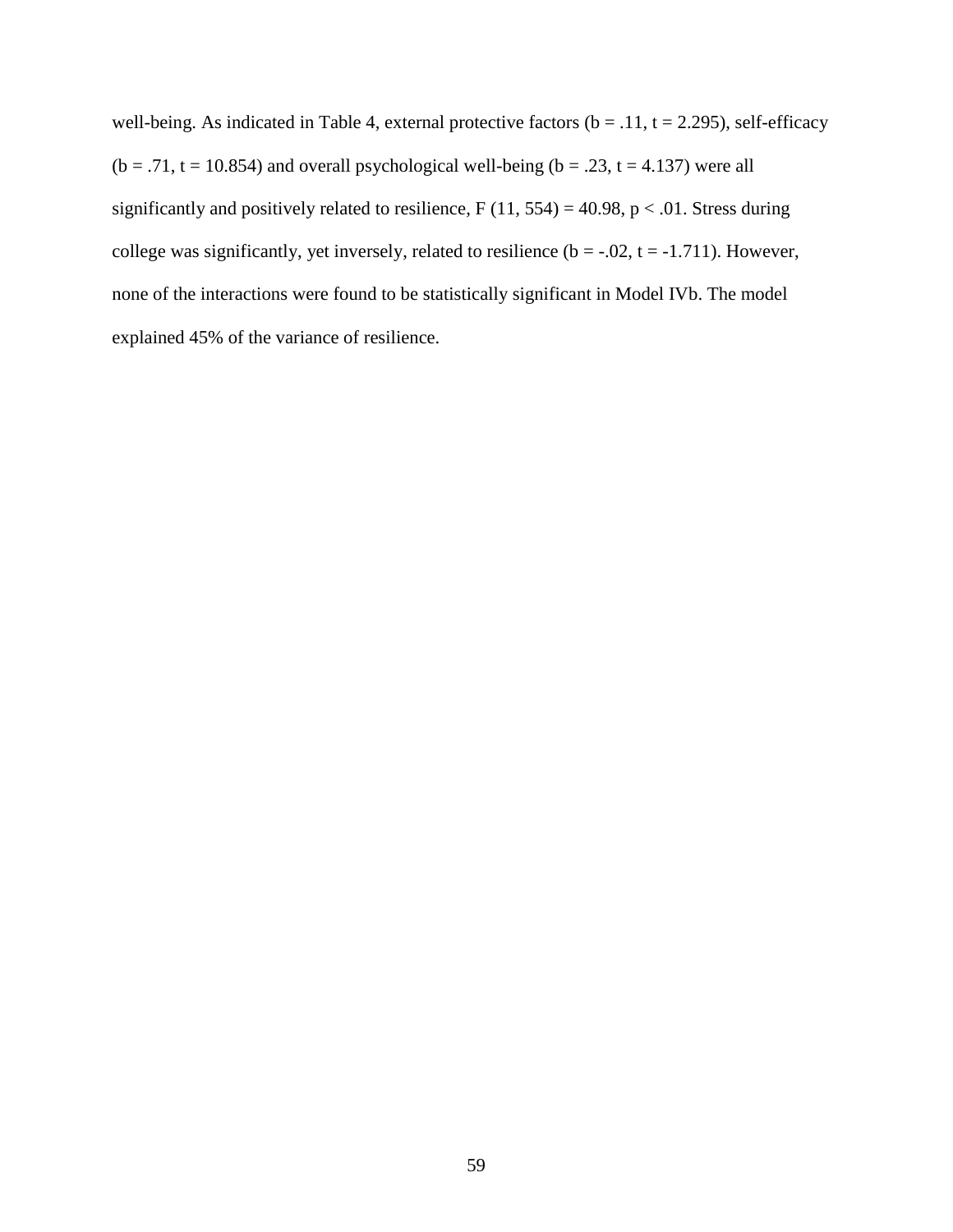# Table 4

|                                    | <b>Model IVa</b> |             | <b>Model IVb</b> |             | <b>Model Va</b>  |             | <b>Model Vb</b> |             |
|------------------------------------|------------------|-------------|------------------|-------------|------------------|-------------|-----------------|-------------|
|                                    |                  |             | Step 4           |             |                  |             | Step 5          |             |
| Variables                          | B                | <b>Beta</b> | B                | <b>Beta</b> | $\boldsymbol{b}$ | <b>Beta</b> | B               | <b>Beta</b> |
| Gender (Male)                      | 0.25             | 0.17        | .30              | 0.20        | 0.03             | 0.02        | 0.05            | 0.03        |
| Race/Ethnicity (White)             | $-0.05$          | $-0.03$     | $-.06$           | $-.04$      | $-0.65$          | $-0.39$     | $-.73$          | $-.44$      |
| <b>GPA</b>                         | 0.01             | $0.01\,$    | $0.01\,$         | 0.01        | 0.01             | 0.02        | 0.01            | $0.01\,$    |
| Age                                | $-0.01$          | $-0.04$     | $-0.01$          | $-0.04$     | $-0.01$          | $-0.04$     | $-0.01$         | $-0.04$     |
| Stressful life events              | 0.01             | 0.04        | .01              | .03         | $0.01\,$         | $0.02\,$    | .01             | .03         |
| Stress during college              | $-0.01$          | $-0.04$     | $-.02*$          | $-.06$      | $-0.01$          | $-0.04$     | $-.02*$         | $-.06$      |
| <b>External Protective Factors</b> | $0.11*$          | 0.09        | $0.11*$          | 0.09        | $0.12*$          | 0.10        | $0.11*$         | 0.09        |
| Optimism                           | 0.03             | 0.03        | 0.05             | 0.05        | 0.14             | 0.17        | 0.04            | 0.05        |
| Self-Efficacy                      | $0.72**$         | 0.45        | $0.71**$         | 0.44        | $0.59**$         | 0.37        | $0.71**$        | 0.44        |
| Pos. Rel. w/Others                 | 0.00             | $0.01\,$    |                  |             | $-0.07$          | $-0.10$     |                 |             |
| <b>Environmental Mastery</b>       | $0.15**$         | 0.19        |                  |             | 0.18             | 0.23        |                 |             |
| Personal Growth                    | 0.01             | 0.01        |                  |             | $-0.02$          | $-0.02$     |                 |             |
| Autonomy                           | 0.03             | 0.04        |                  |             | $-0.09$          | $-0.12$     |                 |             |
| Acceptance                         | $0.02\,$         | 0.02        |                  |             | $-0.01$          | $-0.01$     |                 |             |
| Purpose in Life                    | 0.00             | $0.00\,$    |                  |             | 0.09             | 0.12        |                 |             |
| Well-Being                         |                  |             | $0.23**$         | 0.21        |                  |             | 0.09            | 0.09        |
| Male*Optimism                      | 0.07             | 0.18        |                  |             |                  |             |                 |             |
| Male*Self-Efficacy                 | $-0.18$          | $-0.41$     |                  |             |                  |             |                 |             |
| Male*Pos. Rel. w/Others            | $-0.13$          | $-0.42$     |                  |             |                  |             |                 |             |
| Male*Environmental Mastery         | $-0.11$          | $-0.36$     |                  |             |                  |             |                 |             |
| Male*Personal Growth               | $-0.01$          | $-0.04$     |                  |             |                  |             |                 |             |
| Male*Autonomy                      | 0.11             | 0.34        |                  |             |                  |             |                 |             |
| Male*Acceptance                    | 0.14             | 0.45        |                  |             |                  |             |                 |             |
| Male*Purpose in Life               | 0.03             | 0.09        |                  |             |                  |             |                 |             |
| Male*Well-Being                    |                  |             | $-.05$           | $-.17$      |                  |             |                 |             |
| White*Optimism                     |                  |             |                  |             | $-0.13$          | $-0.30$     |                 |             |
| White*Self-Efficacy                |                  |             |                  |             | 0.09             | 0.18        |                 |             |
| White*Pos. Rel. w/Others           |                  |             |                  |             | 0.05             | 0.16        |                 |             |
| White*Environmental Mastery        |                  |             |                  |             | $-0.07$          | $-0.20$     |                 |             |
| White*Personal Growth              |                  |             |                  |             | 0.04             | 0.11        |                 |             |
| White*Autonomy                     |                  |             |                  |             | $0.17*$          | 0.48        |                 |             |
| White*Acceptance                   |                  |             |                  |             | 0.08             | 0.24        |                 |             |
| White*Purpose in Life              |                  |             |                  |             | $-0.10$          | $-0.30$     |                 |             |
| White*Well-Being                   |                  |             |                  |             |                  |             | .14             | .41         |
|                                    |                  |             |                  |             |                  |             |                 |             |
| Constant                           | $1.92**$         |             | 1.85**           |             | $2.48**$         |             | $2.48**$        |             |
| F-Test                             | 20.64**          |             | 40.98**          |             | 20.76**          |             | 41.29**         |             |
| <b>Adjusted R Square</b>           | 0.44             |             | 0.44             |             | 0.45             |             | .44             |             |

| Multiple Regression of Resilience on all Independent Variables and Interaction Effects ( $N = 566$ ) |  |
|------------------------------------------------------------------------------------------------------|--|
|------------------------------------------------------------------------------------------------------|--|

 $*p<.05$ 

\*\*p<.01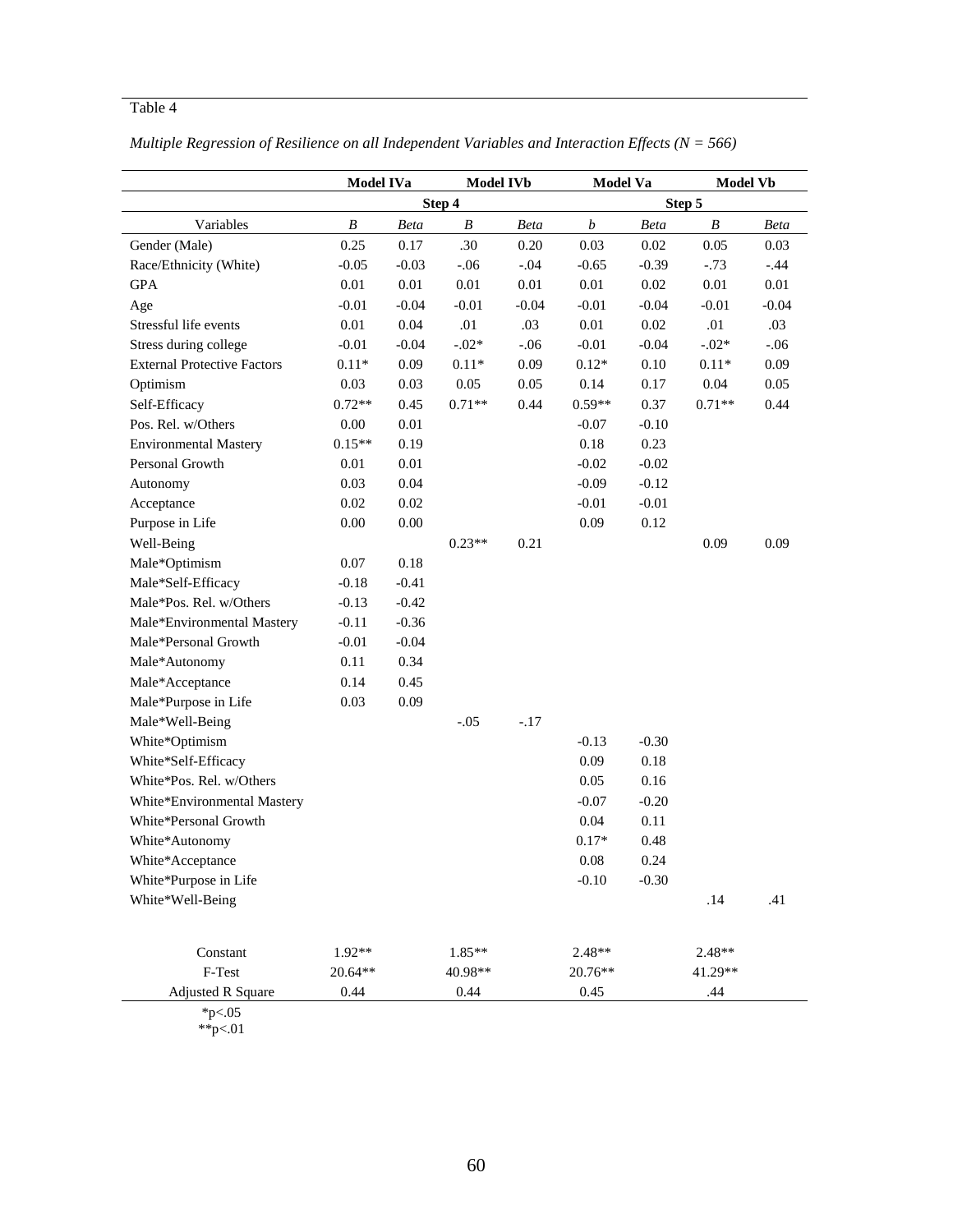As indicated in models IVa and IVb, none of the interaction effects were found to be significant. Instead of including interaction terms, we ran multiple regressions separately for males and females. This procedure was conducted so that we could take a detailed examination at how different variables operate to affect resilience for different gender groups. The results are shown in Table 5. When six dimensions of psychological well-being were included in the model, the results show that among males, self-efficacy ( $b = .55$ ,  $t = 4.447$ ) and self acceptance ( $b = .14$ ,  $t = 1.737$ ) were significantly related to resilience, F (14, 109) = 8.89, p < .01; while among females, stressful life events (b = .02, t = 1.845), external protective factors (b = .13, t = 2.319), self-efficacy ( $b = .72$ ,  $t = 9.042$ ), and environmental mastery ( $b = .15$ ,  $t = 2.984$ ) were all significantly related to resilience,  $F(14, 427) = 26.01$ ,  $p < .01$ . When overall psychological wellbeing was included in the model, the results show that, among males, self-efficacy ( $b = .59$ ,  $t =$ 4.885) and overall well-being ( $b = .16$ ,  $t = 1.818$ ) were significantly related to resilience, F (9, 114) = 12.77,  $p < 0.01$ ; while among females, stressful life events ( $b = 0.03$ ,  $t = 1.917$ ), stress during college (b = -.02, t = -1.947), external protective factors (b = .13, t = 2.498), self-efficacy  $(b = .74, t = 9.610)$ , and overall psychological well-being  $(b = .22, t = 3.654)$  were significantly related to resilience,  $F(9, 432) = 39.68$ ,  $p < .01$ .

To elaborate the possible moderating role of gender in the effects of internal and external protective factors as well as control variables on resilience, *t*-tests were used to evaluate where significant gender differences in the impact of each independent factor on resilience could be identified. Significant gender differences are boldfaced in Table 5. The results indicated that stressful life events affected males and females differently  $(t = -2.26, p < .05)$ , with the impact of stressful life events on resilience found to be stronger in males as compared to females.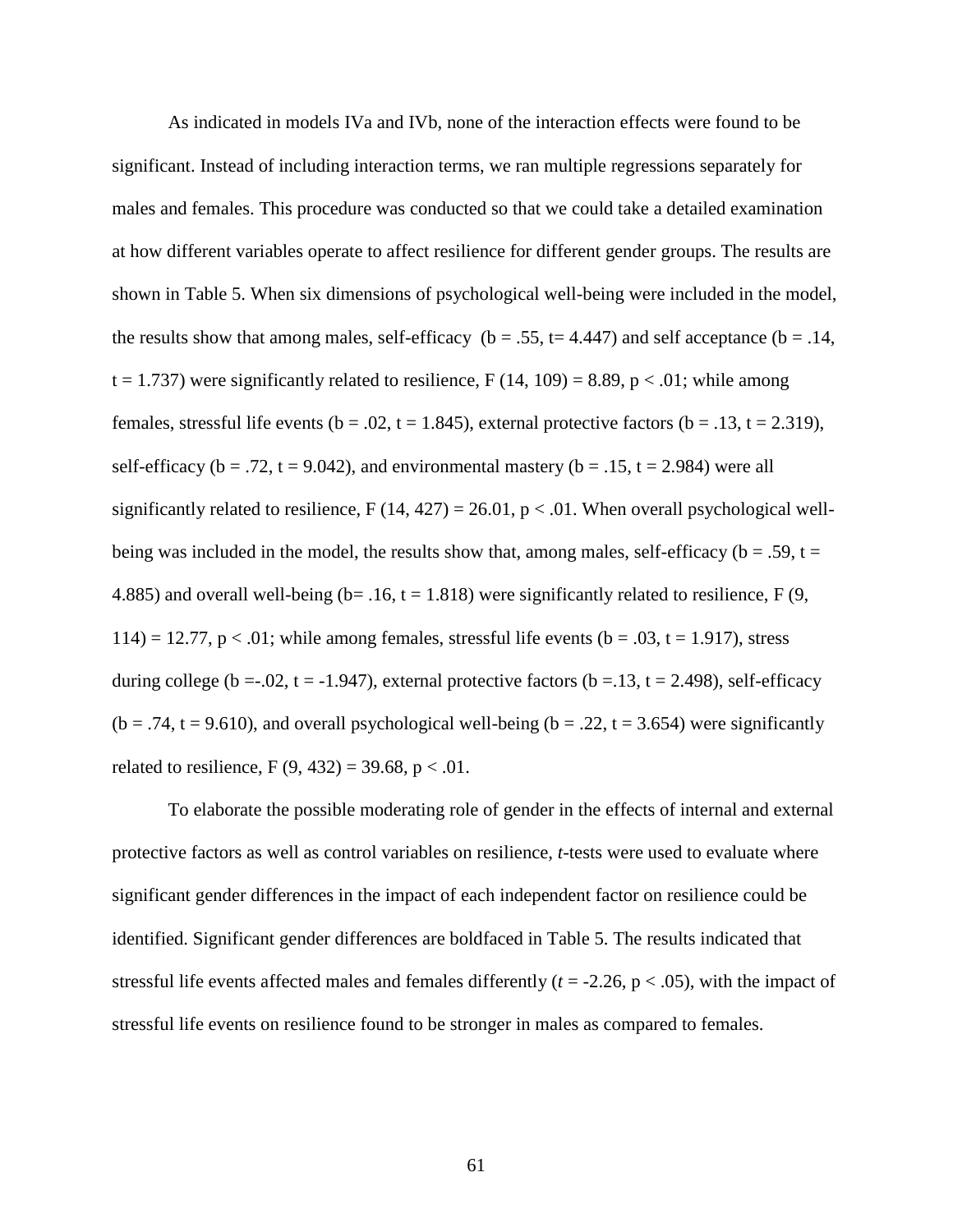To examine whether race moderated the effects of internal protective factors on resilience, Model Va and Model Vb were developed. Model Va included race, gender, all control variables, external protective factors, internal protective factors, and the interactions involving race and the internal protective factors including optimism, self-efficacy, and the six dimensions of psychological well-being. As indicated in Table 4, the interaction term involving race and autonomy was found to be significant ( $b = .17$ ,  $t = 2.103$ ). This significant interaction implied that every unit increase in autonomy was associated with a .08 unit increase in resilience among Whites but a .09 decrease in resilience among Blacks. External protective factors ( $b = .12$ ,  $t =$ 2.480) and self-efficacy ( $b = .59$ ,  $t = 3.207$ ) were both significantly related to resilience, F (23,  $542$ ) = 20.76, p < .01. As levels of external protective factors and self-efficacy increased, levels of resilience also increased. In this model, 47% of the variance of resilience was explained by this model.

Model Vb included race, gender, all control variables, external protective factors, optimism, self-efficacy, overall psychological well-being, and the interactions involving race and the internal protective factors including optimism, self-efficacy, and overall psychological wellbeing. As indicated in Table 4, stress during college ( $b = -0.02$ ,  $t = -1.778$ ), self-efficacy ( $b = .71$ , t  $= 10.913$ ), and external protective factors (b = .11, t = 2.327) were all significantly related to resilience, F (11, 554) = 41.29,  $p < .01$ . However, none of the interactions were found to be statistically significant. In this model, 45% of the variance of resilience was explained by this model.

To further elaborate the moderating role of racial groups, regression models for Whites and Blacks were run separately. The results are shown in Table 6. When six dimensions of psychological well-being were included in the model, the results show that among Whites,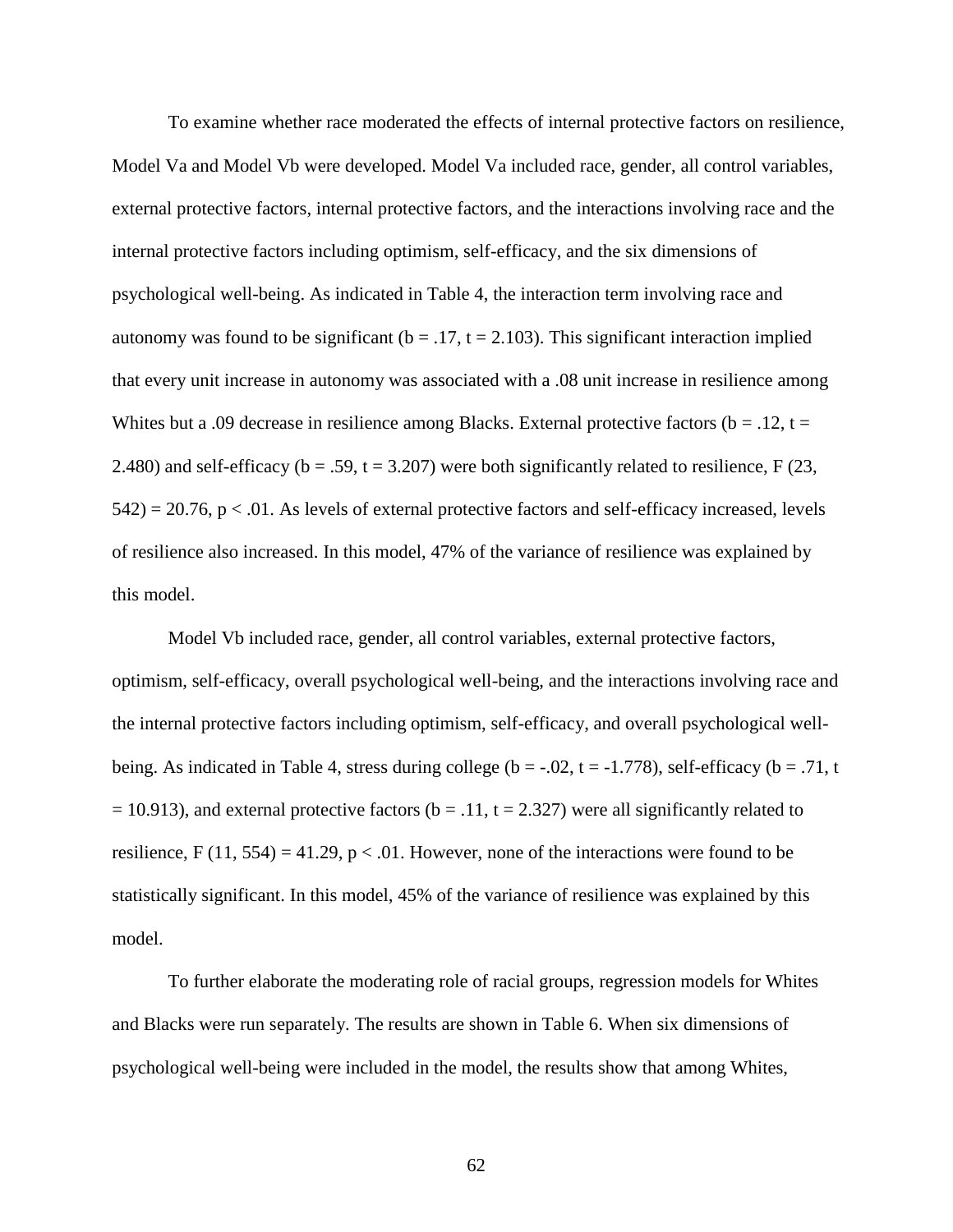external protective factors ( $b = .09$ ,  $t = 1.856$ ), self-efficacy ( $b = .69$ ,  $t = 10.589$ ), environmental mastery ( $b = .12$ ,  $t = 2.828$ ), autonomy ( $b = .07$ ,  $t = 2.396$ ), and self-acceptance ( $b = .07$ ,  $t =$ 1.759) were all significantly related to resilience,  $F(14, 462) = 36.57$ ,  $p < .01$ ; while among Blacks, age (b = -.03, t = -2.269) was significantly related to resilience,  $F(14, 74) = 3.01$ , p < .01. When overall psychological well-being was included in the model, the results show that among Whites, stress during college ( $b = -0.02$ ,  $t = -1.765$ ), external protective factors ( $b = 0.09$ ,  $t = 1.920$ ), self-efficacy ( $b = .73$ ,  $t = 11.640$ ), and overall well-being ( $b = .24$ ,  $t = 4.474$ ) were significantly related to resilience, F  $(9, 467) = 54.83$ , p < .01; while among Blacks, age  $(b = -.03, t = -2.185)$ , optimism ( $b = .23$ ,  $t = 1.793$ ), and self-efficacy ( $b = .47$ ,  $t = 1.782$ ) were significantly related to resilience, F  $(9, 79) = 4.31$ , p < .01.

To further explore whether or not race and gender played a moderating role in the impact of internal protective factors on resilience, we used z-test of proportions to compare the explained variance of the models that included interactions with the explained variance of the models that did not include interactions. For the model that included all six dimensions of well being (Model IIIa), the addition of interactions involving gender and the internal protective factors (Model IVa) did not significantly increase the predictive power of the model on resilience  $(Z = 0.270, p > .05)$ . The inclusion of the interactions involving race and the internal protective factors (Model Va) did not significantly increase the predictive power of the model on resilience  $(Z = 0.304, p > .05)$ . For the model that included overall psychological well-being (Model IIIb), the addition of interactions involving gender and the internal protective factors (Model IVb) did not significantly increase the predictive power of the model on resilience  $(Z = 0.034, p > .05)$ . The inclusion of the interactions involving race and the internal protective factors (Model Vb) did not significantly increase the predictive power of the model on resilience ( $Z = 0.068$ ,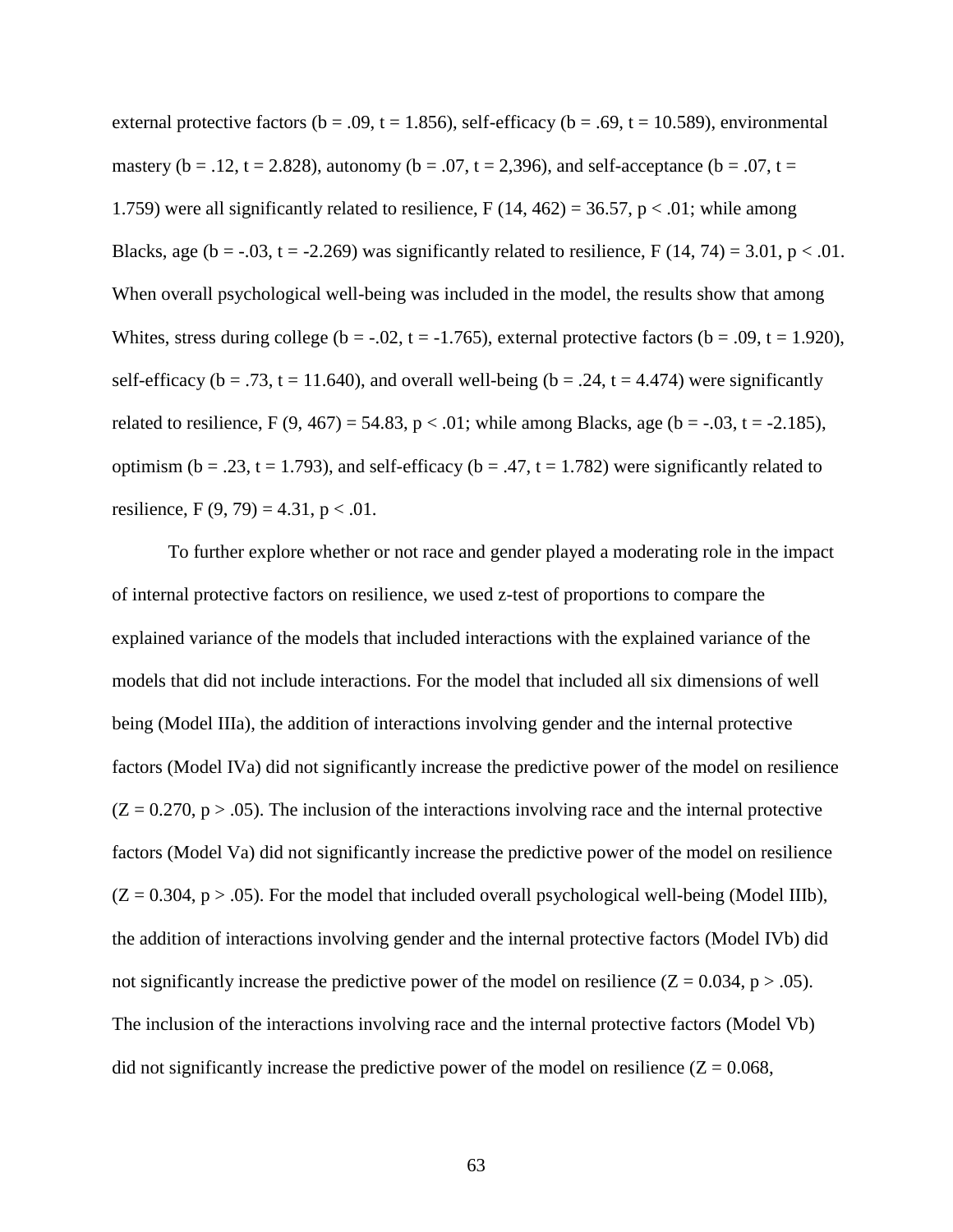$p > .05$ ).

*T*-tests were also used to evaluate where significant racial differences could be identified. Significant racial differences are boldfaced in Table 6. The results indicated that age affected White and Blacks differently (t = 2.83, p < .05 and t = 2.70, p < .05), with a stronger impact of age on resilience found in Whites as compared to Blacks. This finding indicates that, for Whites, older students were more resilient. However, for Blacks, the younger students were more resilient. Overall, the results presented in Table 5 and Table 6 concerning the interactions involving race and internal protective factors did not provide support for the hypothesis stating that the effects of internal protective factors on resilience are different for Whites and Blacks in the study.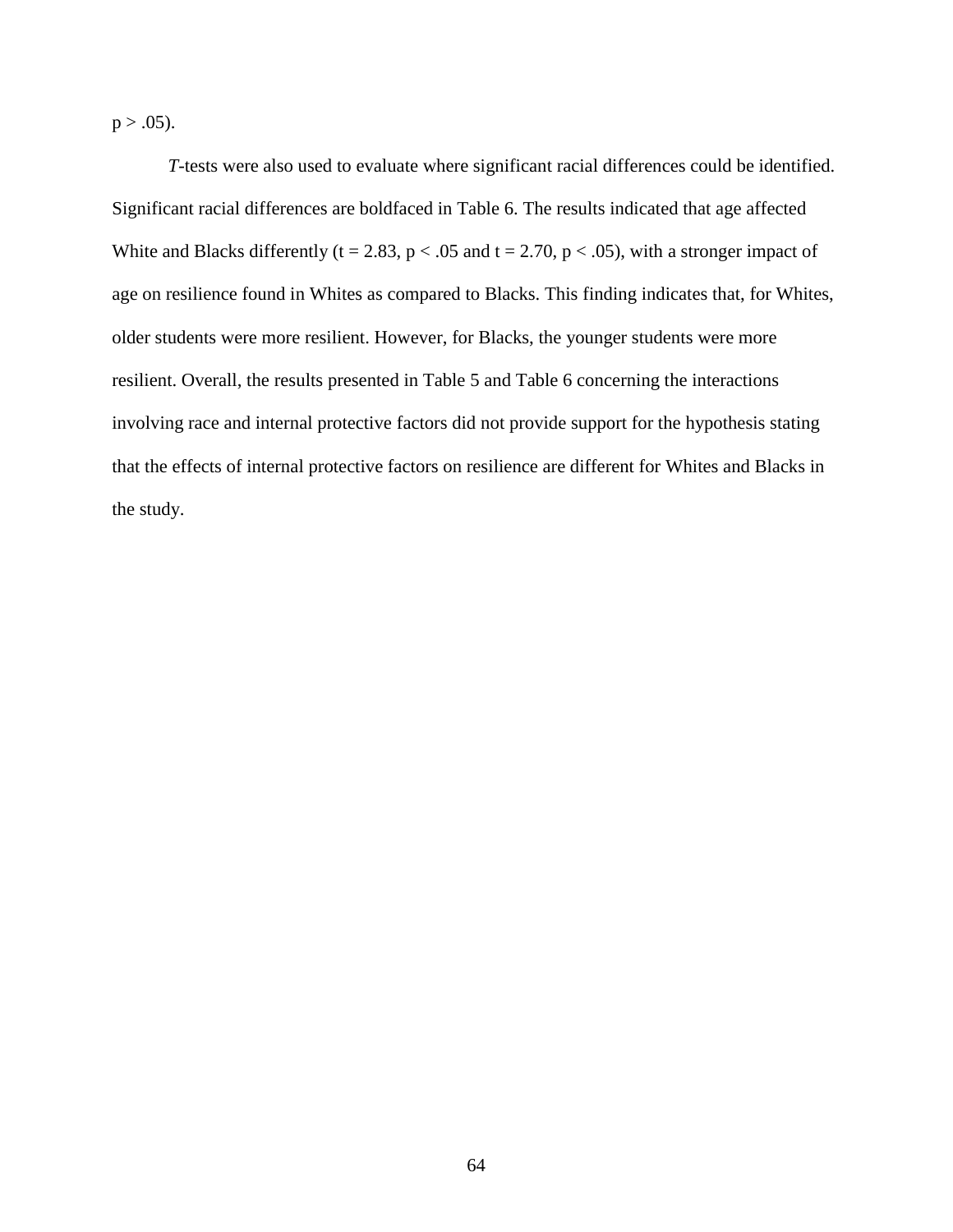## Table 5

## *Multiple Regression of Resilience for Different Genders*

|                                    | Males                 |             | Females          |                    | Males            |             | Females          |         |
|------------------------------------|-----------------------|-------------|------------------|--------------------|------------------|-------------|------------------|---------|
|                                    | Six Dimensions of PWB |             |                  | <b>Overall PWB</b> |                  |             |                  |         |
|                                    | $\boldsymbol{b}$      | <b>Beta</b> | $\boldsymbol{B}$ | <b>Beta</b>        | $\boldsymbol{b}$ | <b>Beta</b> | $\boldsymbol{b}$ | Beta    |
| White                              | $-0.23$               | $-0.13$     | $-0.10$          | $-0.00$            | $-0.23$          | $-0.13$     | $-0.02$          | $-0.01$ |
| <b>GPA</b>                         | .05                   | 0.09        | $-0.00$          | $-0.01$            | $0.08*$          | 0.13        | $-0.01$          | $-0.02$ |
| Age                                | 0.01                  | 0.06        | $-.01$           | $-.06$             | 0.02             | 0.09        | $-.01$           | $-0.07$ |
| <b>Stressful Life Events</b>       | $-0.03$               | $-0.09$     | $0.02*$          | 0.07               | $-.03$           | $-0.11$     | $0.03*$          | 0.08    |
| <b>Stress During College</b>       | 0.00                  | 0.02        | $-0.02$          | $-0.06$            | $\boldsymbol{0}$ | $-0$        | $-0.02*$         | $-0.08$ |
| <b>External Protective Factors</b> | 0.05                  | 0.04        | $.13*$           | 0.10               | 0.03             | 0.03        | $.13*$           | 0.11    |
| Optimism                           | 0.08                  | 0.12        | 0.03             | 0.04               | 0.08             | 0.11        | 0.04             | 0.04    |
| Self-Efficacy                      | $.55**$               | 0.37        | $.72**$          | 0.43               | $.59**$          | 0.40        | $.74**$          | 0.45    |
| Positive Relat. w/Others           | $-0.09$               | $-0.14$     | $-0.00$          | $-0.00$            |                  |             |                  |         |
| <b>Environmental Mastery</b>       | 0.03                  | 0.04        | $.05**$          | 0.18               |                  |             |                  |         |
| Personal Growth                    | 0.01                  | 0.01        | 0.05             | 0.01               |                  |             |                  |         |
| Autonomy                           | 0.10                  | 0.12        | 0.03             | 0.05               |                  |             |                  |         |
| Acceptance                         | $.14*$                | 0.21        | 0.02             | 0.03               |                  |             |                  |         |
| Purpose in Life                    | 0.03                  | 0.04        | $-0.01$          | $-0.01$            |                  |             |                  |         |
| Well-Being                         |                       |             |                  |                    | $0.16*$          | 0.17        | $.22**$          | 0.20    |
|                                    |                       |             |                  |                    |                  |             |                  |         |
| Constant                           | $2.17**$              |             | $1.92**$         |                    | $2.17**$         |             | 1.82**           |         |
| F-Test                             | $8.89**$              |             | 26.01**          |                    | 12.77**          |             | 39.68**          |         |
| <b>Adjusted R Square</b>           | 0.47                  |             | 0.44             |                    | 0.46             |             | 0.44             |         |
|                                    | $N = 124$             |             | $N = 442$        |                    | $N = 124$        |             | $N = 442$        |         |

## $*_{p<.05}$

\*\*p<.01

Directional tests were used for all independent variables except for race, gender, and interaction terms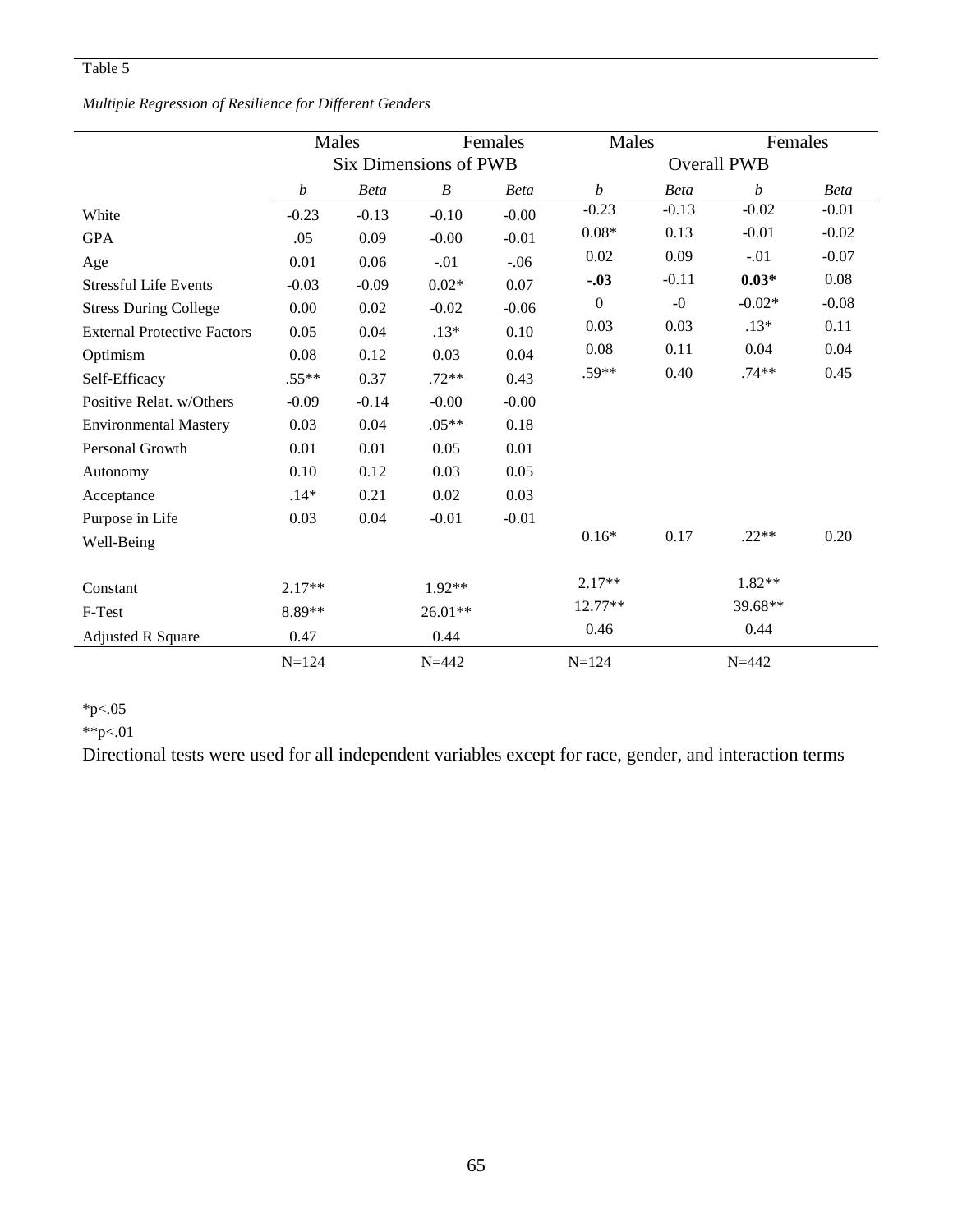### Table 6

|                                    | White                        |             | <b>Blacks</b> |                    | White     |             | <b>Blacks</b>    |             |
|------------------------------------|------------------------------|-------------|---------------|--------------------|-----------|-------------|------------------|-------------|
|                                    | <b>Six Dimensions of PWB</b> |             |               | <b>Overall PWB</b> |           |             |                  |             |
|                                    | b                            | <b>Beta</b> | B             | <b>Beta</b>        | b         | <b>Beta</b> | $\boldsymbol{b}$ | <b>Beta</b> |
| Male                               | $-0.01$                      | $-0.01$     | 0.24          | 0.12               | 0.02      | 0.02        | 0.20             | 0.10        |
| <b>GPA</b>                         | 0.03                         | 0.06        | $-0.07$       | $-0.09$            | 0.03      | 0.05        | $-0.08$          | $-0.11$     |
| Age                                | 0.01                         | 0.06        | $-0.03*$      | $-0.23$            | 0.01      | 0.06        | $-0.03*$         | $-0.22$     |
| <b>Stressful Life Events</b>       | 0.00                         | 0.00        | 0.03          | 0.09               | $-.00$    | $-0.01$     | .04              | .10         |
| <b>Stress During College</b>       | $-.01$                       | $-0.04$     | $-0.01$       | $-0.04$            | $-0.02*$  | $-0.06$     | $-0.03$          | $-0.08$     |
| <b>External Protective Factors</b> | $0.09*$                      | 0.07        | 0.28          | .19                | $0.09*$   | 0.07        | 0.23             | 0.16        |
| Optimism                           | 0.01                         | 0.01        | 0.21          | 0.19               | 0.01      | 0.01        | $0.23*$          | 0.22        |
| Self-Efficacy                      | $0.69**$                     | 0.45        | 0.43          | 0.21               | $0.73**$  | 0.48        | $0.47*$          | 0.22        |
| Positive Relat. w/Others           | $-0.01$                      | $-0.02$     | $-0.12$       | $-0.13$            |           |             |                  |             |
| <b>Environmental Mastery</b>       | $0.12*$                      | 0.16        | 0.12          | 0.13               |           |             |                  |             |
| Personal Growth                    | 0.02                         | 0.02        | $-0.04$       | $-0.04$            |           |             |                  |             |
| Autonomy                           | $0.07*$                      | 0.10        | $-0.09$       | $-0.10$            |           |             |                  |             |
| Acceptance                         | $0.08*$                      | 0.10        | 0.00          | 0.00               |           |             |                  |             |
| Purpose in Life                    | $-0.02$                      | $-0.03$     | 0.20          | 0.22               |           |             |                  |             |
| Well-Being                         |                              |             |               |                    | $0.24**$  | 0.24        | 0.07             | 0.06        |
|                                    |                              |             |               |                    |           |             |                  |             |
| Constant                           | $1.50**$                     |             | $2.77*$       |                    | $1.14**$  |             | $2.90*$          |             |
| F-Test                             | $36.57**$                    |             | $3.01**$      |                    | 54.83**   |             | $4.31**$         |             |
| <b>Adjusted R Square</b>           | 0.51                         |             | 0.24          |                    | 0.50      |             | 0.25             |             |
|                                    | $N = 477$                    |             | $N=89$        |                    | $N = 477$ |             | $N=89$           |             |

# *Multiple Regression of Resilience for Racial/Ethnic Groups*

 $*_{p<.05}$ \*\*p<.01

Directional tests were used for all independent variables except for race, gender, and interaction terms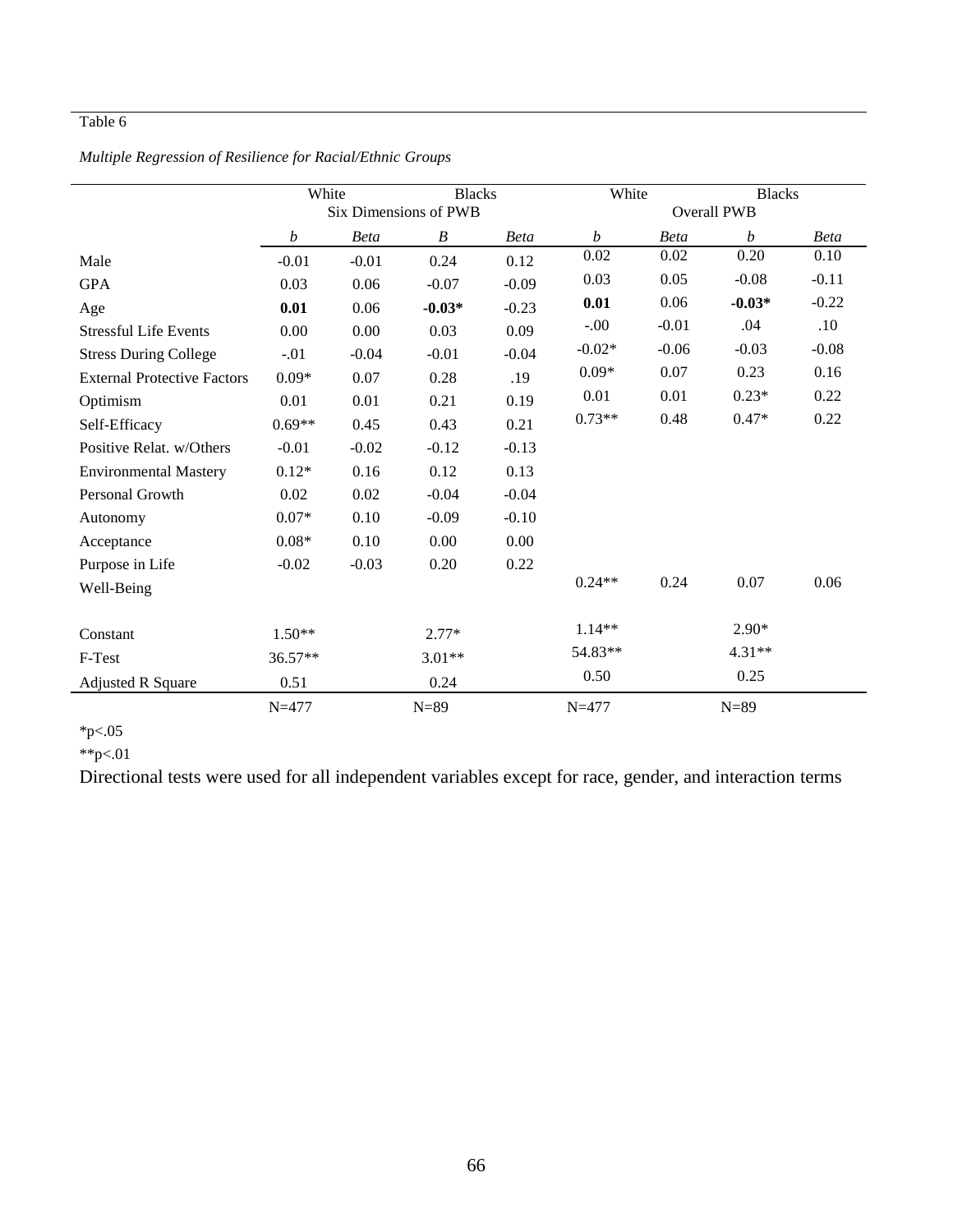#### CHAPTER 5

#### DISCUSSION AND CONCLUSION

The purpose of this study was to examine the impact of internal and external protective factors on resilience among college students. Specifically, the study's objectives were to examine the effects of protective factors such as optimism, self-efficacy, and psychological well-being as well as positive and caring relationships in the home, school, among peers, and in the community, on resilience. Another objective was to explore whether race and gender moderate the effects of optimism, self-efficacy, and psychological well-being on resilience levels among college students.

As stated previously, the results of the present study suggest the following: (a) external protective factors, self-efficacy, and two of the dimensions of psychological wellbeing, environmental mastery, and autonomy were all significantly related to resilience; (b) race moderated the impact of one of the dimensions of psychological well-being, autonomy, on resilience; (c) internal protective factors were found to operate differently for different gender and racial groups in affecting levels of resilience; (d) stressful life events affected males and females differently, with a stronger negative impact of stressful life events on resilience found in males as compared to females; (e) age affected Whites and Blacks differently, with a stronger impact of age on resilience found among Whites as compared to Blacks; and (f) overall, race and gender were not found to be moderating effects of internal and external protective factors on resilience in this study.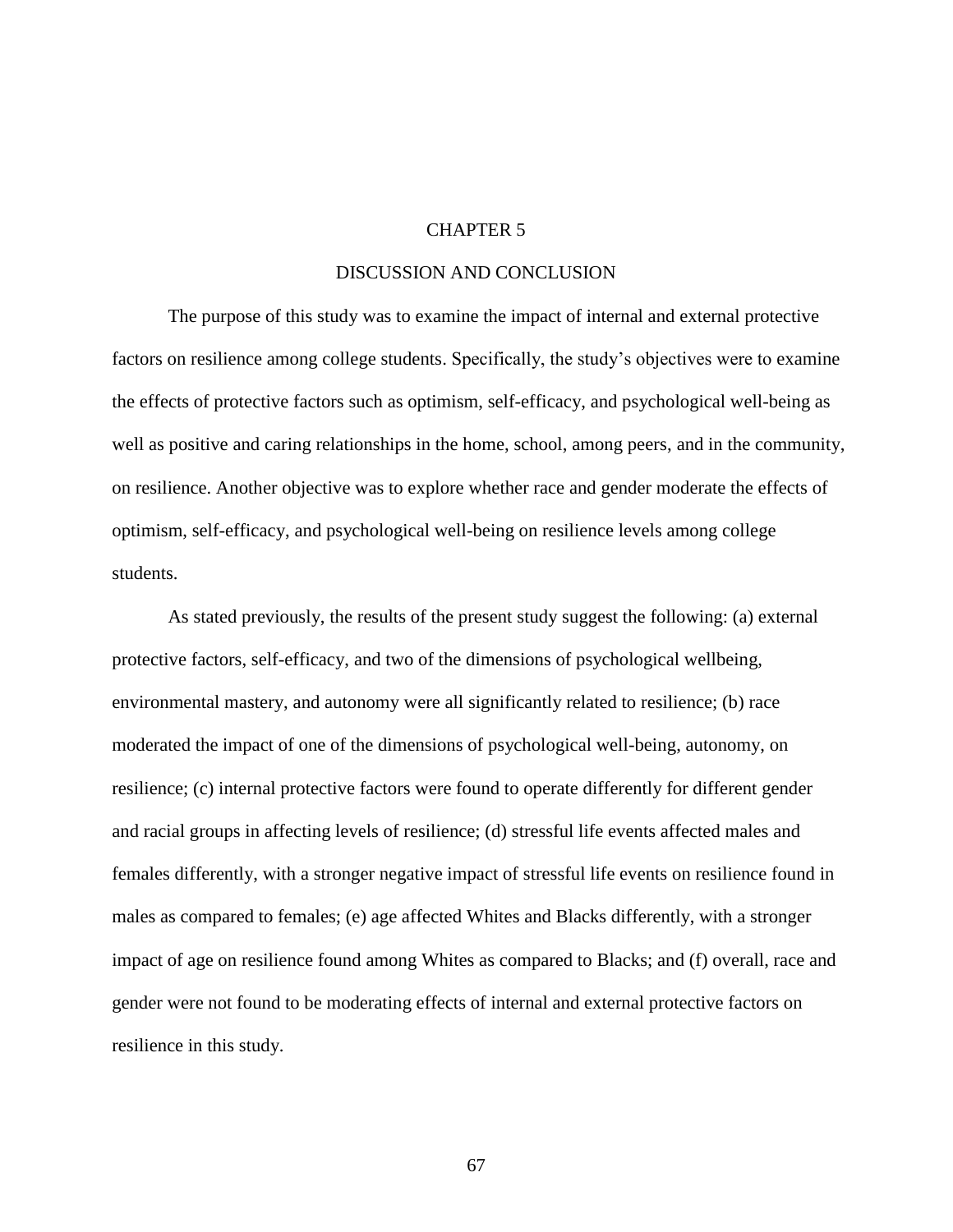Psychological well-being was one of the internal protective factors examined in this study which was broken down into six dimensions: purpose in life, personal growth, autonomy, environmental mastery, self-acceptance, and positive relationships with others. The dimensions of autonomy, environmental mastery, and self-acceptance were significantly related to resilience; however, the dimensions of positive relationships with others, personal growth, and purpose in life were not found to be significant in any of the models. This is surprising in that Wagnild (2010) argued that purpose in life is one of the most important characteristics of resilience. The insignificant results found between resilience and the three dimensions of psychological wellbeing, positive relationships with others, personal growth, and purpose in life, could have been attributed to the strong correlations found among the six dimensions of psychological well-being. According to Ryff and Essex (1992), the dimensions of psychological well-being converge around a set of core constructs and were derived from research on life span development, clinical accounts of positive functioning, and positive mental health. In the past, and in this study, correlational analysis revealed a very strong relationship between the dimensions. Ryff (1989) noted that high correlations between the dimensions can be problematic and "as the coefficients" become stronger, they raise the potential problem of the criteria not being empirically distinct from one another" (p. 1074). In fact, several studies have found substantial overlap between the six dimensions of well-being (Clarke, Marshall, Ryff, & Wheaton, 2001; Hillson, 1997; Kafka & Kozma, 2002; Springer & Hauser, 2006)

Against expectation, optimism was not significantly related to resilience in the multivariate context. This finding conflicts with past research that strongly supports optimism as a factor contributing to resilience (Conchas & Clark, 2002; Eid & Diener, 2004; Tusaie & Patterson, 2006; Tusaie et al., 2007; Werner & Smith, 1992). This finding is also interesting in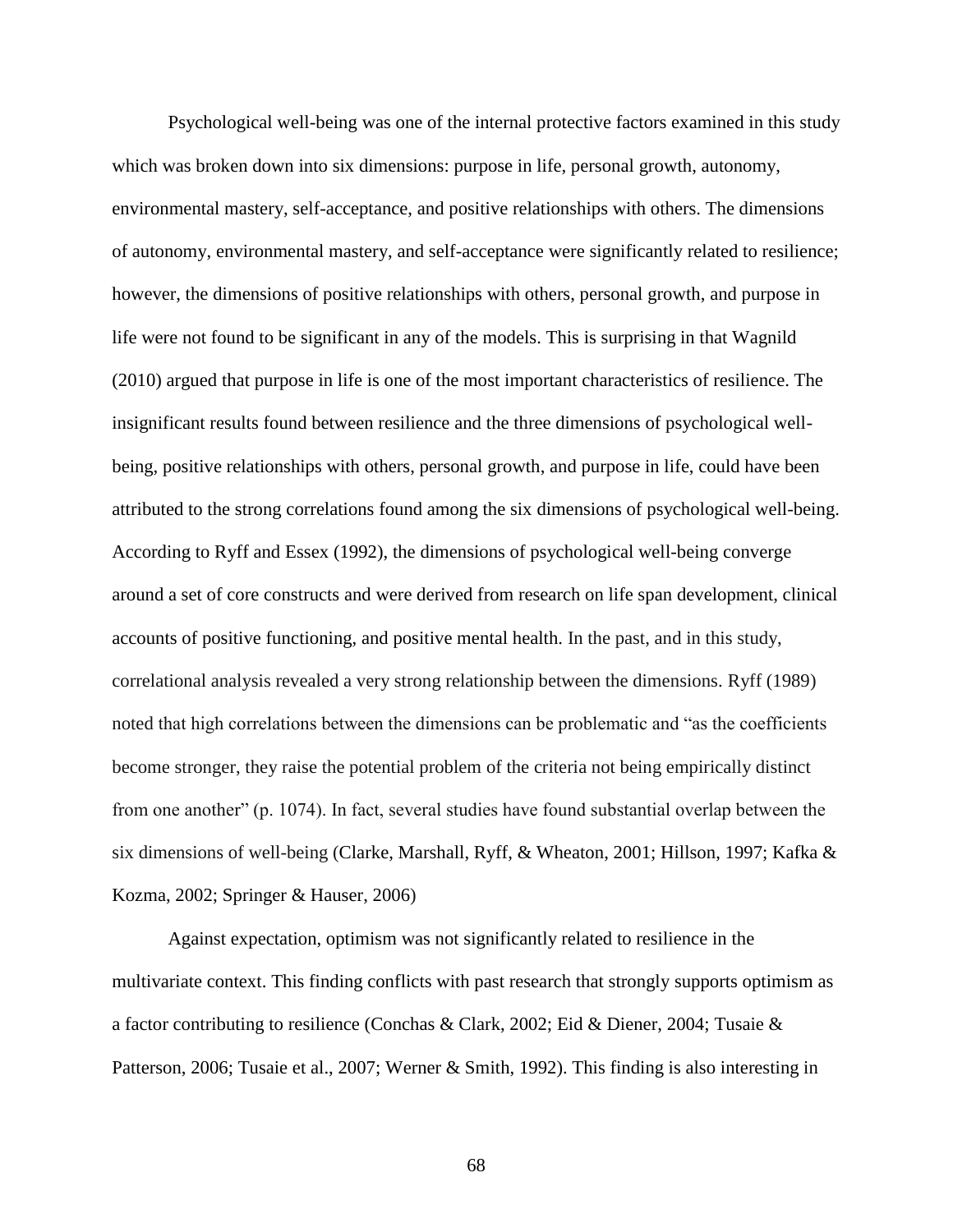the fact that some researchers contend that optimism and self-efficacy are antecedents to psychological well-being (Karademas et al., 2007; Scheier et al., 2001) and that people who are self-efficacious tend to be highly optimistic (Reivich & Shatté, 2002). That is, people who score positively in areas related to self-efficacy tend to score positively in areas related to optimism.

The findings between optimism and resilience could be explained in three ways. As previously stated, one of the questions was accidentally deleted during one of the data collection periods. Due to this error, approximately 200 cases were missing, and one question, worded in an optimistic manner, was deleted. Hence, only five questions were used in the final analysis; two worded in an optimistic manner and three worded in a pessimistic manner. This error could have caused differences in the results.

In the past, researchers have suggested that the Life Orientation Test-Revised (LOT-R) represents two constructs (instead of optimism as a single construct) and that optimism and pessimism should be run separately as two orthogonal constructs, worded positively and negatively (Bryant & Cvengros, 2004). Future research is warranted on using the LOT-R as two separate constructs. On another note, the unexpected finding could be the result of the strong correlations found between optimism and self-efficacy, leading to a strong impact found for selfefficacy but a non-significant result for optimism.

In the present study, self-efficacy was significantly related to resilience after controlling for external protective factors, optimism, all six dimensions of psychological well-being, and all control variables. Rutter (1993) contended that positive self-efficacy gives individuals the skills that are necessary to approach and meet life's demands. Self-efficacy is also the belief one can perform competently across varying ranges of situations and contexts. Hence, it was expected that individuals who scored high on self-efficacy would also score high on areas related to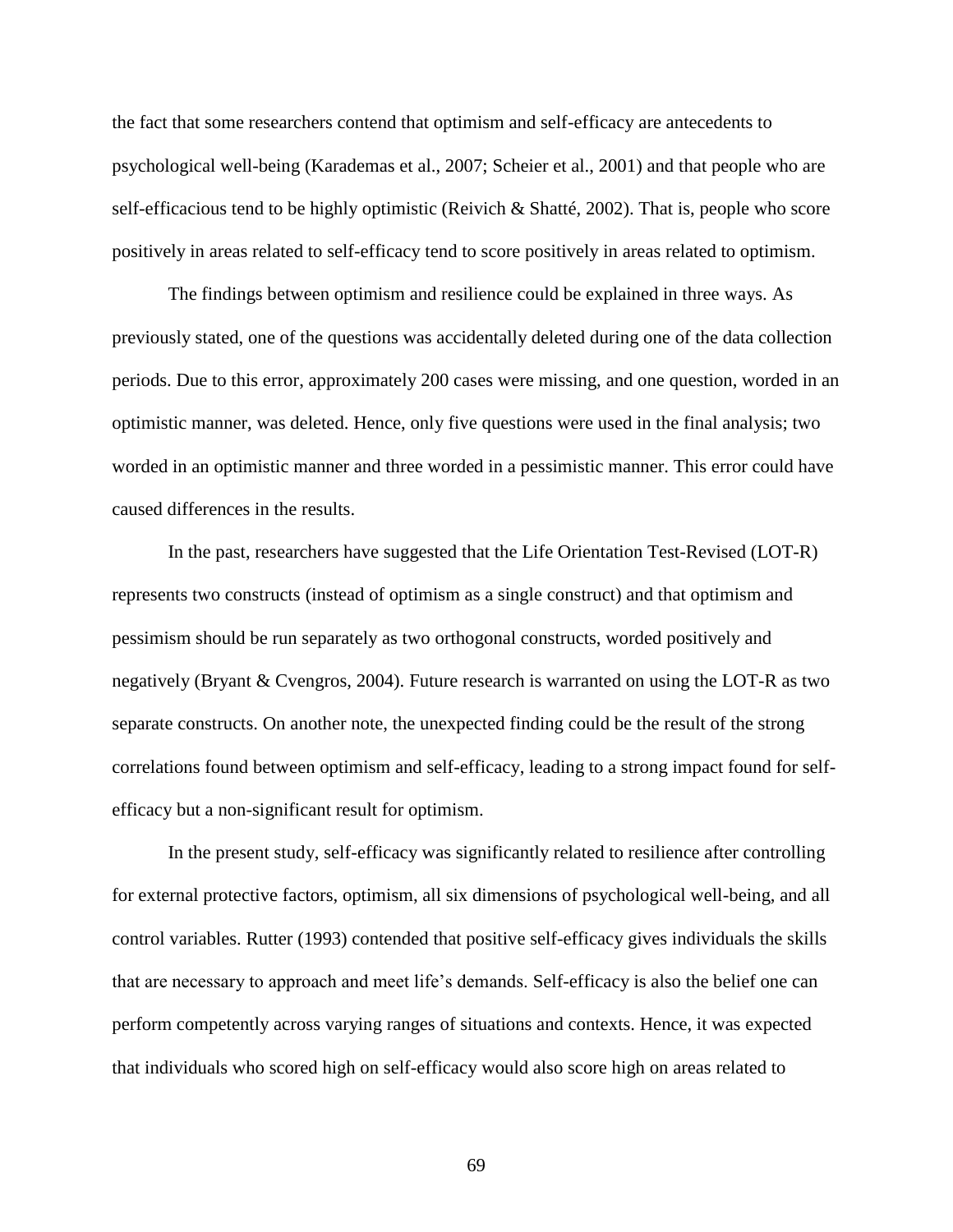managing and mastering their environments, possessing positive attitudes towards self, and selfdetermination and independence. Similarly, previous studies have addressed significant findings between self-efficacy and psychological well-being and higher levels of resilience (Dent & Cameron, 2003; Davey et al., 2003; Garmezy, 1991; Jerusalem & Mittag, 1995; Resnick et al., 1993; Werner, 1982).

Our data indicated a strong correlation between external protective factors and levels of resilience among college students. These results mirror previous studies in that support, monitoring, and open communication in the home, school connectedness, presence of at least one caring person, and positive relationships among peers have all been associated with higher levels of resilience and adjustment among groups (Dent & Cameron, 2003; Merdinger et al., 2005; Wasonga et al., 2003; Wolkow & Ferguson, 2001; Zimmerman et al., 2003).

One noteworthy finding is that race moderated the impact of one of the dimensions of psychological well-being, autonomy, on resilience. Specifically, for Whites, the high levels of autonomy were associated with high levels of resilience. However, for Blacks, the high levels of autonomy were associated with low levels of resilience. This finding could be related to the idea that parenting styles differ by race/ethnicity (Garcia & Pachter, 2002; Radziszewska, Richardson, Dent, & Flay, 1996). As indicated in previous literature (Radziszewska et al.), Whites prefer parenting trends that support a more authoritative approach to parenting. Conversely, authoritarian parenting is more associated with Black families (Radziszewska et al.). A common feature of the authoritative parenting style is that of autonomy granting and the expression of freedom and individuality (Gray & Steinberg, 1999). In return, autonomy granting has been associated with academic competence (Gray & Steinberg), academic motivation (Gonzalez, Holbein, & Quilter, 2002), perceptions of control (Fulton & Turner, 2008), and overall positive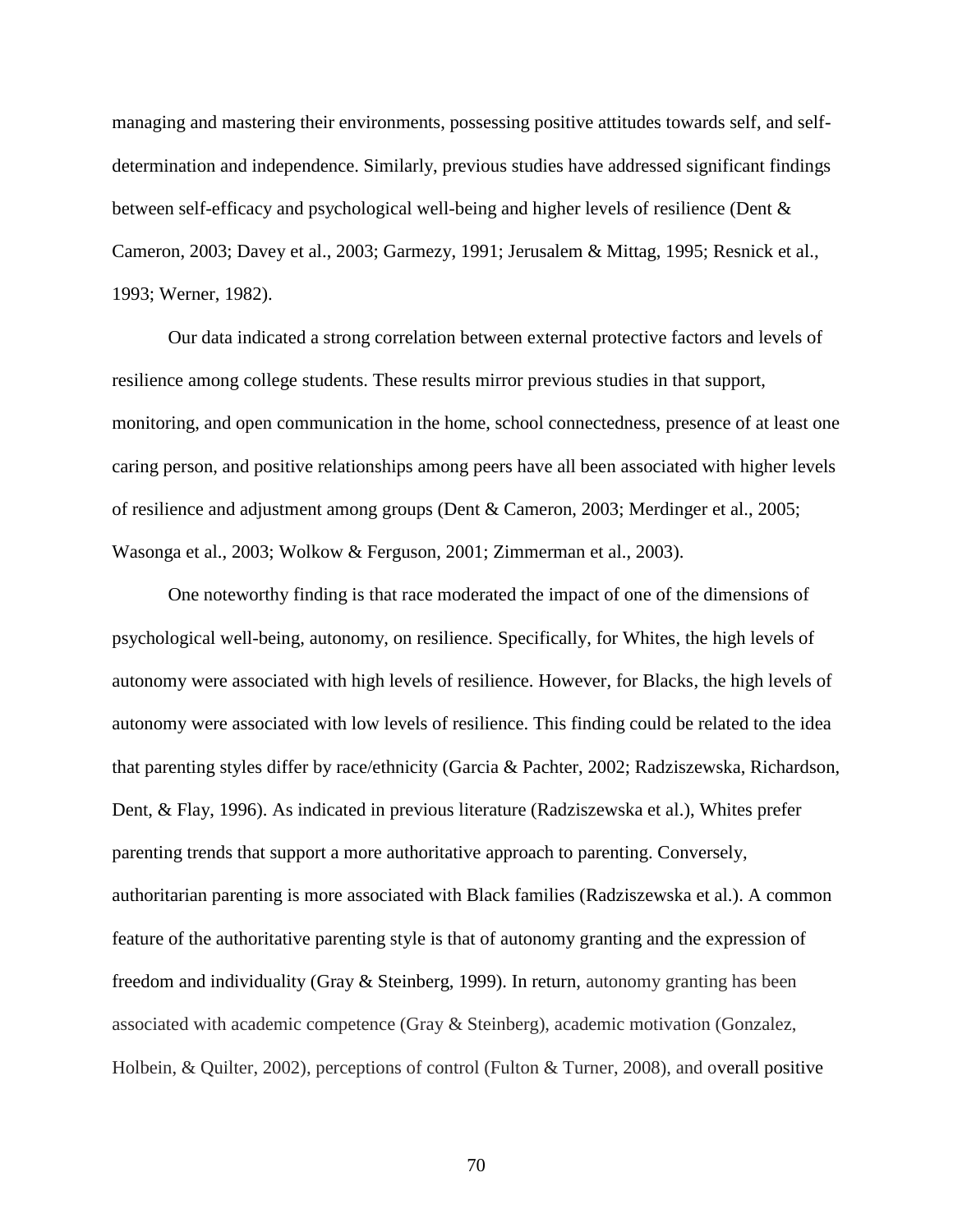development (Baumrind, 1989, 1991). Hence, the high levels of autonomy associated with high levels of resilience among Whites could be associated with the preferred parenting style associated with White families. Even though students no longer live with their parents, the autonomy beliefs were probably fostered and developed during childhood and perpetuated during adolescence. The present study's results clearly indicate that autonomy was more important in terms of increasing resilience among Whites than Blacks. Future research is warranted on the effects of autonomy on resilience.

Even though race and gender were not found to be related to resilience in a multivariate context, internal and external protective factors were found to operate differently for different gender and racial groups in affecting levels of resilience. Stressful life events, stress during college, external protective factors, and environmental mastery were significantly related to resilience for females but not for males. Self-acceptance, however, significantly affected resilience for males but not for females. Among Whites, external protective factors, environmental mastery, autonomy, self-acceptance, and overall psychological well-being were significantly related to resilience, while among Blacks, age and optimism were significantly related to resilience.

Past research alludes to the importance of different socialization processes among racial and gender groups (Centers for Disease Control and Prevention, 2008; McDaniel et al., 2009; Nettles & Johnson, 1987; Rodriguez, 2010; U.S. Census Bureau, 2009). For example, it could be that females, in comparison to males, are socialized into roles that give them the ability to control and manage their environments, which strengthens their adaptability in terms of resilience. On the same note, it could be that Whites encounter experiences, more readily than Blacks, which place them in roles that they have to effectively manage their surroundings to increase their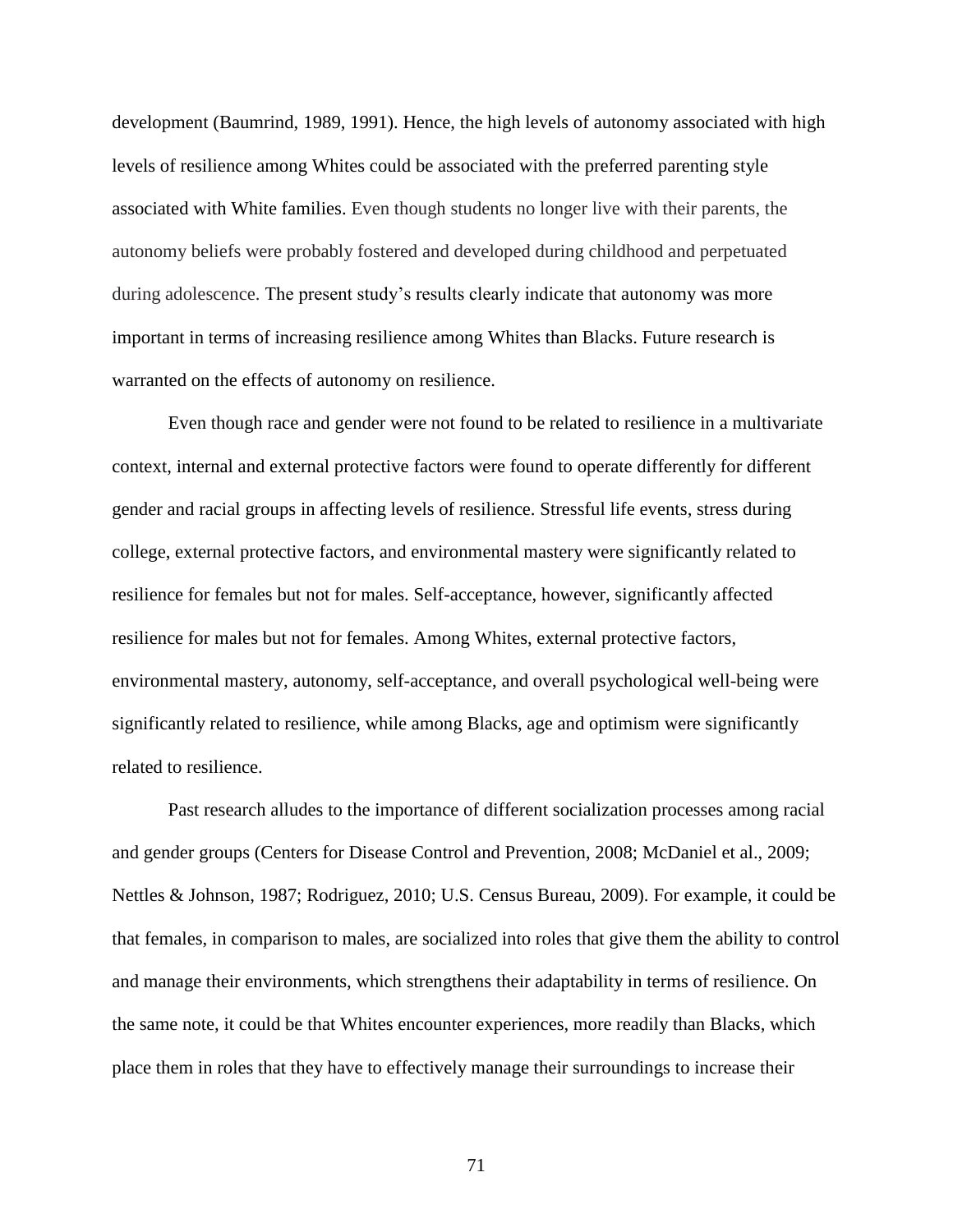adaptability. The finding illustrating the significant effects of overall psychological well-being on resilience for Whites but not for Blacks may have resulted from the small sample size of Black respondents. Future research is warranted on why internal protective factors affect racial and gender groups differently in terms of resilience (Vega, 1992).

The present study's results show that external protective factors play a more significant role in developing resilience among Whites and females rather than for Blacks and males. External protective factors in the present study were indicated by the presence of role models, supportive relationships, open communication, school connectedness, and positive relationships among peers. The quality of these factors could affect racial and gender groups differently. Future research should execute in-depth evaluations of how these factors lead to different levels of adaptability in terms of resilience among the racial and gender groups.

One additional finding which pointed the differences between males and females indicated a significant negative impact of stressful life events on resilience for males but not females. Previous studies have found that females report and experience higher levels of stress than their male counterparts (Almeida & Kessler, 1998; Hetherington, 1989; Somchit & Sriyaporn, 2004; Tusaie & Patterson, 2006). However, more traumatic events were found to be present for males more often than for females (Gavranidou & Rosner, 2003). In addition, men and women share environmental surroundings and influences, but are socialized into different roles (Gavranidou & Rosner). These socialized roles can affect the pattern of traumatic events, mental and physical coping resources, and the ways in which the gender groups place meaning on the event. Some studies suggest that men are exposed to more dangerous jobs and surroundings (Breslau, 2002; Freedman et al., 2002) and this increases that probability of encountering highly stressful and life challenging events. The significant and negative impact of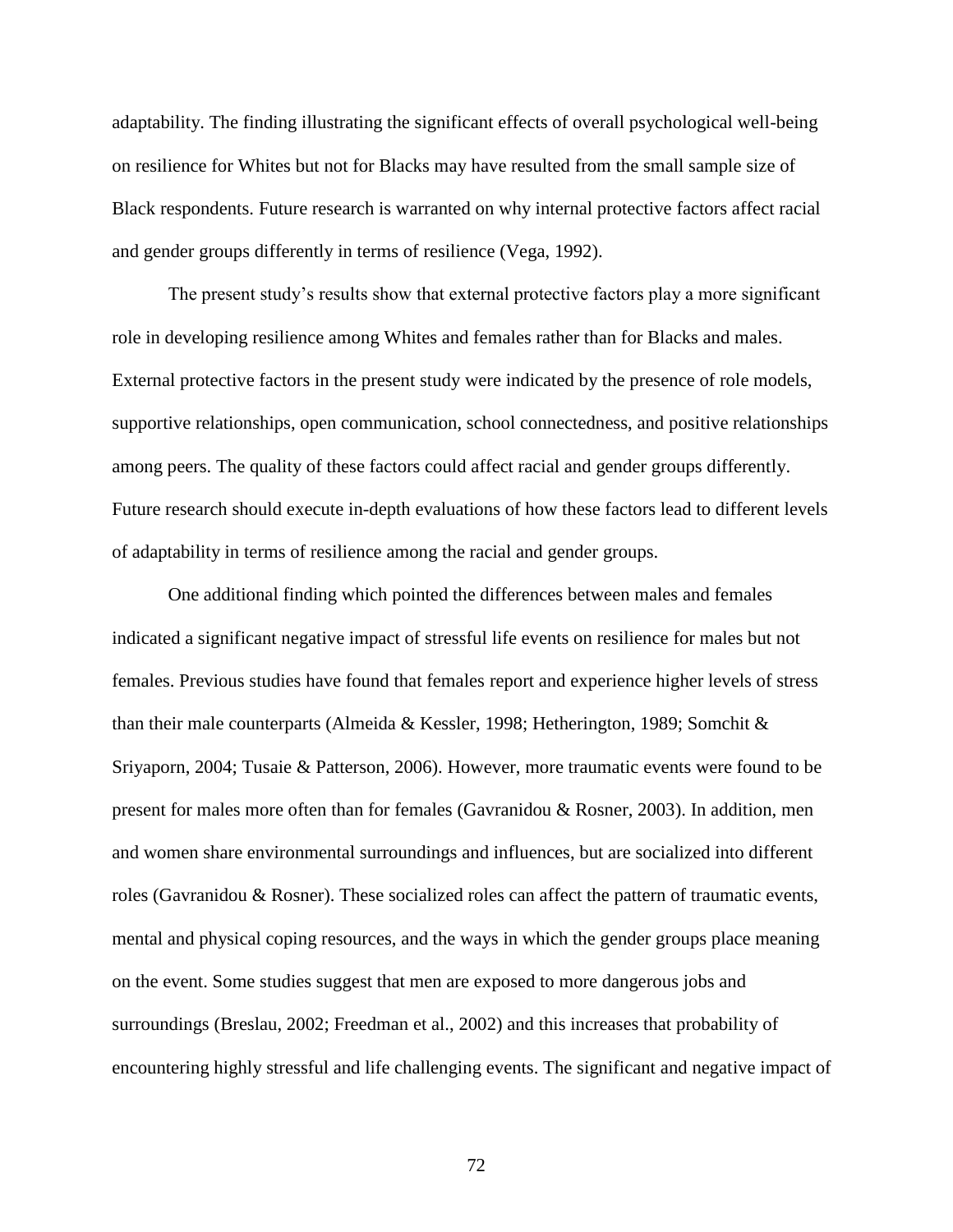stressful life events on resilience among males, but not females, could be attributed to qualitative differences of life experiences encountered by gender groups.

Finally, an additional finding pointed to the differences between Whites and Blacks, which indicated a significant impact of age on resilience for Whites but not for Blacks. Previous studies suggested that Black college students report different racial attitudes compared to those of White college students (Feagin, 1992; Hewitt & Seymour, 1991; Nettles, Theony, & Gosman, 1986). Consequently, research suggested that Black students experience campus life differently due to racial discrimination (Feagin). Feagin further contended that the impact of discrimination on Black students in college may be more prevalent at large, predominately White universities as opposed to smaller colleges and historically Black colleges. Other adjustment issues reported by Black students in the college setting include lack of academic preparedness at the elementary and secondary level (Cross & Slater, 2000; Harper, Patton, & Wooden, 2009), feelings of alienation (Loo & Rolison, 1986), lack of academic integration (Harper et al., 2009; Nettles et al.), racial/ethnic composition (Nettles et al.), lack of social support in the college environment (Allen, 1992) and feelings of "subtle" racism and discrimination (Harper et. al.; Hewitt & Seymour; Nettles et al.). These patterns, as well as racism and discrimination perceived by Black students in the college setting, can affect the ways in which Black students place meaning on the college environment, possibly leading to low persistence rates in graduation and lower levels of resilience as they matriculate throughout their college years. Hence, the significant impact of age on resilience among Whites, but not Blacks, could be attributed to qualitative differences of college experiences encountered by racial groups.

The present study's findings hold implications for theoretical and empirical development of resilience as well as practices in educational settings. These findings are consistent with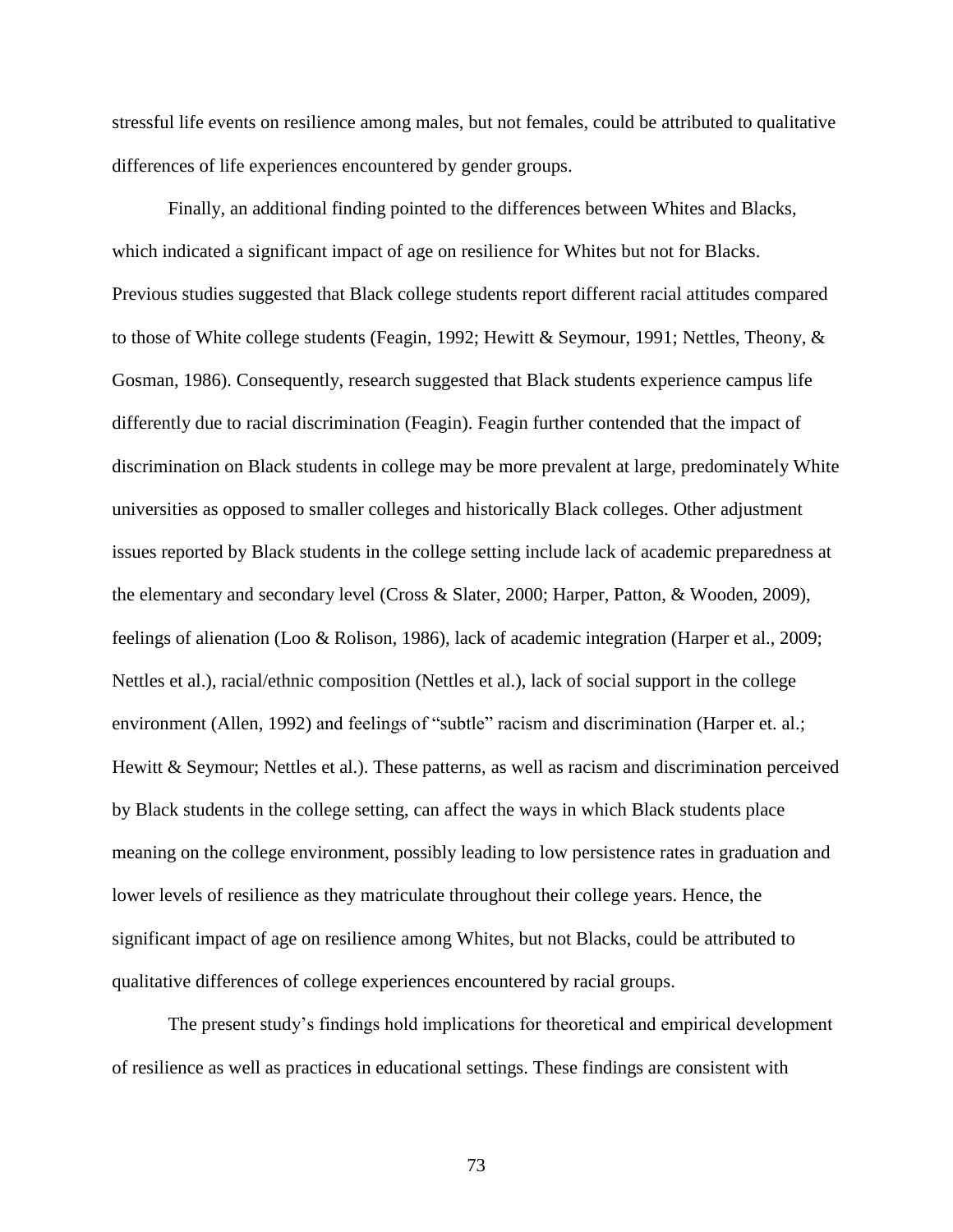previous studies. Gilligan (1998) contended that the educational environment has a major influence on resilience in that the school provides students with a range of opportunities that may not be available in other aspects in one's life. These opportunities, which include giving students control over activities, school connectedness, high-quality education, positive interactions with peers, problem solving activities, character education, etc., have the ability to develop and boost self-esteem and self-efficacy (Gilligan). In their study on educational resilience among students, Waxman et al. (2003) found four characteristics of the resilient group: competence, problem solving ability, autonomy and sense of purpose. They contended that the aforementioned traits are not fixed and can be promoted within the school setting. Employing self-efficacy techniques in creating goals, programming, and curriculum are also important. This can be achieved by getting students involved in decision-making activities, planning, goal attainment, teaching students to cope with failure, providing opportunities to explore new activities, and increasing the challenges of tasks that come along with new activities (Gillespie, Chaboyer, & Wallis, 2007; Waaktaar, Christie, Borge, & Torgersen, 2004). These characteristics can also be taught in the school through character education programs, teaching students metacognitive awareness, competence-building activities, etc. (Morrison & Allen, 2007). More specifically, these programs and activities include teaching individuals to resist peer pressure, teaching them to respect differences, building confidence in one's own abilities, coping mechanisms for handling past negative experiences, and teaching the importance of goals setting, all which are important to self-acceptance, environmental mastery, and autonomy.

Ways to enhance resilience among college students, therefore, can be tied to educational programs and classroom activities that will promote self-efficacy, positive relationships with others, environmental mastery, and autonomy. For example, using collaborative learning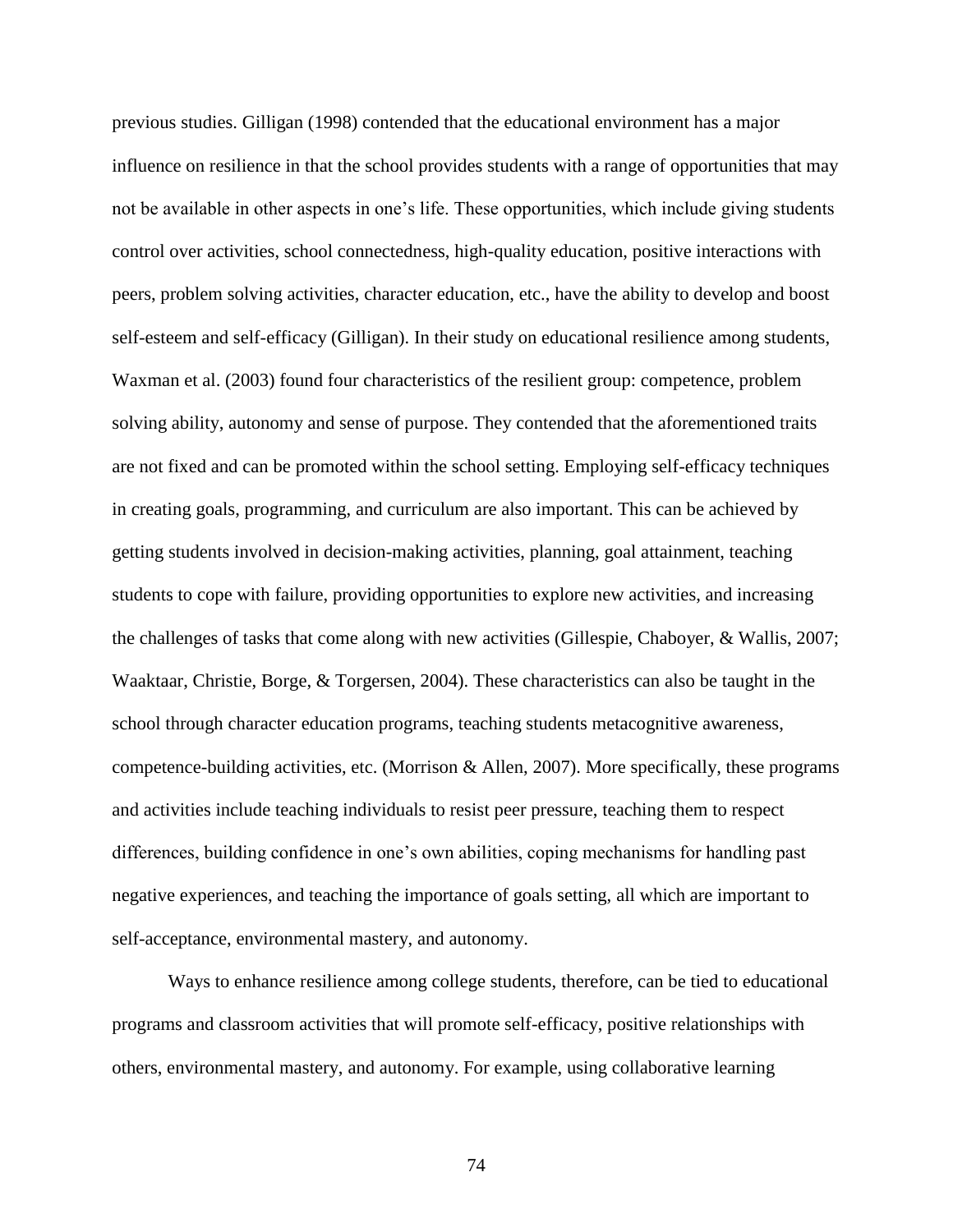activities in the classroom facilitates positive interactions with others, goal-oriented behaviors, and skills in managing the environment, leading to student learning and competence in college environments. In return, these collaborative learning activities can be transformed into activities that will assist with survival in the collegiate setting and throughout the lifespan. Other ways to enhance resilience include intervention programs during new student orientation. College administrators can enhance resilience by informing parents of the importance of psychological well-being on academic success among students and by encouraging students to seek support networks or provide one for them. Along with parenting programs, information on psychological well-being can be used in a variety of different contexts in the college environment which include assessments at the counseling center, wellness curriculum programs, residence halls, first-year experience programs, etc. This information can aid college administrators and parents on the degree to which their students are self-accepting, are pursuing meaningful goals with a sense of purpose in life, have established relationships with others, have the ability to manage complex environments, and continue to grow and develop (Ryff & Keyes, 1995). These collaborative learning activities, new student orientation programs, and college intervention programs are important because they assist with the transition from adolescence to adulthood. These programs may also need to be tailored towards racial and gender groups based on the findings from this study.

The differential effects of internal and external protective factors on resilience for racial/ethnic groups found in the present study contributes to the emerging fourth wave on resilience research, which examines cultural influences in a multilevel context (Clauss-Ehlers, 2004). While race was not found to significantly moderate the effects on protective factors on resilience, several protective factors operated differently in fostering resilience among Whites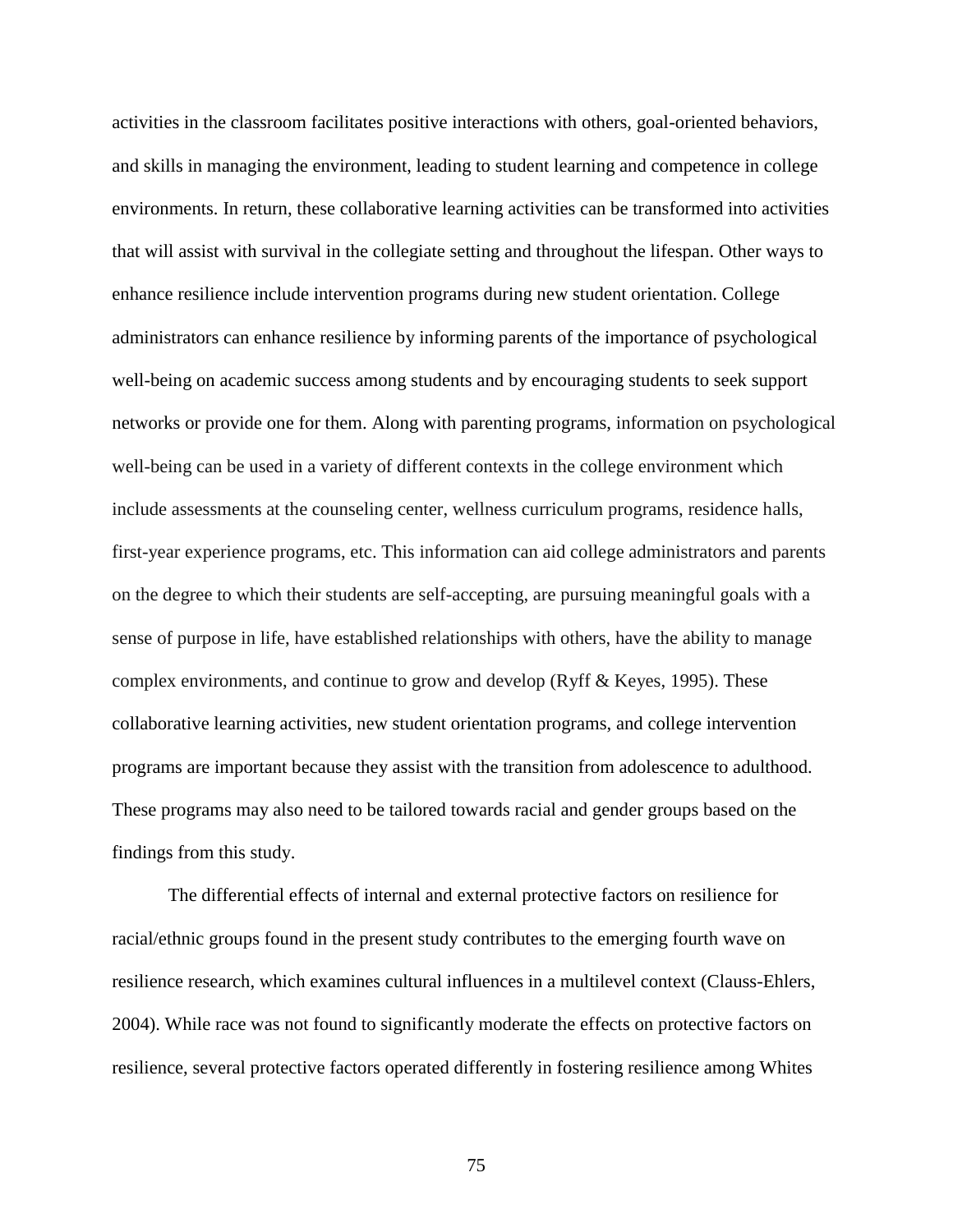and Blacks. Specifically, our findings indicated that among Whites, external protective factors, environmental mastery, autonomy, self-acceptance, and overall psychological well-being were significantly related to resilience, while among Blacks, optimism was significantly related to resilience. It is possible that the collectivist approach of one culture versus the individualistic approach of another could explain these findings. Future research is warranted to identify specific cultural factors that may explain resilience among the different racial groups.

The present study's results, which support the important roles of internal and external protective factors in fostering resilience in the college setting, add to the emerging research within positive psychology. Linley, Joseph, Harrington, and Wood (2006) contended that positive psychology is in the beginning stages of understanding strengths and virtues that are so important to interpersonal and social networks in facilitating successful lives. Incorporating protective factors to understand the adjustment process, the present study contributes to positive psychology by identifying relevant factors that play a role in success, quality of life, and happiness.

Positive psychology has a strength-based focus, but definitions of resilience include stress and the ability to cope or bounce back from adversity. Thus, measuring stress is also important. Collecting data pertaining to stressors and impediments experienced by a group of college students in the pilot study, we developed a new measure of college-related stress to be included in the final data collection. This new measure complimented the stressful life events measure by incorporating factors more relevant to the college setting and proximal to their current situations. Because there is paucity in the research on resilience and college students, the results from the pilot study contribute to the existing resilience literature on stressful life events and add to the literature on stressful events or situations specific to college students.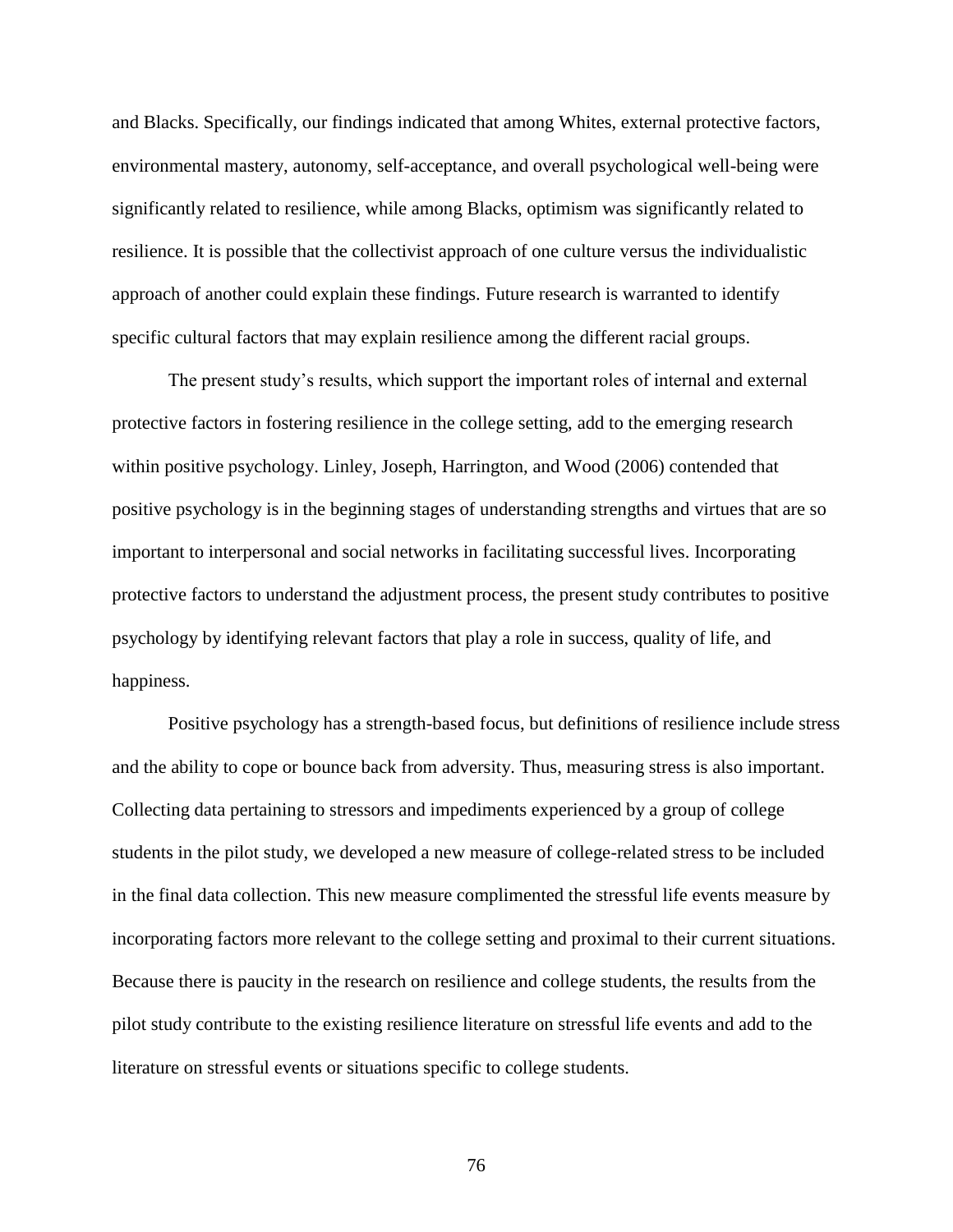Although there were many significant results found in this study, the limitations should be discussed. The sample size for this study was sufficient to test the proposed hypothesis; however, it was comprised solely of college students from one research-intensive university located in the southeast. In addition, we used convenience sampling techniques in this study. As a result, the final sample consisted of a limited number of male and Blacks participants. Therefore, the results of our study call into questions of generalizability.

The use of a cross-sectional design is another limitation of this study. Cross-sectional data limit the ability to demonstrate cause-effect relationships and temporal ordering. While the cause-effect relationships between internal and external protective factors and resilience were theoretically assumed, futures longitudinal studies are warranted that can provide a more thorough understanding of the relationships among the variables.

The data collected for this study is limited to individual level analysis. Since individual level resilience and protective factors can only be thoroughly understood by taking into account the larger social context such as neighborhoods, schools, and families, future research is warranted on multiple levels of analysis as suggested by the fourth wave of research on resilience (Masten, 2007). For example, the external protective factors were found to have significant effects on resilience. Thus, it will be beneficial to contextualize these factors, which, in turn, will help foster individual level resilience.

In sum, this research represents an important step in adding to the literature on resilience, by incorporating research on college students and adding to the emerging fourth wave on resilience. In addition, it reveals important findings regarding protective factors and resilience. Some researchers have found college students to be "low risk" and some already consider individuals resilient if they make it to college (Floyd, 1996). However, researchers have found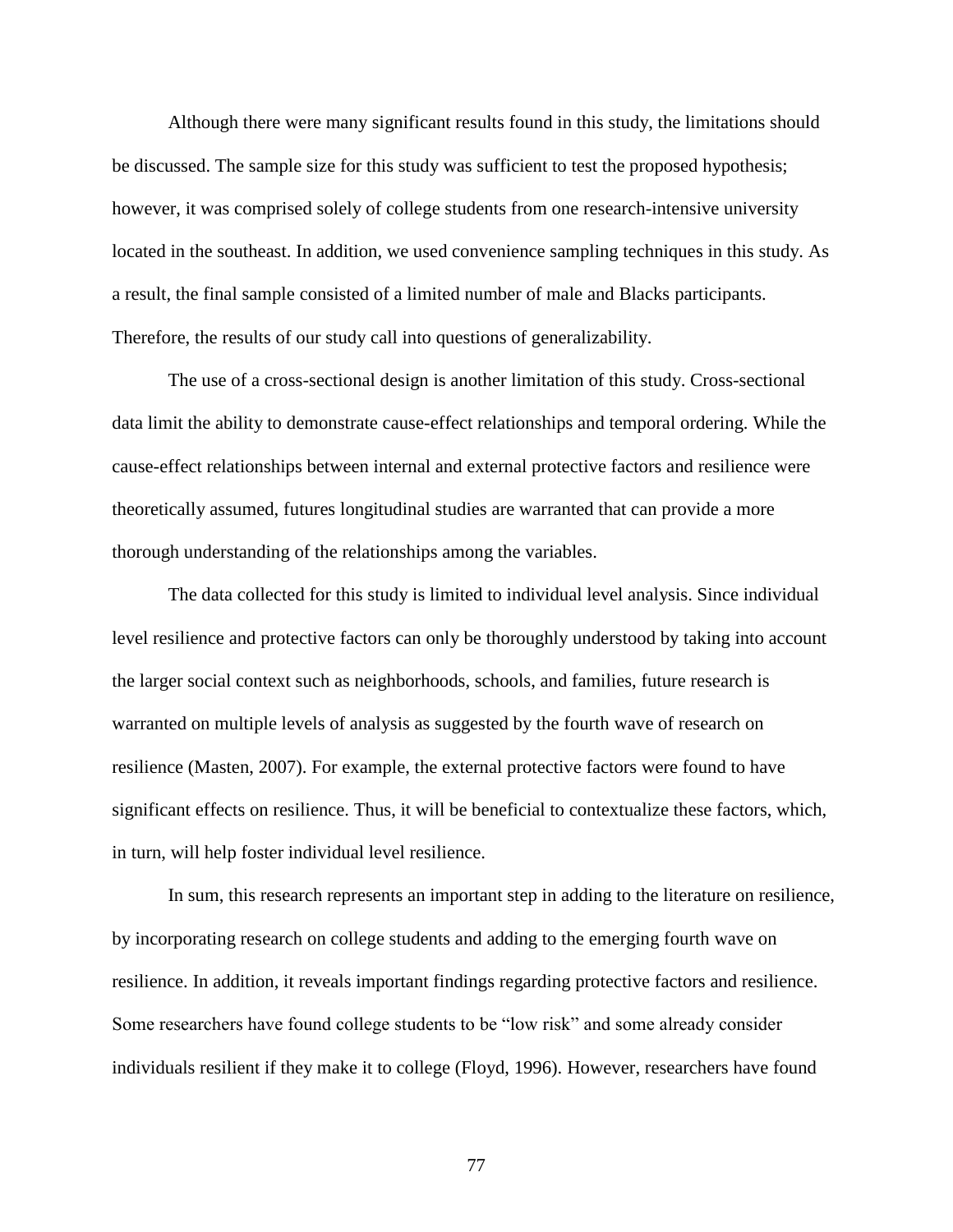that stress among the college population is steadily increasing and that college students face unique problems such as changes in sleeping and eating habits, increased workload, parental demands, and changes in social activities (Steinhardt & Dolbier, 2008). Studies have also found that stress can negatively affect academic performance and survival in the collegiate environment (McCarthy et al., 2006). Specifically in relation to college students, the findings from this study suggest ways in which resilience intervention programs can assist students who may experience adversity in the collegiate environment—for example, by making programs available through counseling services. The findings also suggest ways professionals can assist students who may be making the transition to college. Hence, it is essential that educators consider the evidence from this study and utilize it to promote programs fostering resilience. Despite its limitations, the present study's examination of the impact of protective factors and resilience as well as race and gender interaction effects improved the overall understanding of positive development among college students.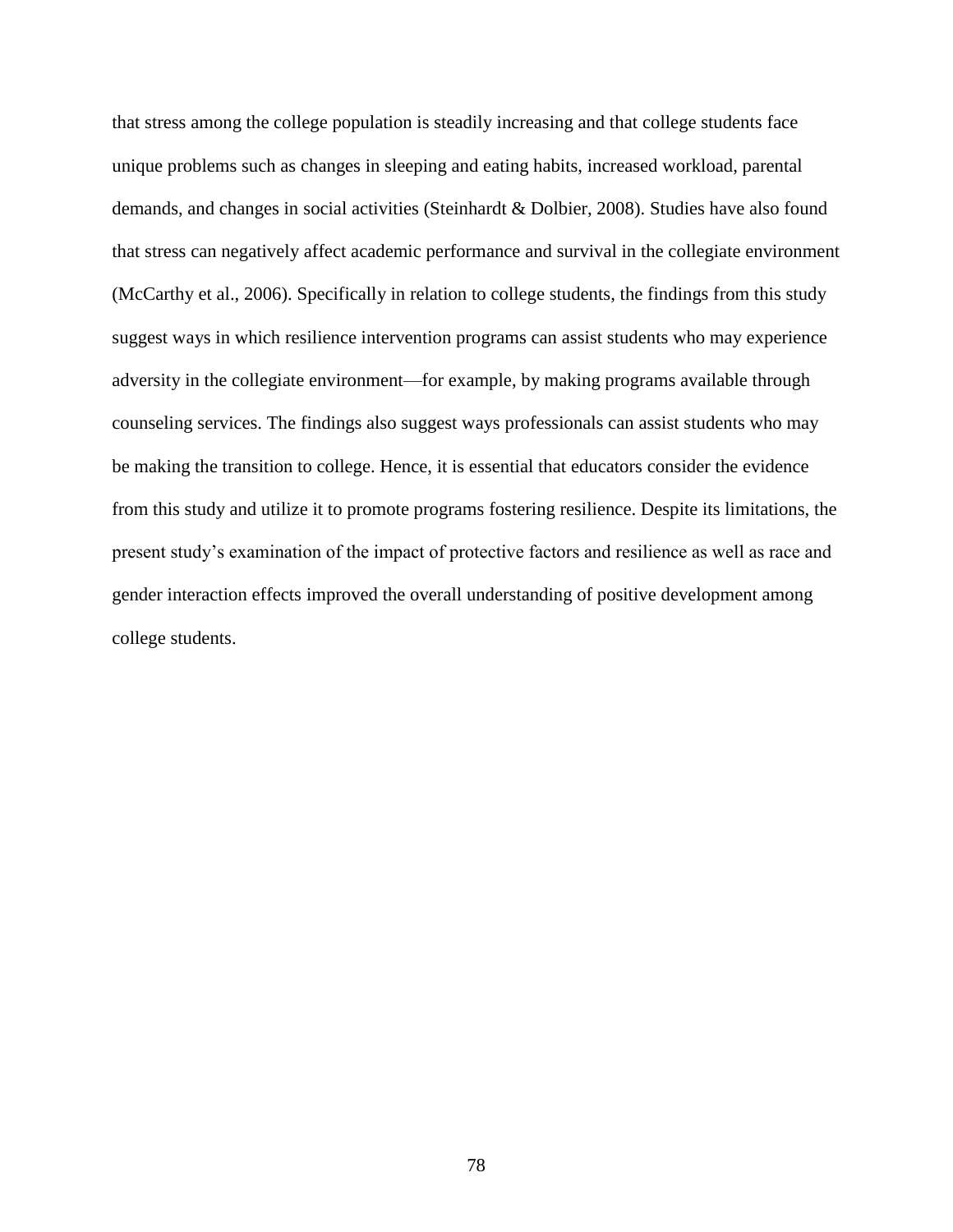#### REFERENCES

- Aiken, L.S., & West, S.G. (1991). *Multiple regression: Testing and interpreting interaction*. Newbury Park, CA: Sage.
- Ainsworth, M.D.S., & Bowlby, J. (1991). An ethological approach to personality development. *American Psychologist, 46*, 331-341.
- Allen, W.R. (1992). The color of success: African-American college student outcomes at predominately White and historically Black public colleges and universities. *Harvard Educational Review, 62*(1), 26-44.
- Almeida, D.M., & Kessler, R.C. (1998). Everyday stressors and gender differences in daily distress. *Journal of Personality and Social Psychology, 75*(3), 670-680.
- Alva, [S.A. \(1991\)](http://www.sciencedirect.com.libdata.lib.ua.edu/science?_ob=ArticleURL&_udi=B6V6G-4N5CSWK-1&_user=446476&_coverDate=02%2F29%2F2008&_rdoc=1&_fmt=high&_orig=search&_sort=d&_docanchor=&view=c&_acct=C000020379&_version=1&_urlVersion=0&_userid=446476&md5=f7444fcdc7c7022b15cbb062996cdd57#bbib2). Academic invulnerability among Mexican-American students: The importance of protective resources and appraisals. *Hispanic Journal of Behavioral Sciences*, *13*, 18-34.
- Alvord, M.K., & Grados, J.J. (2005). Enhancing resilience in children: A proactive approach. *Professional Psychology: Research and Practice, 36,* 238-245.
- Anthony, E.J. (1974). The syndrome of the psychologically invulnerable child. In E.J. Anthony & C. Koupernik (Eds.), *The child in his family: Children at psychiatric risk* (pp. 201-230). New York: Wiley.
- Anthony, E.J. (1987). Children at high risk for psychosis growing up successfully. In E.J. Anthony & B. J. Cohler (Eds.). *The invulnerable child* (pp. 147-184). New York: Guilford Press.
- Arnett, J.J. (2000). Emerging adulthood: A theory of development from the late teens through the twenties. *American Psychologist, 55*(5), 469-480.
- Aspinswall, L.G., & Richter, L. (1999). Optimism and self-mastery predict more rapid disengagement from unsolvable takes in the presence of alternatives. *Motivation and Emotion, 23*(3), 221-245.
- Baldwin, D.R., Chambliss, L.N., & Towler, K. (2003). Optimism and stress: An African-American college student perspective. *College Student Journal, 37*(2), 276-286.
- Bandura, A. (1986). *Social foundations of thought and action: A social cognitive theory*. Englewood Cliffs, NJ: Prentice Hall.
- Bandura, A.(1995). *Self-efficacy in changing societies*. New York: Cambridge University Press.

Bandura, A. (1997). *[Self-efficacy: The exercise of control](http://books.google.com/books?id=mXoYHAAACAAJ)*. New York: Freeman.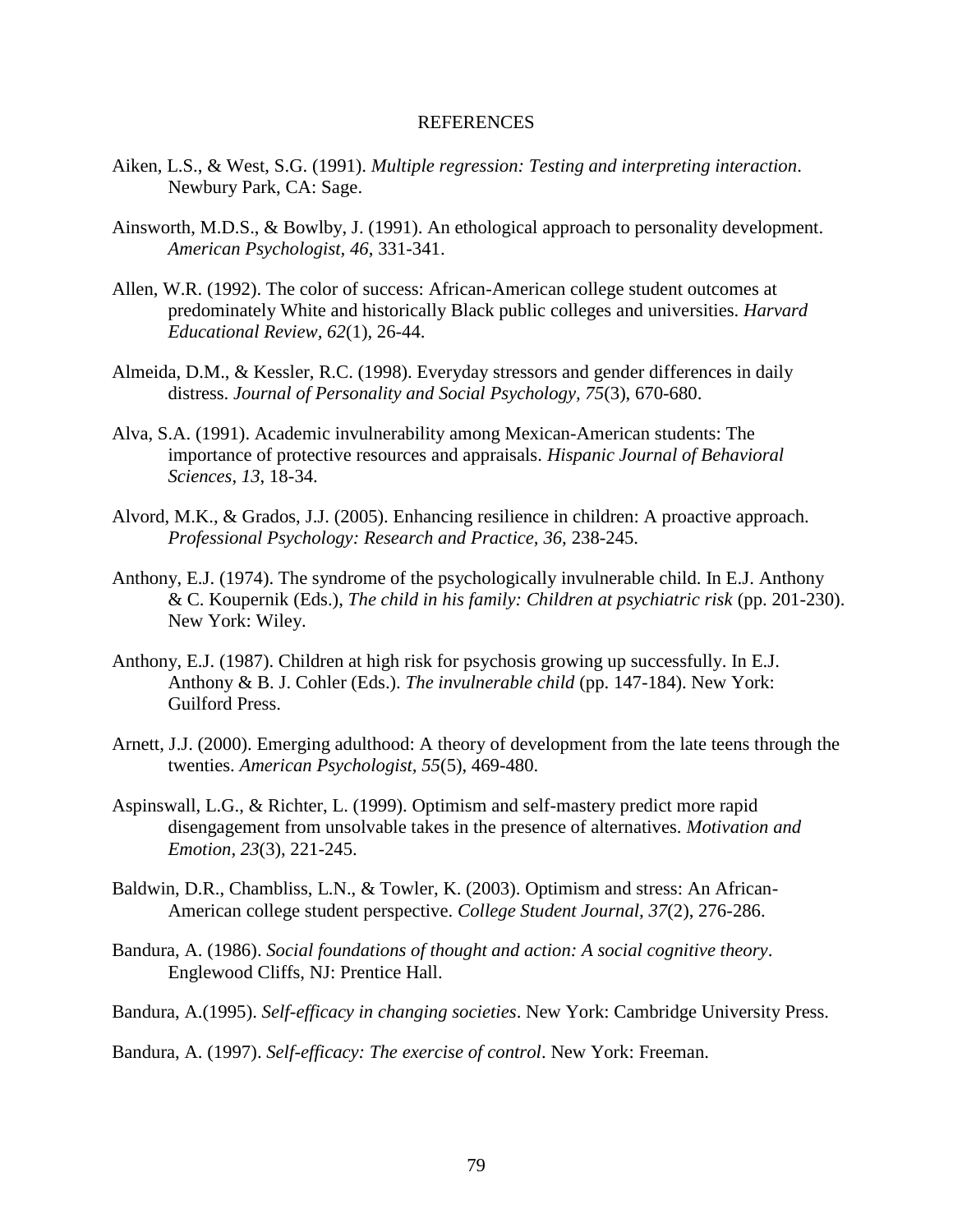- Bandura, A., & Schunk, D. H. (1981). Cultivating competence, self-efficacy, and intrinsic interest through proximal self-motivation. *Journal of Personality and Social Psychology, 41*, 586-598.
- Baumrind, D. (1989). Rearing competent children. In W. Damon (Ed.), *Child development today and tomorrow* (pp. 349-378). San Francisco: Jossey-Bass.
- Baumrind, D. (1991). The influence of parenting style on adolescent competence and substance use. *Journal of Early Adolescence, 11*(1), 56-95.
- Benard, B. (1997). Drawing forth resilience in all our youth. *Reclaiming Children and Youth, 6*(1), 29-32.
- Benard, B. (1999). Applications of resilience: Possibilities and promise. In M.D. Glantz & J.L. Johnson (Eds.). *Resilience and development. Positive life adaptations*. (pp. 269-275). New York: Kluwer Academic.
- Benard, B. (2004). *Resiliency: What we have learned*. San Francisco, CA. WestEd.
- Bowlby, J. (1958). The nature of the child's tie to his mother. *International Journal of Psycho-Analysis, XXXIX,* 1-23.
- Bowlby, J. (1969). *Attachment.* New York: Basics.
- Bowlby, J. (1988). *A secure base: Parent-child attachment and healthy human development*. New York: Basic Books.
- Boyden, J., & Mann, G. (2005). Children's risk, resilience and coping in extreme situations. In M. Ungar (Ed.). *Handbook for working with children and youth: Pathways to resilience across cultures and contexts* (pp.3-26). Thousand Oaks, CA: Sage.
- Breslau, N. (2002). Epidemiologic studies of trauma, posttraumatic stress disorder, and other psychiatric disorders. *Canadian Journal of Psychiatry, 47*(10), 923-929.
- Brown, J., D'Emidjo-Caston, M., & Benard, B. (2001). *Resilience education*. Thousand Oaks, CA: Corwin Press.
- Bryant, F.B., & Cvengros, J.A. (2004). Distinguishing hope and optimism. Two sides of a coin, or two separate coins? *Journal of Social and Clinical Psychology, 23*(2), 273-302.
- Bretherton, I. (1992). The origins of attachment theory: John Bowlby and Mary Ainsworth. *Developmental Psychology, 28*, 759-775.
- Bronfenbrenner, U. (1977). Toward an experimental ecology of human development. *American Psychologist, 32*(7), 513-531.
- Bronfenbrenner, U. (1979). The *ecology of human development: Experiments by nature and design*. Cambridge, MA: Harvard University Press.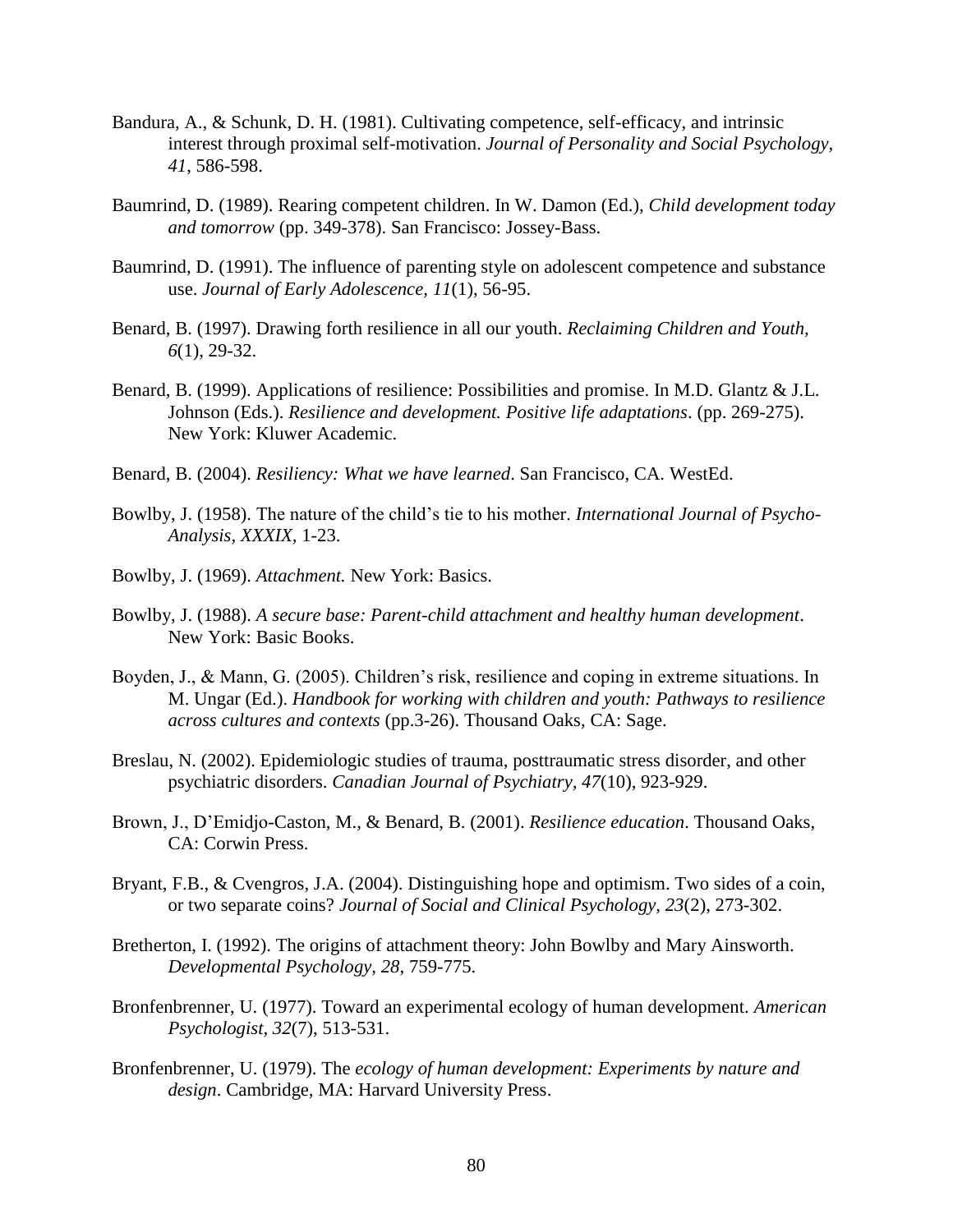- Bronfenbrenner, U. (1986). Ecology as the context for human development: Research perspectives. *Developmental Psychology, 22*(6), 723-742.
- Bui, K.T. (2005). Middle school variables that predict college attendance for first-generation students. *Education, 126*(2), 203-220.
- Burke, K.L., Joyner, A.B., Czech, D.R., & Wilson, M.J. (2000). An investigation of concurrent validity between two optimism/pessimism questionnaires: The Life Orientation Test-Revised and the Optimism/Pessimism Scale. *Current Psychology, 19*(2), 129-136.
- California Department of Education. (2008). *Resilience and youth development module.* Retrieved September 27, 2009 from http://www.wested.org/chks/pdf/rydm\_questions\_0708.pdf.
- Carver, C.S., & Scheier, M.F. (1998). *On the self-regulation of behavior*. New York: Cambridge University Press.
- Center for Disease Control and Prevention (2008). Retrieved May 2, 2009 from http://www.cdc.gov/nchs/fastats/hinsure.htm
- Cheng, S.T., & Chan, A.C.M. (2005). Measuring psychological well-being in the Chinese. *Personality and Individual Differences, 38,* 1307-1316.
- Chrouser, C.J., & Ryff, C.D. (2006). Multiple roles and well-being: Sociodemographic and psychological moderators. *Sex Roles, 55,* 1103-1119.
- Clarke, P.J., Marshall, V.M., Ryff, C.D., & Wheaton, B. (2001). Measuring psychological wellbeing in the Canadian study of health and aging. *International Psychogeriatrics, 13*(1), 79-90.
- Clauss-Ehlers, C.S. (2004). Re-inventing resilience: A model of "culturally-focused resilient adaptation". In: C.S. Clauss-Ehlers & M.D. Weist, (Eds.), *Community planning to foster resilience in children* (pp. 27-41). New York: Kluwer Academic Publishers.
- Clements, K., & Turpin, G. (1996). The life events scale for students: validation for use with British samples. *Personality and Individual Differences, 20*, 747-751.
- Conchas, G.Q., & Clark, P.A. (2002). Career academies and urban minority schooling: Forging optimism despite limited opportunity. *Journal of Education for Students Placed at Risk, 7*(3), 287-311.
- Constantine, N., Benard, B., & Diaz, M. (1999, June). *Measuring protective factors and resilience traits in youth: The healthy kids resilience assessment.* Paper presented at the seventh annual meeting of the Society for Prevention Research, New Orleans, LA.

Cowen, E.L. (1991). In pursuit of wellness. *American Psychologist, 46*, 404-408.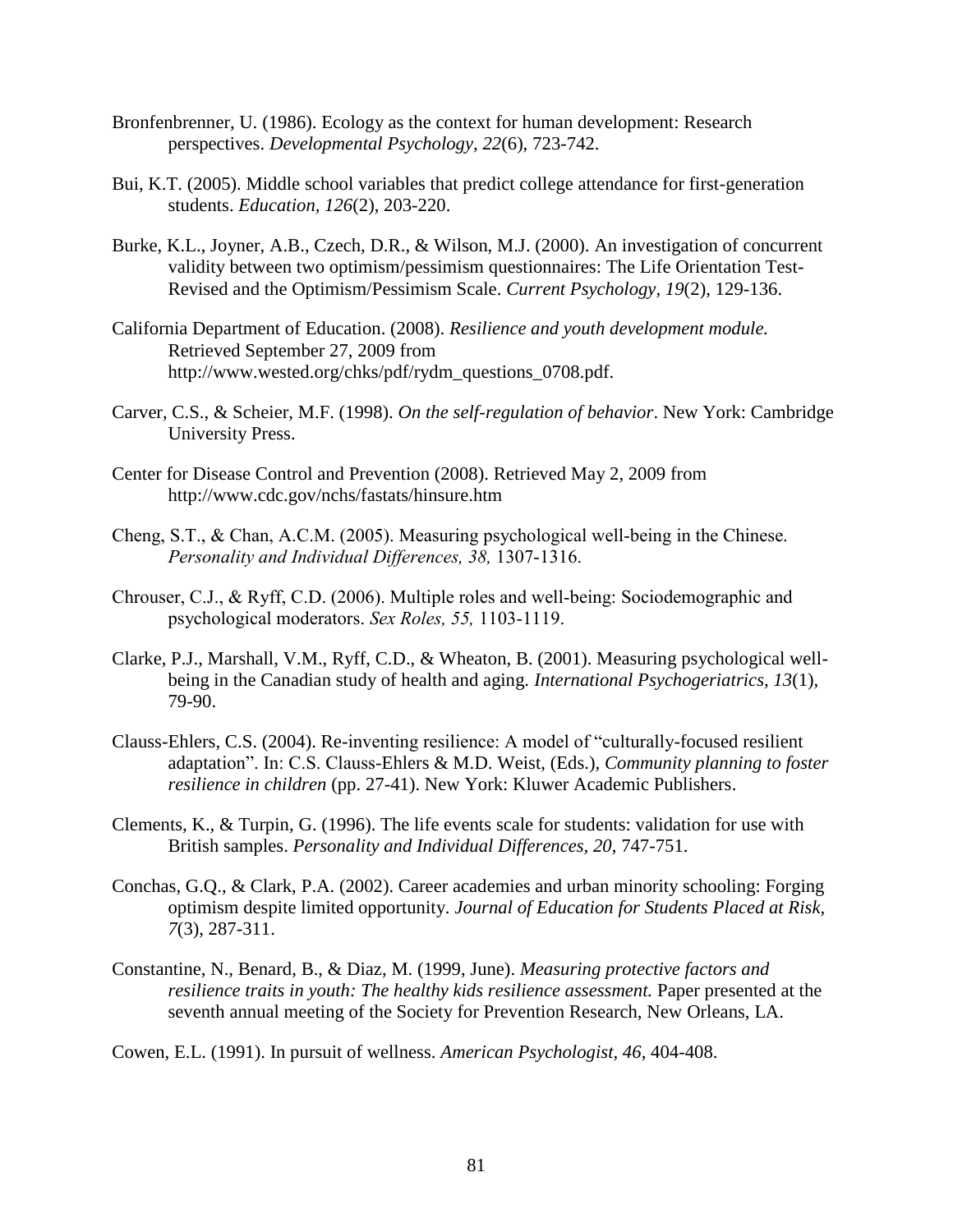- Corcoran, J., & Nichols-Casebolt, A. (2004). Risk and resilience ecological framework for assessment and goal formation. *Child and Adolescent Social Work Journal, 21*(3), 211- 235.
- Crosnoe, R., & Elder, G.H. (2004). Family dynamics, supportive relationships, and educational resilience during adolescence. *Journal of Family Issues, 25,* 571-602.
- Cross, T., & Slater, R. B. (2000). The alarming decline in the academic performance of African-American men. *Journal of Blacks in Higher Education, 27*, 82-87.
- Cui, C.H., Li, C.H., & Wang, X. (2005). The application of Ryff's psychological well-being scale in college students. *Chinese Mental Health Journal, 19,* 128-130.
- Davey, M., Eaker, D.G., & Walters, L.H. (2003). Resilience processes in adolescents: Personality profiles, self-worth and coping. *Journal of Adolescent Research, 18*(4), 347- 362.
- de Carvalho, C.F., Gadzella, B.M., Henley, T.B., & Ball, S.E. (2009). Locus of control: Difference among college students' stress levels. *Individual Differences Research, 7*(3), 182-187.
- Dent, R.J., & Cameron, R.J. (2003). Developing resilience in children who are in public care: The educational psychology perspective. *Educational Psychology in Practice, 19*(1), 3- 19.
- DuMont, K.A., Widom, C.S., & Czaja, S.J. (2007). Predictors of resilience in abused and neglected children grown up: The role of individual and neighborhood characteristics. *Child Abuse & Neglect, 31*, 255-274.
- Earlvolino-Ramirez, M. (2007). Resilience: A concept analysis. *Nursing Forum, 42*(2), 73-82.
- Edwards, S.D., Ngcobo, H.S.B., & Pillay, A.L. (2004). Psychological well-being in South African university students. *Psychological Reports, 95,* 1279-1282.
- Eid, M., & Diener, E. (2004). Global judgments of subjective well-being: Situational variability and long-term stability. *Social Indicators Research, 65*(3), 245-277.
- Englund, M., Levy A., Hyson D., & Sroufe, L. A. (2000). Adolescent social competence: Effectiveness in a group setting. *Child Development, 71*, 1049-1060.
- Evans, J.R., & Mathur, A. (2005). The value of online surveys. *Internet Research, 15*(2), 195- 219.
- Feagin, J.R. (1992). The continuing significance of racism: Discrimination against Black students in White colleges*. Journal of Black Studies, 22*(4), 546-578.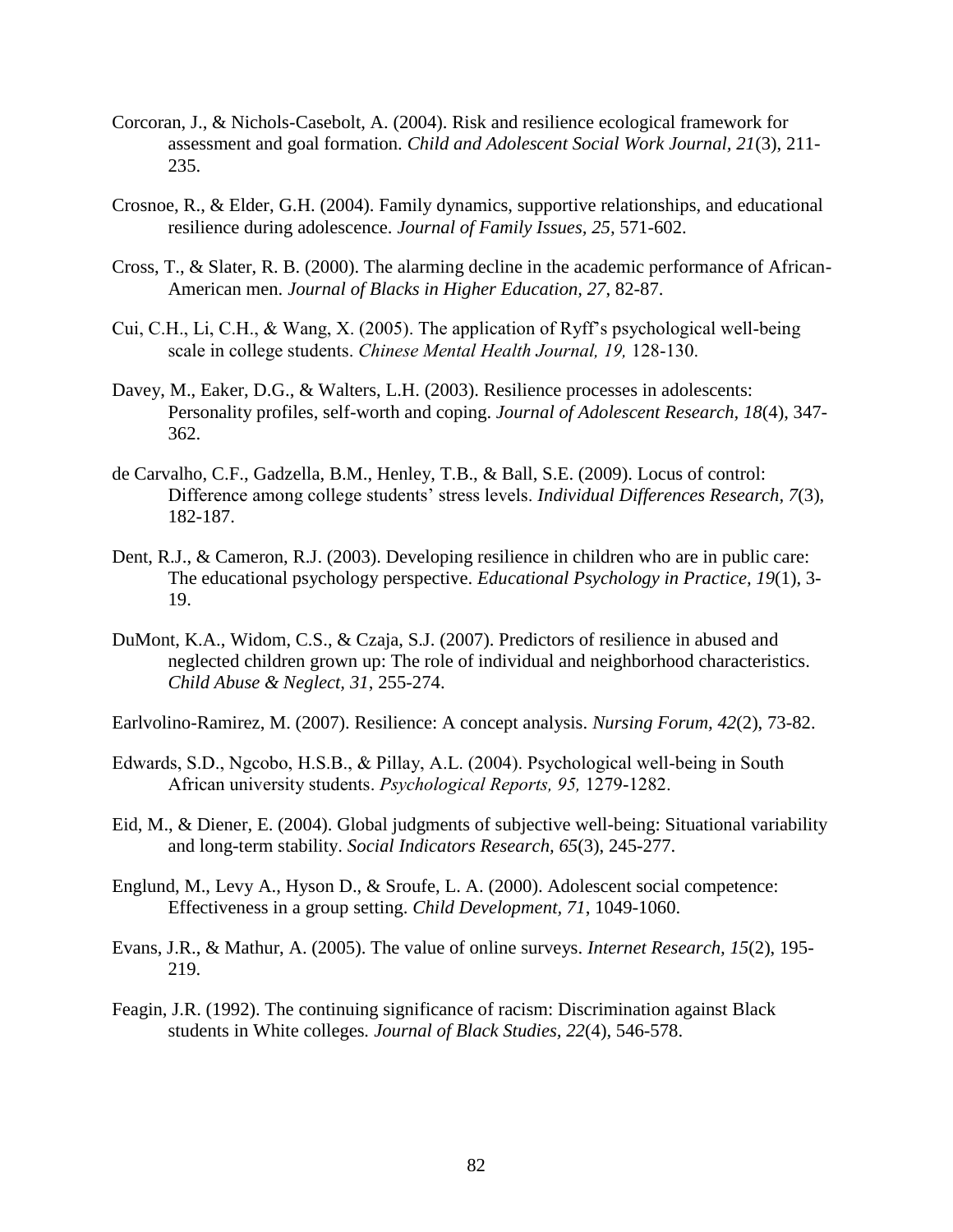- Fergusson, D.M., & Horwood, L.J. (2003). Resilience to childhood adversity: Results of a 21 year study. In S.L. Luthar (Ed.). *Resilience and vulnerability: Adaptation in the context of childhood adversities* (pp. 130-155). New York: Cambridge University Press.
- Freedman, S.A., Gluck, N., Tuval-Mashiach, R., Brandes, D., Peri, T., & Shalev, A.Y. (2002). Gender differences in responses to traumatic events: A prospective study. *Journal of Traumatic Stress, 15*(5), 407-413.
- [Floyd, C. \(1996\)](http://www.sciencedirect.com.libdata.lib.ua.edu/science?_ob=ArticleURL&_udi=B6V6G-4N5CSWK-1&_user=446476&_coverDate=02%2F29%2F2008&_rdoc=1&_fmt=high&_orig=search&_sort=d&_docanchor=&view=c&_acct=C000020379&_version=1&_urlVersion=0&_userid=446476&md5=f7444fcdc7c7022b15cbb062996cdd57#bbib23). Achieving despite the odds: A study of resilience among a group of African American high school seniors, *Journal of Negro Education, 65,* 181-189.
- Fonagy, P., Steele, M., Steele, H., Higgitt, A., & Target, M. (1994). The Emmanuel Miller Memorial Lecture 1992. The theory and practice of resilience. *Journal of Child Psychology and Psychiatry and Allied Disciplines, 35*, 231-257.
- Fulton, E., & Turner, L.A. (2008). Students academic motivation: Relations with parental warmth, autonomy granting and supervision. *Educational Psychology, 28*(5), 521-534.
- Garcia, C. T., & Pachter, L. (2002). Ethnic and minority parenting. In M.H. Bornstein (Ed.), *Handbook of parenting* (pp. 189-209). Mahwah, NJ: Erlbaum.
- Garmezy, N. (1991). Resiliency and vulnerability to adverse outcomes associated with poverty. *The American Behavioral Scientist, 34*(4), 416-430.
- Garmezy, N., & Masten, A.S. (1994). Chronic adversities. In M. Rutter, L. Herzov, & E. Taylor (Eds.), *Child and Adolescent Psychiatry* (3rd ed.; pp. 191-208) Oxford: Blackwell.
- Garmezy, N., Masten, A.S., & Tellegen, A. (1984). The study of stress and competence in children. A building block for developmental psychopathology. *Child Development, 55*, 97-111.
- Gavranidou, M., & Rosner, R. (2003). The weaker sex? Gender and post-traumatic stress disorder. *Depression and Anxiety, 17*, 130-139.
- Gillespie, B.M., Chaboyer, W., & Wallis, N. (2007). Development of a theoretically derived model of resilience through concept analysis. *Contemporary Nurse, 25*, 124-135.
- Gillham, J.E., & Reivich, K.J. (2004). Cultivating optimism in childhood and adolescence. *Annals of the American Academy of Political and Social Science, 591,* 146-163.
- Gilligan, R. (1998). The importance of schools and teachers in child welfare. *Child and Family Social Work, 3*(1), 13-26.
- Gizir, C.A., & Aydin, G. (2009). Protective factors contributing to the academic resilience of students living in poverty in Turkey. *Professional School Counseling, 13*(1), 38-49.
- Glantz, M.D., & Johnson, J.L. (1999). *Resilience and development: Positive life adaptations*. New York: Kluwer Academic.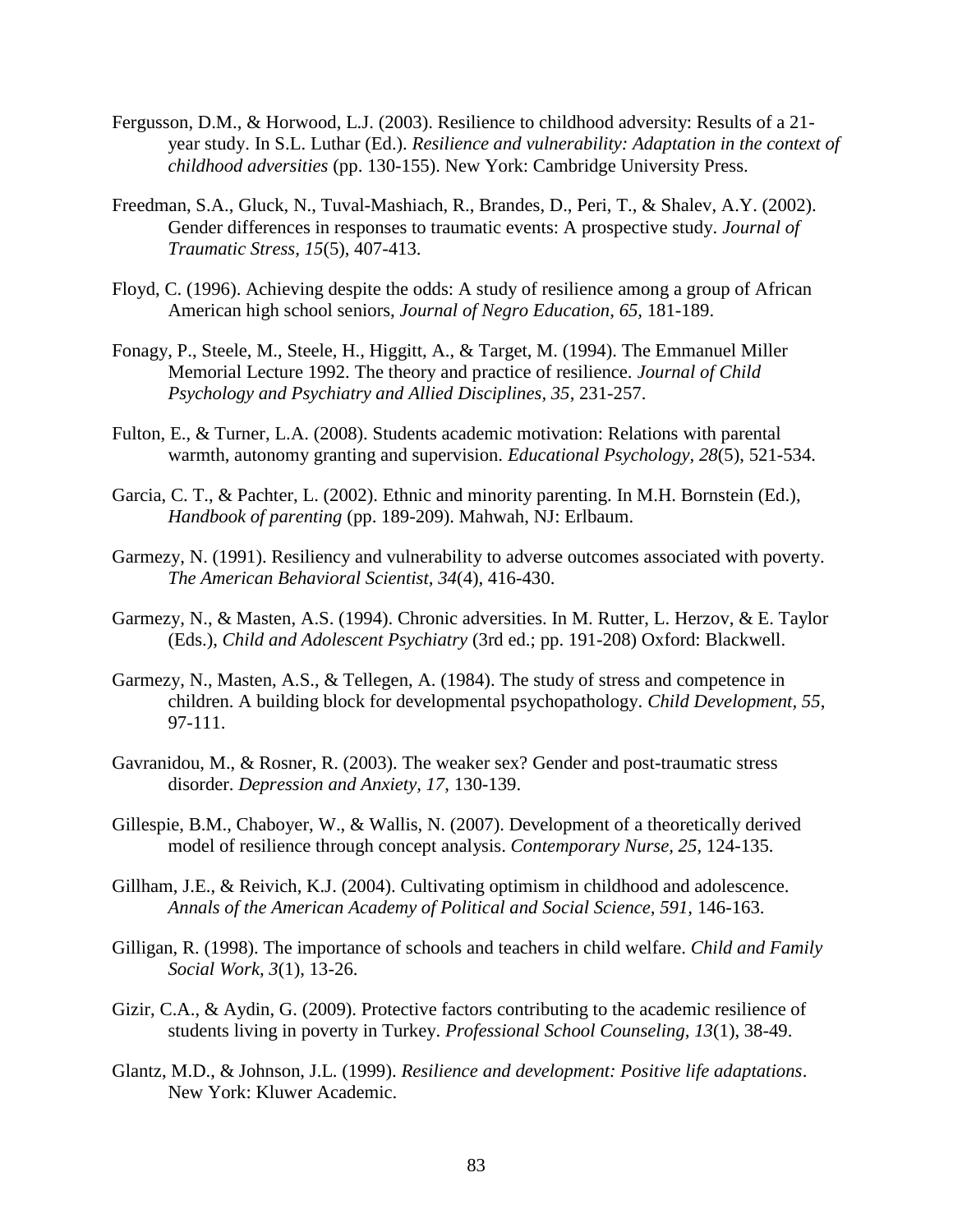- Gonzalez, R., & Padilla, A.M. (1997). The academic resilience of Mexican American high school students. *Hispanic Journal of Behavioral Sciences, 19*(3), 301-317.
- Gonzalez, A.R., Holbein, M.F.D., & Quilter, S. (2002). High school students' goal orientations and their relationship to perceived parenting styles. *Contemporary Educational Psychology, 27*(3), 450-470.
- Goodman, L. A., Corcoran, C., Turner, K., Yuan, N., & Green, B. L. (1998). Assessing traumatic event exposure: General issues and preliminary findings for the stressful life events screening questionnaire. *Journal of Traumatic Stress, 11*, 521-542.
- Gordon, K.A. (1995). The self-concept and motivational patterns of resilient African American high school students. *Journal of Black Psychology, 21*, 239-255.
- Gordon, E., & Song, L. (1994). Variations in the experience of educational resilience. In M. Wang & E.Gordan (Eds.), *Educational resilience in inner-city America: Challenges and prospects* (pp. 27–43). Mahwah, NJ: Lawrence Erlbaum.
- Gordon, K.A., Padilla, A.M., Ford, M., & Thoresen, C. (1994, April). *Resilient students' beliefs about their schooling environment: A possible role in developing goals and motivation.* Paper presented at the American Educational Research Association, New Orleans, LA.
- Gratz, K.L., Conrad, S.D., & Roemer, L. (2002). Risk factors for deliberate self-harm among college students. *American Journal of Orthopsychiatry, 72*(1), 128-140.
- Gray, M.R., & Steinberg, L. (1999). Unpacking authoritative parenting: Reassessing a multidimensional construct. *Journal of Marriage and the Family, 61*, 574-587.
- Hanson, T.L., & Kim, J. (2007). *Measuring resilience and youth development: The psychometric properties of the Healthy Kids Survey*. San Francisco: WestEd.
- Harper, S.R., Patton, L.D., & Wooden, O.S. (2009). Access and equity for African American students in higher education: A critical race historical analysis of policy efforts. *Journal of Higher Education, 80*(4), 389-414.
- Hauser, S. T. (1999). Understanding resilient outcomes: Adolescent lives across time and generations. *Journal of Research on Adolescence*, *9*(1), 1-24.
- Hamill, S. (2003). Resilience and self-efficacy: The importance of efficacy beliefs and coping mechanisms in resilient adolescents. *Colgate University Journal of the Science, 35*, 115- 146.
- Hershberger, S.L., & D'Augeiti, A.R. (1992). The relationship of academic performance and social support to graduation among African-American and White university students: A path-analytic model. *Journal of Community Psychology, 20*(3), 188-199.
- Hetherington, E. M. (1989). Coping with family transitions: Winners, losers and survivors: *Child Development., 60*, 1-14.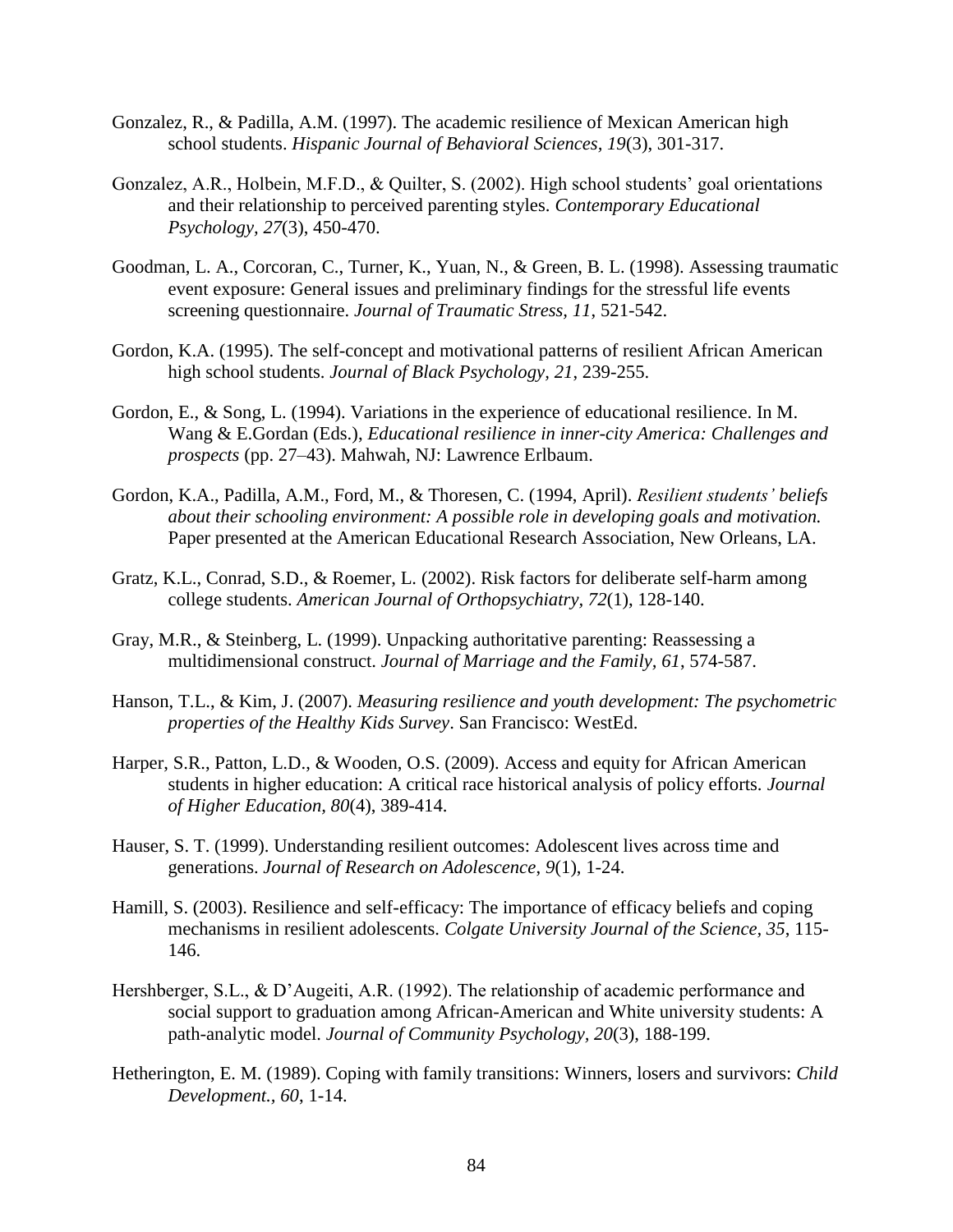- Hewitt, N.M, & Seymour, E. (1991). *Factors contribution to high attrition rates among science and engineering undergraduate majors: Report to the Alfred P. Sloan Foundation*. Boulder, CO: University of Colorado.
- Hillson, J.M. (1997). *An investigation of positive individualism and positive relations with others: Dimensions of positive personality*. Ph.D. Dissertation, University of Western Ontario, London, Ontario.
- Hines, A.M., Merdinger, J., & Wyatt, P. (2005). Former foster care youth attending college: resilience and the transition to young adulthood. *American Journal of Orthopsychiatry, 75*(3), 381-394.
- Hirsch, J.K., Wolford, K., LaLonde, S.M., Brunk, L., & Morris, A.M. (2007). Dispositional optimism as a moderator of the relationship between negative life events and suicide ideation and attempts. *Cognitive Therapy and Research, 31*, 533-546.
- Jerusalem, M., & Mittag, W. (1995). Self-efficacy in stressful life transitions. In A. Bandura (Ed.), *Self-efficacy in changing societies* (pp. 177-201). New York: Cambridge University Press.
- Kafka, G.J., & Kozma, A. (2002). The construct validity of Ryff's scales of psychological wellbeing and their relationship to measures of subjective well- being. *Social Indicators Research, 57*, 171-190.
- Karademas, E.C., Kafetsios, K., & Sideridis, G.D. (2007). Dispositional optimism, generalized self-efficacy and information processing of threat and well-being related stimuli. *Stress & Health, 23*, 285-294.
- Keith, P.M., Byerly, C., Floerchinger, H., Pence, E., & Thornberg, E. (2006). Deficit and resilience perspectives on performance and campus comfort of adult students. *College Student Journal, 40*(3), 546-556.
- Kirk, A., & Dollar, S.C. (2002). Prevalence of traumatic events and PTSD symptomatology among a selected group of undergraduate students. *Journal of Social Work in Disability & Rehabilitation, 1*, 53-65.
- Kobasa, S.C. (1979). Stressful life events, personality and health: an inquiry into hardiness. *Journal of Personality and Social Psychology, 37*(1), 1-11.
- Kumpfer, K.L. (1999). Factors and processes contributing to resilience: The resilience framework. In M.D. Glantz & J.L. Johnson (Eds.) *Resilience and development: Positive life adaptions* (pp. 179-224). New York: Kluwer Academic/Plenum Publishers.
- Lazarus, R.S., & Folkman, S. (1984). *Stress, appraisal and coping*. New York: Springer.
- Linley, P.A., Joseph, S., Harrington, S., & Wood, A.M. (2006). Positive psychology: Past, present and (possible) future. *The Journal of Positive Psychology, 1*(1), 3-16.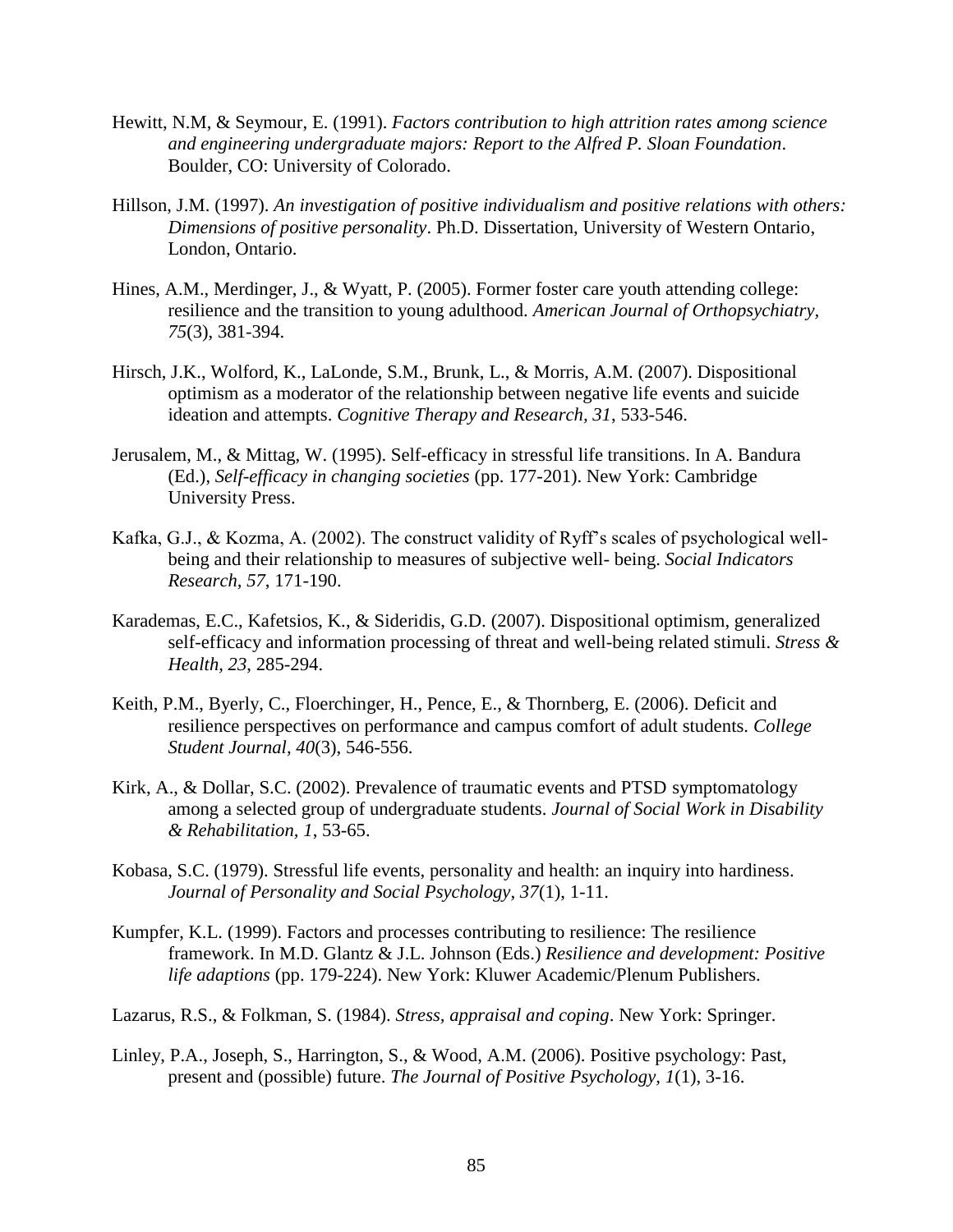- Loo, C.M., & Rolison, G. (1986). Alienation of ethnic minority students at a predominantly White university. *Journal of Higher Education, 57*, 58-77.
- Luszczynska, A., Gutiérrez-Dona, B., & Schwarzer, R. (2005). General self-efficacy in various domains of human functioning: Evidence from five countries. *International Journal of Psychology*, *40*, 80-89.
- Luthar, S.S. (2003). The culture of affluence: Psychological costs of material wealth. *Child Development, 74*, 1581-1593.
- Luthar, S.S., & Cicchetti, D. (2000a). Research on resilience: Response to commentaries. *Child Development, 71*(3), 573-575.
- Luthar, S. S., & Cicchetti, D. (2000b). The construct of resilience: Implications for interventions and social policies. *Development and Psychopathology, 12,* 857-885.
- Luthar, S.S., Cicchetti, D., & Becker, B. (2000). The construct of resilience: A critical evaluation and guidelines for future work. *Child Development, 71, 543-562.*
- Luthar, S.S., & D'Avanzo, K. (1999). Contextual factors in substance use: A study of suburban and inner-city adolescents. *Development and Psychopathology, 11*, 845-867.
- Luthar, S.S., Sawyer, J.A., & Brown, P.J. (2006). Conceptual issues in studies of resilience: Past, present and future research. *Annals New York Academy of Sciences, 1094*, 105-115.
- Luthar, S. S., & Zelazo, L. B. (2003). Research on resilience: An integrative review. In S.S. Luthar (Ed.), *Resilience and vulnerability: Adaptation in the context of childhood adversities* (pp. 510–549). New York: Cambridge University Press.
- Luthar, S., & Zigler, E. (1991). Vulnerability and competence: A review of the research on resilience in childhood. *American Journal of Orthopsychiatry, 61*(1), 6-22.
- Masten, A.S. (1994). Resilience in individual development: Successful adaptation despite risk and adversity. In M.C. Wang & G.W. Gordon (Eds.), *Educational resilience in inner-city America,* (pp. 3-25). Hillsdale, NJ: Lawrence Erlbaum Associates, Inc.
- Masten, A.S. (2001). Ordinary magic: Resilience processes in development. *American Psychologist, 56*(3), 227-238.
- Masten, A.S. (2000). *Children who overcome adversity to succeed in life*. Minneapolis, MN: University of Minnesota Extension Service.
- Masten, A.S. (2007). Resilience in developing systems: Progress and promise as the fourth wave rises. *Development and Psychopathology, 19*(3), 921-930.
- Masten, A.S., Best, K.M., & Garmezy, N. (1990). Resilience and development: Contributions from the study of children who overcome adversity. *Development and Psychopathology, 2,* 425-444.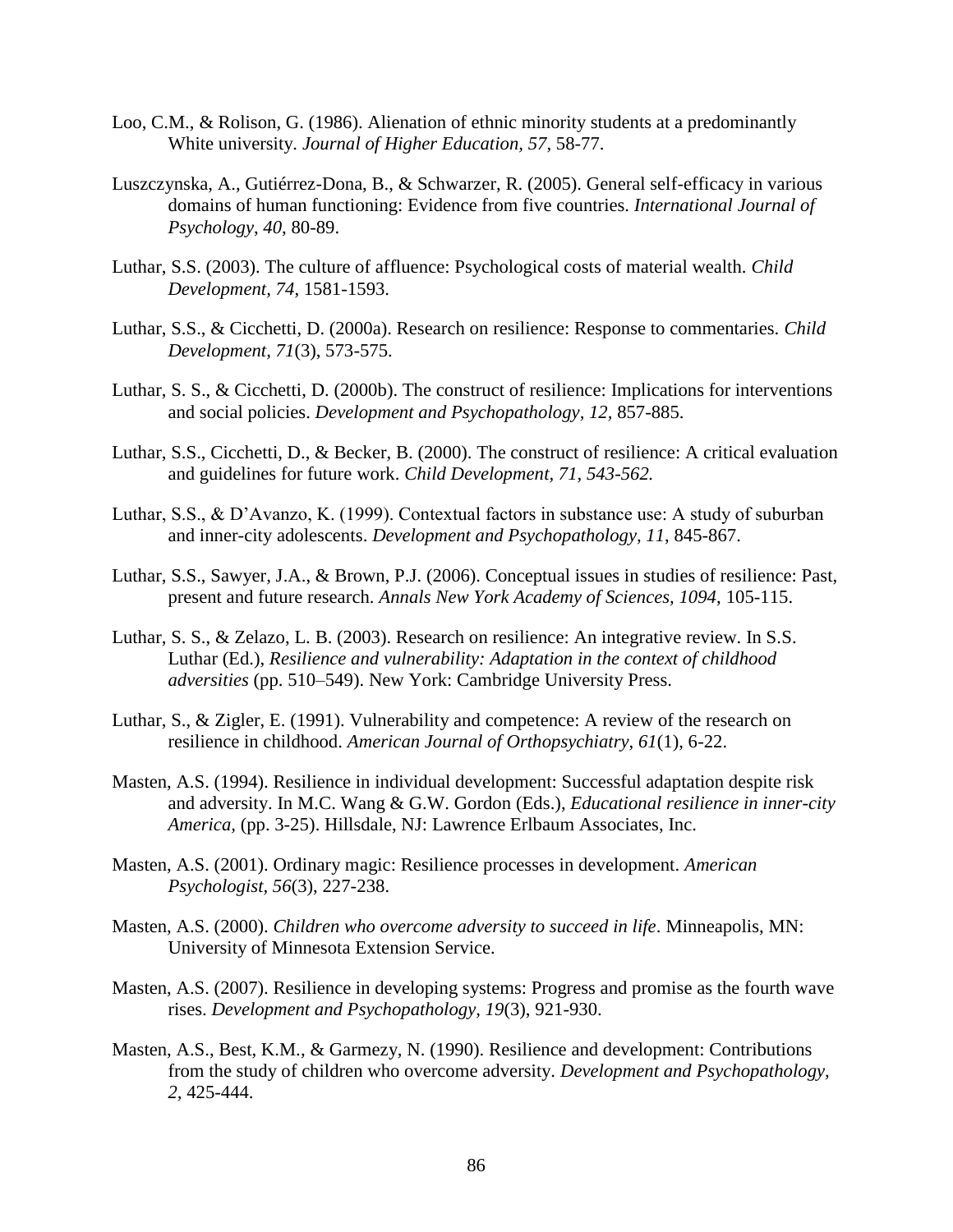- Masten, A.S., Hubbard, J.J., Gest, S.D., Tellegen, A., Garmezy, N., & Ramirez, M. (1999). Competence in the context of adversity: Pathways to resilience and maladaptation from childhood to late adolescence. *Development and Psychopathology, 11*(1), 143-169.
- Masten, A.S., & Wright, M.O. (2009). Resilience over the lifespan: Developmental perspectives on resistance, recovery and transformation. In J.W. Reich, J.S. Zautra, & J.S. Hall (Eds.), *Handbook of adult resilience* (pp. 213-237). New York, NY: Guilford Press.
- McCarthy, C.J., Fouladi, R.T., Juncker, B.D., & Matheny, K.B. (2006). Psychological resources as stress buffers: Their relationship to university students' anxiety and depression. *Journal of College Counseling, 9*, 99-110.
- McDaniel, A., DiPrete, T., Buchmann, C., & Shwed, U. (2009). The Black gender gap in educational attainment: Historical trends and racial comparisons. *Demography*, forthcoming.
- McLaughlin, A.A., Doane, L.S., Costiuc, A.L., & Feeny, N.C. (2009). Stress and resilience. In S. Loue & M. Sajatovic (Eds). *Determinants of minority mental health and wellness*, (pp. 349-365) Portland, OR: Book News, Inc.
- Merdinger, J.M., Hines, A.M., Lemon Osterling, K., & Wyatt, P. (2005). Pathways to college for former foster youth: Understanding factors that contribute to educational success. *Child Welfare, 84(6)*, 867-896.
- Miller, D.B. (1999). Racial socialization and racial identity: Can they promote resiliency for African American adolescents. *Adolescence, 34*(135), 493-501.
- Misra, R., & Castillo, L.G. (2004). Academic stress among college students: Comaprison of American and international students. *International Journal of Stress Management, 11*, 132-148.
- Misra, R., West, S., Russo, T., & McKean, M. (2000). Academic stress of college students: Comparison of student and faculty perceptions. *College Student Journal*, *34*(2), 236-245.
- Morales, E. (2008). Exceptional female students of color: Academic resilience and gender in higher education. *Innovative Higher Education, 33*, 197-213.
- Morales, E.E. (2000). A contextual understanding of the process of educational resilience: High achieving Dominican American students and the "resilience cycle. *Innovative Higher Education, 25*(1), 7-22.
- Morales, E.E., & Trotman, F. (2004). *Promoting academic resilience in multicultural America: Factors affecting student success*. New York: Peter Lang.
- Morrison, G.M., & Allen, M.R. (2007). Promoting student resilience in school contexts. *Theory into Practice, 46*(2), 162-169.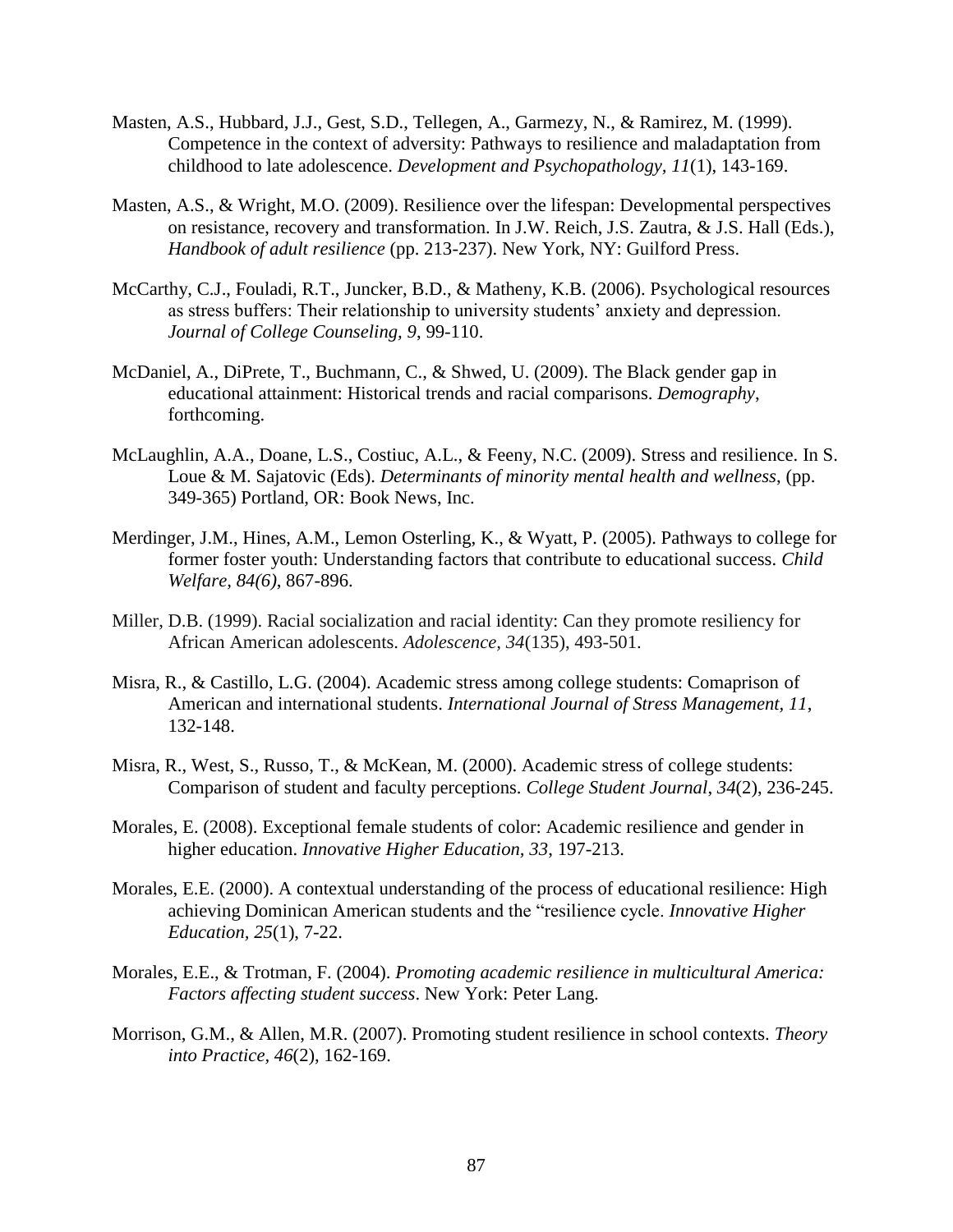- Mutimer, A., Reece, J., & Matthews, J. (2007) Child resilience: Relationships between stress, adaptation, and family functioning. *Journal of Applied Psychology, 3*(1), 16-25.
- Neihart, M. (2006). Building resilience in gifted children: Can resiliency be taught or is it innate? *Understanding our Gifted, 18*(2), 3-6.
- Nettles, M., & Johnson, J. (1987, November). Race, sex, and other factors as determinants of college student's socialization. *Journal of College Student Personnel*, *28*(6), 512-524.
- Nettles, M.T., Thoeny, A.R., & Gosman, E. J. (1986). Comparative and predictive analyses of Black and White Students' achievement and experiences. *Journal of Higher Education, 57*(3), 289–318.
- Obradović, J., Burt, K.B., & Masten, A.S. (2006). Pathways of adaptation from adolescence to young adulthood: Antecedents and correlates. *Annals of the New York Academy of Sciences*, *1094*, 340-344.
- Owens, G.P., & Chard, K.M. (2006). PTSD severity and cognitive reactions to trauma among a college sample: An exploratory study. *Journal of Aggression, Maltreatment and Trauma, 13*, 23-36.
- Pajares, F., & Johnson, M.J. (1994). Confidence and competence in writing: The role of selfefficacy, outcome expectancy, and apprehension. *Research in the Teaching of English, 28*, 316-334.
- Pajares, F., & Johnson, M. J. (1996). Self-efficacy beliefs in the writing of high school students: A path analysis*. Psychology in the Schools, 33*, 163-175.
- Pajares, F., & Kranzler, J. (1995b). Self-efficacy beliefs and general mental ability in mathematical problem-solving. *Contemporary Educational Psychology, 20*, 426-443.
- Peterson, C. (2000). The future of optimism. *American Psychologist, 55*(1), 44-55.
- Radziszewska, B., Richardson, J.L., Dent, C.W., & Flay, B.R. (1996). Parenting style and adolescent depressive symptoms, smoking, and academic achievement: Ethnic, gender, and SES differences. *Journal of Behavioral Medicine*, *19*, 289-305.
- Reis, S.M., Colbert, R.D., & Hebert, T.P. (2005). Understanding resilience in diverse, talented students in an urban high school. *Roeper Review, 27,* 110-120.
- Reivich, K., & Shatté, A. (2002). *The resilience factor.* New York: Broadway Books.
- Resnick, M.D., Harris, I.J., & Blum, R.W. (1993). The impact of caring and connectedness on adolescent health and well-being. *Journal of Pediatrics and Child Health, 29*(1), 83-89.
- Resnick, M.S., Ireland, M., & Borowsky, I. (2004). Youth violence perpetration: What protects? What predicts? Finding form the national longitudinal study of adolescent health. *Journal of Adolescent Health, 35*(5), 424e1-424e10.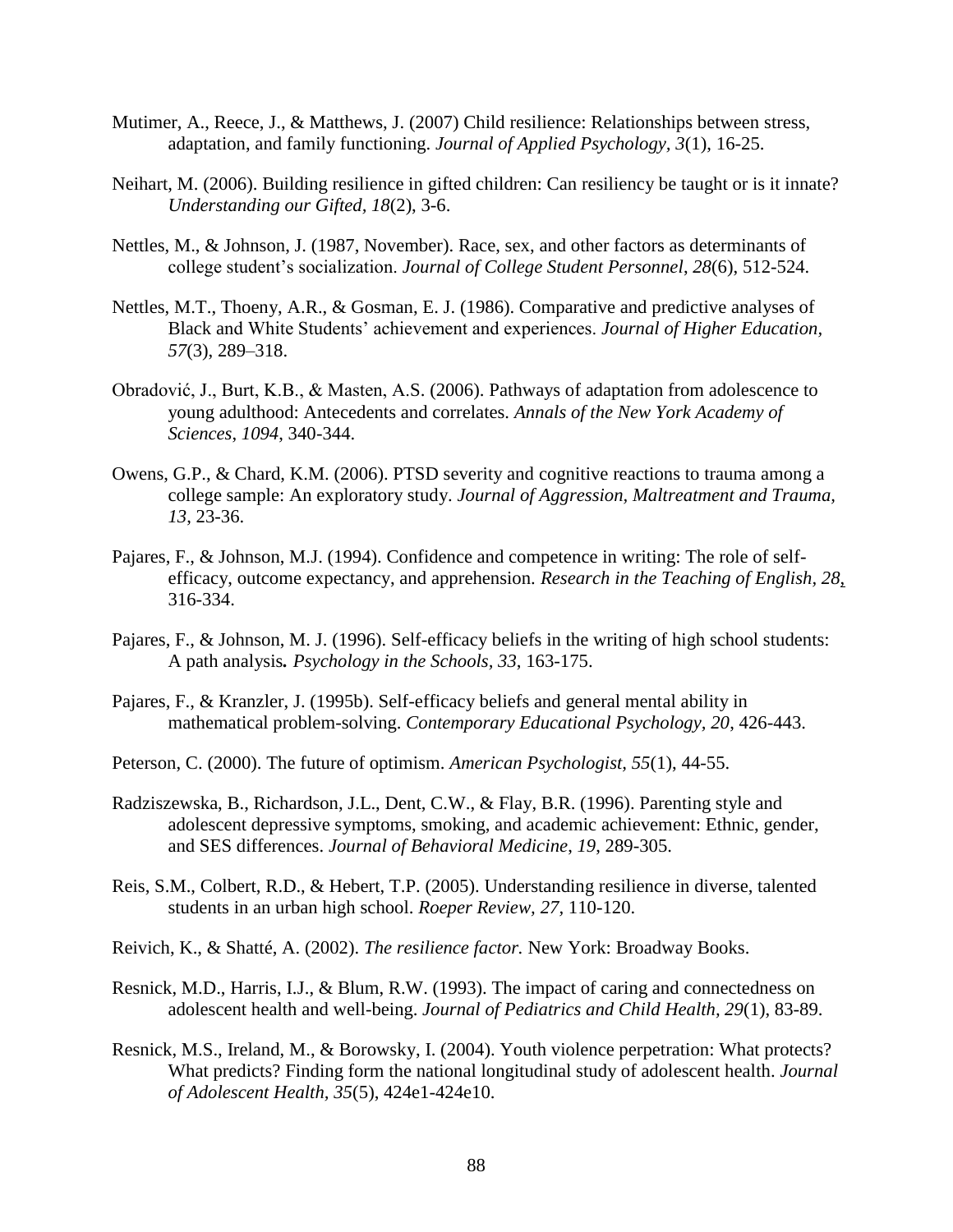- Rodriguez, N. (2010). The cumulative effect of race and ethnicity in juvenile court outcomes and why preadjudication detention matters. *Journal of Research in Crime and Delinquency, 47*(3), 391-413.
- Ross, S.E., Niebling, B.C., & Heckert, T.M. (1999). Sources of stress among college students. *College Student Journal, 33*(2) 312-317.
- Rouse, K.A.G. (2001). Resilient students' goals and motivation. *Journal of Adolescence, 24*, 461-472.
- Rutter, M. (1979). Protective factors in children's responses to stress and disadvantage. In M.W. Kent & J.E. Rolf (Eds.), *Primary prevention in psychopathology. Vol. 3: Social competence in children* (pp. 49-74). Hanover, NH: University Press of New England.
- Rutter, M. (1980) *Changing youth in a changing society*. Cambridge, MA: Harvard University Press.
- Rutter, M. (1985). Family and school influences on cognitive development. *Journal of Child Psychology and Psychiatry, 26*, 683-704.
- Rutter, M. (1989). Isle of Wight revisited: Twenty-five years of child psychiatric epidemiology. *Journal of the American Academy of Child & Adolescent Psychiatry, 28*(5), 633-653.
- Rutter, M. (1990). Psychosocial resilience and protective mechanisms. In J. Rolf, A. Masten, D. Cicchetti, K. Nuechterlein, & S. Weintraub (Eds.). *Risk and protective factors in the development of psychopathology.* (pp. 181-214). Cambridge, UK: Cambridge University Press.
- Rutter, M. (1993). Resilience: Some conceptual considerations. *Journal of Adolescent Health, 14*, 626-631.
- Rutter, M. (2000). Resilience reconsidered: Conceptual considerations, empirical findings, and policy implications. In J.P. Shonkoff & S.J. Meisels (Eds.), *Handbook of early childhood intervention* (2nd ed., pp. 651-682). New York: Cambridge University Press
- Rutter, M. (2006). Implications of resilience concepts for scientific understanding. *Annals New York Academy of Science*, *1094*, 1-12.
- Ryan, R.M., & Deci, E.L. (2001). On happiness and human potentials: A review of research on hedonic and eudaimonic well-being. *Annual Review of Psychology, 52*, 141-166.
- Ryff, C. (1989). Happiness is everything, or is it? Explorations on the meaning of psychological well-being. *Journal of Personality and Social Psychology, 57,* 1069-1081.
- Ryff*,* C.D., & Essex*,* M.J. (1992). The interpretation of life experience and well*-*being*:* The sample case of relocation. *Psychology and Aging, 7,* 507-517.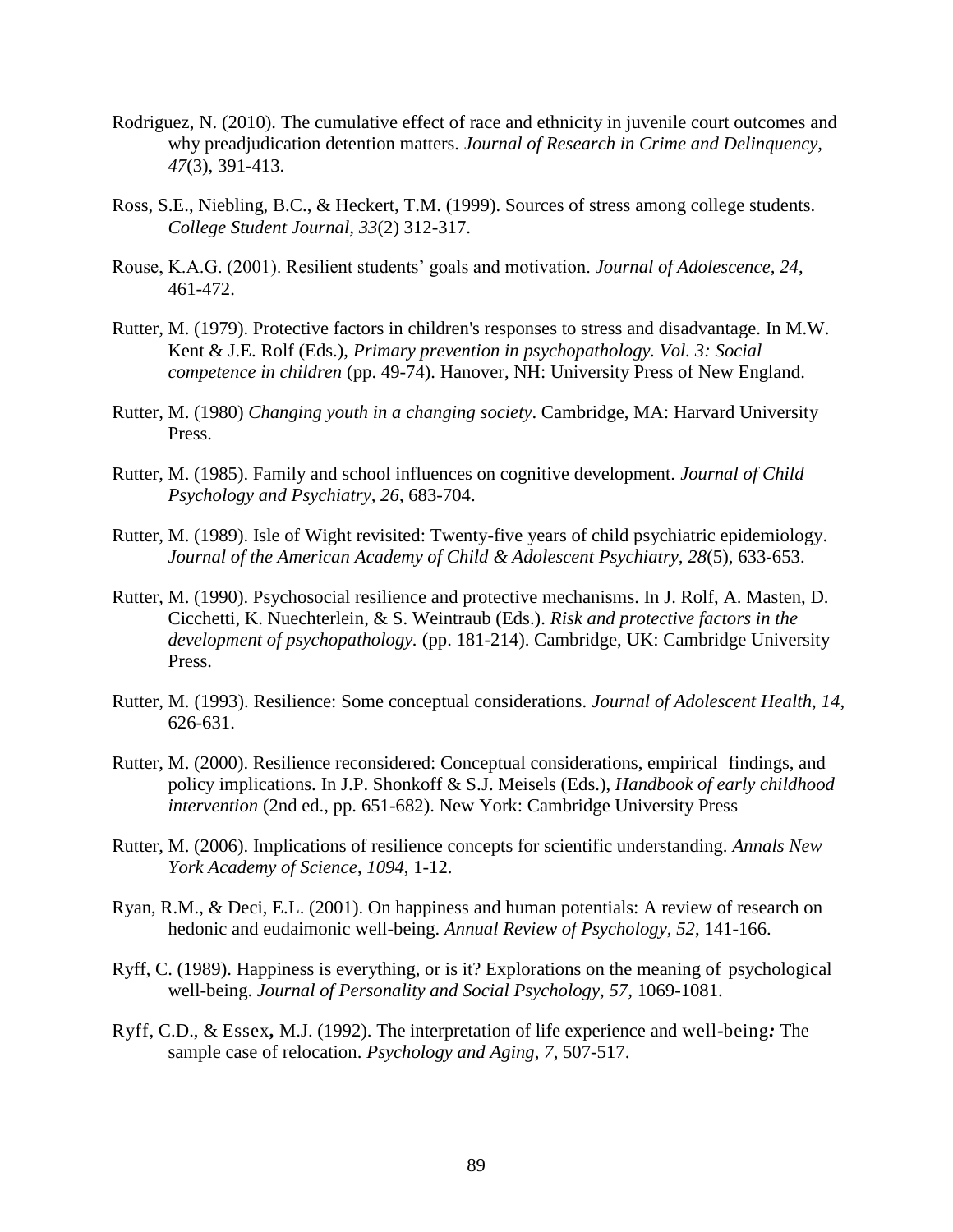- Ryff, C.D., & Heidrich, S.M. (1997). Experience and well-being: Explorations on domains of life and how they matter. *International Journal of Behavioral Development, 20*, 193-206.
- Ryff, C.D., & Keyes, C.L.M. (1995). The structure of psychological well-being revisited. *Journal of Personality and Social Psychology, 69*(4), 719-727.
- Scarpa, A., Fikretoglu, D., Bowser, F., Hurley, J.D., Pappert, C.A., Romero, N., & Van Voorhees, E. (2002). Community violence exposure in university students. *Journal of Interpersonal Violence, 17*, 253-272.
- Scheier, M.F., & Carver, C.S. (1985). Optimism, coping, and health: Assessment and implications of generalized outcome expectancies. *Health Pyschology, 4,* 219-247.
- Scheier, M.F., & Carver, C.S. (1992). Effects of optimism on psychological and physical wellbeing: Theoretical overview and empirical update. *Cognitive Therapy and Research, 16*, 201-228.
- Scheier, M., Carver, C., & Bridges, M. (1994). Distinguishing optimism from neuroticism and trait anxiety, selfmastery, and self-esteem: A reevaluation of the Life Orientation Test. *Journal of Personality and Social Psychology, 67*(6), 1063-1078.
- Scheier, M.F., Carver, C.S., & Bridges, M.W. (2001). Optimism, pessimism, and psychological well-being. In E.C. Chang (Ed.), *Optimism and pessimism: Implications for theory, research, and practice* (pp. 189-216). Washington, DC: American Psychological Association.
- Schwarzer, R., & Jerusalem, M. (1995). Generalized self-efficacy scale. In J. Weinman, S. Wright, & M. Johnston (Eds.), *Measures in health psychology: A user's portfolio*. *Causal and control beliefs* (pp. 35-37). Windsor England: NFER-NELSON.
- Seligman, M.E.P., & Cxikszentmihalyi, M. (2000). Positive psychology: An introduction. *American Psychologist, 55*(1), 5-15.
- Simpson J.A. 1990. Influence of attachment styles on romantic relationships. *Journal of Personality and Social Psychology, 59,* 971–80
- Skolnick, A. (1980). The myth of the vulnerable child. In P.H. Mussen, J.J. Conger, & J. Kagan (Eds.), *Research in child & adolescent psychology: Contemporary perspectives* (pp. 136- 140). Cambridge: Harper & Row.
- Smith-Osborne, A. (2007). Life span and resiliency theory: A critical review. *Advances in Social Work, 8*(1), 152-168.
- Smokowski, P.R., Reynolds, A.J., & Bezucko, N. (1999). Resilience and protective factors in adolescence: An autobiographical perspective from disadvantaged youth. *Journal of School Psychology, 37,* 425-448.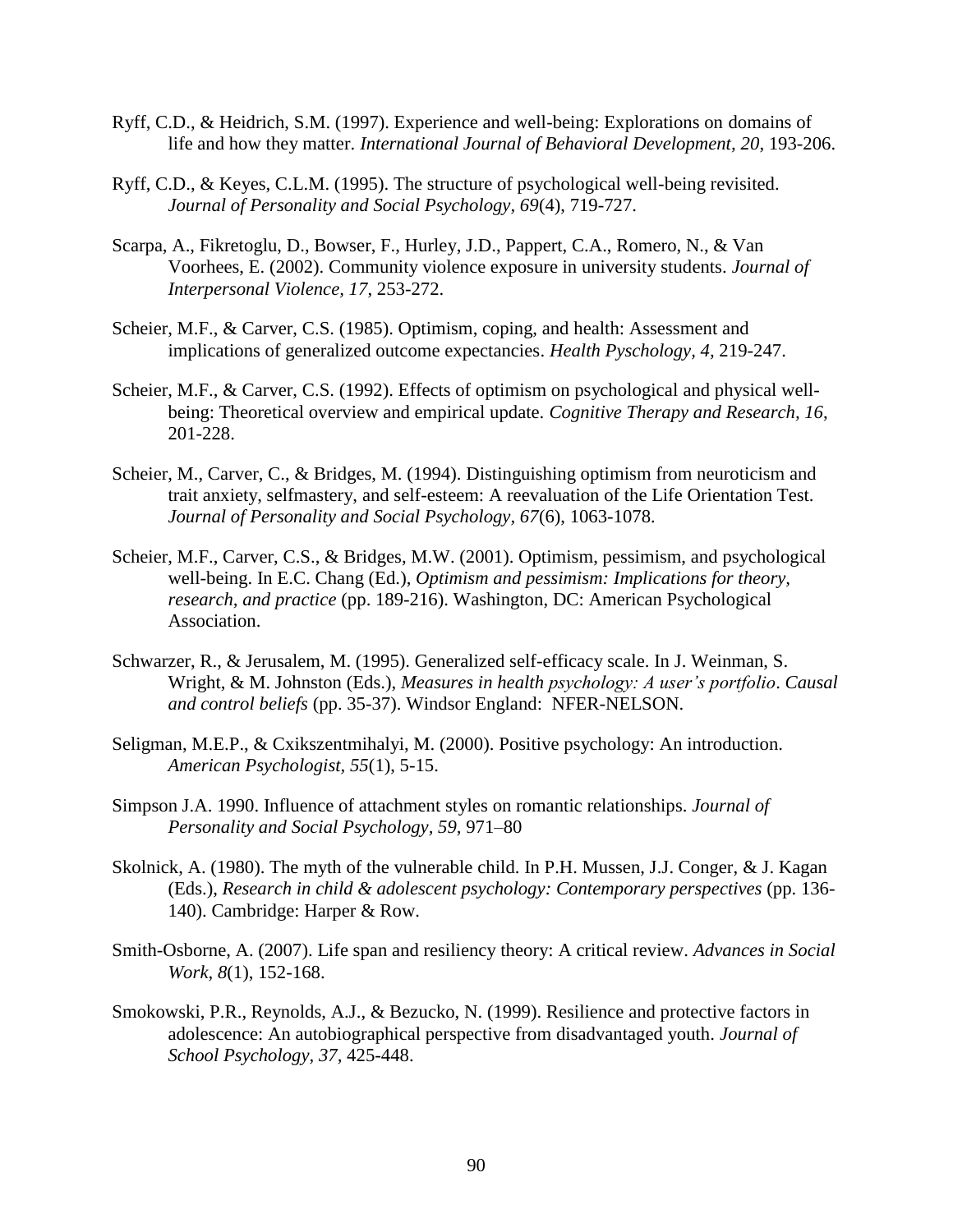- Snyder, C.R., & Lopez, S.J. (2007). *Positive psychology: The scientific and practical explorations of human strengths*. Thousand Oaks, CA: Sage Publications, Inc.
- Somchit S., & Sriyaporn P. (2004) The relationships among resilience factors, perception of adversities, negative behavior, and academic achievement of 4th-to 6th grade children in Thad-Thong, Chonburi, Thailand. *Journal of Pediatric Nursing, 19*, 294-303.
- Springer, K.W., & Hauser, R.M. (2006). An assessment of the construct validity of Ryff's scales of psychological well-being: Method, mode and measurement effects. *Social Science Research, 35*(4), 1080-1102.
- Sroufe, L.A., Carlson, E.A., Levy, A.K., & Egeland, B. (1999). Implications of attachment theory for developmental psychopathology. *Development and Psychopathology, 11*, 1-13.
- Steinhardt, M., & Dolbier, C. (2008). Evaluation of a resilience intervention to enhance coping strategies and protective factors and decrease symptomatology. *Journal of American College Health, 56*(4), 445-453.
- Tipton, R.M., & Worthington, E.L. (1984). The measurement of generalized self-efficacy: A study of construct validity. *Journal of Personality Assessment, 48*, 545-548.
- Trussell, R.P. (2008). Promoting school-wide mental health. *International Journal of Special Education, 23*(3), 149-155.
- Tusaie, K. (2001). *Psychosocial resilience in rural adolescents: optimism, perceived social support and gender differences*. (Doctoral dissertation, University of Pittsburg, 2001). Abstract reviewed April 27, 2009.
- Tusaie, K.R., & Patterson, K. (2006). Relationships among trait, situational and comparative optimism: Clarifying concepts for a theoretically consistent and evidence-based intervention to maximize resilience. *Archives of Psychiatric Nursing, 20*(3), 144-150.
- Tusaie, K., Puskar, K., & Sereika, S.M. (2007). A predictive and moderating model of psychosocial resilience in adolescents. *Journal of Nursing Scholarship, 39*(1), 54-60.
- Umberson, D., Chen, M.D., House, J.S., Hopkins, K., & Slaten, E. (1996). Social relationships and their effects on psychological well-being: Are men and women really so different. *American Sociological Review, 61*, 836-856.
- Ungar, M. (2003). Qualitative contributions to resilience research. *Qualitative Social Work, 2*(1), 85-102.
- Ungar M., Lee A., Callaghan T., & Boothroyd R. (2005). An international collaboration to study resilience in adolescents across cultures. *Journal of Social Work Research and Evaluation. 6*(1), 5-24.
- U.S. Bureau of the Census. (2007). *Poverty*. Retrieved May 2, 2009, from http://www.census.gov/hhes/www/poverty/poverty07.html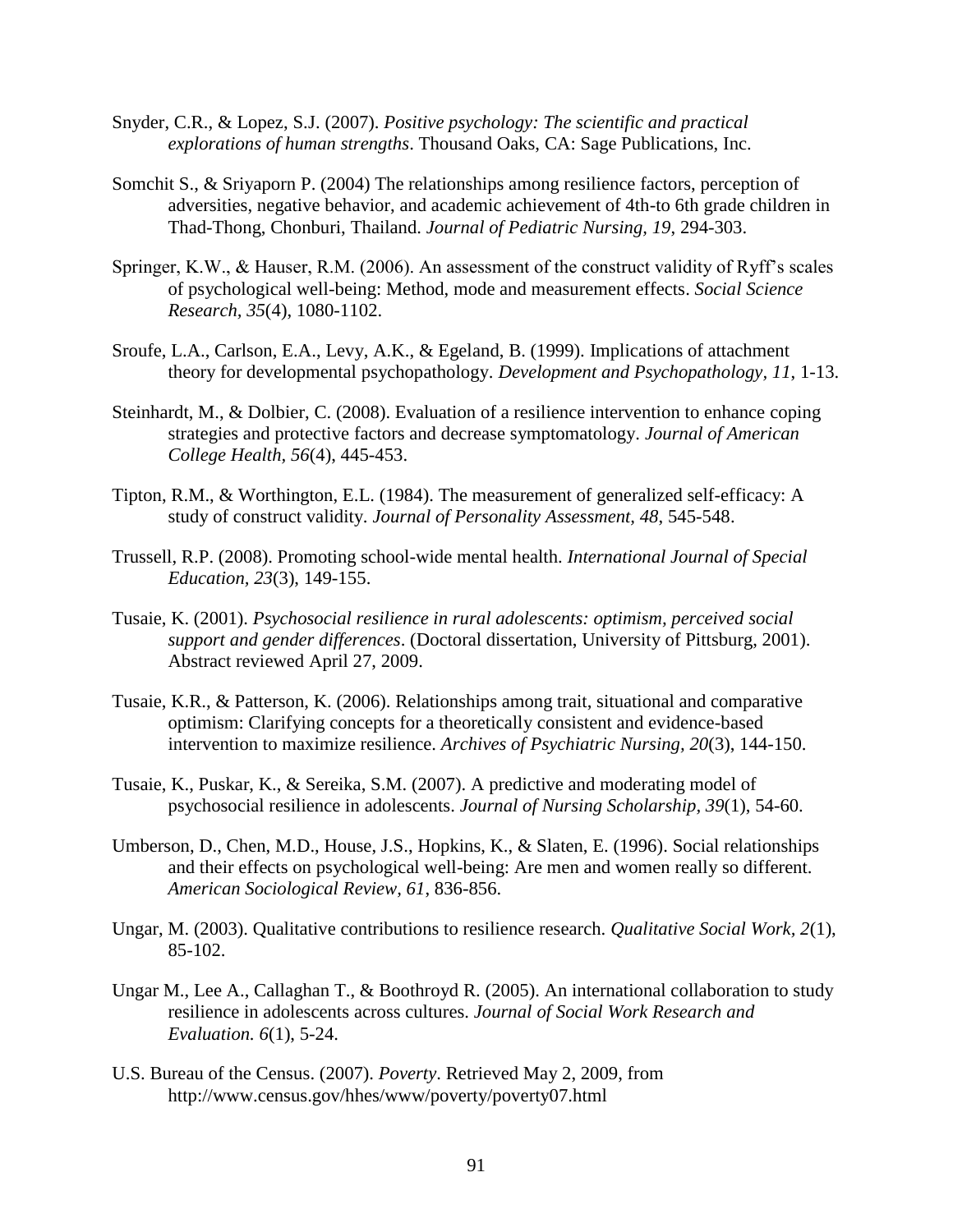- U.S. Bureau of the Census. (2009). *Highlights.* Retrieved May 2, 2009, from http://www.census.gov/hhes/www/poverty/about/overview/index.html
- Vanderbilt-Adriance, E., & Shaw, D.S. (2008). Conceptualizing and re-evaluating resilience across levels of risk, time, and domains of competence. *Clinical Child and Family Psychology Review*, *11*, 30-58.
- Vega, W.A. (1992). Theoretical and pragmatic implications of cultural diversity for community research. *American Journal of Community Psychology, 20*, 375-391.
- Vrana, S., & Lauterbach, D. (1994). Prevalence of traumatic events and post traumatic psychological symptoms in a non-clinical sample of college students. *Journal of Traumatic Stress, 7*, 289-302.
- Waaktaar, T., Christie, H.J., Borge, A.I.H., & Torgersen, S. (2004). How can young people's resilience be enhanced? Experiences from a clinical intervention project. *Clinical Child Psychology and Psychiatry*, *9*(2), 167-183.
- Wagnild, G., & Young, H.M. (1993). Development and psychometric evaluation of the Resilience Scale. *Journal of Nursing Measurement, 1*, 165-178.
- Waller, M.A., Okamoto, S.K., Miles, B.W., & Hurdle, D.E. (2003). Resiliency factors related to substance use/resistance: Perceptions of Native adolescents of the Southwest. *Journal of .Sociology and Social Welfare, 30*(4), 79-94.
- Wasonga, T., Christman, D.E., & Kilmer, L. (2003). Ethnicity, gender, and age: Predicting resilience and academic achievement among urban high school students. *American Secondary Education, 32*, 62-74.
- Watson, S.B., & Haynes, S.N. (2007). Brief screening for traumatic life events in female undergraduate health service patients. *International Journal of Clinical and Health Psychology, 7*, 261-282.
- Waxman, H.C., Gray, J.P., & Padron, Y.N. (2003). *Review of research on educational resilience.* Paper presented at the Center for Research on Education, Diversity, and Excellence, Texas.
- Weiner, B. (1990). History of motivational research in education. *Journal of Educational Psychology, 82*, 616-622.
- Werner, E.E. (1993). Risk, resilience, and recovery: Perspectives from the Kauai longitudinal study. *Development and Psychopathology, 5*, 503-515.
- Werner, E., & Smith, R.S., (1982). *Vulnerable but invincible: A longitudinal study of resilient children and youth*. New York: McGraw Hill.
- Werner, E., & Smith, R.S., (1992). *Overcoming the odds: High-risk children from birth to adulthood*. New York: Cornell University Press.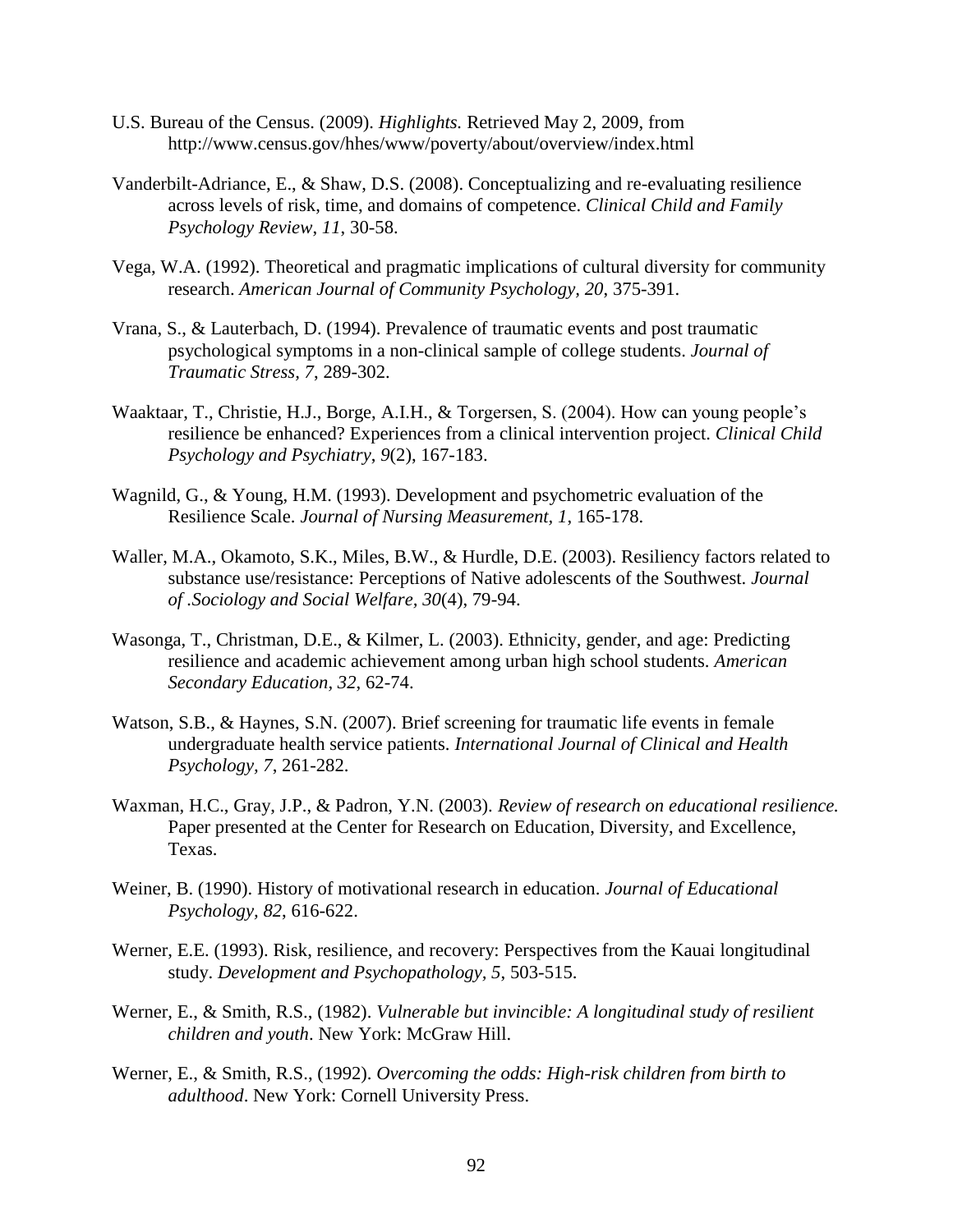- Wilkinson, R.B., Walford, W.A., & Espnes, G.A. (2000). Coping styles and psychological health in adolescents and young adults: A comparison of moderator and main effects models. *Australian Journal of Psychology, 52*, 155-162.
- Wilson, M.N., Hurtt, C.L., Shaw, D.S., Dishion, T.J., & Gardner, F. (2009). Analysis and influence of demographic and risk factors on difficult child behaviors. *Prevention Science, 10*, 353-365.
- Wolkow, K.E., & Ferguson, H.B. (2001). Community factors in the development of resiliency. Considerations and future directions. *Community Mental Health Journal, 37*, 489-498.
- Wright, K.B. (2005). Researching internet-based populations: Advantages and disadvantages of online survey research, online questionnaire authoring software packages, and web survey services. *Journal of Computer-Mediated Communication, 10*(3), article 11.
- Wright, M.O., & Masten, A.S. (2005). Resilience processes in development: Fostering positive adaptation in the face of adversity. In R. Brooks & S. Goldstein (Eds.). *Raising resilient children* (pp. 17-37). New York: Contemporary Books.
- Yates, T.M., Egeland, B., & Sroufe, L.A. (2003). Rethinking resilience: A developmental process perspective. In S.S. Luthar (Ed.), *Resilience and vulnerability: Adaptation in the context of childhood adversities* (pp. 243-266). New York: Cambridge University Press.
- Yates, T.M., & Masten, A.S. (2004). Fostering the future: Resilience theory and the practice of positive psychology. In P.A. Linley, S. Joseph, & S. Seligman (Eds.). In *Positive psychology in practice,* (pp. 521-539). Hoboken, NJ: Wiley.
- Zimmerman, B.J., Bandura, A., & Martinez-Pons, M. (1992). Self motivation for academic attainment: The role of self-efficacy beliefs and personal goal setting. *American Educational Research Journal, 29,* 663–676.
- Zimmerman, M.A., Bingenheimer, J.B., Notaro, P.C. (2002). Natural mentors and adolescent resiliency: A study with urban youth. *American Journal of Community Psychology, 30,* 221-244.
- Zins, J.E., Elias, M.J., Greenberg, M.T., & Weissberg, R.P. (2000). Promoting social and emotional competence in children. In K.L. Minke & G.C. Bear (Eds.). *Preventing school problems-Promoting school success: Strategies and programs that work.* (pp. 71-99). Bethesda, MD: National Association of School Psychologists.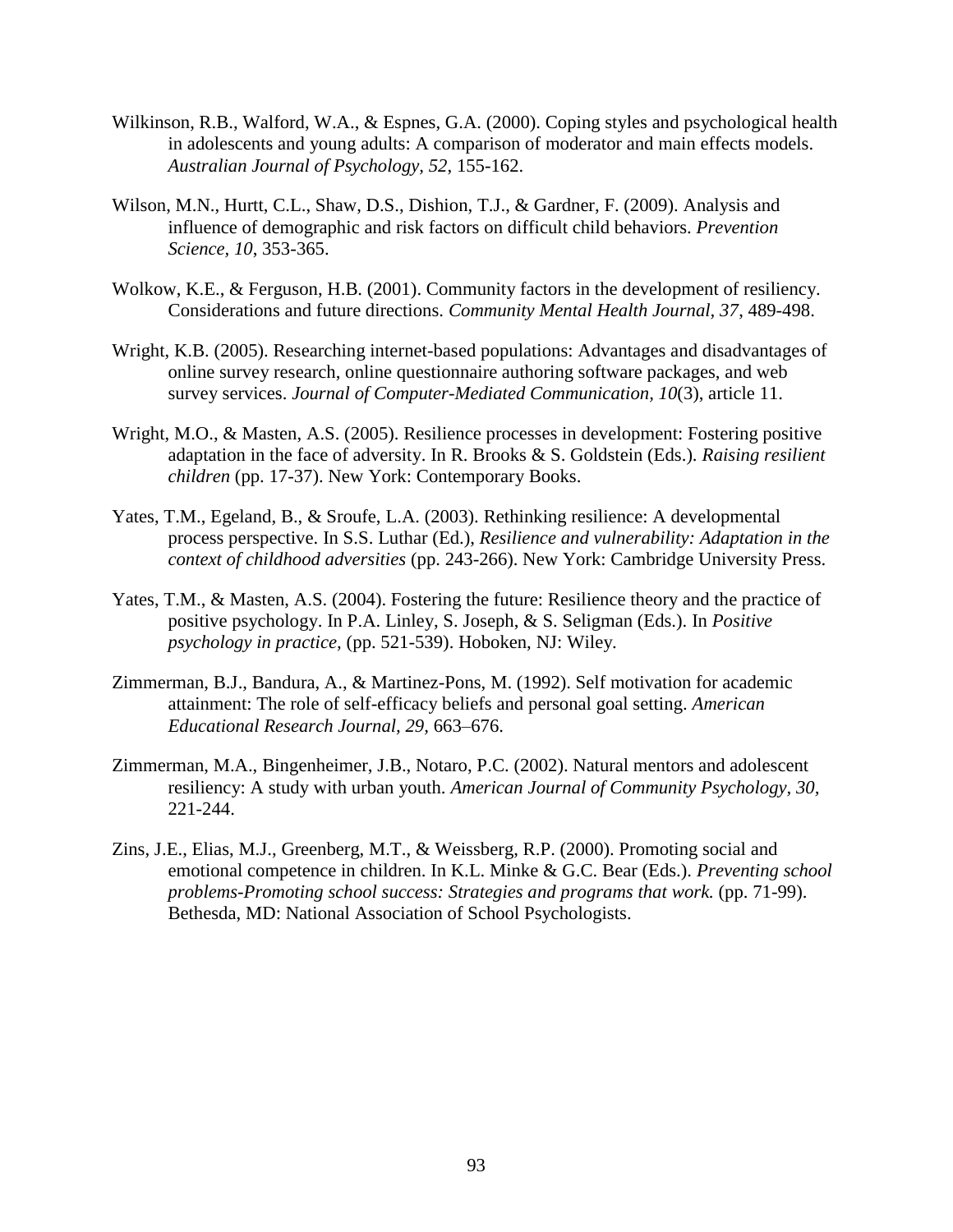# APPENDIX A

Measures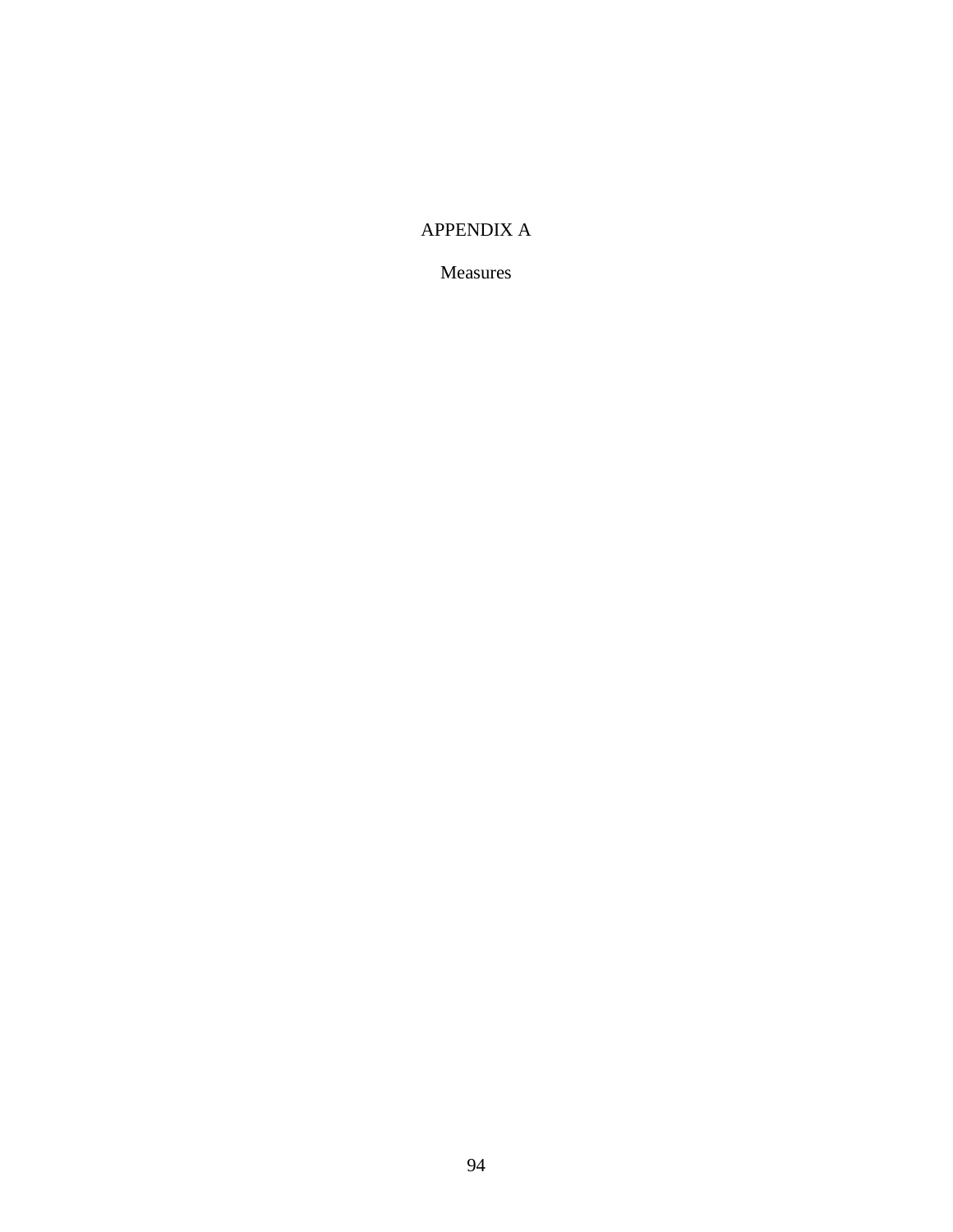Variable Measurement

Resilience (Alpha .89)

On a seven-point scale from (1) *Strongly Disagree* to (7) *Strongly Agree.*

**1.** When I make plans, I follow through with them.

**2.** I usually manage one way or another.

**3.** I am able to depend on myself more than anyone else.

**4.** Keeping interested in things is important to me.

**5.** I can be on my own if I have to.

**6.** I feel proud that I have accomplished things in life.

**7.** I usually take things in stride.

**8.** I am friends with myself.

**9.** I feel that I can handle many things at a time.

**10.** I am determined.

**11.** I seldom wonder what the point of it all is.

**12.** I take things one day at a time.

**13.** I can get through difficult times because I've

experienced difficulty before.

**14.** I have self-discipline.

**15.** I keep interested in things.

**16.** I can usually find something to laugh about.

**17.** My belief in myself gets me through hard times.

**18.** In an emergency, I'm someone people can generally rely on.

**19.** I can usually look at a situation in a number of ways.

**20.** Sometimes I make myself do things whether I want to or not.

**21.** My life has meaning.

**22.** I do not dwell on things that I can't do anything about.

**23.** When I'm in a difficult situation, I can usually find my way out of it.

**24.** I have enough energy to do what I have to do.

**25.** It's okay if there are people who don't like me.

**26.** I am resilient.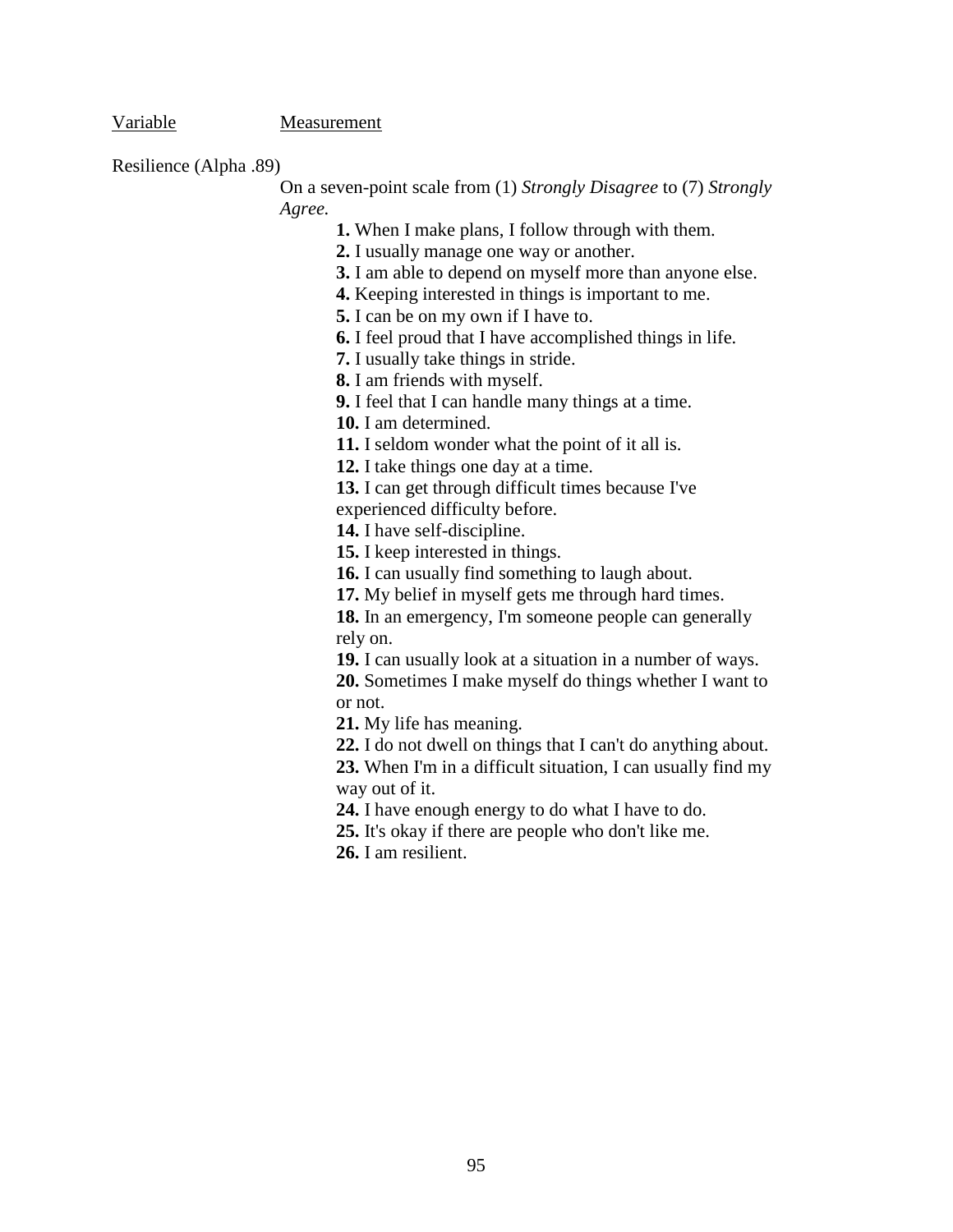Variable Measurement

Optimism (Alpha .71)

On a five-point scale from (1) *I Agree A Lot* to (5) *I Disagree A* 

*Lot*

**1.** In uncertain times, I usually expect the best.

**2.** It is easy for me to relax.

**3.** If something can go wrong for me, it will.

**4.** I am always optimistic about my future.

**5.** I enjoy my friends a lot.

**6.** It is important for me to keep busy.

**7.** I hardly ever expect things to go my way.

**8.** I don't get upset too easily.

**9.** I rarely count on good things happening to me.

**10.** Overall, I expect more good things to happen to me than bad.

Self-Efficacy (Alpha .91)

On a four-point scale from (1) *Not True At All* to (4) *Exactly True* **1.** I can always manage to solve difficult problems if I try hard enough.

> **2.** If someone opposes me, I can find the means and ways to get what I want.

> **3.** It is easy for me to stick to my aims and accomplish my goals.

**4.** I am confident that I could deal efficiently with unexpected events.

**5.** Thanks to my resourcefulness, I know how to handle unforeseen situations.

**6.** I can solve most problems if I invest the necessary effort.

**7.** I can remain calm when facing difficulties because I can rely on my coping abilities.

**8.** When I am confronted with a problem, I can usually find several solutions.

**9.** If I am in trouble, I can usually think of a solution.

**10.** I can usually handle whatever comes my way.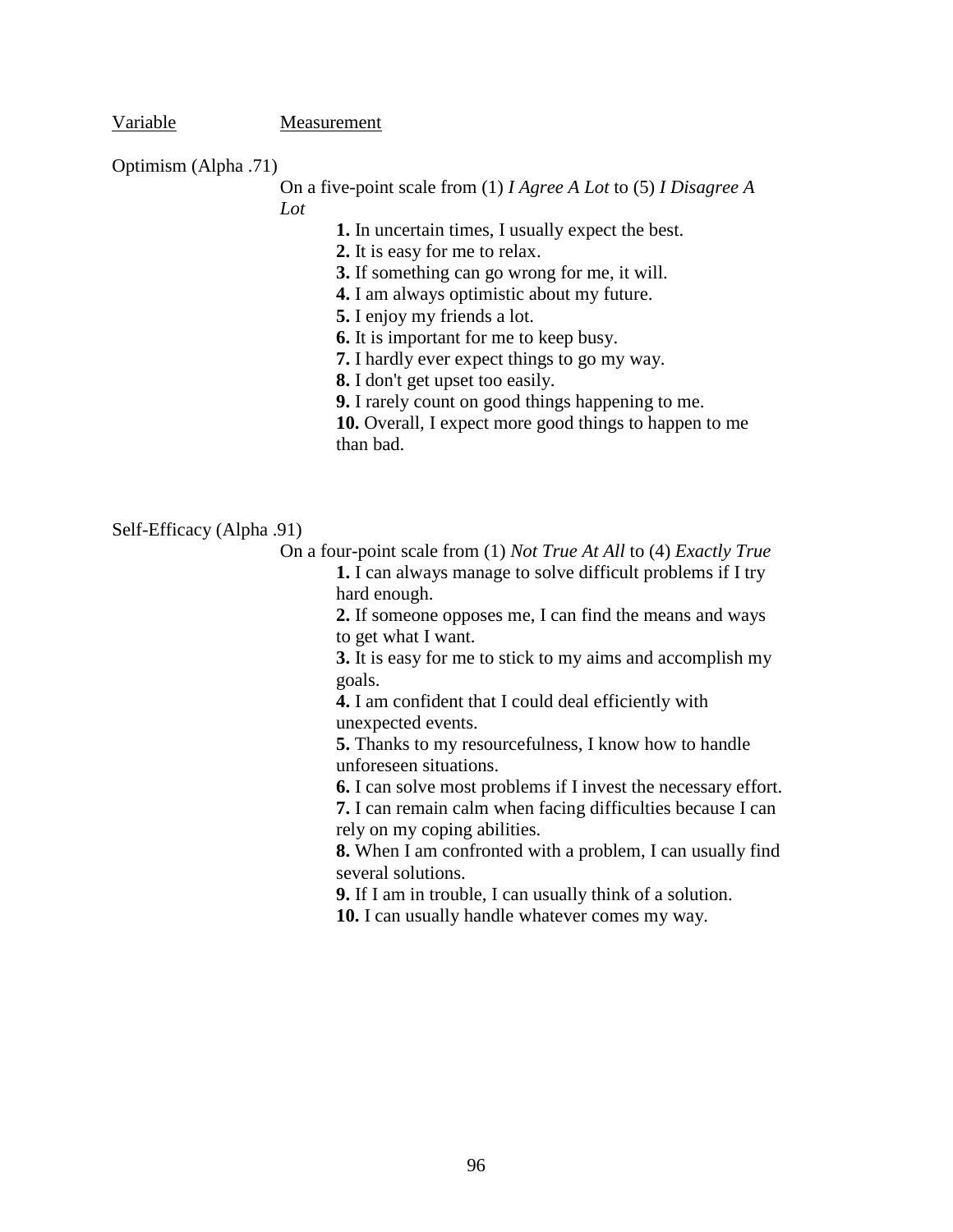| <b>Variable</b>                                | Measurement                                                                                                       |
|------------------------------------------------|-------------------------------------------------------------------------------------------------------------------|
| Psychological Well-Being (Alpha .88)           |                                                                                                                   |
|                                                | On a six-point scale from $(1)$ <i>Strongly Disagree</i> to $(6)$                                                 |
|                                                | <b>Strongly Agree</b>                                                                                             |
| Positive Relationships with Others (Alpha .82) |                                                                                                                   |
|                                                | <b>1.</b> Most people see me as loving and affectionate.                                                          |
|                                                | 2. Maintaining close relationships has been difficult                                                             |
|                                                | and frustrating for me.                                                                                           |
|                                                | 3. I often feel lonely because I have few close                                                                   |
|                                                | friends with whom to share my concerns.                                                                           |
|                                                | 4. I enjoy personal and mutual conversations with                                                                 |
|                                                | family members or friends.                                                                                        |
|                                                | <b>5.</b> I don't have many people who want to listen                                                             |
|                                                | when I need to talk.                                                                                              |
|                                                | <b>6.</b> It seems to me that most other people have more                                                         |
|                                                | friends than I do.                                                                                                |
|                                                | 7. People would describe me as a giving person,                                                                   |
|                                                | willing to share my time with others.                                                                             |
|                                                | 8. I have not experienced many warm and trusting                                                                  |
|                                                | relationships with others.                                                                                        |
|                                                | 9. I know that I can trust my friends, and they                                                                   |
|                                                | know they can trust me.                                                                                           |
| Environmental Mastery (Alpha .80)              |                                                                                                                   |
|                                                | <b>10.</b> In general, I feel I am in charge of the situation                                                     |
|                                                | in which I live.                                                                                                  |
|                                                | 11. The demands of everyday life often get me                                                                     |
|                                                | down.                                                                                                             |
|                                                | 12. I do not fit very well with the people and the                                                                |
|                                                | community around me.                                                                                              |
|                                                | 13. I am quite good at managing the many<br>responsibilities of my daily life.                                    |
|                                                |                                                                                                                   |
|                                                | <b>14.</b> I often feel overwhelmed by my responsibilities.<br>15. I generally do a good job of taking care of my |
|                                                | personal finances and affairs.                                                                                    |
|                                                | 16. I am good at juggling my time so that I can fit                                                               |
|                                                | everything in that needs to be done.                                                                              |
|                                                | 17. I have difficulty arranging my life in a way that                                                             |
|                                                | is satisfying to me.                                                                                              |
|                                                | 18. I have been able to build a home and a lifestyle                                                              |
|                                                | for myself that is much to my liking                                                                              |
|                                                |                                                                                                                   |
|                                                |                                                                                                                   |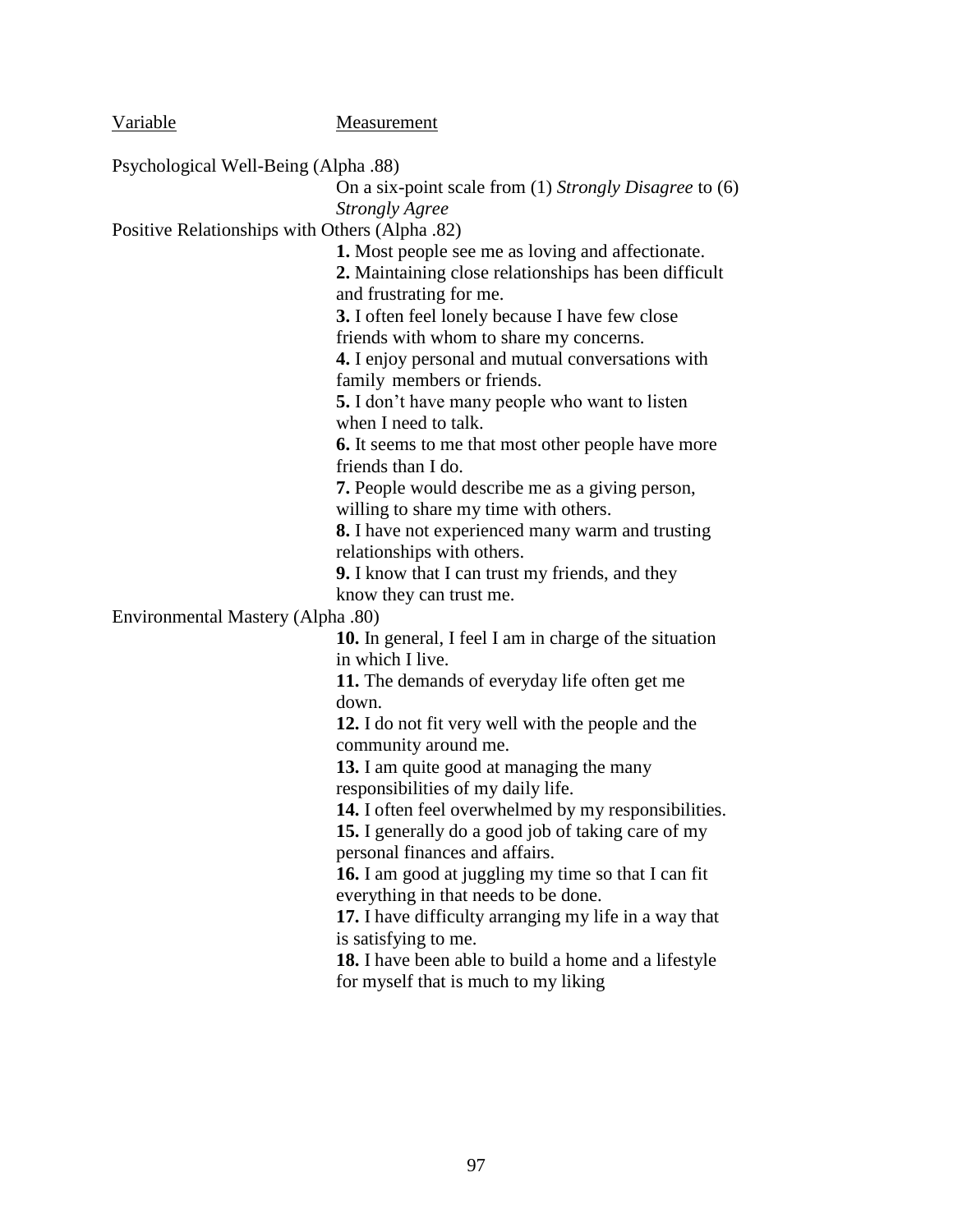| Personal Growth (Alpha .73) |                                                                                                                                          |
|-----------------------------|------------------------------------------------------------------------------------------------------------------------------------------|
|                             | <b>19.</b> I am not interested in activities that will expand                                                                            |
|                             | my horizons.                                                                                                                             |
|                             | <b>20.</b> I don't want to try new ways of doing things -                                                                                |
|                             | my life is fine the way it is.                                                                                                           |
|                             | 21. I think it is important to have new experiences                                                                                      |
|                             | that challenge how you think about yourself and the<br>world.                                                                            |
|                             | 22. When I think about it, I haven't really improved<br>much as a person over the years.                                                 |
|                             | 23. I have a sense that I have developed a lot as a<br>person over time.                                                                 |
|                             | 24. I do not enjoy being in new situations that                                                                                          |
|                             | require me to change my old familiar ways of doing<br>things.                                                                            |
|                             | 25. For me, life has been a continuous process of<br>learning, changing, and growth.                                                     |
|                             | 26. I gave up trying to make big improvements or                                                                                         |
|                             | changes in my life a long time ago.                                                                                                      |
|                             | 27. There is truth to the saying that you can't teach                                                                                    |
|                             | an old dog new tricks.                                                                                                                   |
| Autonomy (Alpha .80)        |                                                                                                                                          |
|                             | 28. I am not afraid to voice my opinions, even when                                                                                      |
|                             | they are in opposition to the opinions of most people.<br>29. My decisions are not usually influenced by what<br>everyone else is doing. |
|                             | 30. I tend to worry about what other people think of<br>me.                                                                              |
|                             | 31. Being happy with myself is more important to<br>me than having others approve of me.                                                 |
|                             | 32. I tend to be influenced by people with strong<br>opinions.                                                                           |
|                             | 33. I have confidence in my opinions, even if they                                                                                       |
|                             | are contrary to the general consensus.                                                                                                   |
|                             | 34. It's difficult for me to voice my own opinions                                                                                       |
|                             | on controversial matters.                                                                                                                |
|                             | 35. I often change my mind about decisions if my                                                                                         |
|                             | friends or family disagree.                                                                                                              |
|                             | 36. I judge myself by what I think is important, not<br>by the values of what others think is important.                                 |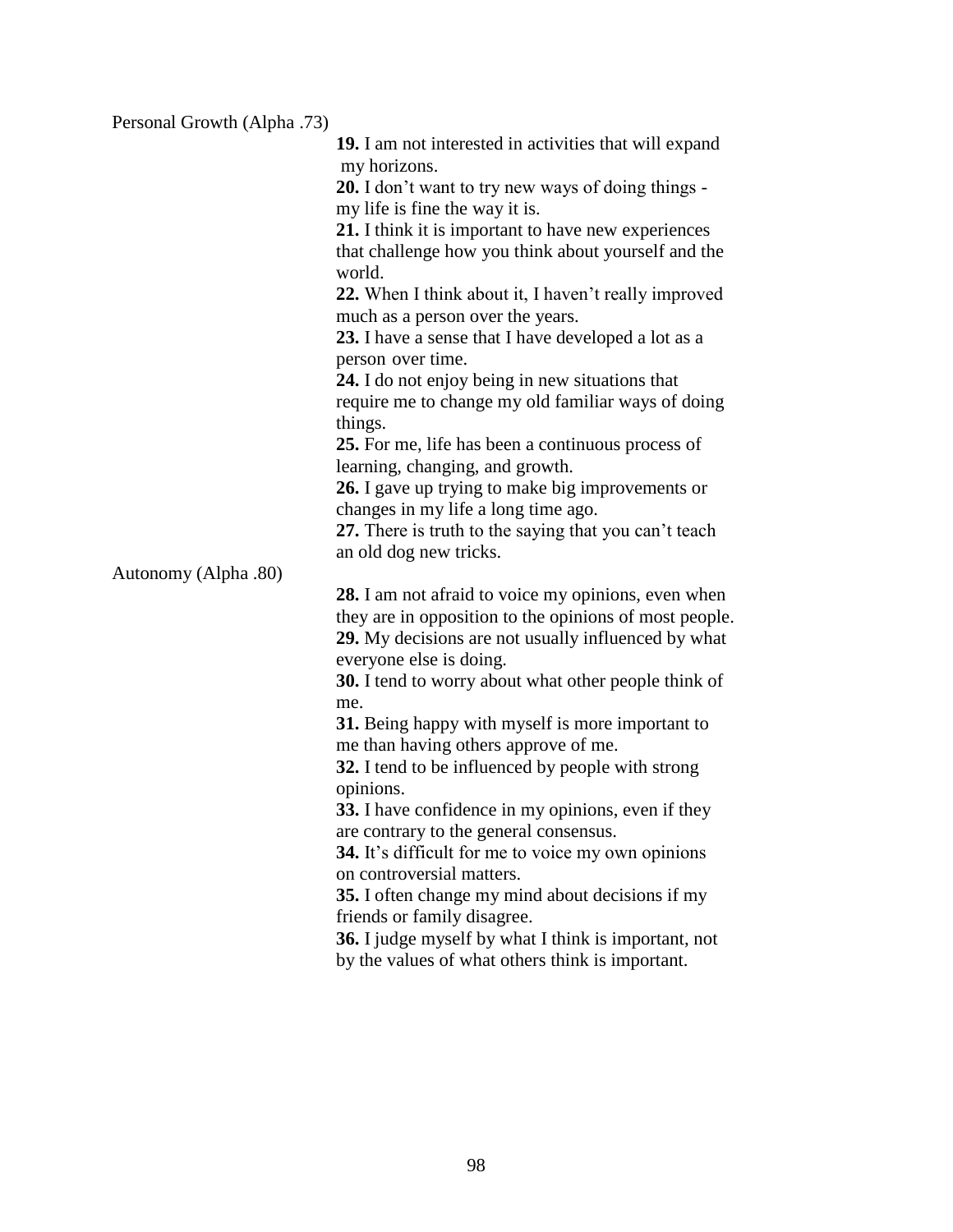#### Self-Acceptance (Alpha .85)

**37.** When I look at the story of my life, I am pleased with how things have turned out.

**38.** In general, I feel confident and positive about myself.

**39.** I feel like many of the people I know have gotten more out of life than I have.

**40.** I like most aspects of my personality.

**41.** I made some mistakes in the past, but I feel that

all in all everything has worked out for the best.

**42.** In many ways, I feel disappointed about my achievements in life.

**43.** My attitude about myself is probably not as

positive as most people feel about themselves.

**44.** The past had its ups and downs, but in general, I wouldn't want to change it.

**45.** When I compare myself to friends and acquaintances, it makes me feel good about who I am.

### Purpose in Life (Alpha .82)

**46.** I live life one day at a time and don't really think about the future.

**47.** I tend to focus on the present, because the future nearly always brings me problems.

**48.** My daily activities often seem trivial and unimportant to me.

**49.** I don't have a good sense of what it is I'm trying to accomplish in life.

**50.** I used to set goals for myself, but that now seems like a waste of time.

**51.** I enjoy making plans for the future and working to make them a reality.

**52.** I am an active person in carrying out the plans I set for myself.

**53.** Some people wander aimlessly through life, but I am not one of them.

**54.** I sometimes feel as if I've done all there is to do in life.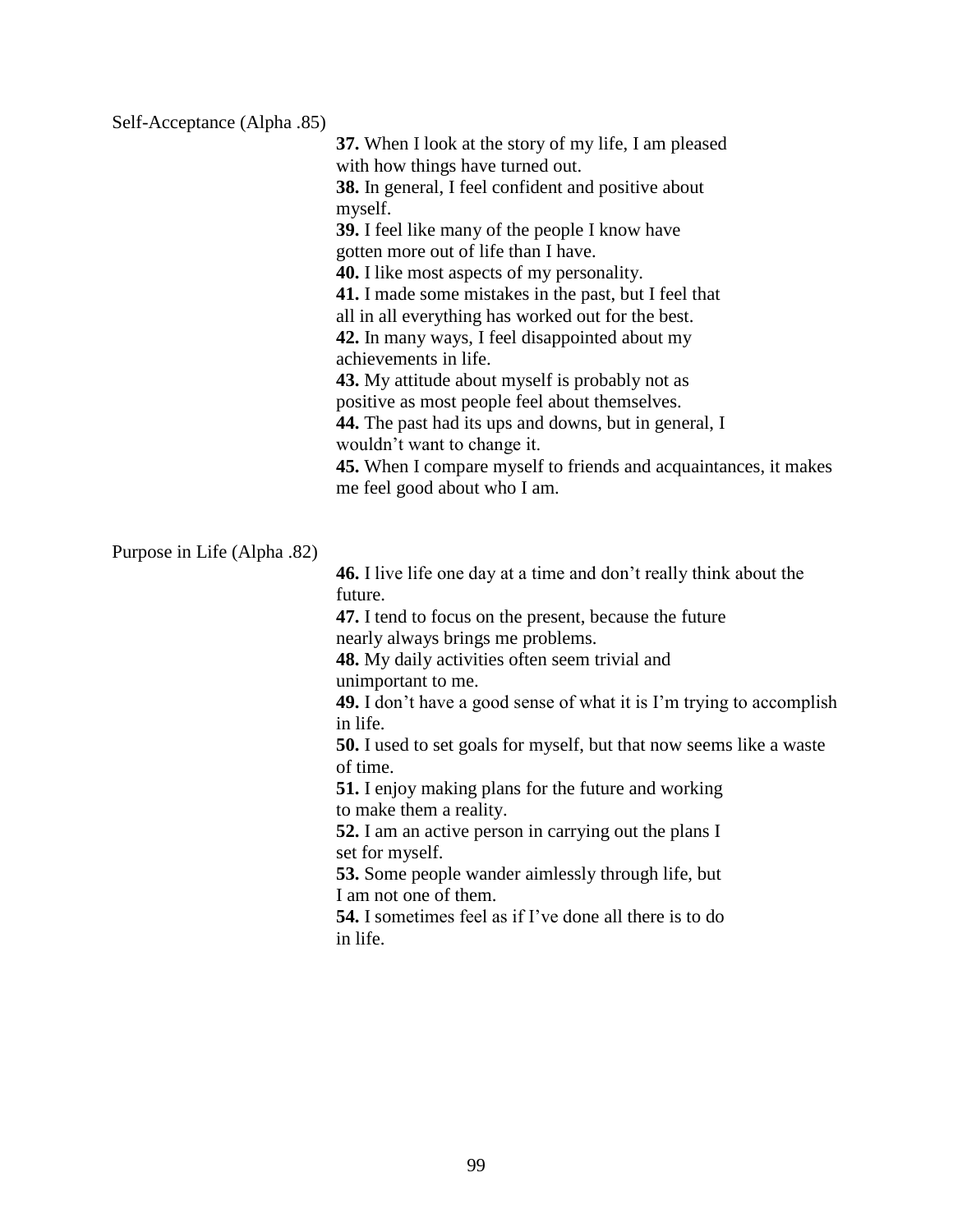## Variable Measurement

External Protective Factors (Alpha .90)

On a five-point scale from (1) *Strongly Disagree* to (5) *Strongly Agree* **1.** I feel close to people at this school. **2.** I am happy to be at this school. **3.** I feel like I am part of this school. **4.** The professors at this school treat students fairly. **5.** I feel safe at my school. **6.** Outside of my home and school, there is an adult who really cares about me. **7.** Outside of my home and school, there is an adult who tells me when I do a good job. **8.** Outside of my home and school, there is an adult who notices when I am upset about something. **9.** Outside of my home and school, there is an adult who believes that I will be a success. **10.** Outside of my home and school, there is an adult who always wants me to do my best. **11.** Outside of my home and school, there is an adult, whom I trust. **12.** I have a friend about my own age who really cares about me. **13.** I have a friend about my own age who talks with me about my problems. **14.** I have a friend about my own age who helps me when I'm having a hard time. **15.** In my home, there is a parent or some other adult who expects me to follow the rules. **16.** In my home, there is a parent or some other adult who is interested in my school work. **17.** In my home, there is a parent or some other adult who believes that I will be a success. **18.** In my home, there is a parent or some other adult who talks with me about my problems. **19.** In my home, there is a parent or some other adult who always wants me to do my best. **20.** In my home, there is a parent or some other adult who listens to me when I have something to say.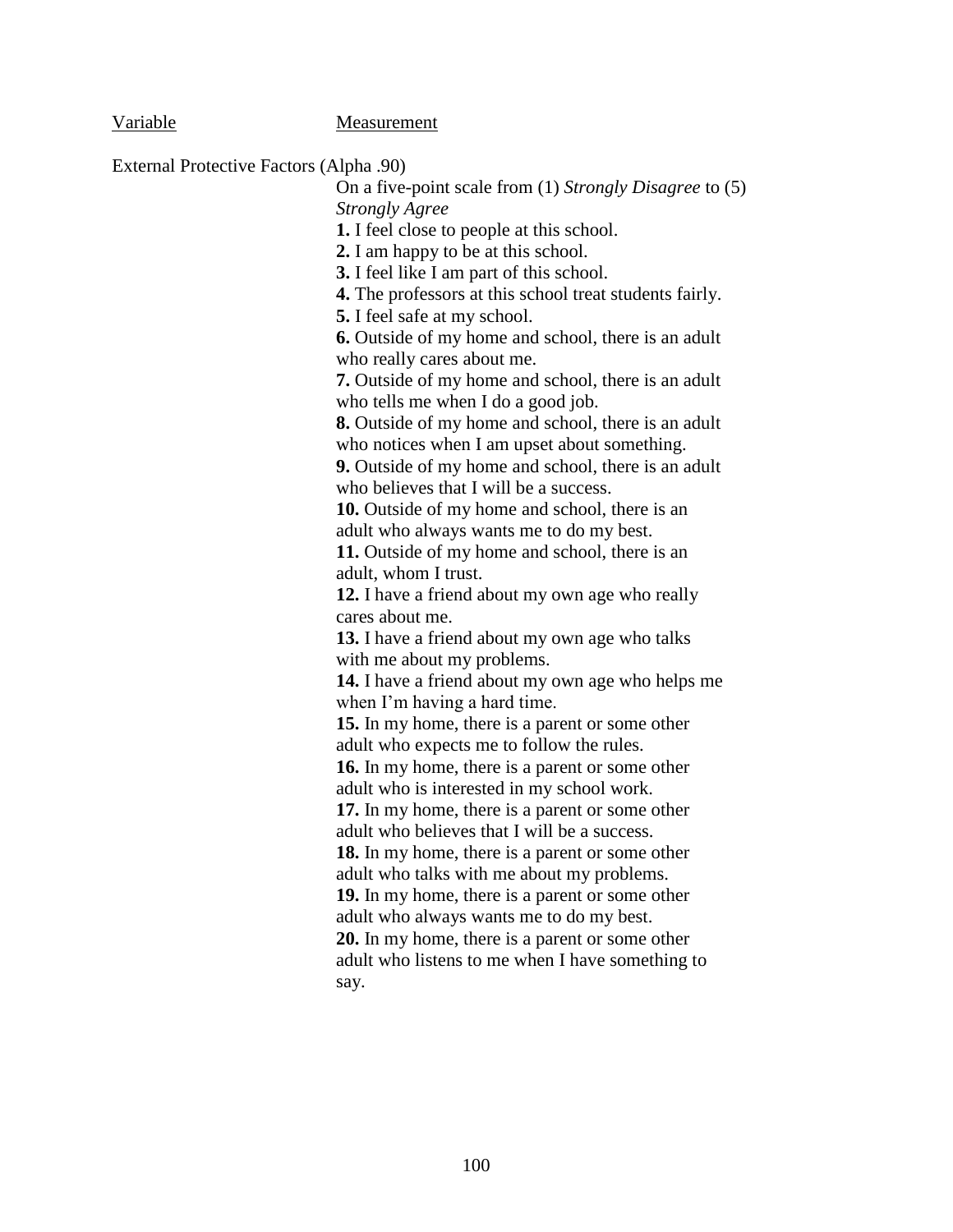Variable Measurement

Stressful Life Events (Alpha .68)

On a two-point scale from (1) *Yes* to (2) *No*

**1.** Have you ever had a life-threatening illness?

**2.** Were you ever in a life-threatening accident?

**3.** Was physical force or a weapon ever used against you in a robbery or mugging?

**4.** Has an immediate family member, romantic partner, or very close friend died because of accident, homicide, or suicide?

**5.** At any time, has anyone (parent, other family member, romantic partner, stranger or someone else) ever physically forced you to have intercourse, or to have oral or anal sex against your wishes, or when you were helpless, such as being asleep or intoxicated?

**6.** Other than experiences mentioned in earlier questions, has anyone ever touched private parts of your body, made you touch their body, or tried to make you to have sex against your wishes?

**7.** When you were a child, did a parent, caregiver or other person ever slap you repeatedly, beat you or otherwise attack or harm you?

**8.** Have you ever been kicked, beaten, slapped around or otherwise physically harmed by a romantic partner, date, family member, stranger, or someone else?

**9.** Has a parent, romantic partner, or family member repeatedly ridiculed you, put you down, ignored you, or told you were no good?

**10.** Other than the experiences already covered, has anyone ever threatened you with a weapon like a knife or gun? **11.** Have you ever been present when another person was

killed? Seriously injured? Sexually or physically assaulted?

**12.** Have you ever been in any other situation where you were seriously injured or your life was in danger?

**13.** Have you ever been in any other situation that was extremely frightening or horrifying, or one in which you felt extremely helpless, that you haven't reported?

Stress During College (Alpha .64)

**14.** Have you ever been faced with problems such as paying tuition, purchasing books, paying bills, or paying rent?

**15.** Has a family member become sick or died because of a terminal illness.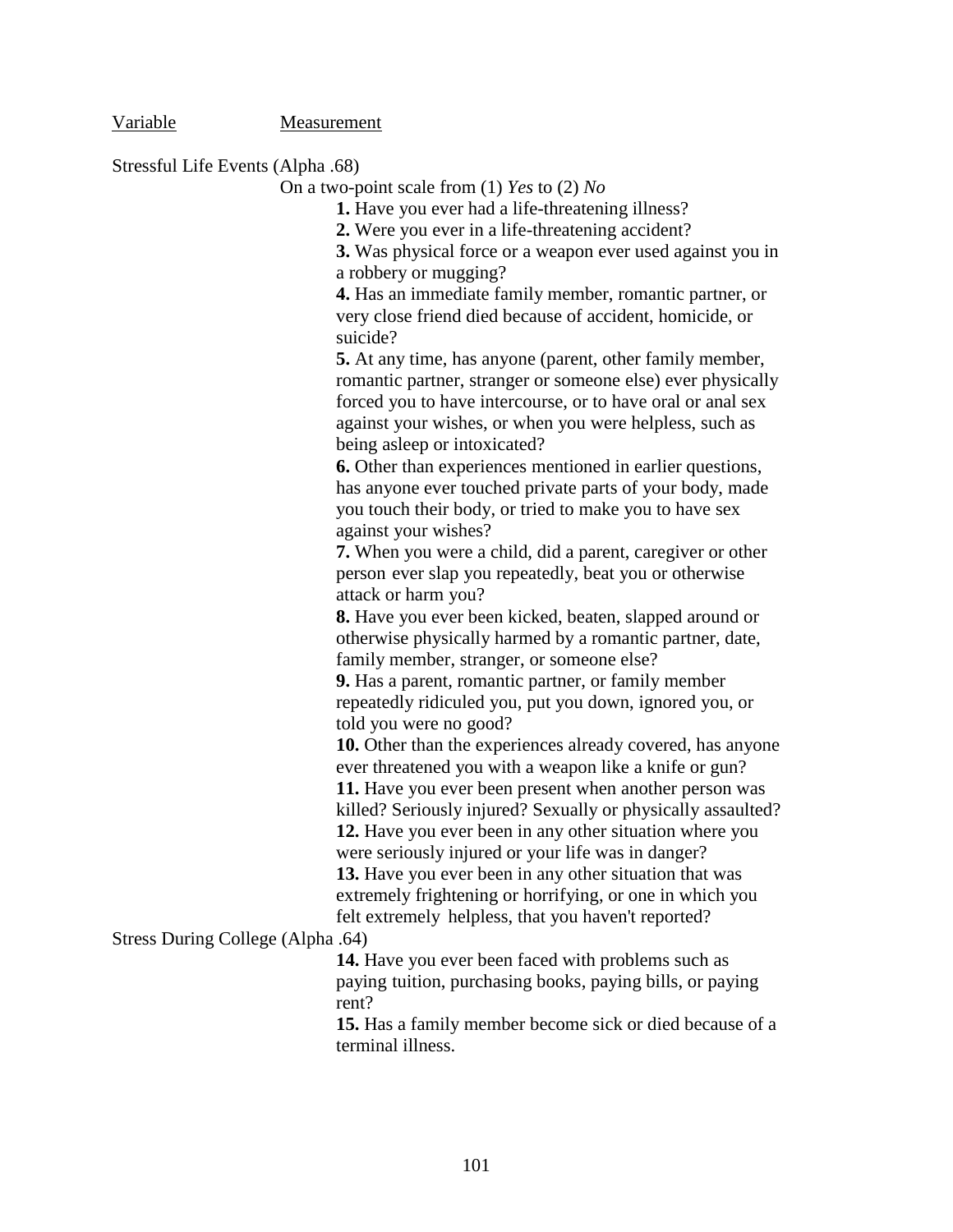| Variable      | Measurement                                                                               |  |
|---------------|-------------------------------------------------------------------------------------------|--|
|               | On a two-point scale from (1) Yes to (2) No                                               |  |
|               | 16. Have you ever encountered problems because of                                         |  |
|               | uncertainty about plans after graduation, not having enough                               |  |
|               | credits or having to retake a course?                                                     |  |
|               | 17. Have you ever encountered problems because of issues                                  |  |
|               | associated with belonging to a fraternity or a sorority?                                  |  |
|               | 18. Have you ever encountered problems because of a                                       |  |
|               | mental illness such as depression, ADHD, or anxiety, etc?                                 |  |
|               | 19. Have you encountered problems because of underage                                     |  |
|               | drinking, hangovers, partying too much, or fear of being<br>arrested?                     |  |
|               | <b>20.</b> Have you encountered problems because of not meeting<br>parent's expectations? |  |
|               | 21. Have you encountered problems due to the lack of                                      |  |
|               | effective study skills such as time management,                                           |  |
|               | procrastination, note-taking and concentration, etc?                                      |  |
|               | 22. Have you encountered problems due to the parking                                      |  |
|               | situation on campus?                                                                      |  |
|               | 23. Have you encountered problems due to rumors or                                        |  |
|               | information presented on social networking sites such as                                  |  |
|               | myspace, facebook, or twitter, etc?                                                       |  |
|               |                                                                                           |  |
| Variable      | Measurement                                                                               |  |
| Race (White)  | Race/Ethnicity recoded to                                                                 |  |
|               | $0 = Blacks$                                                                              |  |
|               | $1 =$ White                                                                               |  |
|               |                                                                                           |  |
| Variable      | Measurement                                                                               |  |
|               |                                                                                           |  |
| Gender (Male) | Gender recoded to                                                                         |  |
|               | $0$ =Female                                                                               |  |
|               | $1 = Male$                                                                                |  |
| Variable      | Measurement                                                                               |  |
|               |                                                                                           |  |
| Age           | What is your age? Ages included those 18-47.                                              |  |